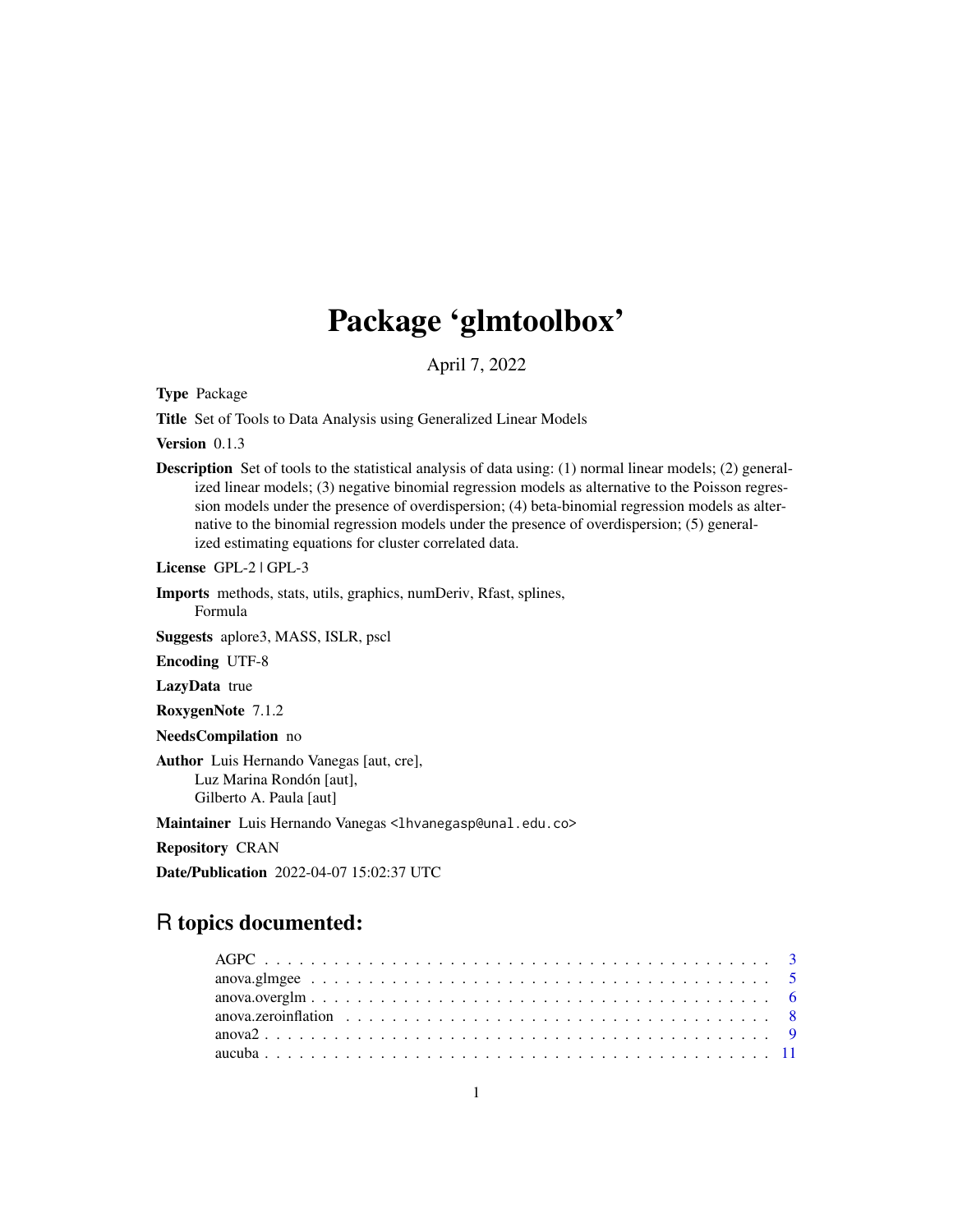|                                                                                                                                   | 11 |
|-----------------------------------------------------------------------------------------------------------------------------------|----|
|                                                                                                                                   | 12 |
|                                                                                                                                   | 13 |
|                                                                                                                                   | 14 |
| <b>CIC</b>                                                                                                                        | 15 |
|                                                                                                                                   | 16 |
|                                                                                                                                   | 18 |
|                                                                                                                                   | 20 |
|                                                                                                                                   | 21 |
|                                                                                                                                   | 23 |
|                                                                                                                                   | 24 |
|                                                                                                                                   | 26 |
|                                                                                                                                   | 27 |
|                                                                                                                                   | 29 |
| $envelope.glm \dots \dots \dots \dots \dots \dots \dots \dots \dots \dots \dots \dots \dots \dots \dots \dots \dots$              | 29 |
|                                                                                                                                   |    |
|                                                                                                                                   | 32 |
|                                                                                                                                   | 34 |
|                                                                                                                                   | 36 |
|                                                                                                                                   | 38 |
|                                                                                                                                   | 39 |
|                                                                                                                                   | 40 |
|                                                                                                                                   | 41 |
|                                                                                                                                   | 42 |
|                                                                                                                                   | 43 |
|                                                                                                                                   | 44 |
|                                                                                                                                   | 49 |
|                                                                                                                                   | 50 |
|                                                                                                                                   | 50 |
|                                                                                                                                   | 51 |
| $\text{gvif.overglm} \dots \dots \dots \dots \dots \dots \dots \dots \dots \dots \dots \dots \dots \dots \dots \dots \dots \dots$ | 53 |
|                                                                                                                                   | 54 |
|                                                                                                                                   | 55 |
|                                                                                                                                   | 56 |
|                                                                                                                                   | 57 |
|                                                                                                                                   | 58 |
| $local Influence, glm \dots \dots \dots \dots \dots \dots \dots \dots \dots \dots \dots \dots \dots \dots \dots \dots$            | 58 |
|                                                                                                                                   | 60 |
| $local Influence. overglm \dots \dots \dots \dots \dots \dots \dots \dots \dots \dots \dots \dots \dots \dots$                    | 61 |
|                                                                                                                                   | 63 |
|                                                                                                                                   | 64 |
| ossification                                                                                                                      | 65 |
|                                                                                                                                   | 66 |
| predict.glmgee                                                                                                                    | 70 |
|                                                                                                                                   |    |
|                                                                                                                                   | 71 |
|                                                                                                                                   | 72 |
| residuals.glmgee                                                                                                                  | 73 |
| residuals.overglm                                                                                                                 | 75 |
|                                                                                                                                   | 76 |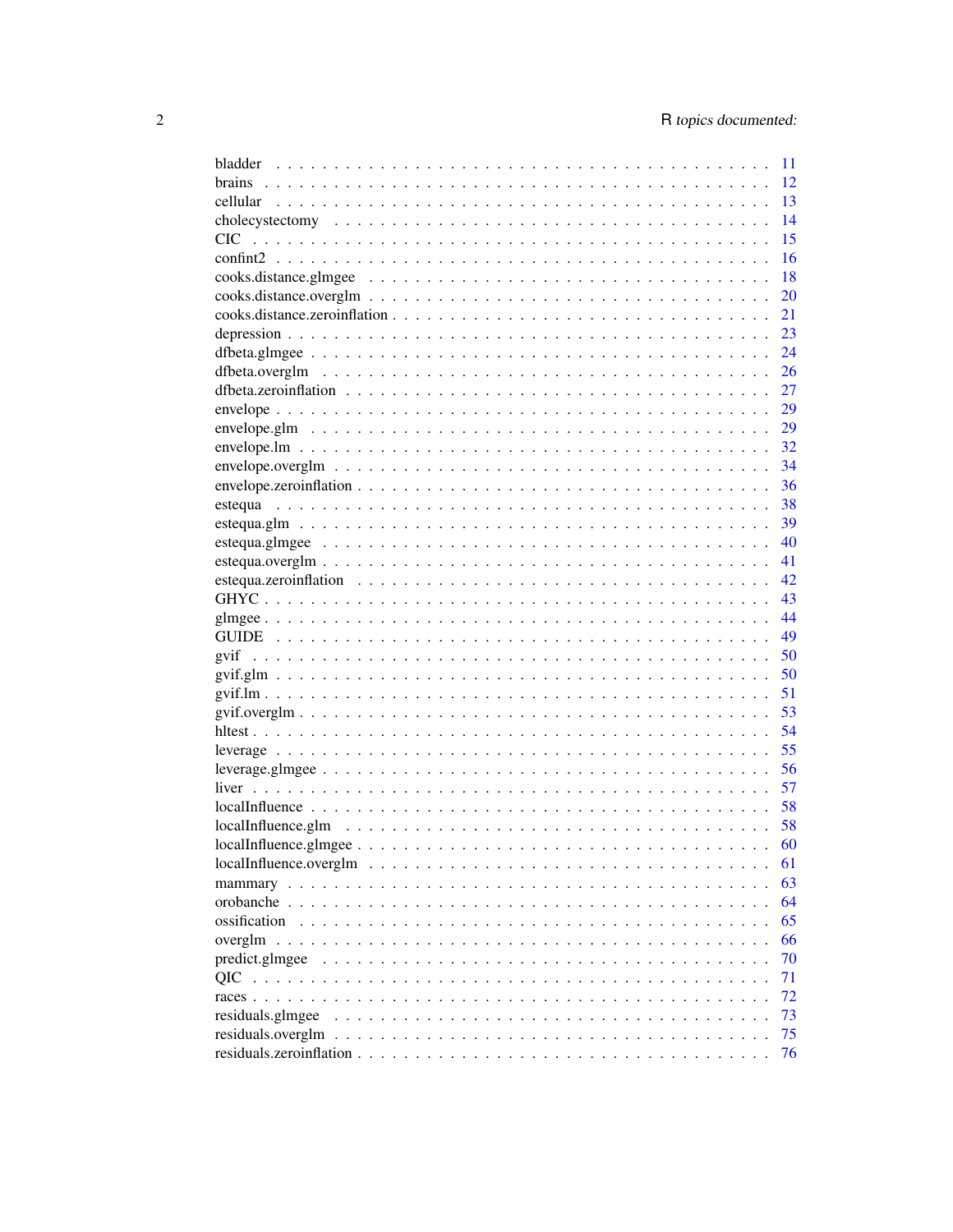#### <span id="page-2-0"></span> $\angle$  AGPC 3

| Index | 111 |  |
|-------|-----|--|
|       |     |  |

<span id="page-2-1"></span>AGPC *AGPC for Generalized Estimating Equations*

# Description

Computes the Akaike-type penalized Gaussian pseudo-likelihood criterion (AGPC) for one or more objects of the class glmgee.

# Usage

 $AGPC(..., k = 2, verbose = TRUE)$ 

| $\ddotsc$ | one or several objects of the class <i>glmgee</i> .                                                                           |
|-----------|-------------------------------------------------------------------------------------------------------------------------------|
| k         | an (optional) non-negative value giving the magnitude of the penalty. By default,<br>k is set to be 2.                        |
| verbose   | an (optional) logical switch indicating if should the report of results be printed.<br>By default, verbose is set to be TRUE. |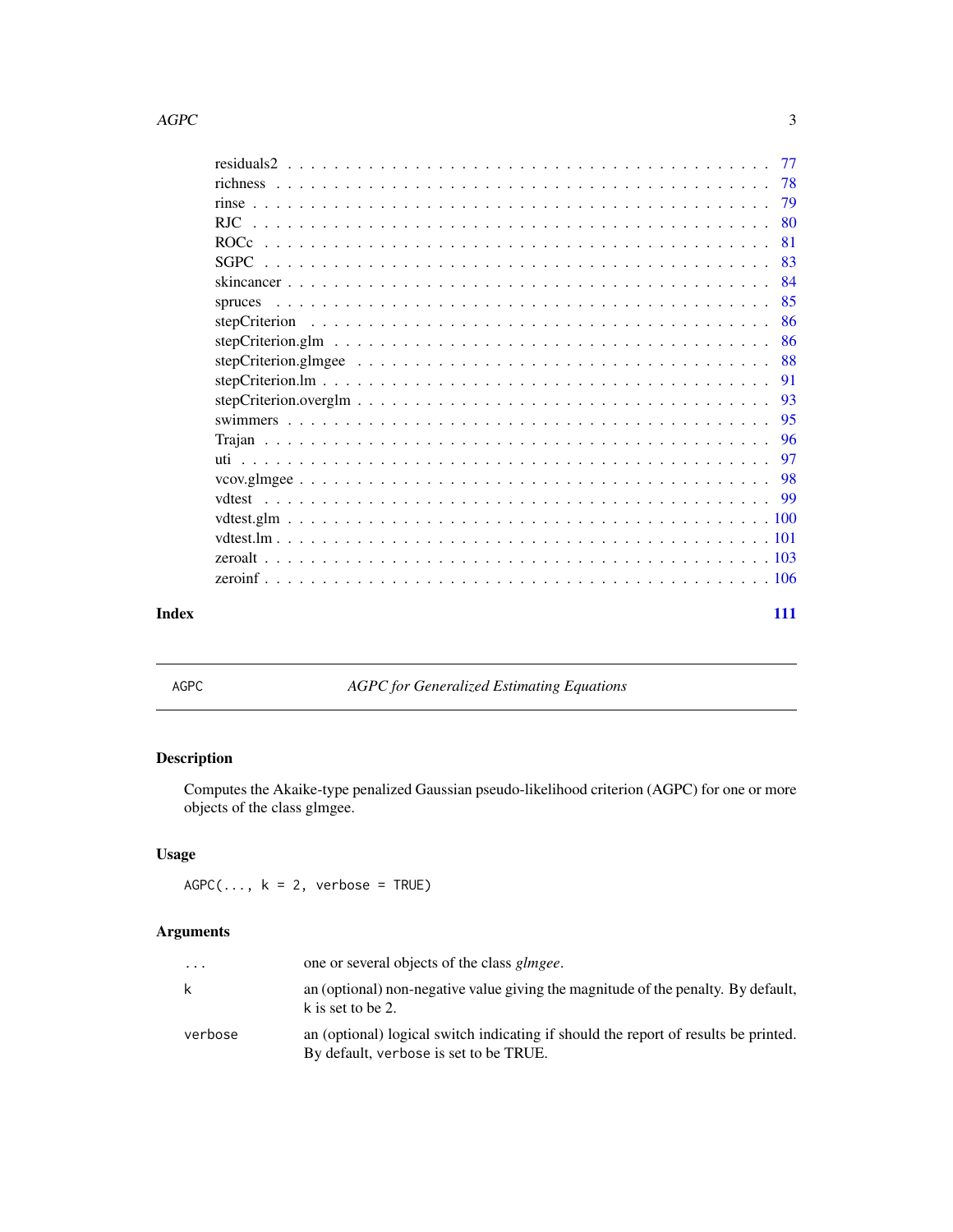#### Details

If k is set to be 0 then the AGPC reduces to the Gaussian pseudo-likelihood criterion (GPC), proposed by Carey and Wang (2011), which corresponds to the logarithm of the multivariate normal density function.

#### Value

A data.frame with the values of the gaussian pseudo-likelihood, the number of parameters in the linear predictor plus the number of parameters in the correlation matrix, and the value of AGPC for each *glmgee* object in the input.

#### References

Carey, V.J. and Wang, Y.-G. (2011) Working covariance model selection for generalized estimating equations. *Statistics in Medicine* 30, 3117-3124.

Zhu, X. and Zhu, Z. (2013) Comparison of Criteria to Select Working Correlation Matrix in Generalized Estimating Equations. *Chinese Journal of Applied Probability and Statistics* 29, 515-530.

Fu, L. and Hao, Y. and Wang, Y.-G. (2018) Working correlation structure selection in generalized estimating equations. *Computational Statistics* 33, 983-996.

#### See Also

[QIC,](#page-70-1) [CIC,](#page-14-1) [RJC,](#page-79-1) [GHYC,](#page-42-1) [SGPC](#page-82-1)

```
###### Example 1: Effect of ozone-enriched atmosphere on growth of sitka spruces
mod1 \le size \sim poly(days, 4) + treat
fit1 <- glmgee(mod1, id=tree, family=Gamma("log"), data=spruces)
fit2 <- update(fit1, corstr="AR-1")
fit3 <- update(fit1, corstr="Stationary-M-dependent(2)")
fit4 <- update(fit1, corstr="Exchangeable")
AGPC(fit1, fit2, fit3, fit4)
###### Example 2: Treatment for severe postnatal depression
```

```
mod2 <- depressd ~ visit + group
fit1 <- glmgee(mod2, id=subj, family=binomial("logit"), data=depression)
fit2 <- update(fit1, corstr="AR-1")
fit3 <- update(fit1, corstr="Stationary-M-dependent(2)")
fit4 <- update(fit1, corstr="Exchangeable")
AGPC(fit1, fit2, fit3, fit4)
```

```
###### Example 3: Treatment for severe postnatal depression (2)
mod3 <- dep ~ visit*group
fit1 <- glmgee(mod3, id=subj, family=gaussian("identity"), data=depression)
fit2 <- update(fit1, corstr="AR-1")
fit3 <- update(fit1, corstr="Exchangeable")
AGPC(fit1, fit2, fit3)
```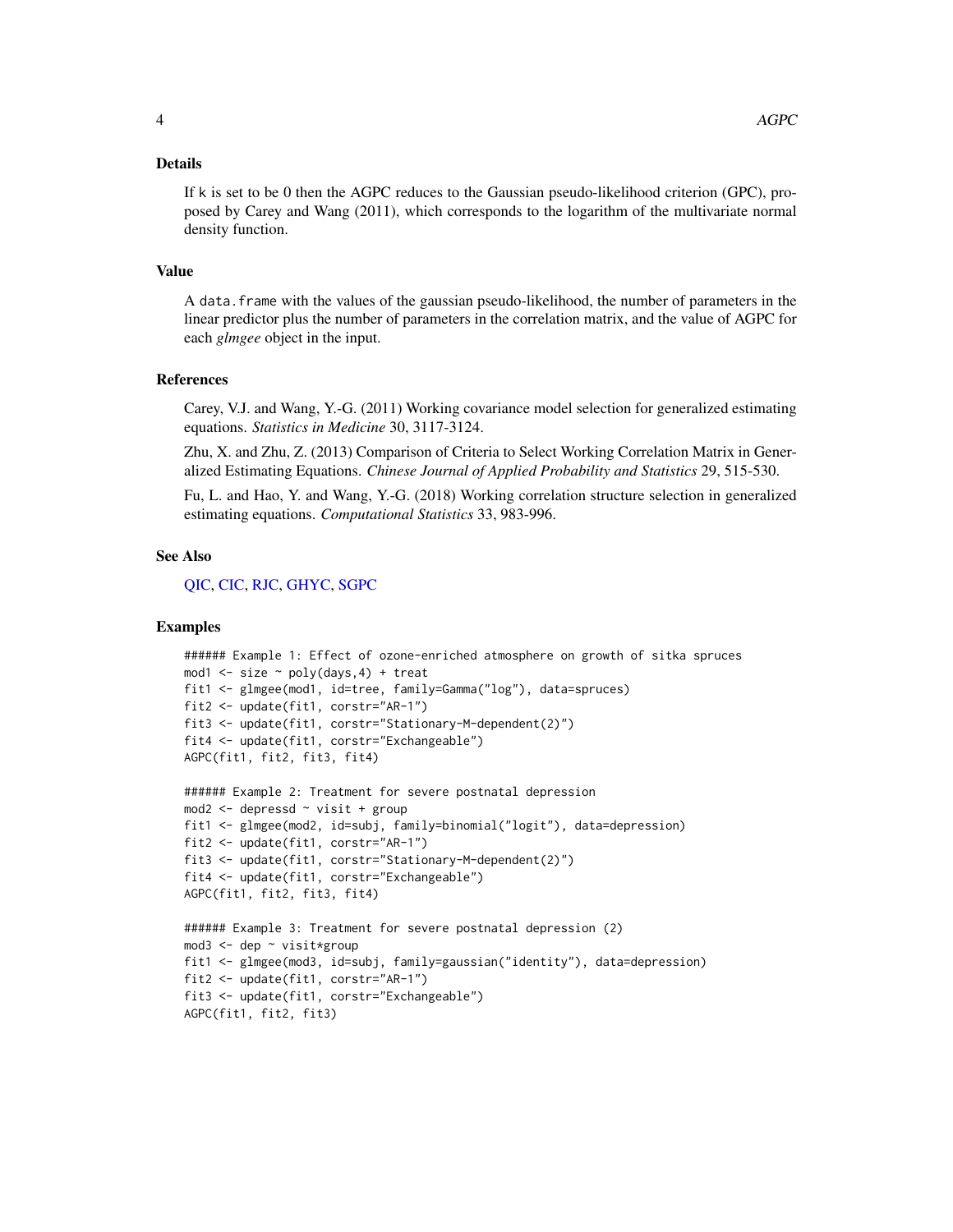<span id="page-4-0"></span>

Allows to compare nested generalized estimating equations using the Wald and generalized score tests.

#### Usage

```
## S3 method for class 'glmgee'
anova(
 object,
  ...,
  test = c("wald", "score"),verbose = TRUE,
  varest = c("robust", "df-adjusted", "model", "bias-corrected")
)
```
# Arguments

| object   | an object of the class <i>glmgee</i> .                                                                                                                                                                                                                                                                                                                                                                                                                                      |
|----------|-----------------------------------------------------------------------------------------------------------------------------------------------------------------------------------------------------------------------------------------------------------------------------------------------------------------------------------------------------------------------------------------------------------------------------------------------------------------------------|
| $\cdots$ | another objects of the class glmgee which are obtained from the fit of general-<br>ized estimating equations.                                                                                                                                                                                                                                                                                                                                                               |
| test     | an (optional) character string indicating the required test. The available options<br>are: Wald ("wald") and generalized score ("score") tests. By default, test is set<br>to be "wald".                                                                                                                                                                                                                                                                                    |
| verbose  | an (optional) logical switch indicating if should the report of results be printed.<br>By default, verbose is set to be TRUE.                                                                                                                                                                                                                                                                                                                                               |
| varest   | an (optional) character string indicating the type of estimator which should be<br>used to the variance-covariance matrix of the interest parameters in the Wald<br>test. The available options are: robust sandwich-type estimator ("robust"), degrees-<br>of-freedom-adjusted estimator ("df-adjusted"), bias-corrected estimator ("bias-<br>corrected"), and the model-based or naive estimator ("model"). By default,<br>varest is set to be "robust". See vcov.glmgee. |

# Value

A matrix with three columns which contains the following:

- Chi: The value of the statistic of the test.
- df: The number of degrees of freedom.
- Pr(>Chi): The *p*-value of the test computed using the Chi-square distribution.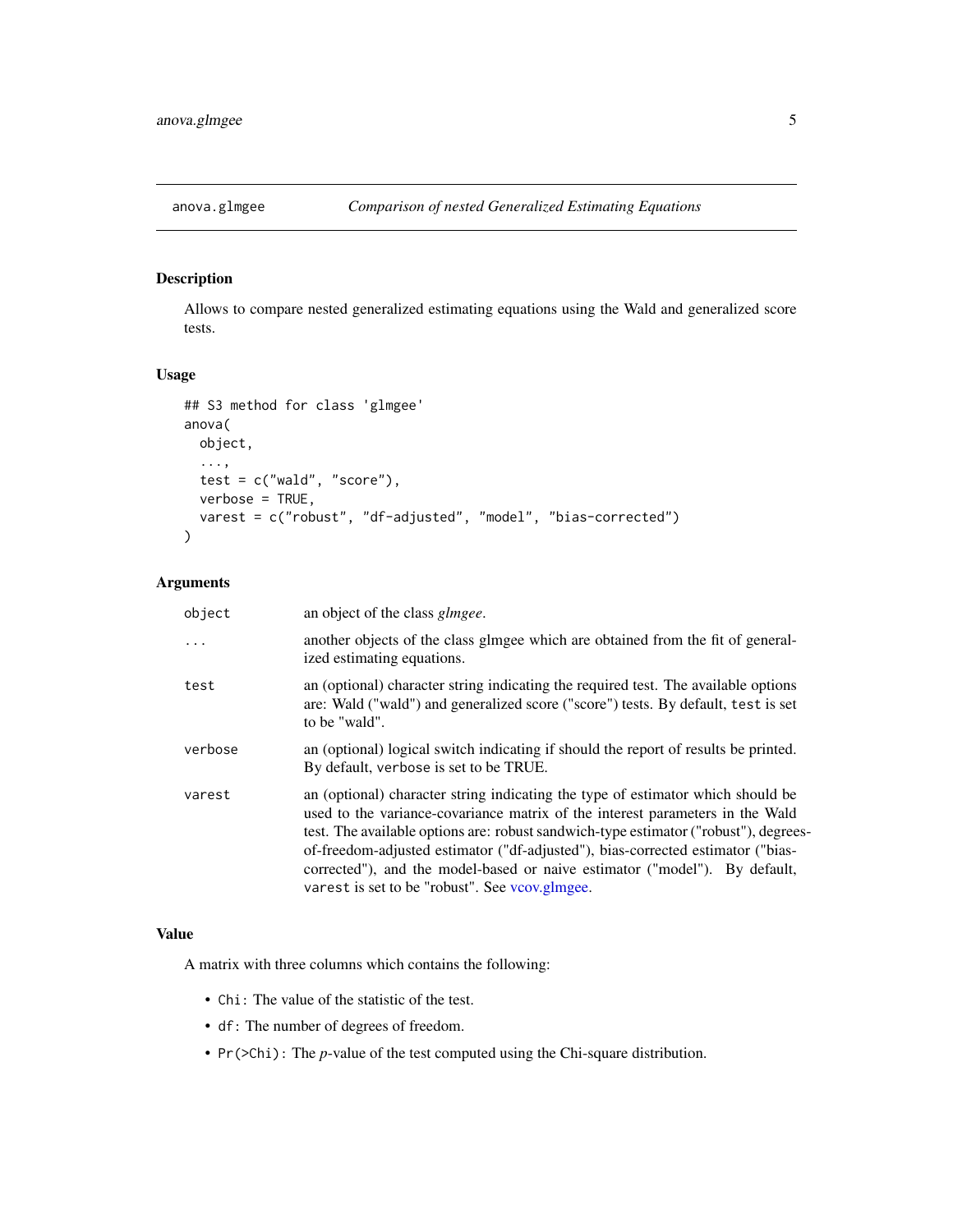#### <span id="page-5-0"></span>References

Rotnitzky, A. and Jewell, P. (1990) Hypothesis Testing of Regression Parameters in Semiparametric Generalized Linear Models for Cluster Correlated Data. *Biometrika* 77, 485-497.

Boos, D.D. (1992) On Generalized Score Tests. *The American Statistician* 46, 327-333.

Boos, D. (1992) On Generalized Score Tests. *American Statistician* 46, 327–33.

Rotnitzky, A. and Jewell, N.P. (1990). Hypothesis Testing of Regression Parameters in Semiparametric Generalized Linear Models for Cluster Correlated Data. *Biometrika* 77, 485-497.

#### Examples

```
###### Example 1: Effect of ozone-enriched atmosphere on growth of sitka spruces
mod \le - size \sim poly(days, 4)fit1 <- glmgee(mod, id=tree, family=Gamma("log"), data=spruces, corstr="AR-1")
fit2 <- update(fit1, \ldots + treat)
fit3 <- update(fit2, \cdot \sim \cdot + poly(days, 4): treat)
anova(fit1,fit2,fit3,test="wald")
anova(fit3,test="wald")
anova(fit1,fit2,fit3,test="score")
anova(fit3,test="score")
###### Example 2: Treatment for severe postnatal depression
mod2 <- depressd ~ group
fit1 <- glmgee(mod2, id=subj, family=binomial("logit"), corstr="AR-1", data=depression)
fit2 \leq update(fit1, . \sim . + visit)
fit3 \leftarrow update(fit2, . \sim . + group: visit)
anova(fit1,fit2,fit3,test="wald")
anova(fit3,test="wald")
anova(fit1,fit2,fit3,test="score")
anova(fit3,test="score")
###### Example 3: Treatment for severe postnatal depression (2)
mod3 <- dep \sim group
fit1 <- glmgee(mod3, id=subj, family=gaussian("identity"), corstr="AR-1", data=depression)
fit2 \leftarrow update(fit1, . \sim . + visit)
fit3 <- update(fit2, \cdot \cdot \cdot + visit:group)
anova(fit1,fit2,fit3,test="wald")
anova(fit3,test="wald")
anova(fit1,fit2,fit3,test="score")
anova(fit3,test="score")
```
anova.overglm *Comparison of nested models for alternatives to the Poisson and Binomial Regression Models under the presence of Overdispersion.*

#### **Description**

Allows to compare nested models for regression models based on the negative binomial, betabinomial, and random-clumped binomial distributions, which are alternatives to the Poisson and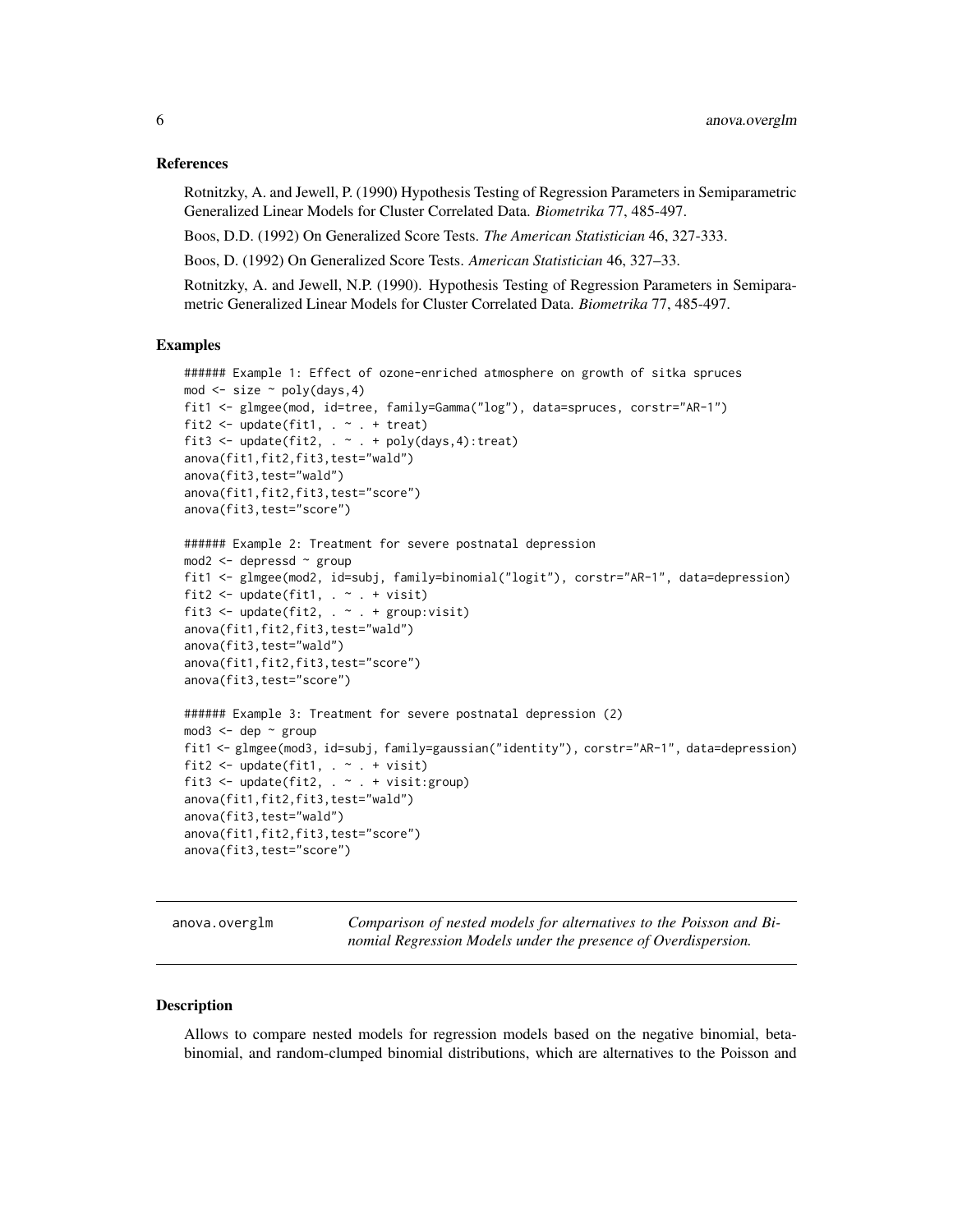# anova.overglm 7

binomial regression models under the presence of overdispersion. The comparisons are performed by using the Wald, score, gradient or likelihood ratio tests.

#### Usage

```
## S3 method for class 'overglm'
anova(object, \dots, test = c("wald", "lr", "score", "gradient"), verbose = TRUE)
```
#### Arguments

| object   | an object of the class overglm.                                                                                                                                                                                                                              |
|----------|--------------------------------------------------------------------------------------------------------------------------------------------------------------------------------------------------------------------------------------------------------------|
| $\cdots$ | another objects of the class <i>overglm</i> .                                                                                                                                                                                                                |
| test     | an (optional) character string which allows to specify the required test. The<br>available options are: Wald ("wald"), Rao's score ("score"), likelihood ratio<br>("Ir") and Terrell's gradient ("gradient") tests. By default, test is set to be<br>"wald". |
| verbose  | an (optional) logical indicating if should the report of results be printed. By<br>default, verbose is set to be TRUE.                                                                                                                                       |

# Value

A matrix with the following three columns:

| Chi      | The value of the statistic of the test,                                               |
|----------|---------------------------------------------------------------------------------------|
| Df       | The number of degrees of freedom,                                                     |
| Pr(>Chi) | The <i>p</i> -value of the test-type test computed using the Chi-square distribution, |

# References

Buse, A. (1982) The Likelihood Ratio, Wald, and Lagrange Multiplier Tests: An Expository Note. *The American Statistician* 36, 153-157.

Terrell, G.R. (2002) The gradient statistic. *Computing Science and Statistics* 34, 206–215.

```
## Example 1: Self diagnozed ear infections in swimmers
fit1 <- overglm(infections ~ frequency, family="nb1(log)", data=swimmers)
fit2 \leq update(fit1, . \sim . + location)
fit3 <- update(fit2, \cdot \sim \cdot + age)
fit4 \leq update(fit3, \leq + gender)
anova(fit1, fit2, fit3, fit4, test="wald")
anova(fit1, fit2, fit3, fit4, test="score")
anova(fit1, fit2, fit3, fit4, test="lr")
anova(fit1, fit2, fit3, fit4, test="gradient")
## Example 2: Agents to stimulate cellular differentiation
```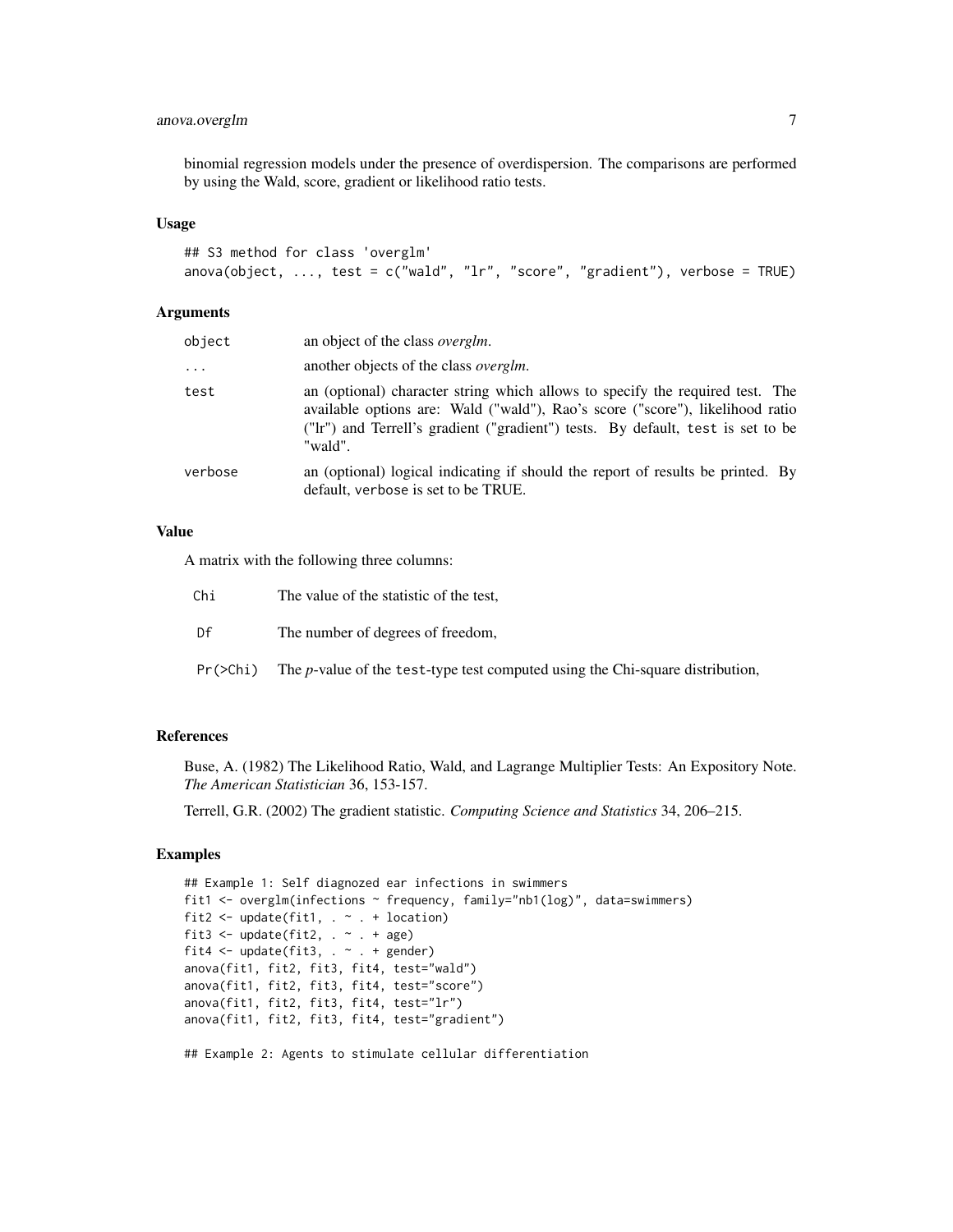```
fit1 <- overglm(cbind(cells,200-cells) ~ tnf, family="bb(logit)", data=cellular)
fit2 <- update(fit1, . \sim . + ifn)
fit3 <- update(fit2, . ~ ~ ~ ~ + ~tnf:ifn)
anova(fit1, fit2, fit3, test="wald")
anova(fit1, fit2, fit3, test="score")
anova(fit1, fit2, fit3, test="lr")
anova(fit1, fit2, fit3, test="gradient")
```
anova.zeroinflation *Comparison of nested models for Regression Models to deal with Zero-Excess in Count Data*

#### Description

Allows to compare nested models for regression models used to deal with zero-excess in count data. The comparisons are performed by using the Wald, score, gradient or likelihood ratio tests.

#### Usage

```
## S3 method for class 'zeroinflation'
anova(
 object,
  ...,
  test = c("wald", "lr", "score", "gradient"),
  verbose = TRUE,
  submodel = c("counts", "zeros")
)
```
#### Arguments

| object   | an object of the class <i>zeroinflation</i> .                                                                                                                                                                                                                |
|----------|--------------------------------------------------------------------------------------------------------------------------------------------------------------------------------------------------------------------------------------------------------------|
| $\cdots$ | another objects of the class <i>zeroinflation</i> .                                                                                                                                                                                                          |
| test     | an (optional) character string which allows to specify the required test. The<br>available options are: Wald ("wald"), Rao's score ("score"), likelihood ratio<br>("Ir") and Terrell's gradient ("gradient") tests. By default, test is set to be<br>"wald". |
| verbose  | an (optional) logical indicating if should the report of results be printed. By<br>default, verbose is set to be TRUE.                                                                                                                                       |
| submodel | an (optional) character string which allows to specify the model: "counts" or<br>"zeros". By default, submodel is set to be "counts".                                                                                                                        |

#### Value

A matrix with the following three columns:

- Chi: The value of the statistic of the test.
- Df: The number of degrees of freedom.
- Pr(>Chi): The *p*-value of the test *test* computed using the Chi-square distribution.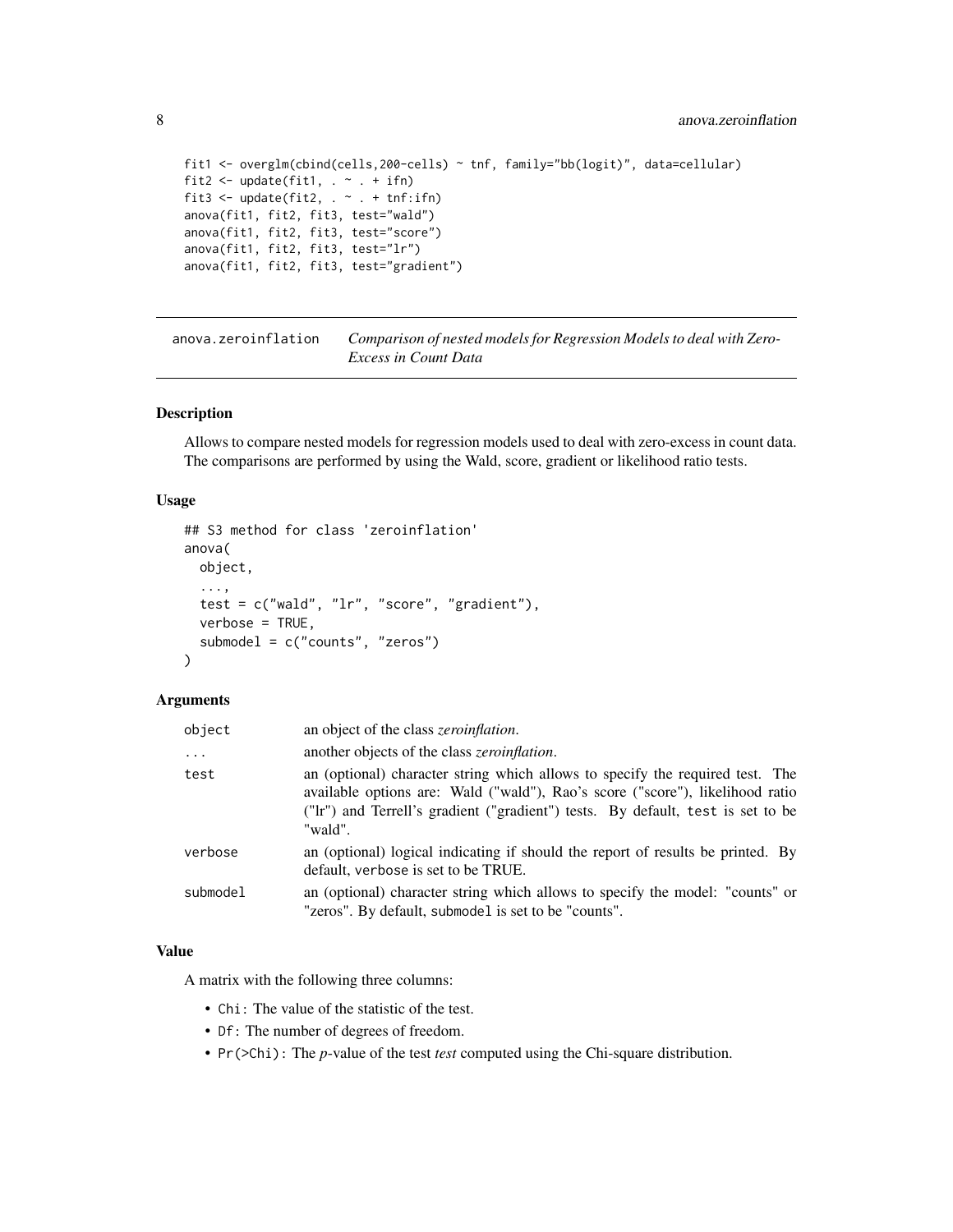<span id="page-8-0"></span>anova $2$  9

#### References

Buse, A. (1982) The Likelihood Ratio, Wald, and Lagrange Multiplier Tests: An Expository Note. *The American Statistician* 36, 153-157.

Terrell, G.R. (2002) The gradient statistic. *Computing Science and Statistics* 34, 206–215.

# Examples

```
####### Example 1: Article production by graduate students in biochemistry PhD programs
bioChemists <- pscl::bioChemists
#fit1 <- zeroinf(art ~ fem + kid5 + ment | ment, family="nb1(log)", data = bioChemists)
#anova(fit1,test="wald")
#anova(fit1,test="lr")
#anova(fit1,test="score")
#anova(fit1,test="gradient")
#fit1a <- zeroalt(art ~ fem + kid5 + ment, family="nb1(log)", data = bioChemists)
#anova(fit1a,submodel="zeros",test="wald")
#anova(fit1a,submodel="zeros",test="lr")
#anova(fit1a,submodel="zeros",test="score")
#anova(fit1a,submodel="zeros",test="gradient")
```
anova2 *Comparison of nested Generalized Linear Models*

#### **Description**

Allows to compare nested generalized linear models using Wald, score, gradient, and likelihood ratio tests.

# Usage

```
anova2(
 object,
  ...,
  test = c("wald", "lr", "score", "gradient"),
  verbose = TRUE
)
```

| object   | an object of the class glm which is obtained from the fit of a generalized linear<br>model.                                                                                                                                                             |
|----------|---------------------------------------------------------------------------------------------------------------------------------------------------------------------------------------------------------------------------------------------------------|
| $\cdots$ | another objects of the class glm which are obtained from the fit of generalized<br>linear models.                                                                                                                                                       |
| test     | an (optional) character string indicating the required type of test. The available<br>options are: Wald ("wald"), Rao's score ("score"), Terrell's gradient ("gradi-<br>ent"), and likelihood ratio ("lr") tests. By default, test is set to be "wald". |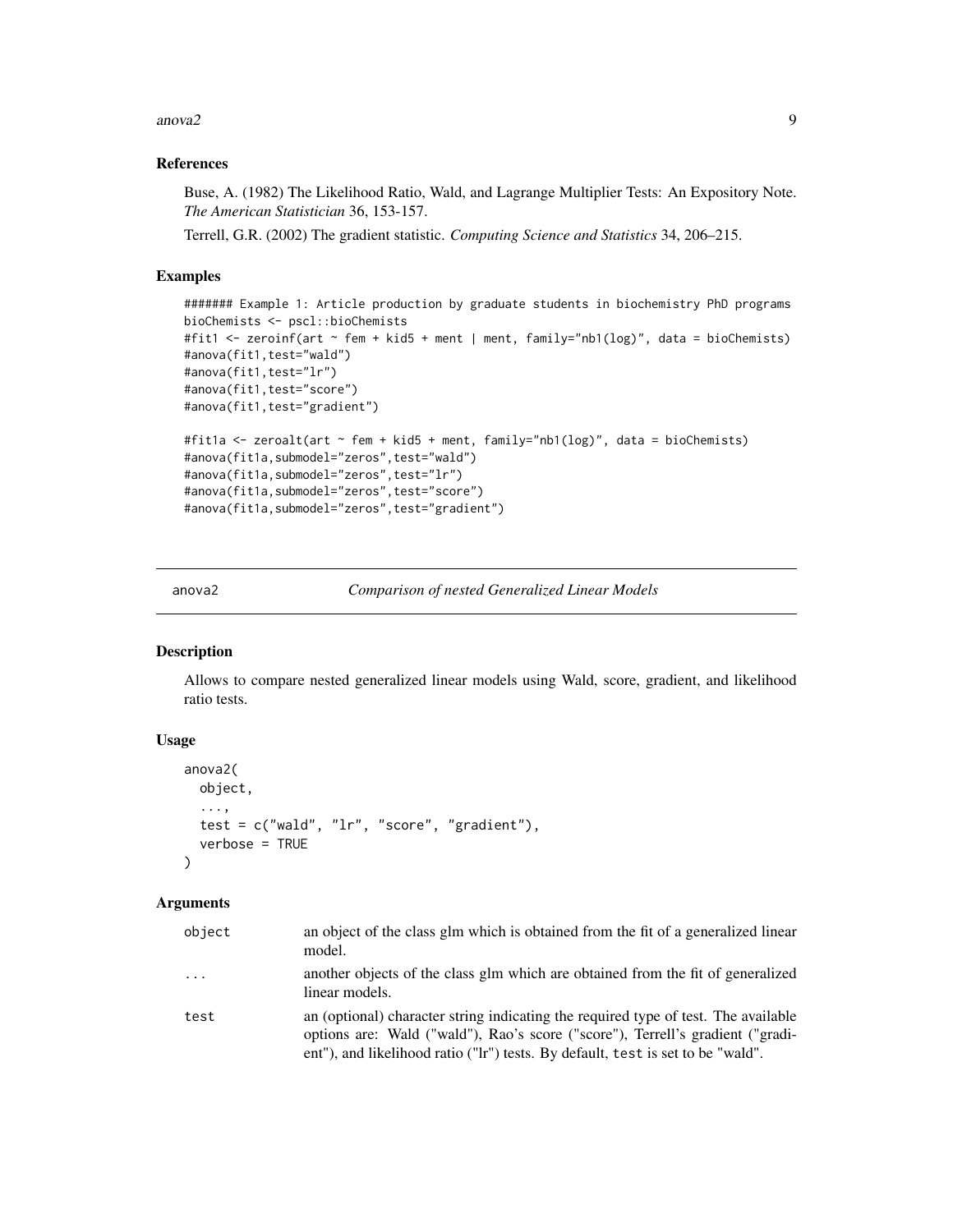verbose an (optional) logical indicating if should the report of results be printed. By default, verbose is set to be TRUE.

# Details

The Wald, Rao's score and Terrell's gradient tests are performed using the expected Fisher information matrix.

#### Value

A matrix with three columns which contains the following:

- Chi: The value of the statistic of the test.
- Df: The number of degrees of freedom.
- Pr(>Chi): The *p*-value of the test computed using the Chi-square distribution.

# References

Buse, A. (1982) The Likelihood Ratio, Wald, and Lagrange Multiplier Tests: An Expository Note. *The American Statistician* 36, 153-157.

Terrell, G.R. (2002) The gradient statistic. *Computing Science and Statistics* 34, 206 – 215.

```
## Example 1
Auto <- ISLR::Auto
fit1 <- glm(mpg ~ weight, family=inverse.gaussian("log"), data=Auto)
fit2 <- update(fit1, . ~ . + horsepower)
fit3 <- update(fit2, . ~ . + horsepower:weight)
anova2(fit1, fit2, fit3, test="lr")
anova2(fit1, fit2, fit3, test="score")
anova2(fit1, fit2, fit3, test="wald")
anova2(fit1, fit2, fit3, test="gradient")
## Example 2
burn1000 <- aplore3::burn1000
mod \le - death \sim age + tbsa + inh_inj
fit1 <- glm(mod, family=binomial("logit"), data=burn1000)
fit2 <- update(fit1, \cdot \cdot \cdot + inh_inj + age*inh_inj + tbsa*inh_inj)
anova2(fit1, fit2, test="lr")
anova2(fit1, fit2, test="score")
anova2(fit1, fit2, test="wald")
anova2(fit1, fit2, test="gradient")
## Example 3
fit \leq glm(lesions \sim 1 + time, family=poisson("log"), data=aucuba)
anova2(fit, test="lr")
anova2(fit, test="score")
anova2(fit, test="wald")
anova2(fit, test="gradient")
```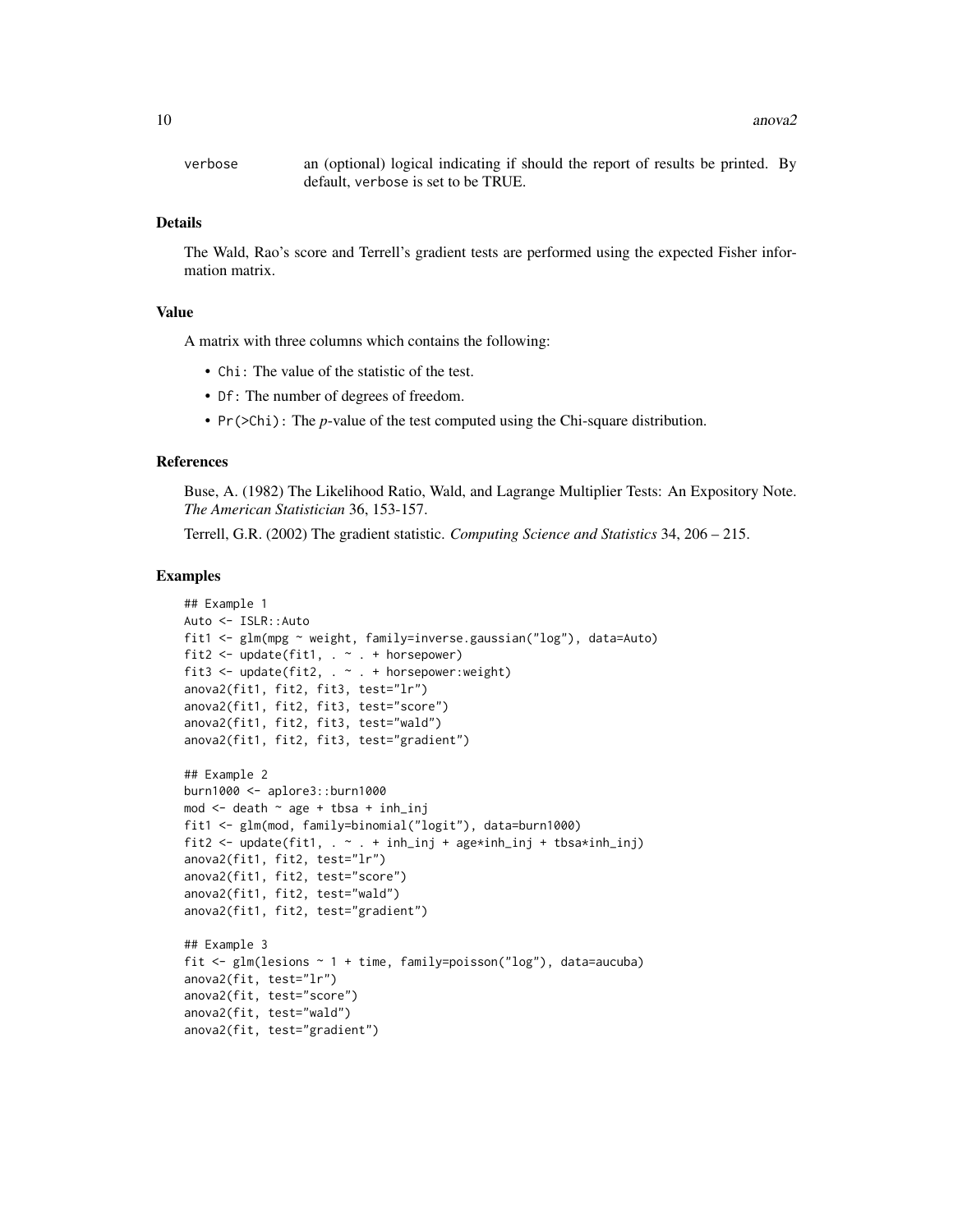<span id="page-10-0"></span>

The investigators counted the number of lesions of *Aucuba mosaic* virus developing after exposure to X rays for various times. See Snedecor and Cochran (1980, page 404).

#### Usage

data(aucuba)

#### Format

A data frame with 7 rows and 2 variables:

time a numeric vector giving the minutes of exposure.

lesions a numeric vector giving the counts of lesions, in hundreds.

# References

Snedecor, G.W. and Cochran, W.G. (1989) *Statistical Methods, Eight Edition*, Iowa State University Press, Ames.

#### Examples

barplot(lesions ~ time, col="red", data=aucuba)

bladder *Bladder cancer in mice*

#### Description

Female mice were continuously fed dietary concentrations of 2-Acetylaminofluorene (2-AAF), a carcinogenic and mutagenic derivative of fluorene. Serially sacrificed, dead or moribund mice were examined for tumors and dates of deaths were recorded. These data consist of the incidences of bladder neoplasms in the mice observed during 33 months.

#### Usage

data(bladder)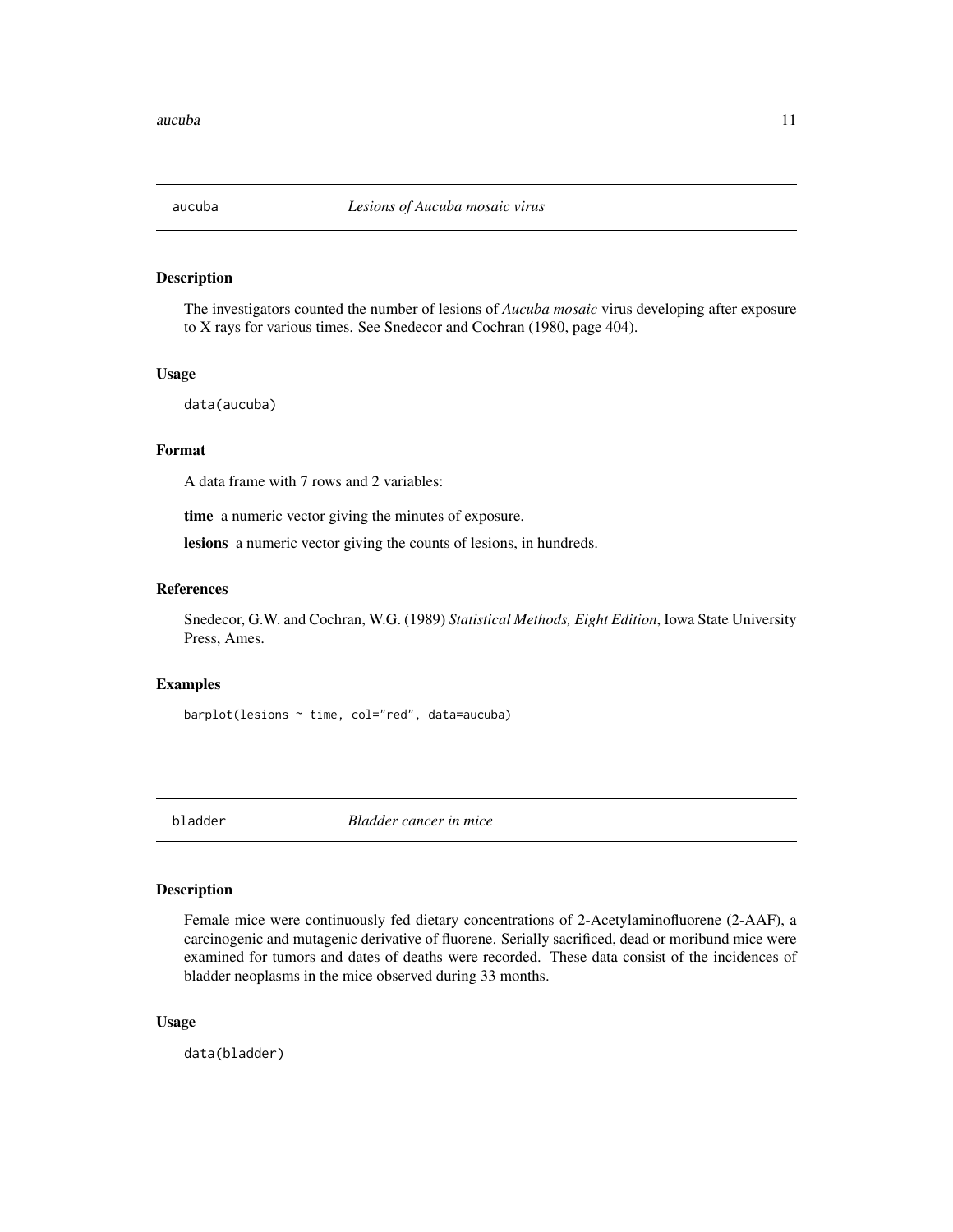# <span id="page-11-0"></span>Format

A data frame with 8 rows and 3 variables:

dose a numeric vector giving the dose, in parts per  $10^4$ , of 2-AAF.

exposed a numeric vector giving the number of mice exposed to each dose of 2-AAF.

cancer a numeric vector giving the number of mice with bladder cancer for each dose of 2-AAF.

# References

Zhang, H. and Zelterman, D. (1999) Binary Regression for Risks in Excess of Subject-Specific Thresholds. *Biometrics* 55, 1247-1251.

#### See Also

[liver](#page-56-1)

# Examples

```
barplot(100*cancer/exposed ~ dose, beside=TRUE, data=bladder, col="red",
       xlab="Dose of 2-AAF", ylab="% of mice with bladder cancer")
```
brains *Mammal brain and body weights*

#### Description

These data corresponds to the (average) body weight and the (average) brain weight for sixty-two species of mammals.

#### Usage

data(brains)

### Format

A data frame with 62 rows and 3 variables:

Specie a character string giving the species name.

BrainWt a numeric vector indicating the average brain weight, in grams.

BodyWt a numeric vector indicating the average body weight, in kilograms.

#### References

Allison, T. and Cicchetti, D. (1976). Sleep in mammals: Ecology and constitutional correlates. *Science* 194, 732-734.

Weisberg, S. (2005). *Applied Linear Regression*, 3rd edition. Wiley, New York.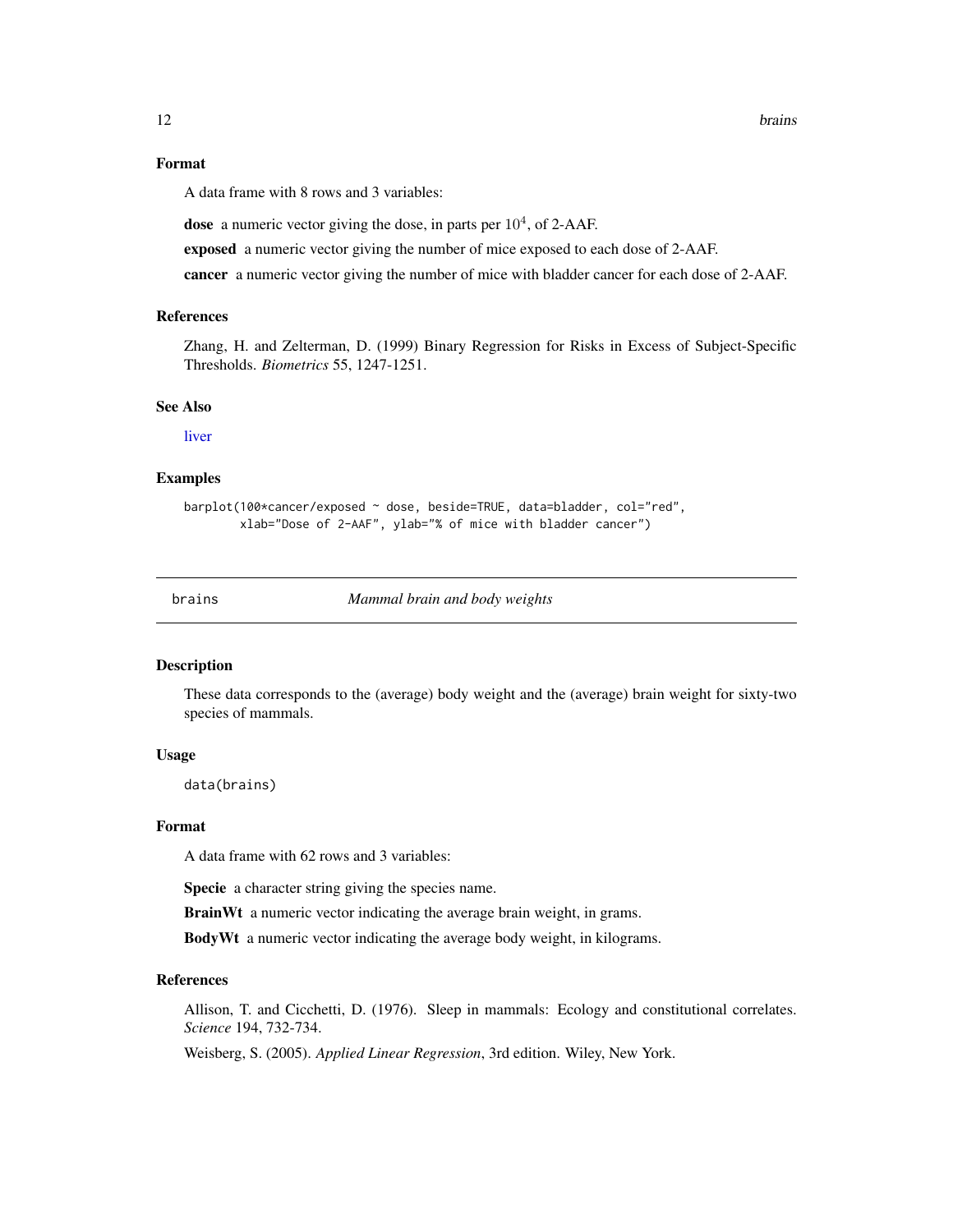#### <span id="page-12-0"></span>cellular the contract of the contract of the contract of the contract of the contract of the contract of the contract of the contract of the contract of the contract of the contract of the contract of the contract of the c

#### Examples

```
with(brains, plot(log(BodyWt),log(BrainWt),pch=20,
               xlab="log(Body Weight)",ylab="log(Brain Weight)"))
```
#### cellular *Agents to stimulate cellular differentiation*

#### Description

In a biomedical study of the immuno-activating ability of two agents, TNF (tumor necrosis factor) and IFN (interferon), to induce cell differentiation, the number of cells that exhibited markers of differentiation after exposure to TNF and IFN was recorded. At each of the 16 dose combinations of TNF/INF, 200 cells were examined. The main question is whether the two agents stimulate cell differentiation synergistically or independently.

#### Usage

data(cellular)

#### Format

A data frame with 16 rows and 3 variables:

- cells a numeric vector giving the number of cells that exhibited markers of differentiation after exposure to the dose of the two agents
- tnf a numeric vector giving the dose (U/ml) of TNF

ifn a numeric vector giving the dose (U/ml) of IFN

#### References

Piegorsch, W.W. and Weinberg, C.R. and Margolin, B.H. (1988) Exploring simple independent action in multifactor tables of proportions. *Biometrics* 44, 595-603.

Vanegas, L.H. and Rondon, L.M. (2020) A data transformation to deal with constant under/overdispersion in binomial and poisson regression models. *Journal of Statistical Computation and Simulation* 90, 1811-1833.

```
barplot(100*cells/200 ~ ifn + tnf, beside=TRUE, data=cellular, col=terrain.colors(4),
       xlab="Dose of TNF", ylab="% of cells with markers of differentiation")
legend(-3, 97, c("0","4","20","100"), fill=terrain.colors(4), bty="n", cex=0.9,
      title="Dose of IFN", x.intersp=0.2, y.intersp=1)
```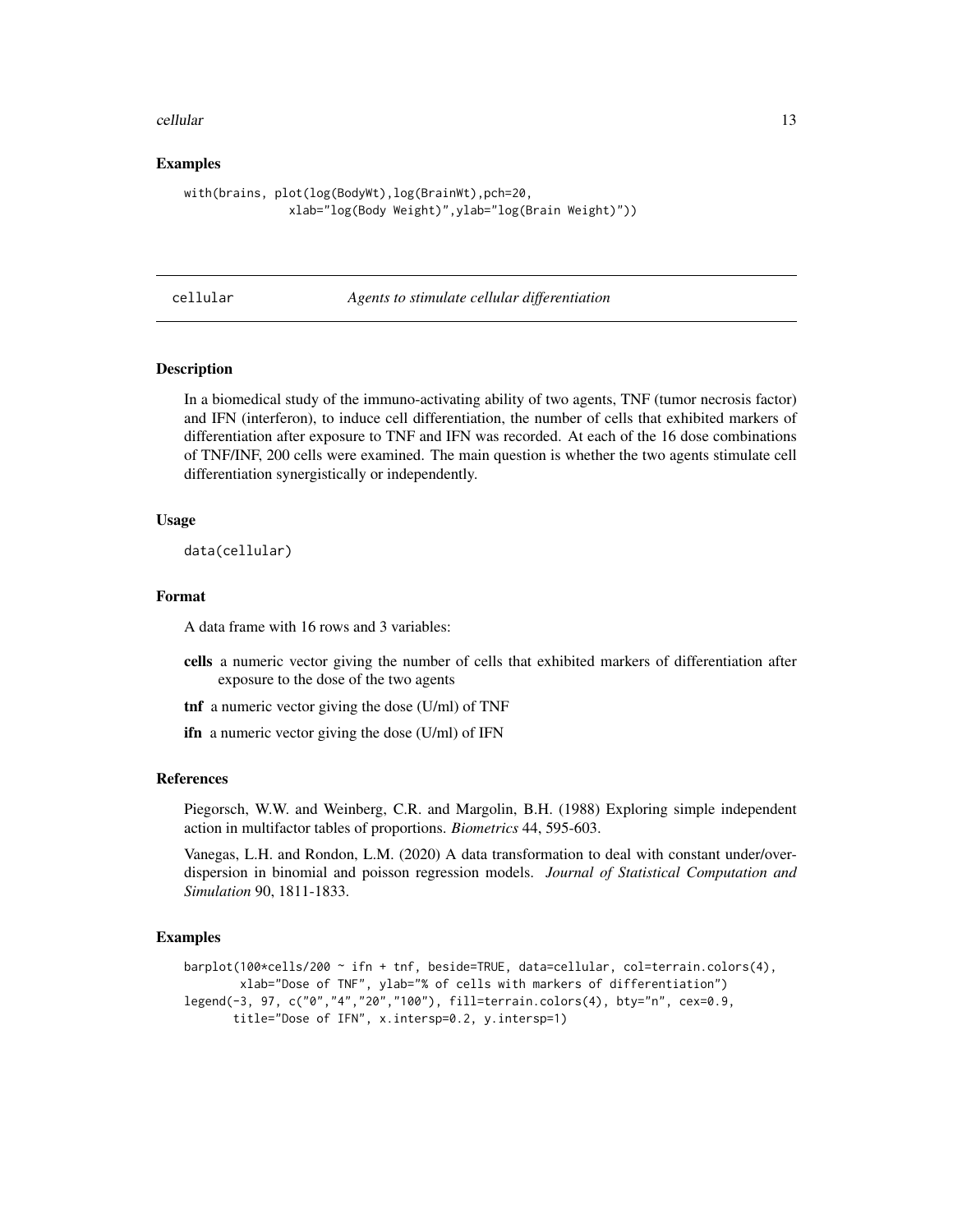<span id="page-13-0"></span>

Inflation of the abdomen during laparoscopic cholecystectomy (removal of the gallbladder) separates the liver from the diaphragm and places strain on the attachments that connect both. This strain is felt as referred pain in the shoulder. Suction to remove residual gas may reduce shoulder pain. There were 22 subjects randomized in the active group (with abdominal suction) and 19 subjects randomized in the control group (without abdominal suction). After laparoscopic surgery, patients were asked to rate their shoulder pain on a visual analog scale morning and afternoon for three days after the operation (a total of six different times). The scale was coded into five ordered categories where a pain score of 1 indicated "low pain" and a score of 5 reflected "high pain". See Jorgensen et al. (1995), Lumley (1996), Morel and Nagaraj (2012, page 319).

#### Usage

data(cholecystectomy)

#### Format

A data frame with 246 rows and 7 variables:

id a numeric vector with the identifier of the patient.

- treatment a factor indicating the treatment received by the patient: abdominal suction ("A") and placebo ("P").
- gender a factor indicating the gender of the patient: female ("F") and male ("M").
- age a numeric vector indicating the age of the patient, in years.
- time a numeric vector indicating the occasion the patient was asked to rate their shoulder pain after the laparoscopic surgery: integers from 1 to 6.
- pain a numeric vector indicating the shoulder pain rated by the patient on a scale coded into five ordered categories, where 1 indicated "low pain" and 5 reflected "high pain".
- pain2 a numeric vector indicating the shoulder pain rated by the patient and coded as 1 for the two first categories of pain and 0 for other cases.

#### References

Jorgensen, J.O. and Gillies, R.B. and Hunt, D.R. and Caplehorn, J.R.M. and Lumley, T. (1995) A simple and effective way to reduce postoperative pain after laparoscopic cholecystectomy. *Australian and New Zealand Journal of Surgery* 65, 466–469.

Lumley, T. (1996) Generalized Estimating Equations for Ordinal Data: A Note on Working Correlation Structures. *Biometrics* 52, 354–361.

Morel, J.G. and Nagaraj, N.K. (2012) *Overdispersion Models in SAS*. SAS Institute Inc., Cary, North Carolina, USA.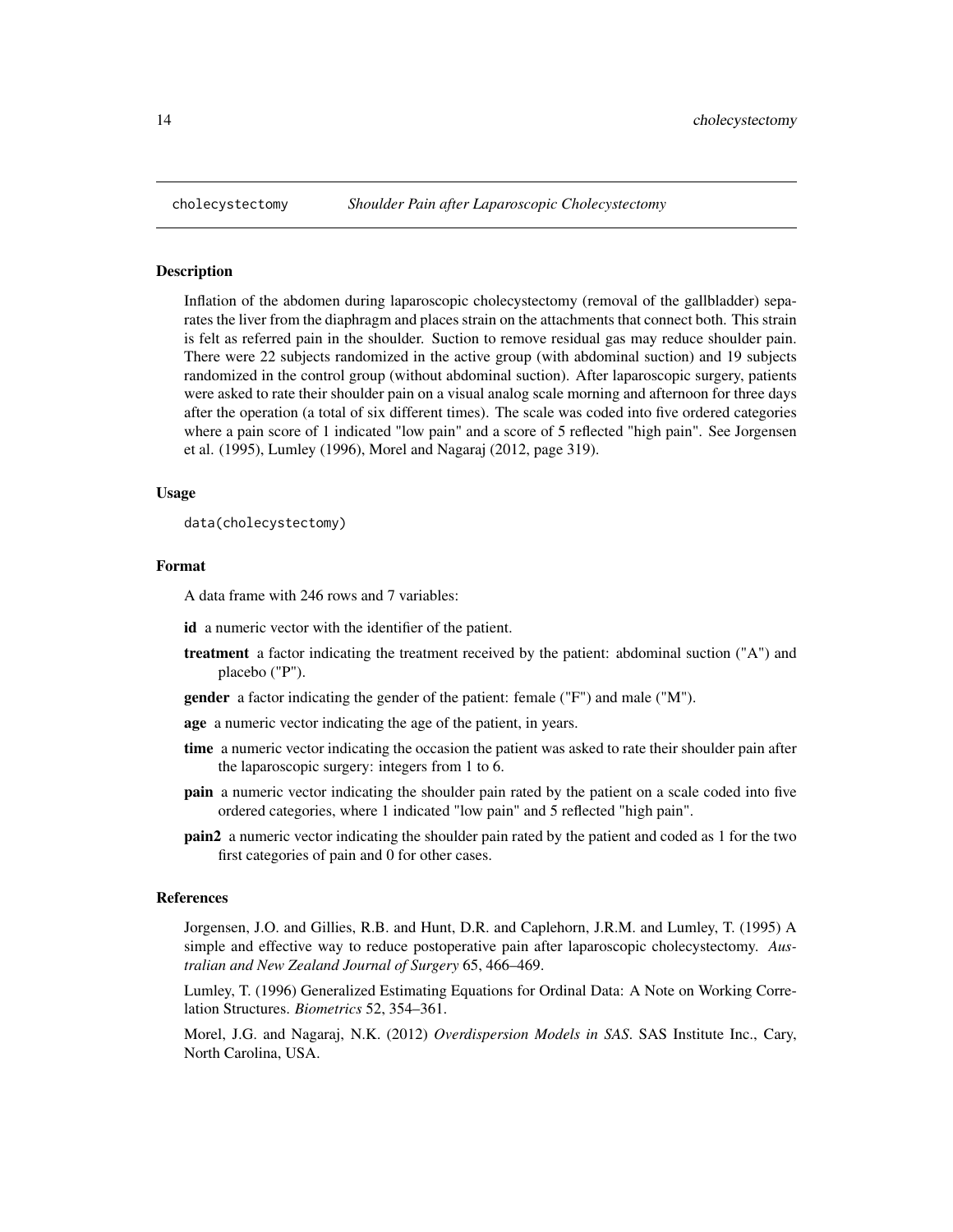# Examples

```
out <- aggregate(pain2 ~ treatment + time, data=cholecystectomy, mean)
barplot(100*pain2 ~ treatment + time, beside=TRUE, data=out, xlab="Time",
       col=c("yellow","blue"), ylab="% of patients with \"low\" pain")
legend(-1, 98, c("Placebo","Abdominal\n suction"), fill=c("yellow","blue"),
      bty="n", cex=0.6, x.intersp=0.2, y.intersp=1)
```
<span id="page-14-1"></span>

| CIC | Correlation Information Criterion for Generalized Estimating Equa- |  |  |
|-----|--------------------------------------------------------------------|--|--|
|     | tions                                                              |  |  |

#### Description

Computes the Correlation Information Criterion (CIC) for one or more objects of the class glmgee.

# Usage

 $CIC(...,$  verbose = TRUE)

#### Arguments

| $\cdots$ | one or several objects of the class <i>glmgee</i> .                                                                           |
|----------|-------------------------------------------------------------------------------------------------------------------------------|
| verbose  | an (optional) logical switch indicating if should the report of results be printed.<br>By default, verbose is set to be TRUE. |

#### Value

A data.frame with the values of the CIC for each *glmgee* object in the input.

#### References

Hin, L.-Y. and Wang, Y.-G. (2009) Working-Correlation-Structure Identification in Generalized Estimating Equations. *Statistics in Medicine*, 28, 642-658.

Hin, L.-Y. and Carey, V.J. and Wang, Y.-G. (2007) Criteria for Working–Correlation–Structure Selection in GEE: Assessment via Simulation. *The American Statistician* 61, 360–364.

# See Also

[QIC,](#page-70-1) [GHYC,](#page-42-1) [RJC,](#page-79-1) [AGPC,](#page-2-1) [SGPC](#page-82-1)

<span id="page-14-0"></span> $CIC$  and  $15$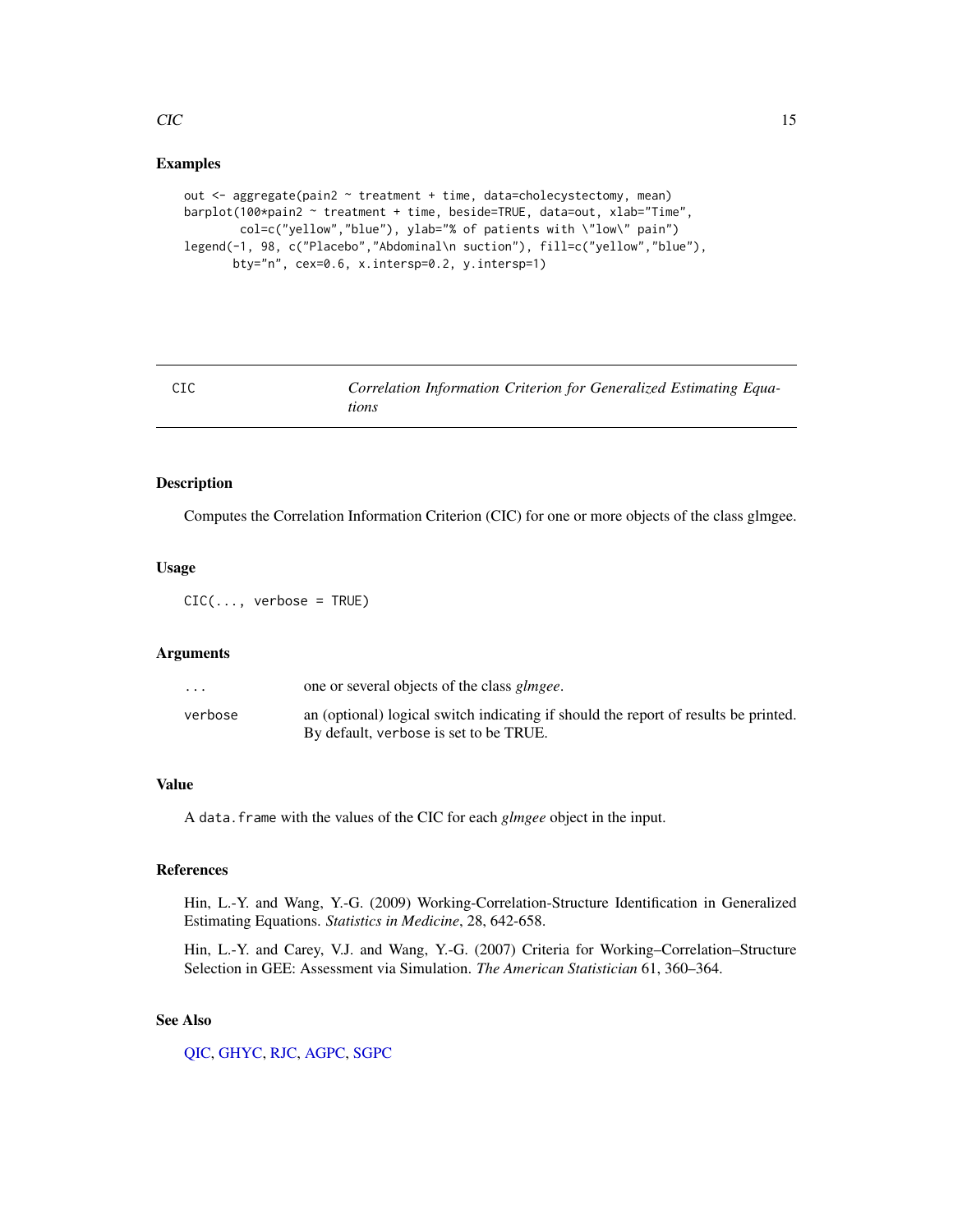#### Examples

```
###### Example 1: Effect of ozone-enriched atmosphere on growth of sitka spruces
mod1 \le size \sim poly(days, 4) + treat
fit1 <- glmgee(mod1, id=tree, family=Gamma("log"), data=spruces)
fit2 <- update(fit1, corstr="AR-1")
fit3 <- update(fit1, corstr="Stationary-M-dependent(2)")
fit4 <- update(fit1, corstr="Exchangeable")
CIC(fit1, fit2, fit3, fit4)
###### Example 2: Treatment for severe postnatal depression
mod2 <- depressd ~ visit + group
fit1 <- glmgee(mod2, id=subj, family=binomial("logit"), data=depression)
fit2 <- update(fit1, corstr="AR-1")
fit3 <- update(fit1, corstr="Stationary-M-dependent(2)")
fit4 <- update(fit1, corstr="Exchangeable")
CIC(fit1, fit2, fit3, fit4)
###### Example 3: Treatment for severe postnatal depression (2)
mod3 <- dep ~ visit*group
fit1 <- glmgee(mod3, id=subj, family=gaussian("identity"), data=depression)
fit2 <- update(fit1, corstr="AR-1")
fit3 <- update(fit1, corstr="Exchangeable")
CIC(fit1, fit2, fit3)
```

| confint2 |  |  |
|----------|--|--|
|          |  |  |

# *Confidence Intervals for Generalized Linear Models*

#### Description

Computes confidence intervals based on Wald, likelihood-ratio, Rao's score or Terrell's gradient tests for a generalized linear model.

#### Usage

```
confint2(
  model,
  level = 0.95,test = c("wald", "lr", "score", "gradient"),
  digits = 5,
  verbose = TRUE
)
```

| model | an object of the class <i>glm</i> .                                                                      |
|-------|----------------------------------------------------------------------------------------------------------|
| level | an (optional) value indicating the required confidence level. By default, level<br>is set to be $0.95$ . |

<span id="page-15-0"></span>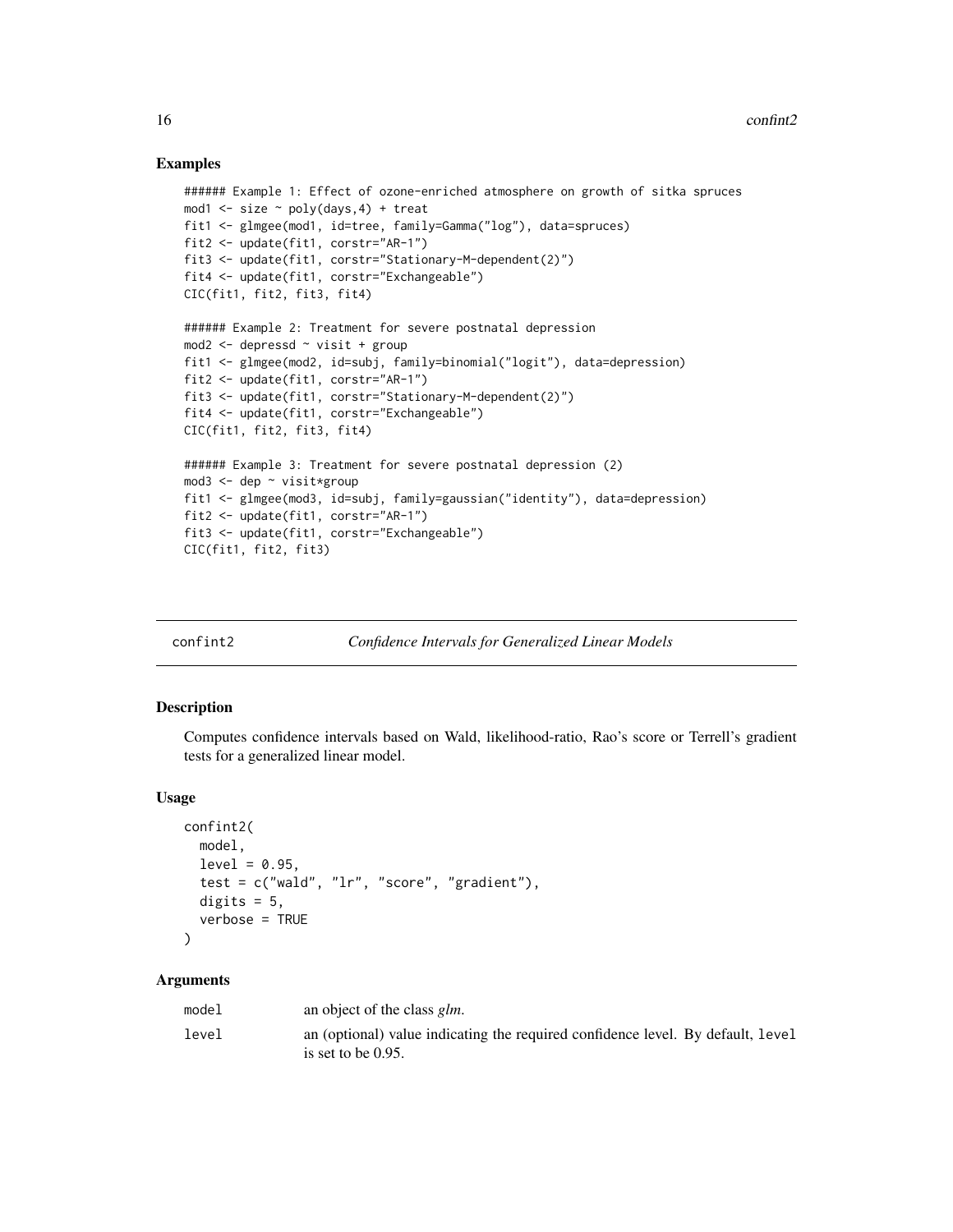#### $\text{confint2}$  17

| test    | an (optional) character string indicating the required type of test. The available<br>options are: Wald ("wald"), Rao's score ("score"), Terrell's gradient ("gradi-<br>ent"), and likelihood ratio ("lr") tests. By default, test is set to be "wald". |
|---------|---------------------------------------------------------------------------------------------------------------------------------------------------------------------------------------------------------------------------------------------------------|
| digits  | an (optional) integer value indicating the number of decimal places to be used.<br>By default, digits is set to be 5.                                                                                                                                   |
| verbose | an (optional) logical indicating if should the report of results be printed. By<br>default, verbose is set to be TRUE.                                                                                                                                  |

#### Details

The approximate 100(level)% confidence interval for  $\beta$  based on the test test is the set of values of  $\beta_0$  for which the hypothesis  $H_0$ :  $\beta = \beta_0$  versus  $H_1$ :  $\beta! = \beta_0$  is not rejected at the approximate significance level of 100(1-level)%. The Wald, Rao's score and Terrell's gradient tests are performed using the expected Fisher information matrix.

# Value

A matrix with so many rows as parameters in the linear predictor and two columns: "Lower limit" and "Upper limit".

#### References

Buse, A. (1982) The Likelihood Ratio, Wald, and Lagrange Multiplier Tests: An Expository Note. *The American Statistician* 36, 153-157.

Terrell, G.R. (2002) The gradient statistic. *Computing Science and Statistics* 34, 206 – 215.

```
###### Example 1: Fuel consumption of automobiles
Auto <- ISLR::Auto
fit1 <- glm(mpg ~ weight*horsepower, family=inverse.gaussian("log"), data=Auto)
confint2(fit1, test="lr")
confint2(fit1, test="score")
###### Example 2: Patients with burn injuries
burn1000 <- aplore3::burn1000
burn1000 <- within(burn1000, death <- factor(death, levels=c("Dead","Alive")))
fit2 <- glm(death ~ age*inh_inj + tbsa*inh_inj, family=binomial("logit"), data=burn1000)
confint2(fit2, test="lr")
confint2(fit2, test="gradient")
```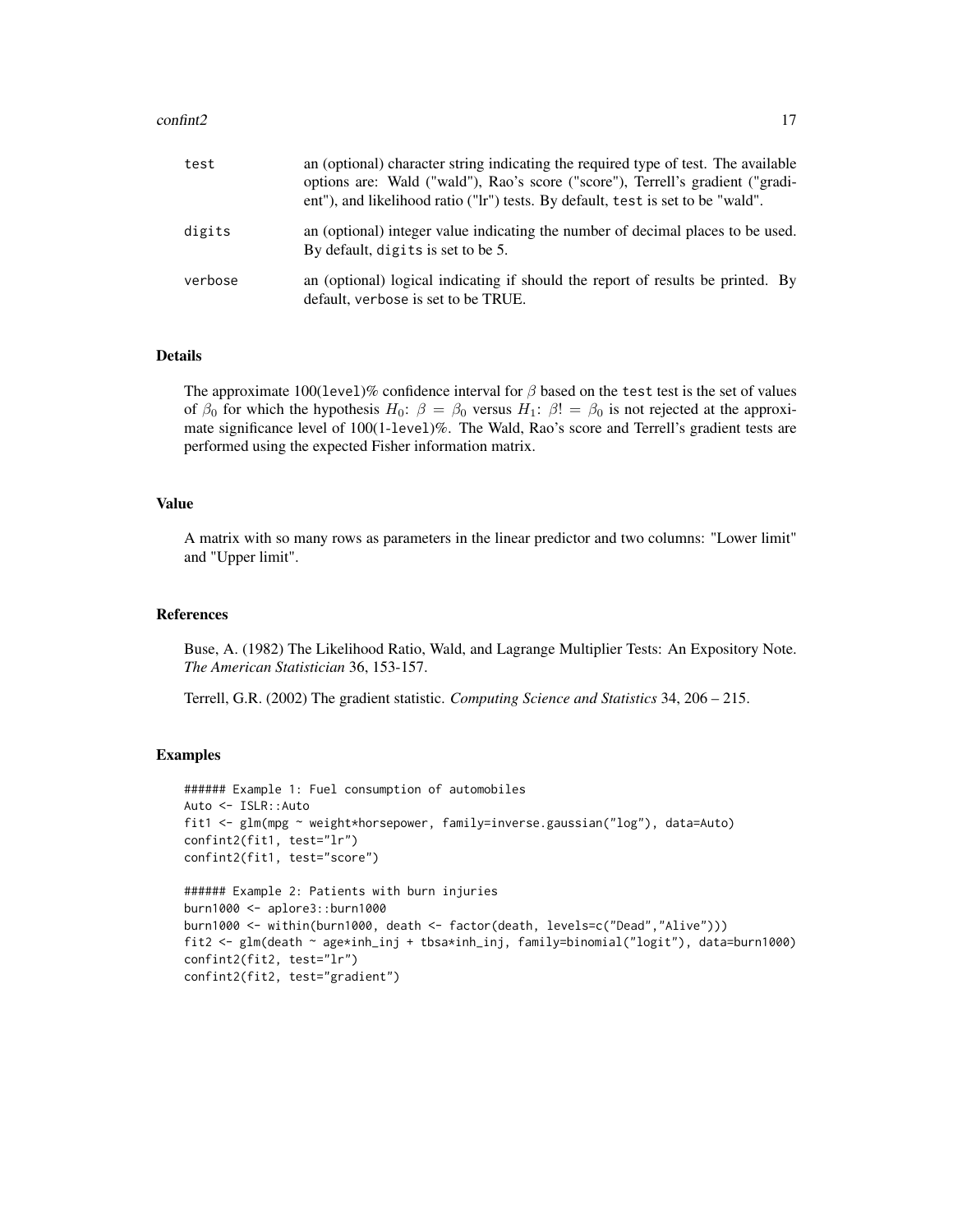<span id="page-17-0"></span>cooks.distance.glmgee *Cook's Distance for Generalized Estimating Equations*

# Description

Produces an approximation, better known as the *one-step aproximation*, of the Cook's distance, which is aimed to measure the effect on the estimates of the parameters in the linear predictor of deleting each cluster/observation in turn. This function also can produce a cluster/observation-index plot of the Cook's distance for all parameters in the linear predictor or for some subset of them (via the argument coefs).

# Usage

```
## S3 method for class 'glmgee'
cooks.distance(
 model,
 method = c("Preisser-Qaqish", "full"),
 level = c("clusters", "observations"),
 plot.it = FALSE,coefs,
  identify,
  varest = c("robust", "df-adjusted", "model", "bias-corrected"),
  ...
\overline{)}
```

| model    | an object of class <i>glmgee</i> .                                                                                                                                                                                                                                                                                                                                                                                     |
|----------|------------------------------------------------------------------------------------------------------------------------------------------------------------------------------------------------------------------------------------------------------------------------------------------------------------------------------------------------------------------------------------------------------------------------|
| method   | an (optional) character string indicating the method of calculation for the <i>one</i> -<br><i>step approximation.</i> The options are: the <i>one-step approximation</i> described by<br>Preisser and Qaqish (1996) in which the working-correlation matrix is assumed<br>to be known ("Preisser-Qaqish"); and the "authentic" one-step approximation<br>("full"). By default, method is set to be "Preisser-Qaqish". |
| level    | an (optional) character string indicating the level for which the Cook's distance<br>is required. The options are: cluster-level ("clusters") and observation-level<br>("observations"). By default, level is set to be "clusters".                                                                                                                                                                                    |
| plot.it  | an (optional) logical indicating if the plot of Cook's distance is required or just<br>the data matrix in which that plot is based. By default, plot it is set to be<br>FALSE.                                                                                                                                                                                                                                         |
| coefs    | an (optional) character string which (partially) match with the names of some of<br>the parameters in the linear predictor.                                                                                                                                                                                                                                                                                            |
| identify | an (optional) integer indicating the number of clusters to identify on the plot of<br>Cook's distance. This is only appropriate if plot. it=TRUE.                                                                                                                                                                                                                                                                      |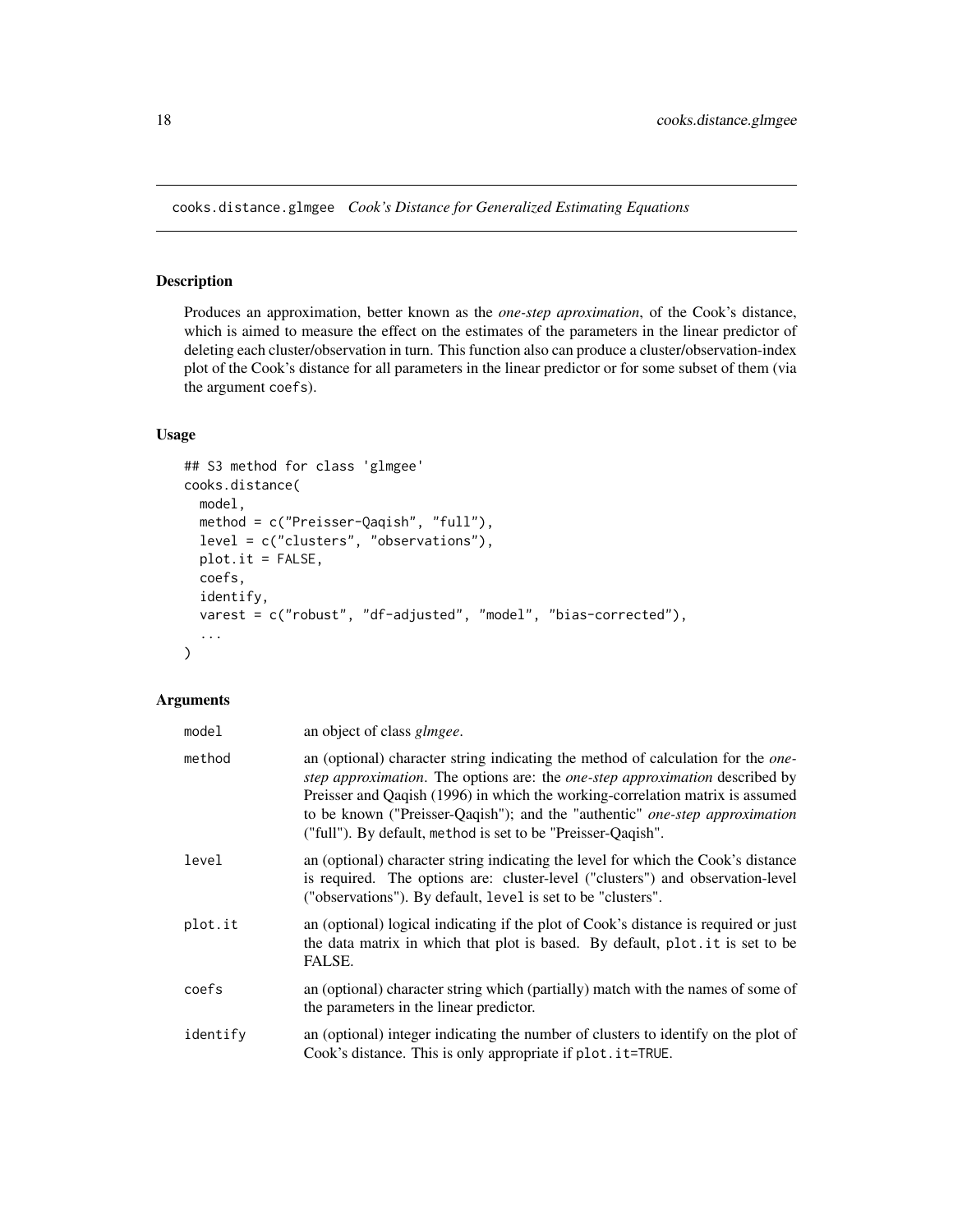| varest | an (optional) character string indicating the type of estimator which should be<br>used to the variance-covariance matrix of the interest parameters. The available<br>options are: robust sandwich-type estimator ("robust"), degrees-of-freedom-<br>adjusted estimator ("df-adjusted"), bias-corrected estimator ("bias-corrected"),<br>and the model-based or naive estimator ("model"). By default, varest is set to |
|--------|--------------------------------------------------------------------------------------------------------------------------------------------------------------------------------------------------------------------------------------------------------------------------------------------------------------------------------------------------------------------------------------------------------------------------|
|        | be "robust".<br>further arguments passed to or from other methods. If plot . it=TRUE then                                                                                                                                                                                                                                                                                                                                |
|        | may be used to include graphical parameters to customize the plot. For example,                                                                                                                                                                                                                                                                                                                                          |

col, pch, cex, main, sub, xlab, ylab.

#### Details

The Cook's distance consists of the *distance* between two estimates of the parameters in the linear predictor using a metric based on the (estimate of the) variance-covariance matrix. For the clusterlevel, the first one set of estimates is computed from a dataset including all clusters/observations, and the second one is computed from a dataset in which the *i*-th cluster is excluded. To avoid computational burden, the second set of estimates is replaced by its *one-step approximation*. See the [dfbeta.glmgee](#page-23-1) documentation.

#### Value

A matrix as many rows as clusters/observations in the sample and one column with the values of the Cook's distance.

#### References

Pregibon, D. (1981). Logistic regression diagnostics. *The Annals of Statistics* 9, 705-724.

Preisser, J.S. and Qaqish, B.F. (1996) Deletion diagnostics for generalised estimating equations. *Biometrika* 83, 551–562.

Hammill, B.G. and Preisser, J.S. (2006) A SAS/IML software program for GEE and regression diagnostics. *Computational Statistics & Data Analysis* 51, 1197-1212.

```
###### Example 1: Effect of ozone-enriched atmosphere on growth of sitka spruces
mod1 \le size \sim poly(days, 4) + treat
fit1 <- glmgee(mod1, id=tree, family=Gamma("log"), data=spruces, corstr="AR-1")
### Cook's distance for all parameters in the linear predictor
cooks.distance(fit1, method="full", plot.it=TRUE, col="red", lty=1, lwd=1, cex=0.8,
               col.lab="blue", col.axis="blue", col.main="black", family="mono")
### Cook's distance for the parameter associated to the variable 'treat'
cooks.distance(fit1, coef="treat", method="full", plot.it=TRUE, col="red", lty=1,
              lwd=1, col.lab="blue", col.axis="blue", col.main="black", cex=0.8)
###### Example 2: Treatment for severe postnatal depression
mod2 <- depressd ~ visit + group
fit2 <- glmgee(mod2, id=subj, family=binomial("logit"), corstr="AR-1", data=depression)
```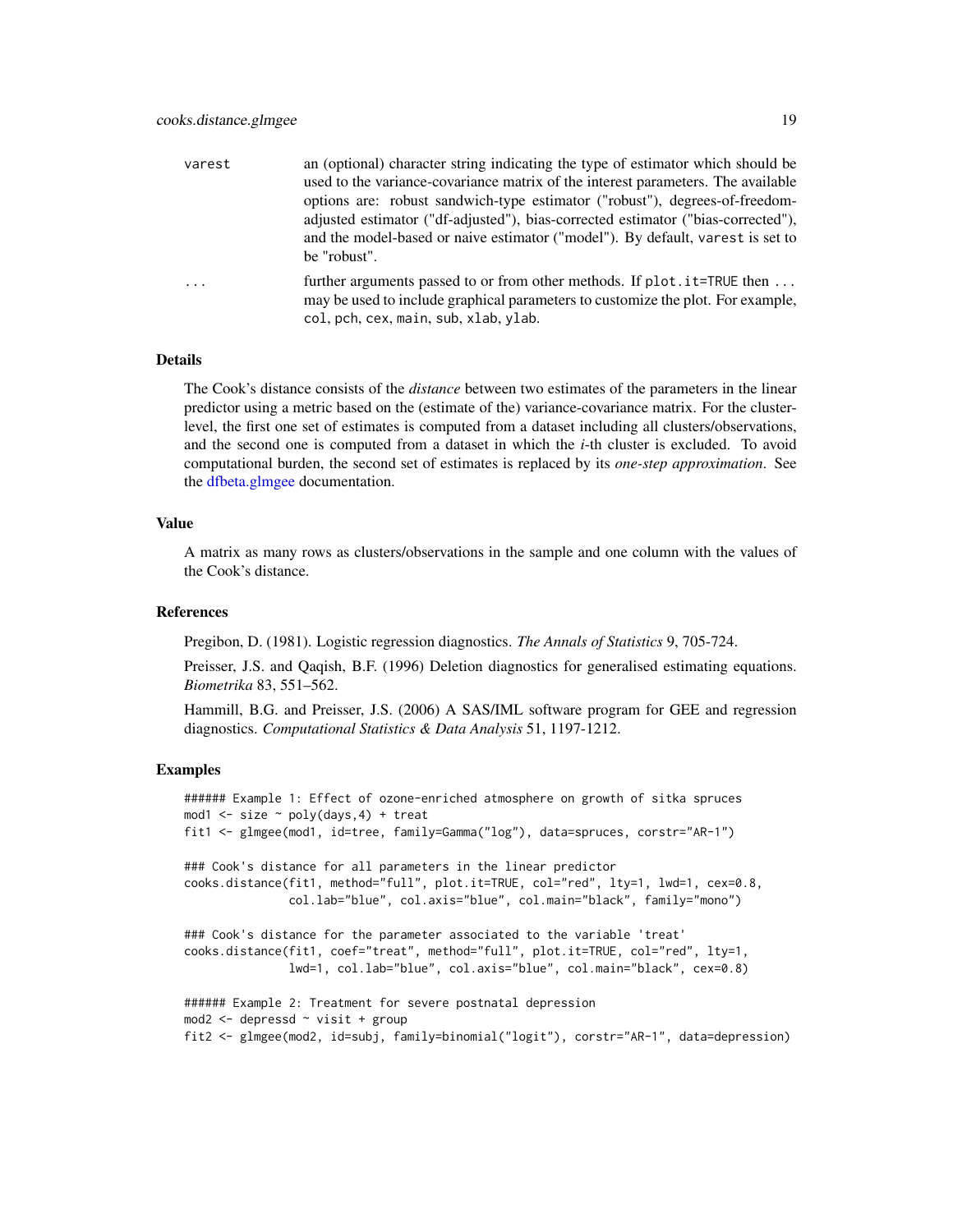```
### Cook's distance for all parameters in the linear predictor
cooks.distance(fit2, method="full", plot.it=TRUE, col="red", lty=1, lwd=1, cex=0.8,
               col.lab="blue", col.axis="blue", col.main="black", family="mono")
### Cook's distance for the parameter associated to the variable 'group'
cooks.distance(fit2, coef="group", method="full", plot.it=TRUE, col="red", lty=1,
               lwd=1, col.lab="blue", col.axis="blue", col.main="black", cex=0.8)
```
cooks.distance.overglm

*Cook's Distance for alternatives to the Poisson and Binomial Regression Models under the presence of Overdispersion*

#### **Description**

Produces an approximation, better known as the *one-step approximation*, of the Cook's distance, which is aimed to measure the effect on the estimates of the parameters in the linear predictor of deleting each observation in turn. This function also can produce an index plot of the Cook's distance for all parameters in the linear predictor or for some subset of them (via the argument coefs).

#### Usage

```
## S3 method for class 'overglm'
cooks.distance(model, plot.it = FALSE, coefs, identify, ...)
```
#### Arguments

| model    | an object of class <i>overglm</i> .                                                                                                                                                                  |
|----------|------------------------------------------------------------------------------------------------------------------------------------------------------------------------------------------------------|
| plot.it  | an (optional) logical indicating if the plot is required or just the data matrix in<br>which that plot is based. By default, plot . it is set to be FALSE.                                           |
| coefs    | an (optional) character string which (partially) match with the names of some<br>model parameters.                                                                                                   |
| identify | an (optional) integer indicating the number of individuals to identify on the plot<br>of the Cook's distance. This is only appropriate if plot. it=TRUE.                                             |
| $\ddots$ | further arguments passed to or from other methods. If plot. it=TRUE then<br>may be used to include graphical parameters to customize the plot. For example,<br>col, pch, cex, main, sub, xlab, ylab. |

# Details

The Cook's distance consists of the *distance* between two estimates of the parameters in the linear predictor using a metric based on the (estimate of the) variance-covariance matrix. The first one set of estimates is computed from a dataset including all individuals, and the second one is computed from a dataset in which the *i*-th individual is excluded. To avoid computational burden, the second set of estimates is replaced by its *one-step approximation*. See the [dfbeta.overglm](#page-25-1) documentation.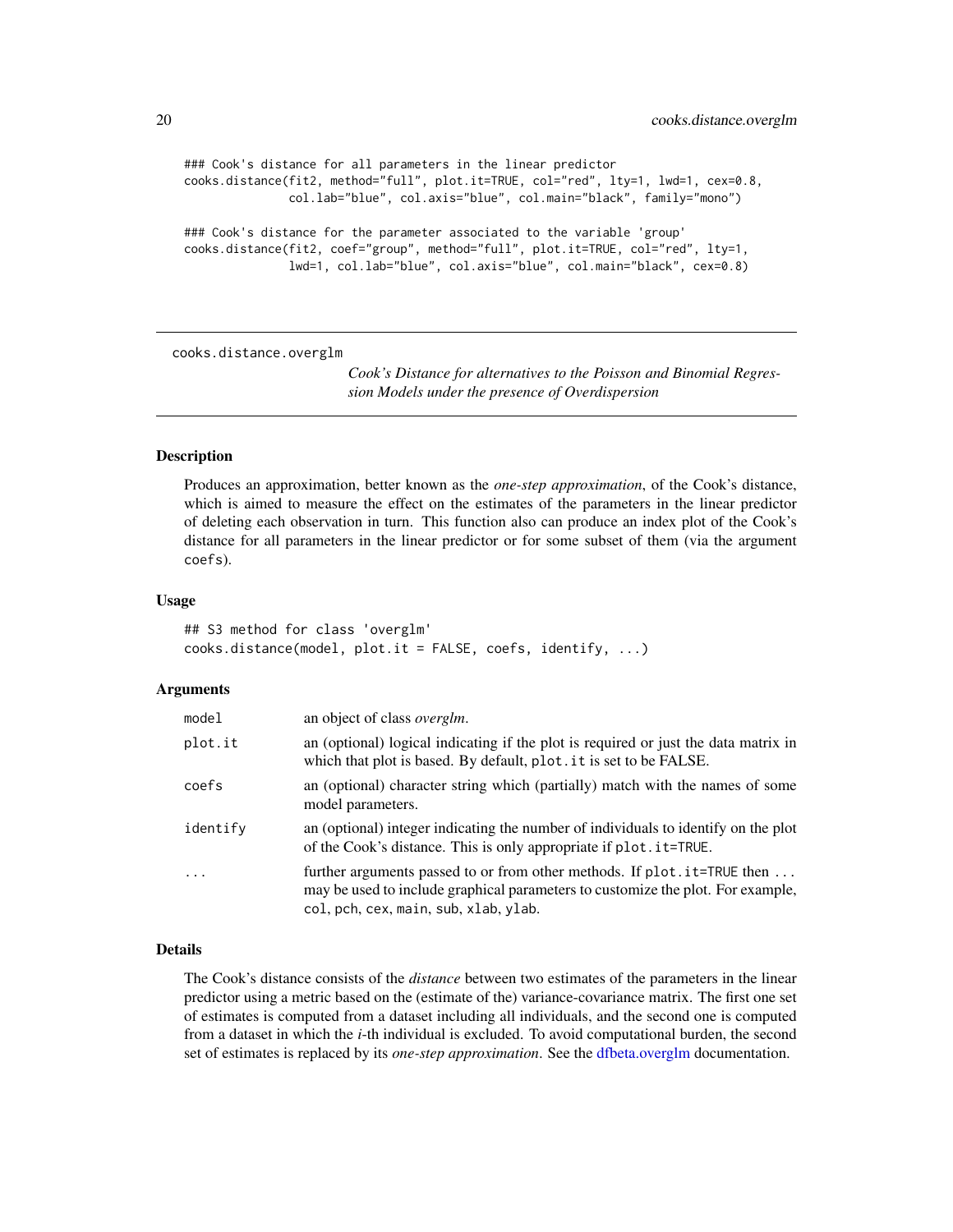#### <span id="page-20-0"></span>Value

A matrix as many rows as individuals in the sample and one column with the values of the Cook's distance.

#### Examples

```
###### Example 1: Self diagnozed ear infections in swimmers
fit1 <- overglm(infections ~ frequency + location, family="nb1(log)", data=swimmers)
### Cook's distance for all parameters in the linear predictor
cooks.distance(fit1, plot.it=TRUE, col="red", lty=1, lwd=1, col.lab="blue",
               col.axis="blue", col.main="black", family="mono", cex=0.8)
### Cook's distance just for the parameter associated with 'frequency'
cooks.distance(fit1, plot.it=TRUE, coef="frequency", col="red", lty=1, lwd=1,
   col.lab="blue", col.axis="blue", col.main="black", family="mono", cex=0.8)
###### Example 2: Article production by graduate students in biochemistry PhD programs
bioChemists <- pscl::bioChemists
fit2 <- overglm(art \sim fem + kid5 + ment, family="nb1(log)", data = bioChemists)
### Cook's distance for all parameters in the linear predictor
cooks.distance(fit2, plot.it=TRUE, col="red", lty=1, lwd=1, col.lab="blue",
               col.axis="blue", col.main="black", family="mono", cex=0.8)
### Cook's distance just for the parameter associated with 'fem'
cooks.distance(fit2, plot.it=TRUE, coef="fem", col="red", lty=1, lwd=1,
   col.lab="blue", col.axis="blue", col.main="black", family="mono", cex=0.8)
###### Example 3: Agents to stimulate cellular differentiation
fit3 <- overglm(cbind(cells,200-cells) ~ tnf + ifn, family="bb(logit)", data=cellular)
### Cook's distance for all parameters in the linear predictor
cooks.distance(fit3, plot.it=TRUE, col="red", lty=1, lwd=1, col.lab="blue",
               col.axis="blue", col.main="black", family="mono", cex=0.8)
### Cook's distance just for the parameter associated with 'tnf'
cooks.distance(fit3, plot.it=TRUE, coef="tnf", col="red", lty=1, lwd=1,
 col.lab="blue", col.axis="blue", col.main="black", family="mono", cex=0.8)
```
cooks.distance.zeroinflation

*Cook's Distance for Regression Models to deal with Zero-Excess in Count Data*

#### **Description**

Produces an approximation, better known as the *one-step approximation*, of the Cook's distance, which is aimed to measure the effect on the estimates of the parameters in the linear predictor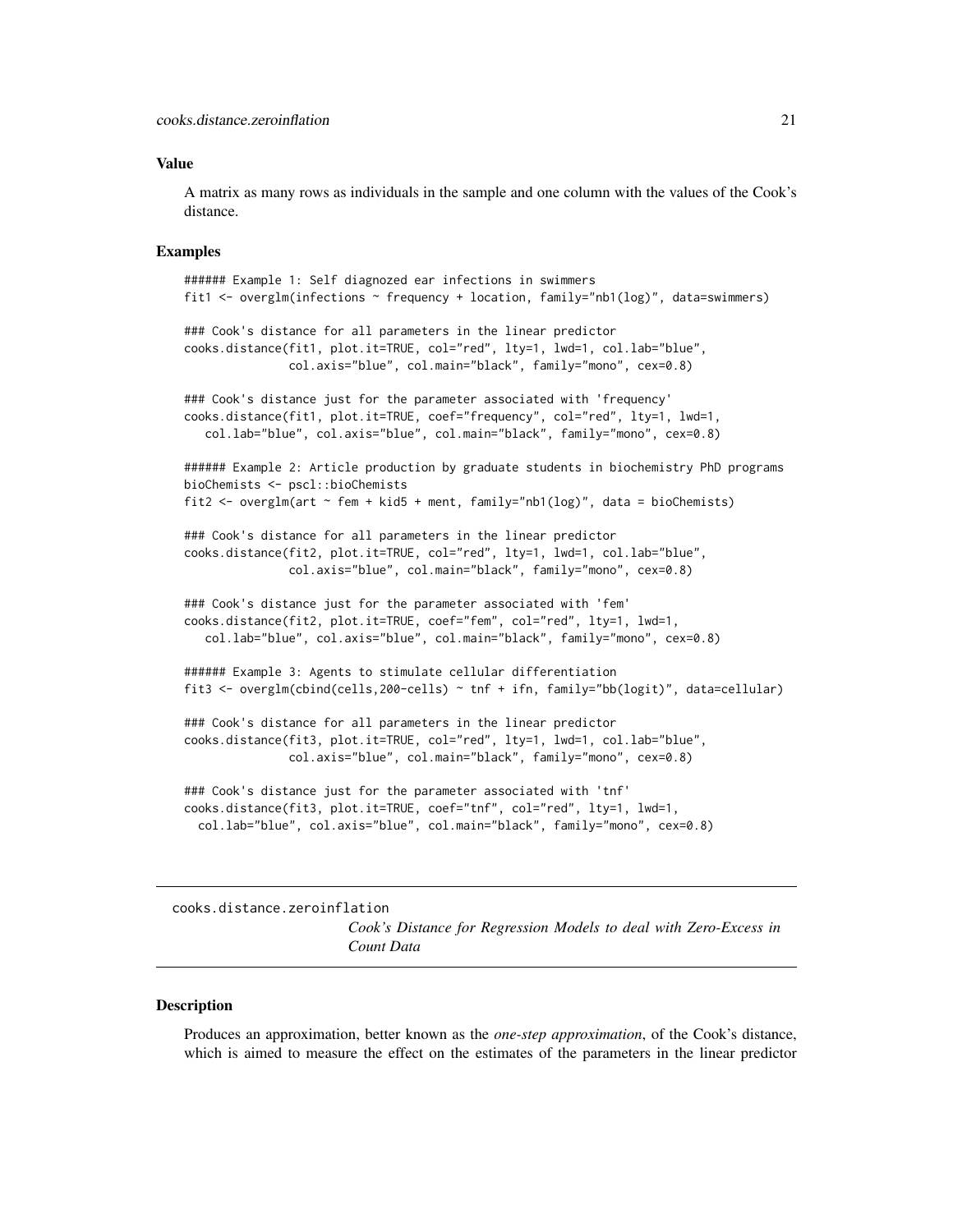of deleting each observation in turn. This function also can produce an index plot of the Cook's distance for all parameters in the linear predictor or for some subset of them (via the argument coefs).

#### Usage

```
## S3 method for class 'zeroinflation'
cooks.distance(
 model,
  submodel = c("counts", "zeros", "full"),
 plot.it = FALSE,coefs,
  identify,
  ...
)
```
# Arguments

| model    | an object of class <i>zeroinflation</i> .                                                                                                                                                             |
|----------|-------------------------------------------------------------------------------------------------------------------------------------------------------------------------------------------------------|
| submodel | an (optional) character string which allows to specify the model: "counts", "ze-<br>ros" or "full". By default, submodel is set to be "counts".                                                       |
| plot.it  | an (optional) logical indicating if the plot is required or just the data matrix in<br>which that plot is based. By default, plot . it is set to be FALSE.                                            |
| coefs    | an (optional) character string which (partially) match with the names of some<br>model parameters.                                                                                                    |
| identify | an (optional) integer indicating the number of individuals to identify on the plot<br>of the Cook's distance. This is only appropriate if plot. it=TRUE.                                              |
| $\ddots$ | further arguments passed to or from other methods. If plot . it=TRUE then<br>may be used to include graphical parameters to customize the plot. For example,<br>col, pch, cex, main, sub, xlab, ylab. |

#### Details

The Cook's distance consists of the *distance* between two estimates of the parameters in the linear predictor using a metric based on the (estimate of the) variance-covariance matrix. The first one set of estimates is computed from a dataset including all individuals, and the second one is computed from a dataset in which the *i*-th individual is excluded. To avoid computational burden, the second set of estimates is replaced by its *one-step approximation*. See the [dfbeta.zeroinflation](#page-26-1) documentation.

#### Value

A matrix as many rows as individuals in the sample and one column with the values of the Cook's distance.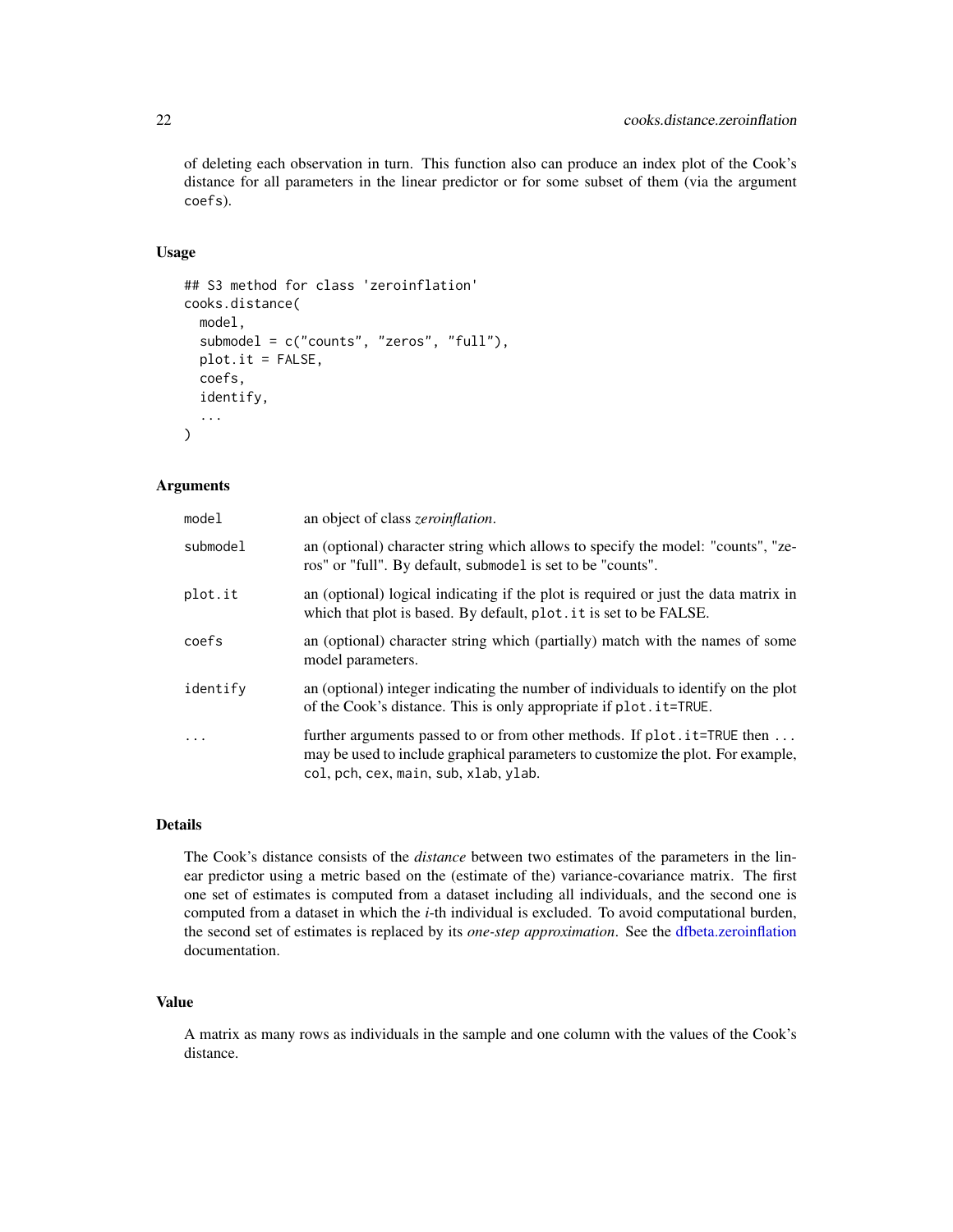#### <span id="page-22-0"></span>depression 23

#### Examples

```
####### Example 1: Self diagnozed ear infections in swimmers
fit <- zeroinf(infections ~ frequency + location, family="nb1(log)", data=swimmers)
### Cook's distance for all parameters in the "counts" model
cooks.distance(fit, submodel="counts", plot.it=TRUE, col="red", lty=1, lwd=1,
         col.lab="blue", col.axis="blue", col.main="black", family="mono", cex=0.8)
### Cook's distance for all parameters in the "zeros" model
cooks.distance(fit, submodel="zeros", plot.it=TRUE, col="red", lty=1, lwd=1,
        col.lab="blue", col.axis="blue", col.main="black", family="mono", cex=0.8)
```
depression *Treatment for severe postnatal depression*

#### Description

These data arose from a study on the efficacy of oestrogen give transdermally for treatment of severe postnatal depression. Women with major depression were randomly assigned to either a placebo control group or estrogen patch group. Prior to the treatment all women were assessed by selfratings of depressive symptoms on the Edinburgh Postnatal Depression Scale (EPDS). The data on EPDS were collected monthly for six months once the treatment began. Higher scores on the EDPS are indicative of higher levels of depression.

#### Usage

data(depression)

#### Format

A data frame with 427 rows and 5 variables:

subj a numeric vector giving the identifier of each woman.

group a factor giving the received treatment: "placebo" or "estrogen".

- visit a numeric vector giving the number of months since the treatment began, where -1 indicates the pretreatment assessment of the EDPS.
- dep a numeric vector giving the value of the EDPS.
- depressd a numeric vector coded as 1 when the value of the EDPS is greater than or equal to 11 and coded as 0 in other cases.

#### Source

<https://stats.oarc.ucla.edu/spss/library/spss-librarypanel-data-analysis-using-gee/>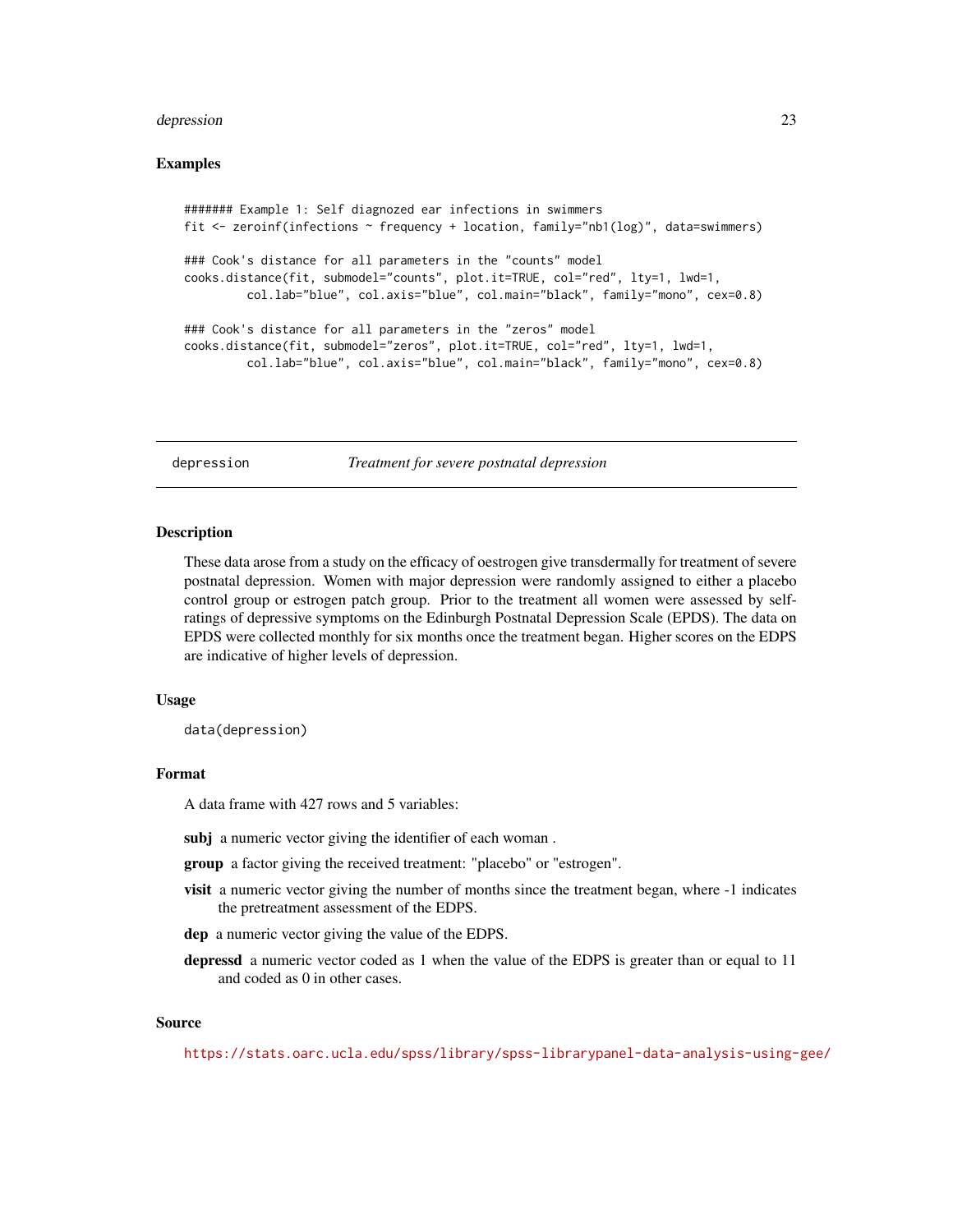#### <span id="page-23-0"></span>References

Gregoire, A.J.P. and Kumar, R. and Everitt, B. and Henderson, A.F. and Studd, J.W.W. (1996) Transdermal oestrogen for treatment of severe postnatal depression, *The Lancet* 347, 930-933.

#### Examples

```
boxplot(dep ~ visit, data=subset(depression,group=="placebo"), at=c(0:6)-0.2,
        col="yellow", boxwex=0.3, outline=FALSE, xaxt="n", ylab="EDPS",
       xlab="Months since the treatment began", ylim=range(na.omit(depression$dep)))
boxplot(dep ~ visit, data=subset(depression,group=="estrogen"), add=TRUE,
       at=c(0:6)+0.2, col="blue", boxwex=0.3, outline=FALSE, xaxt="n")
axis(1, at=0:6, labels=c(-1,1:6))legend(5, 29, legend=c("placebo","estrogen"), fill=c("yellow","blue"),
      bty="n", x.intersp=0.2, y.intersp=1)
```
<span id="page-23-1"></span>dfbeta.glmgee *Dfbeta for Generalized Estimating Equations*

#### Description

Produces an approximation, better known as the *one-step approximation*, of the effect on the parameter estimates of deleting each cluster/observation in turn. This function also can produce an index plot of the Dfbeta Statistic for some parameters via the argument coefs.

#### Usage

```
## S3 method for class 'glmgee'
dfbeta(
  model,
  level = c("clusters", "observations"),
  method = c("Preisser-Qaqish", "full"),
  coefs,
  identify,
  ...
\mathcal{L}
```

| model  | an object of class <i>glmgee</i> .                                                                                                                                                                                                                                                                                                                                                                                            |
|--------|-------------------------------------------------------------------------------------------------------------------------------------------------------------------------------------------------------------------------------------------------------------------------------------------------------------------------------------------------------------------------------------------------------------------------------|
| level  | an (optional) character string indicating the level for which the Dfbeta statis-<br>tic is required. The options are: cluster-level ("clusters") and observation-level<br>("observations"). By default, level is set to be "clusters".                                                                                                                                                                                        |
| method | an (optional) character string indicating the method of calculation for the <i>one</i> -<br><i>step approximation.</i> The options are: the <i>one-step approximation</i> described by<br>Preisser and Qaqish (1996) in which the working-correlation matrix is assumed<br>to be known ("Preisser-Qaqish"); and the "authentic" <i>one-step approximation</i><br>("full"). By default, method is set to be "Preisser-Qaqish". |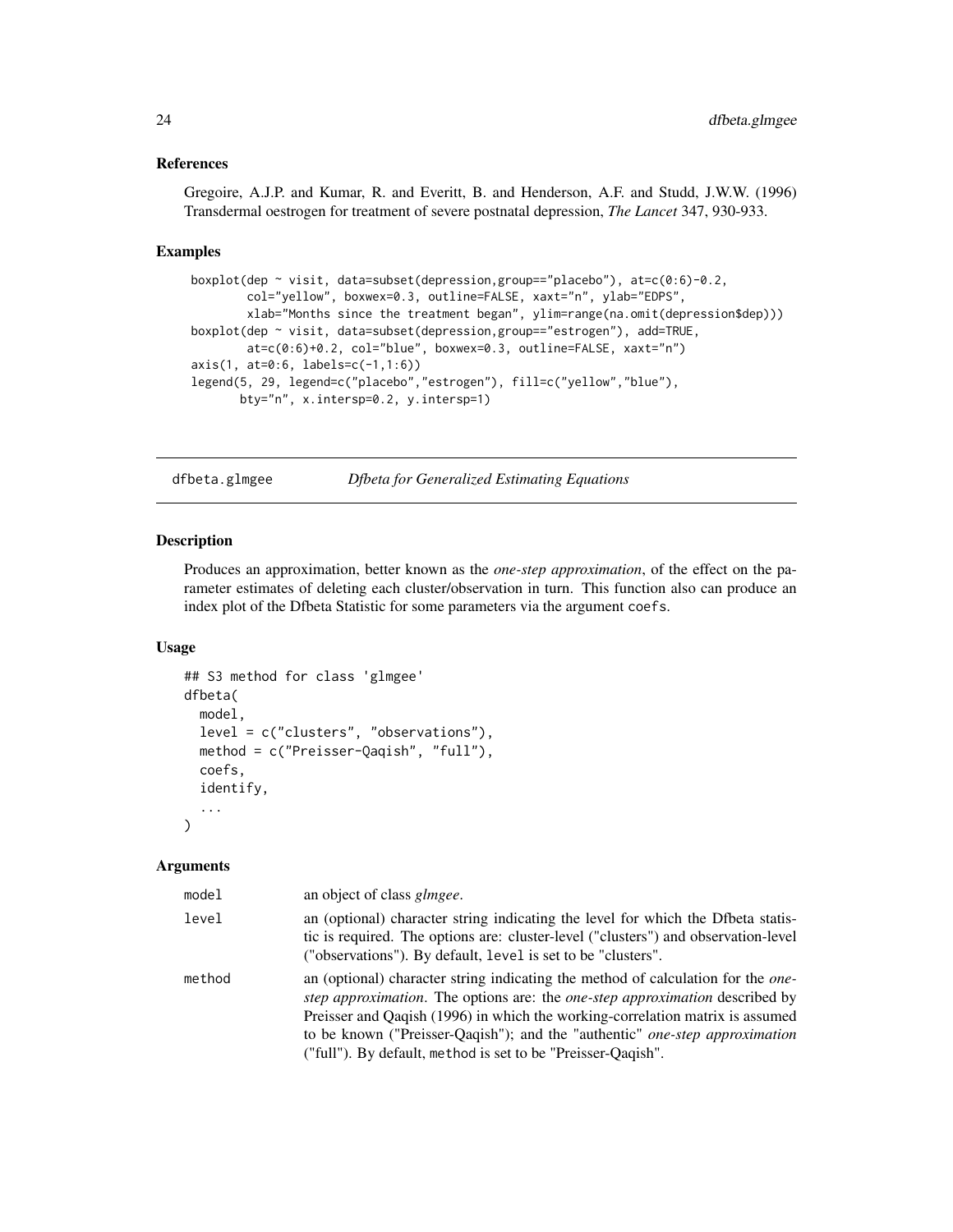#### dfbeta.glmgee 25

| coefs      | an (optional) character string which (partially) match with the names of some<br>parameters in the linear predictor.                                                                                      |
|------------|-----------------------------------------------------------------------------------------------------------------------------------------------------------------------------------------------------------|
| identify   | an (optional) integer indicating the number of clusters/observations to identify<br>on the plot of the Dfbeta statistic. This is only appropriate if coefs is specified.                                  |
| $\ddots$ . | further arguments passed to or from other methods. If coefs is specified then<br>may be used to include graphical parameters to customize the plot. For<br>example, col, pch, cex, main, sub, xlab, ylab. |

# Details

The *one-step approximation* (with the method "full") of the estimates of the parameters in the linear predictor of a GEE when the *i*-th cluster is excluded from the dataset is given by the vector obtained as the result of the first iteration of the fitting algorithm of that GEE when it is performed using: (1) a dataset in which the *i*-th cluster is excluded; and (2) a starting value which is the solution to the same GEE but based on the dataset inluding all clusters.

# Value

A matrix with so many rows as clusters/observations in the sample and so many columns as parameters in the linear predictor. For clusters, the  $i$ -th row of that matrix corresponds to the difference between the estimates of the parameters in the linear predictor using all clustersand the *one-step approximation* of those estimates when the *i*-th cluster is excluded from the dataset.

#### References

Pregibon, D. (1981). Logistic regression diagnostics. *The Annals of Statistics* 9, 705-724.

Preisser, J.S. and Qaqish, B.F. (1996) Deletion diagnostics for generalised estimating equations. *Biometrika* 83, 551–562.

Hammill, B.G. and Preisser, J.S. (2006) A SAS/IML software program for GEE and regression diagnostics. *Computational Statistics & Data Analysis* 51, 1197-1212.

```
###### Example 1: Effect of ozone-enriched atmosphere on growth of sitka spruces
mod1 \le size \sim poly(days, 4) + treat
fit1 <- glmgee(mod1, id=tree, family=Gamma("log"), corstr="AR-1", data=spruces)
dfbs1 <- dfbeta(fit1, method="full", coefs="treat", col="red", lty=1, lwd=1, col.lab="blue",
         col.axis="blue", col.main="black", family="mono", cex=0.8, main="treat")
### Calculation by hand of dfbeta for the tree labeled by "N1T01"
onestep1 <- glmgee(mod1, id=tree, family=Gamma("log"), corstr="AR-1", data=spruces,
            start=coef(fit1), subset=c(tree!="N1T01"), maxit=1)
coef(fit1)-coef(onestep1)
dfbs1[rownames(dfbs1)=="N1T01",]
###### Example 2: Treatment for severe postnatal depression
mod2 <- depressd ~ visit + group
fit2 <- glmgee(mod2, id=subj, family=binomial("logit"), corstr="AR-1", data=depression)
```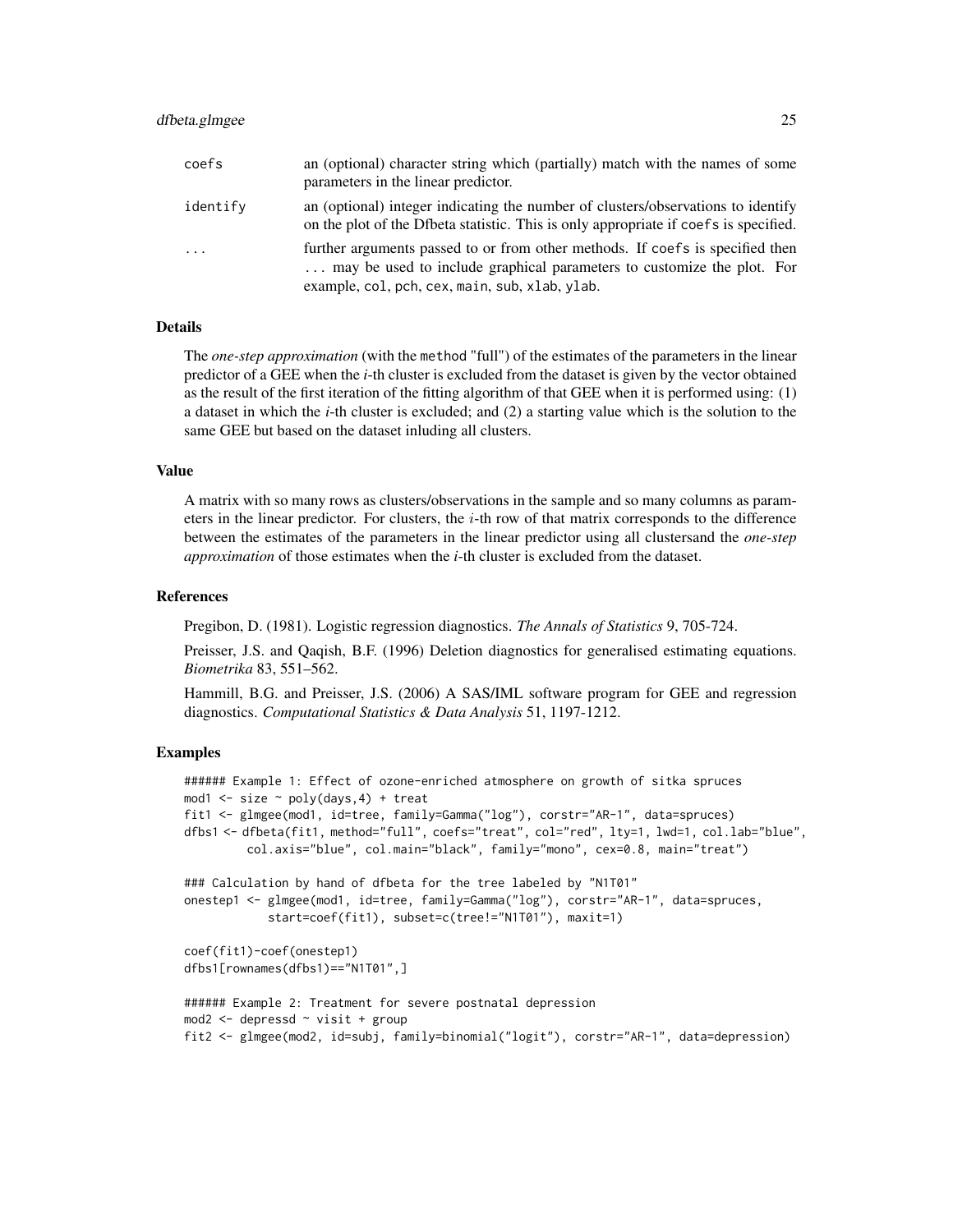```
dfbs2 <- dfbeta(fit2, method="full", coefs="group" ,col="red", lty=1, lwd=1, col.lab="blue",
         col.axis="blue", col.main="black", family="mono", cex=0.8, main="group")
### Calculation by hand of dfbeta for the woman labeled by "18"
onestep2 <- glmgee(mod2, id=subj, family=binomial("logit"), corstr="AR-1", data=depression,
            start=coef(fit2), subset=c(subj!=18), maxit=1)
coef(fit2)-coef(onestep2)
dfbs2[rownames(dfbs2)==18,]
###### Example 3: Treatment for severe postnatal depression (2)
mod3 <- dep ~ visit*group
fit3 <- glmgee(mod3, id=subj, family=gaussian("identity"), corstr="AR-1", data=depression)
dfbs3 <- dfbeta(fit3, method="full", coefs="visit:group" ,col="red", lty=1, lwd=1, col.lab="blue",
         col.axis="blue", col.main="black", family="mono", cex=0.8, main="visit:group")
### Calculation by hand of dfbeta for the woman labeled by "18"
onestep3 <- glmgee(mod3, id=subj, family=gaussian("identity"), corstr="AR-1", data=depression,
            start=coef(fit3), subset=c(subj!=18), maxit=1)
coef(fit3)-coef(onestep3)
dfbs3[rownames(dfbs3)==18,]
```
<span id="page-25-1"></span>

| dfbeta.overglm | Dipeta statistic for alternatives to the Poisson and Binomial Regres- |
|----------------|-----------------------------------------------------------------------|
|                | sion Models under the presence of Overdispersion.                     |

Produces an approximation, better known as the *one-step approximation*, of the effect on the parameter estimates of deleting each individual in turn. This function also can produce an index plot of the Dfbeta statistic for some parameter chosen via the argument coefs.

#### Usage

```
## S3 method for class 'overglm'
dfbeta(model, coefs, identify, ...)
```

| model    | an object of class <i>overglm</i> .                                                                                                                                                                   |
|----------|-------------------------------------------------------------------------------------------------------------------------------------------------------------------------------------------------------|
| coefs    | an (optional) character string which (partially) match with the names of some<br>model parameters.                                                                                                    |
| identify | an (optional) integer indicating the number of individuals to identify on the plot<br>of the Dfbeta statistic. This is only appropriate if coefs is specified.                                        |
| $\cdots$ | further arguments passed to or from other methods. If plot . it=TRUE then<br>may be used to include graphical parameters to customize the plot. For example,<br>col, pch, cex, main, sub, xlab, ylab. |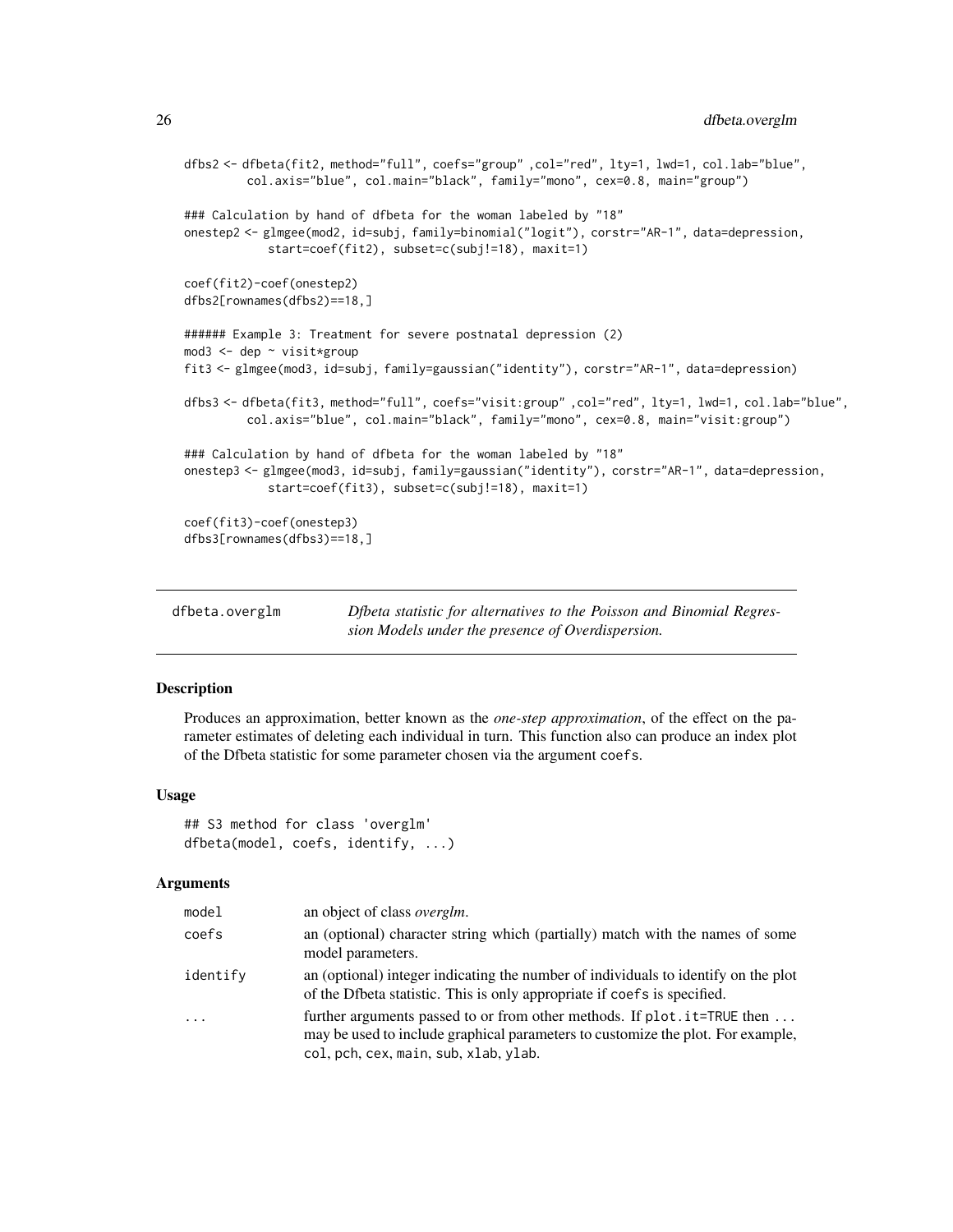# <span id="page-26-0"></span>Details

The *one-step approximation* of the estimates of the parameters when the *i*-th individual is excluded from the dataset consists of the vector obtained as result of the first iteration of the Newthon-Raphson algorithm when it is performed using: (1) a dataset in which the *i*-th individual is excluded; and (2) a starting value which is the estimate of the same model but based on the dataset inluding all individuals.

#### Value

A matrix with so many rows as individuals in the sample and so many columns as parameters in the linear predictor. The  $i$ -th row of that matrix corresponds to the difference between the estimates of the parameters in the linear predictor using all individuals and the *one-step approximation* of those estimates when the *i*-th individual is excluded from the dataset.

#### References

Pregibon, D. (1981). Logistic regression diagnostics. *The Annals of Statistics*, 9, 705-724.

#### Examples

```
###### Example 1: Self diagnozed ear infections in swimmers
fit1 <- overglm(infections ~ frequency + location, family="nb1(log)", data=swimmers)
dfbeta(fit1, coefs="frequency", col="red", lty=1, lwd=1, col.lab="blue",
      col.axis="blue", col.main="black", family="mono", cex=0.8, main="frequency")
###### Example 2: Article production by graduate students in biochemistry PhD programs
bioChemists <- pscl::bioChemists
fit2 <- overglm(art ~ fem + kid5 + ment, family="nb1(log)", data = bioChemists)
dfbeta(fit2, coefs="fem", col="red", lty=1, lwd=1, col.lab="blue",
      col.axis="blue", col.main="black", family="mono", cex=0.8, main="fem")
###### Example 3: Agents to stimulate cellular differentiation
fit3 <- overglm(cbind(cells,200-cells) ~ tnf + ifn, family="bb(logit)", data=cellular)
dfbeta(fit3, coefs="tnf", col="red", lty=1, lwd=1, col.lab="blue",
      col.axis="blue", col.main="black", family="mono", cex=0.8, main="tnf")
```
<span id="page-26-1"></span>dfbeta.zeroinflation *Dfbeta statistic for Regression Models to deal with Zero-Excess in Count Data*

# Description

Produces an approximation, better known as the *one-step approximation*, of the effect on the parameter estimates of deleting each individual in turn. This function also can produce an index plot of the Dfbeta statistic for some parameter chosen via the argument coefs.

#### Usage

```
## S3 method for class 'zeroinflation'
dfbeta(model, submodel = c("counts", "zeros"), coefs, identify, ...)
```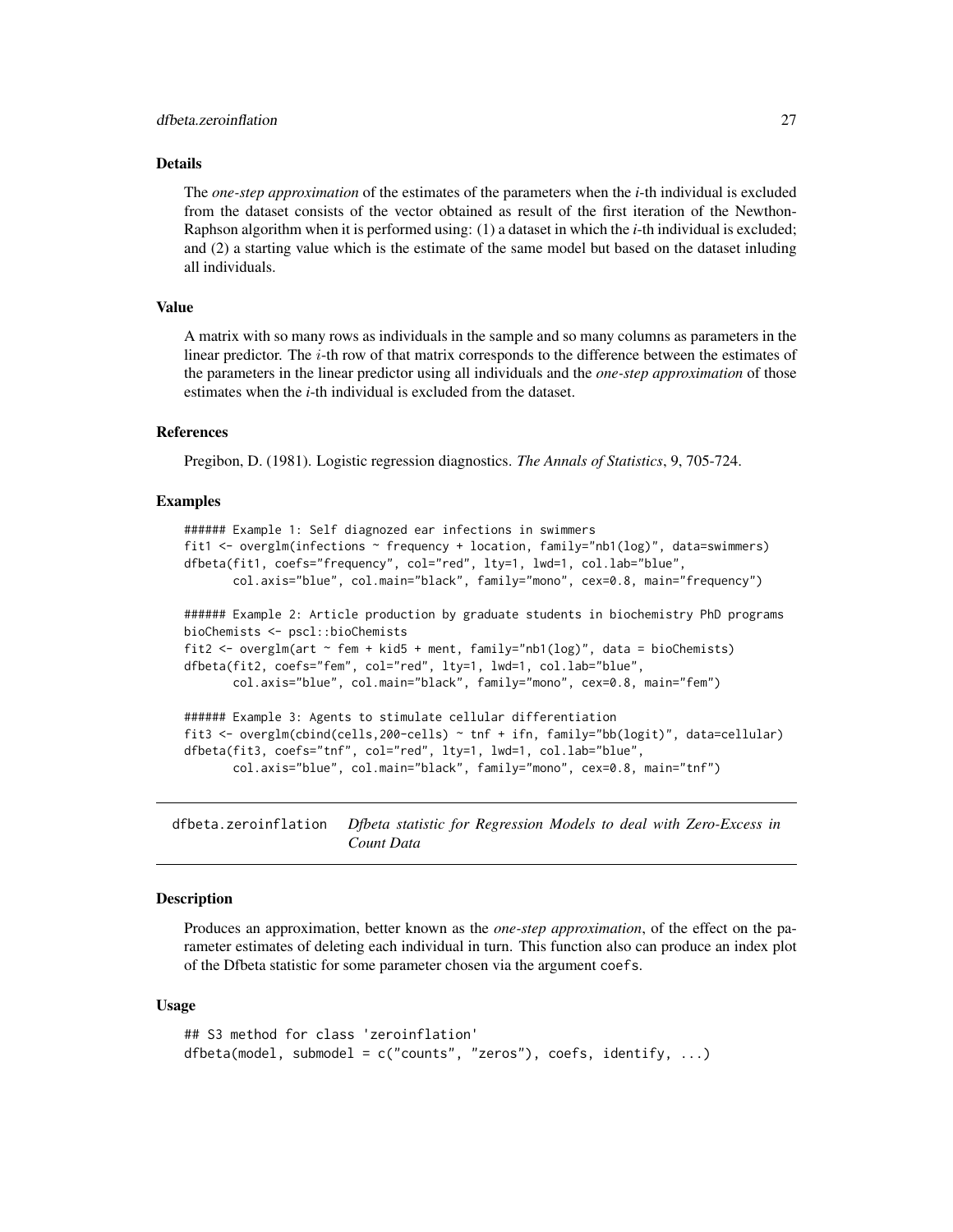#### **Arguments**

| mode1    | an object of class <i>zeroinflation</i> .                                                                                                                                                               |
|----------|---------------------------------------------------------------------------------------------------------------------------------------------------------------------------------------------------------|
| submodel | an (optional) character string which allows to specify the model: "counts" or<br>"zeros". By default, submodel is set to be "counts".                                                                   |
| coefs    | an (optional) character string which (partially) match with the names of some<br>model parameters.                                                                                                      |
| identify | an (optional) integer indicating the number of individuals to identify on the plot<br>of the Dfbeta statistic. This is only appropriate if coefs is specified.                                          |
| $\cdot$  | further arguments passed to or from other methods. If $plot.it = TRUE$ then<br>may be used to include graphical parameters to customize the plot. For example,<br>col, pch, cex, main, sub, xlab, ylab. |

#### Details

The *one-step approximation* of the estimates of the parameters when the *i*-th individual is excluded from the dataset consists of the vector obtained as result of the first iteration of the Newthon-Raphson algorithm when it is performed using: (1) a dataset in which the *i*-th individual is excluded; and (2) a starting value which is the estimate of the same model but based on the dataset inluding all individuals.

#### Value

A matrix with so many rows as individuals in the sample and so many columns as parameters in the linear predictor. The  $i$ -th row of that matrix corresponds to the difference between the estimates of the parameters in the linear predictor using all individuals and the *one-step approximation* of those estimates when the *i*-th individual is excluded from the dataset.

#### References

Pregibon, D. (1981). Logistic regression diagnostics. *The Annals of Statistics*, 9, 705-724.

```
####### Example 1: Self diagnozed ear infections in swimmers
fit <- zeroinf(infections ~ frequency + location, family="nb1(log)", data=swimmers)
dfbeta(fit, submodel="counts", coefs="frequency", col="red", lty=1, lwd=1,
      col.lab="blue", col.axis="blue", col.main="black", family="mono", cex=0.8)
dfbeta(fit, submodel="zeros", coefs="location", col="red", lty=1, lwd=1,
      col.lab="blue", col.axis="blue", col.main="black", family="mono", cex=0.8)
```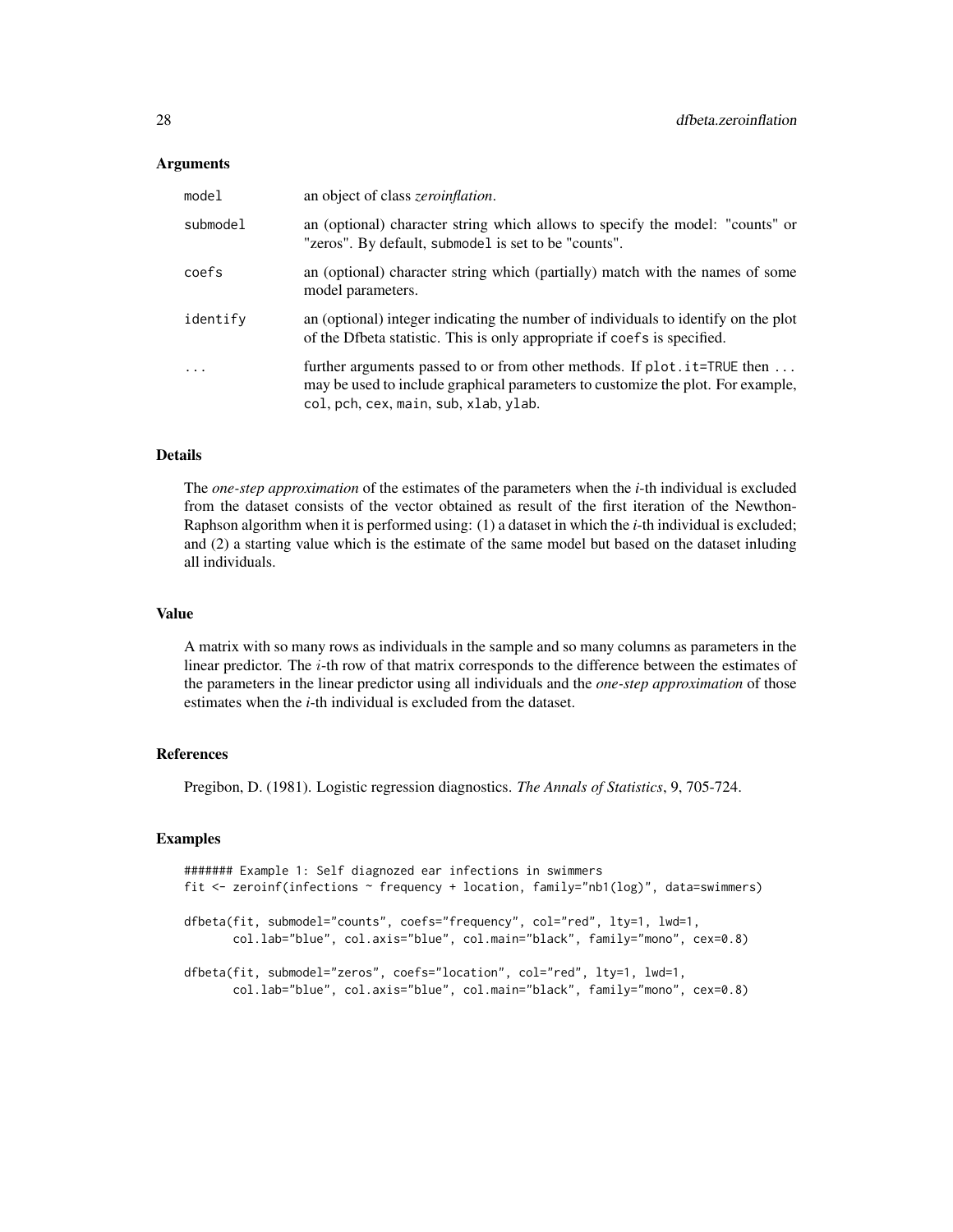<span id="page-28-0"></span>

Generic function for building a normal QQ-plot with simulated envelope of residuals obtained from a fitted model.

# Usage

envelope(object, ...)

# Arguments

| object   | a fitted model object.                             |
|----------|----------------------------------------------------|
| $\cdots$ | further arguments passed to or from other methods. |

# Value

A matrix with the simulated envelope and, optionally, a plot of it.

<span id="page-28-1"></span>

| envelope.glm | Normal $QQ$ -plot with simulated envelope of residuals in GLMs |
|--------------|----------------------------------------------------------------|

# Description

Produces a normal QQ-plot with simulated envelope of residuals for generalized linear models.

# Usage

```
## S3 method for class 'glm'
envelope(
 object,
  rep = 25,
  conf = 0.95,type = c("quantile", "deviance", "pearson"),
  standardized = FALSE,
  plot.it = TRUE,identify,
  ...
\mathcal{L}
```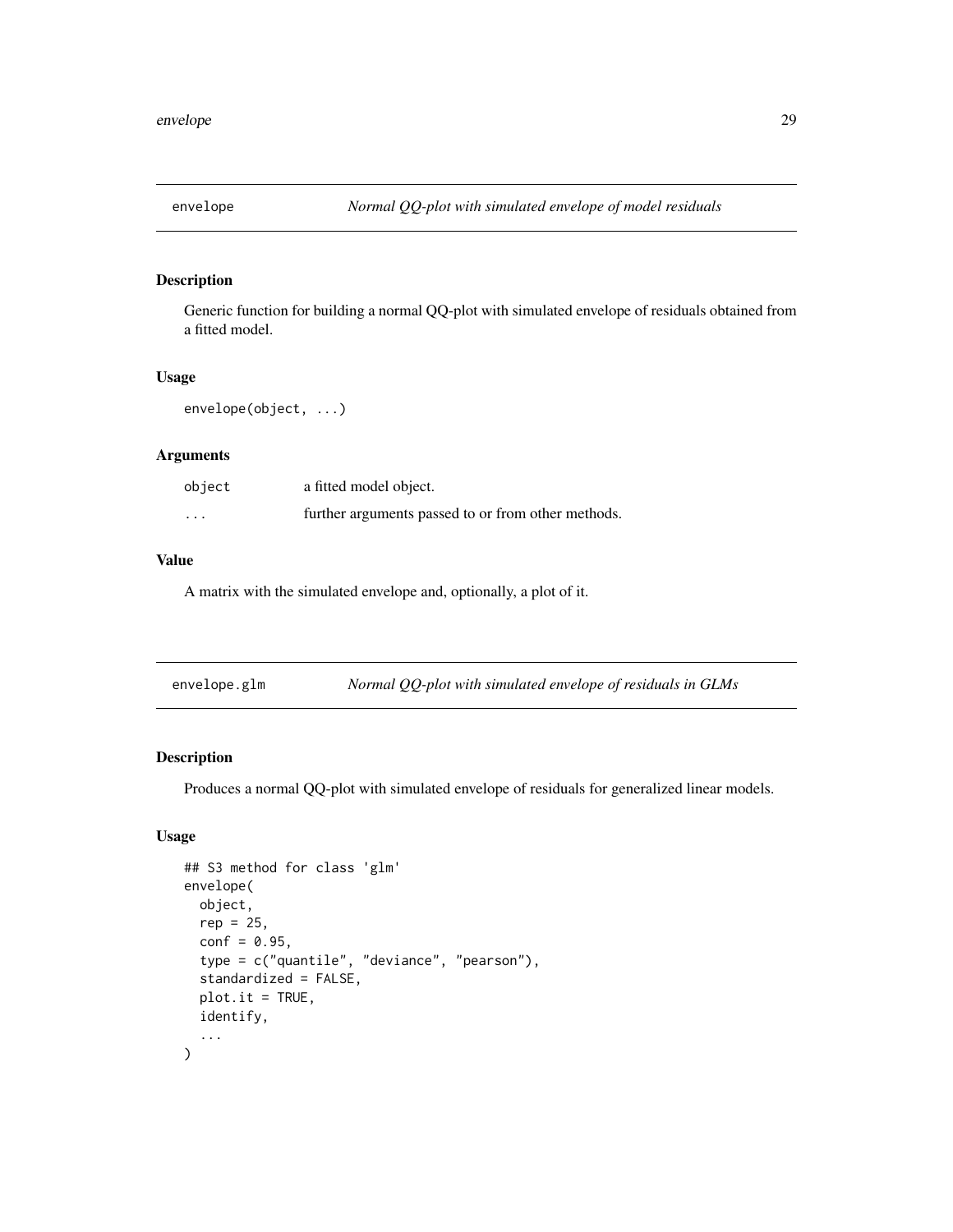#### **Arguments**

| object       | an object of the class <i>glm</i> .                                                                                                                                                                                                             |
|--------------|-------------------------------------------------------------------------------------------------------------------------------------------------------------------------------------------------------------------------------------------------|
| rep          | an (optional) positive integer which allows to specify the number of replicates<br>which should be used to build the simulated envelope. By default, rep is set to<br>be 25.                                                                    |
| conf         | an (optional) value in the interval $(0,1)$ indicating the confidence level which<br>should be used to build the pointwise confidence intervals, which form the en-<br>velope. By default, conf is set to be 0.95.                              |
| type         | a character string indicating the type of residuals which should be used. The<br>available options are: randomized quantile ("quantile"), deviance ("deviance")<br>and pearson ("pearson") residuals. By default, type is set to be "quantile". |
| standardized | an (optional) logical switch indicating if the residuals should be standardized by<br>dividing by the square root of $(1 - h)$ , where h is a measure of leverage. By<br>default, standardized is set to be FALSE.                              |
| plot.it      | an (optional) logical switch indicating if the normal QQ-plot with simulated<br>envelope of residuals is required or just the data matrix in which it is based. By<br>default, plot. it is set to be TRUE.                                      |
| identify     | an (optional) positive integer indicating the number of individuals to identify on<br>the QQ-plot with simulated envelope of residuals. This is only appropriate if<br>plot.it=TRUE.                                                            |
|              | further arguments passed to or from other methods. If plot.it=TRUE then<br>may be used to include graphical parameters to customize the plot. For example,<br>col, pch, cex, main, sub, xlab, ylab.                                             |

# Details

The simulated envelope is builded by simulating rep independent realizations of the response variable for each individual, which is accomplished taking into account the following: (1) the model assumption about the distribution of the response variable; (2) the estimates of the parameters in the linear predictor; and (3) the estimate of the dispersion parameter. The interest model is re-fitted rep times, as each time the vector of observed responses is replaced by one of the simulated samples. The type-type residuals are computed and then sorted for each replicate, so that for each  $i = 1, 2, ..., n$ , where n is the number of individuals in the sample, there is a random sample of size rep of the  $i$ -th order statistic of the type-type residuals. Therefore, the simulated envelope is composed of the quantiles  $(1 - \text{conf})/2$  and  $(1 + \text{conf})/2$  of the random sample of size rep of the *i*-th order statistic of the type-type residuals for  $i = 1, 2, ..., n$ .

#### Value

A matrix with the following four columns:

| Lower limit | the quantile $(1 - \text{conf})/2$ of the random sample of size rep of the <i>i</i> -th order<br>statistic of the type-type residuals for $i = 1, 2, , n$ , |
|-------------|-------------------------------------------------------------------------------------------------------------------------------------------------------------|
| Median      | the quantile 0.5 of the random sample of size rep of the <i>i</i> -th order<br>statistic of the type-type residuals for $i = 1, 2, , n$ ,                   |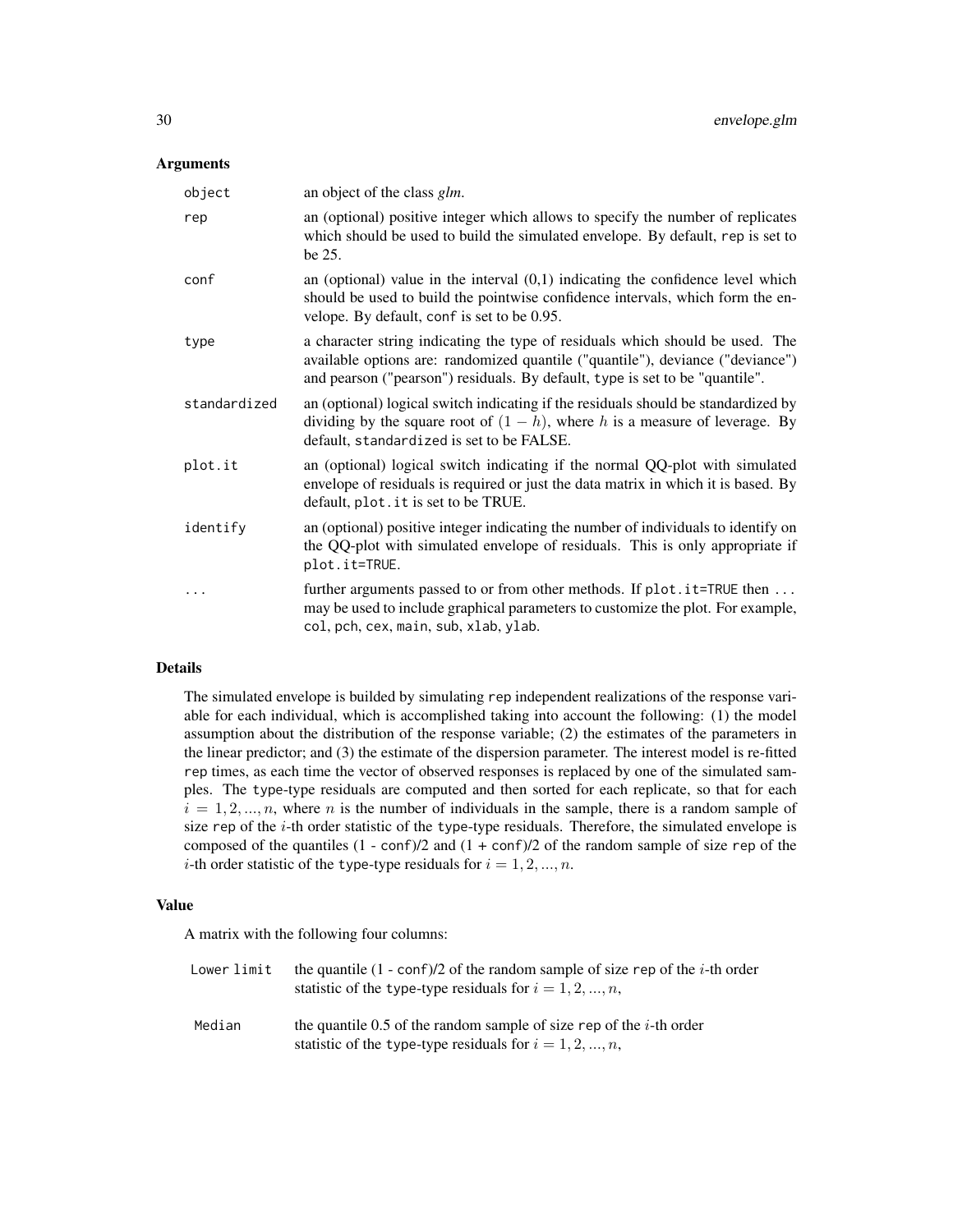| Upper limit the quantile $(1 + \text{conf})/2$ of the random sample of size rep of the <i>i</i> -th order |
|-----------------------------------------------------------------------------------------------------------|
| statistic of the type-type residuals for $i = 1, 2, , n$ ,                                                |

Residuals the observed type-type residuals,

# References

Atkinson, A.C. (1985) *Plots, Transformations and Regression*. Oxford University Press, Oxford.

Davison, A.C. and Gigli, A. (1989) Deviance Residuals and Normal Scores Plots. *Biometrika* 76, 211-221.

Dunn, P.K. and Smyth, G.K. (1996) Randomized Quantile Residuals. *Journal of Computational and Graphical Statistics* 5, 236-244.

Pierce, D.A. and Schafer, D.W. (1986) Residuals in Generalized Linear Models. *Journal of the American Statistical Association* 81, 977-986.

# See Also

[envelope.lm,](#page-31-1) [envelope.overglm](#page-33-1)

```
###### Example 1:
burn1000 <- aplore3::burn1000
burn1000 <- within(burn1000, death <- factor(death, levels=c("Dead","Alive")))
fit1 <- glm(death ~ age*inh_inj + tbsa*inh_inj, family=binomial("logit"), data=burn1000)
envelope(fit1, rep=50, conf=0.95, type="pearson", col="red", pch=20, col.lab="blue",
         col.axis="blue", col.main="black", family="mono", cex=0.8)
###### Example 2: Fuel consumption of automobiles
Auto <- ISLR::Auto
fit2 <- glm(mpg ~ horsepower*weight, family=inverse.gaussian("log"), data=Auto)
envelope(fit2, rep=50, conf=0.95, type="pearson", col="red", pch=20, col.lab="blue",
         col.axis="blue", col.main="black", family="mono", cex=0.8)
###### Example 3: Skin cancer in women
fit3 <- glm(cases ~ offset(log(population)) + city + age, family=poisson, data=skincancer)
envelope(fit3, rep=100, conf=0.95, type="quantile", col="red", pch=20,col.lab="blue",
         col.axis="blue",col.main="black",family="mono",cex=0.8)
###### Example 4: Self diagnozed ear infections in swimmers
fit4 <- glm(infections ~ frequency + location, family=poisson(log), data=swimmers)
envelope(fit4, rep=100, conf=0.95, type="quantile", col="red", pch=20, col.lab="blue",
         col.axis="blue", col.main="black", family="mono", cex=0.8)
###### Example 5: Agents to stimulate cellular differentiation
fit5 <- glm(clind(cells, 200-cells) \sim tnf + ifn, family=binomial(logit), data=cellular)
envelope(fit5, rep=100, conf=0.95, type="quantile", col="red", pch=20, col.lab="blue",
```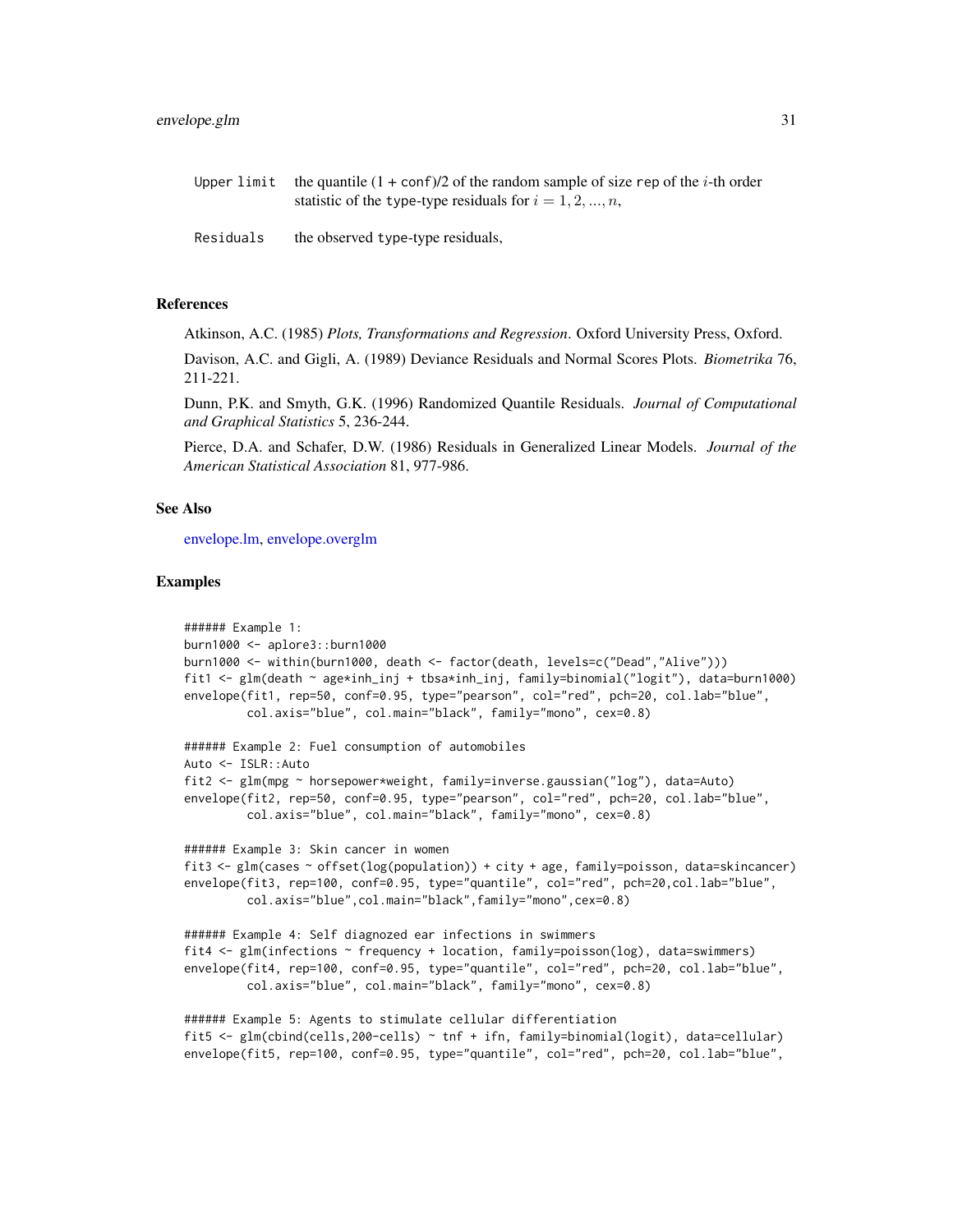```
col.axis="blue", col.main="black", family="mono", cex=0.8)
```
<span id="page-31-1"></span>

| envelope.lm | Normal QQ-plot with simulated envelope of residuals for normal lin- |
|-------------|---------------------------------------------------------------------|
|             | ear models                                                          |

Produces a normal QQ-plot with simulated envelope of residuals obtained from the fit of a normal linear model.

# Usage

```
## S3 method for class 'lm'
envelope(
 object,
 rep = 100,conf = 0.95,type = c("external", "internal"),
 plot.it = TRUE,identify,
  ...
\mathcal{L}
```

| object    | an object of the class <i>lm</i> .                                                                                                                                                                                                             |
|-----------|------------------------------------------------------------------------------------------------------------------------------------------------------------------------------------------------------------------------------------------------|
| rep       | an (optional) positive integer indicating the number of replicates which should<br>be used to build the simulated envelope. By default, rep is set to be 100.                                                                                  |
| conf      | an (optional) value in the interval $(0,1)$ indicating the confidence level which<br>should be used to build the pointwise confidence intervals, which form the en-<br>velope. By default, conf is set to be 0.95.                             |
| type      | a character string indicating the type of residuals which should be used. The<br>available options are: internally Studentized ("internal") and externally Studen-<br>tized ("external") residuals. See Cook and Weisberg (1982, pages 18-20). |
| plot.it   | an (optional) logical switch indicating if the normal QQ-plot with simulated<br>envelope of residuals is required or just the data matrix in which it is based. By<br>default, plot. it is set to be TRUE.                                     |
| identify  | an (optional) positive integer value indicating the number of individuals to iden-<br>tify on the QQ-plot with simulated envelope of residuals. This is only appropri-<br>ate if plot. it=TRUE.                                                |
| $\ddotsc$ | further arguments passed to or from other methods. If plot. it=TRUE then<br>may be used to include graphical parameters to customize the plot. For example,<br>col, pch, cex, main, sub, xlab, ylab.                                           |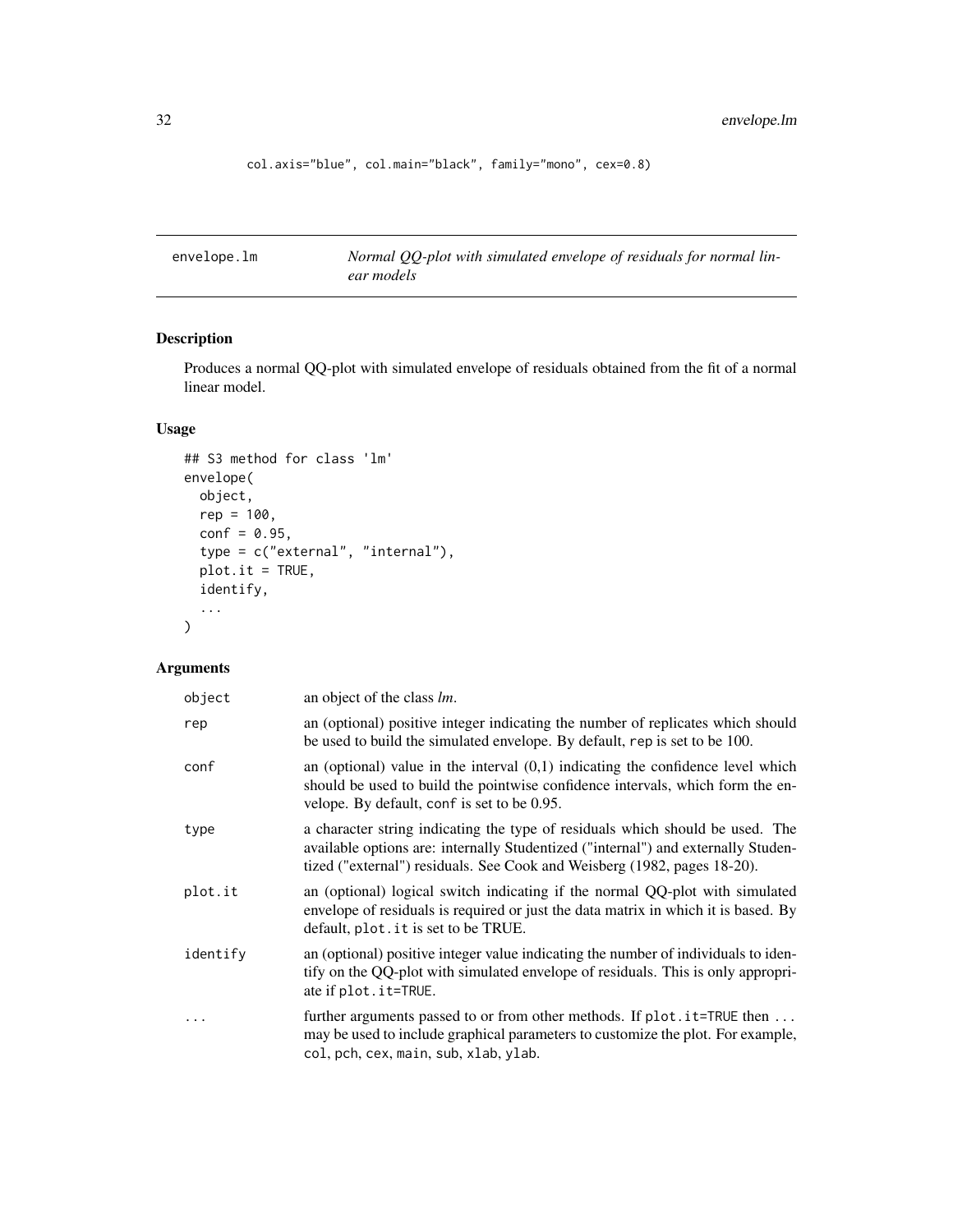#### envelope.lm 33

#### Details

The simulated envelope is builded by simulating rep independent realizations of the response variable for each individual, which is accomplished taking into account the following: (1) the model assumption about the distribution of the response variable; (2) the estimates of the parameters in the linear predictor; and (3) the estimate of the dispersion parameter. The interest model is re-fitted rep times, as each time the vector of observed responses is replaced by one of the simulated samples. The type-type residuals are computed and then sorted for each replicate, so that for each  $i = 1, 2, ..., n$ , where n is the number of individuals in the sample, there is a random sample of size rep of the  $i$ -th order statistic of the type-type residuals. Therefore, the simulated envelope is composed of the quantiles  $(1 - \text{conf})/2$  and  $(1 + \text{conf})/2$  of the random sample of size rep of the *i*-th order statistic of the type-type residuals for  $i = 1, 2, ..., n$ .

#### Value

A matrix with the following four columns:

| Lower limit | the quantile $(1 - \text{conf})/2$ of the random sample of size rep of the <i>i</i> -th order<br>statistic of the type-type residuals for $i = 1, 2, , n$ , |
|-------------|-------------------------------------------------------------------------------------------------------------------------------------------------------------|
| Median      | the quantile 0.5 of the random sample of size rep of the <i>i</i> -th order<br>statistic of the type-type residuals for $i = 1, 2, , n$ ,                   |
| Upper limit | the quantile $(1 + \text{conf})/2$ of the random sample of size rep of the <i>i</i> -th order<br>statistic of the type-type residuals for $i = 1, 2, , n$ , |
| Residuals   | the observed type-type residuals,                                                                                                                           |

#### References

Atkinson, A.C. (1985) *Plots, Transformations and Regression*. Oxford University Press, Oxford.

Cook, R.D. and Weisberg, S. (1982) *Residuals and Influence in Regression*. Chapman and Hall, New York.

# See Also

[envelope.glm,](#page-28-1) [envelope.overglm](#page-33-1)

```
###### Example 1: Fuel consumption of automobiles
fit1 <- lm(mpg \sim log(hp) + log(wt)), data=mtcars)
envelope(fit1, rep=100, conf=0.95, type="external", col="red", pch=20, col.lab="blue",
         col.axis="blue", col.main="black", family="mono", cex=0.8)
###### Example 2: Species richness in plots
fit2 <- lm(Species ~ Biomass + pH + Biomass*pH, data=richness)
envelope(fit2, rep=100, conf=0.95, type="internal", col="red", pch=20, col.lab="blue",
         col.axis="blue", col.main="black", family="mono", cex=0.8)
```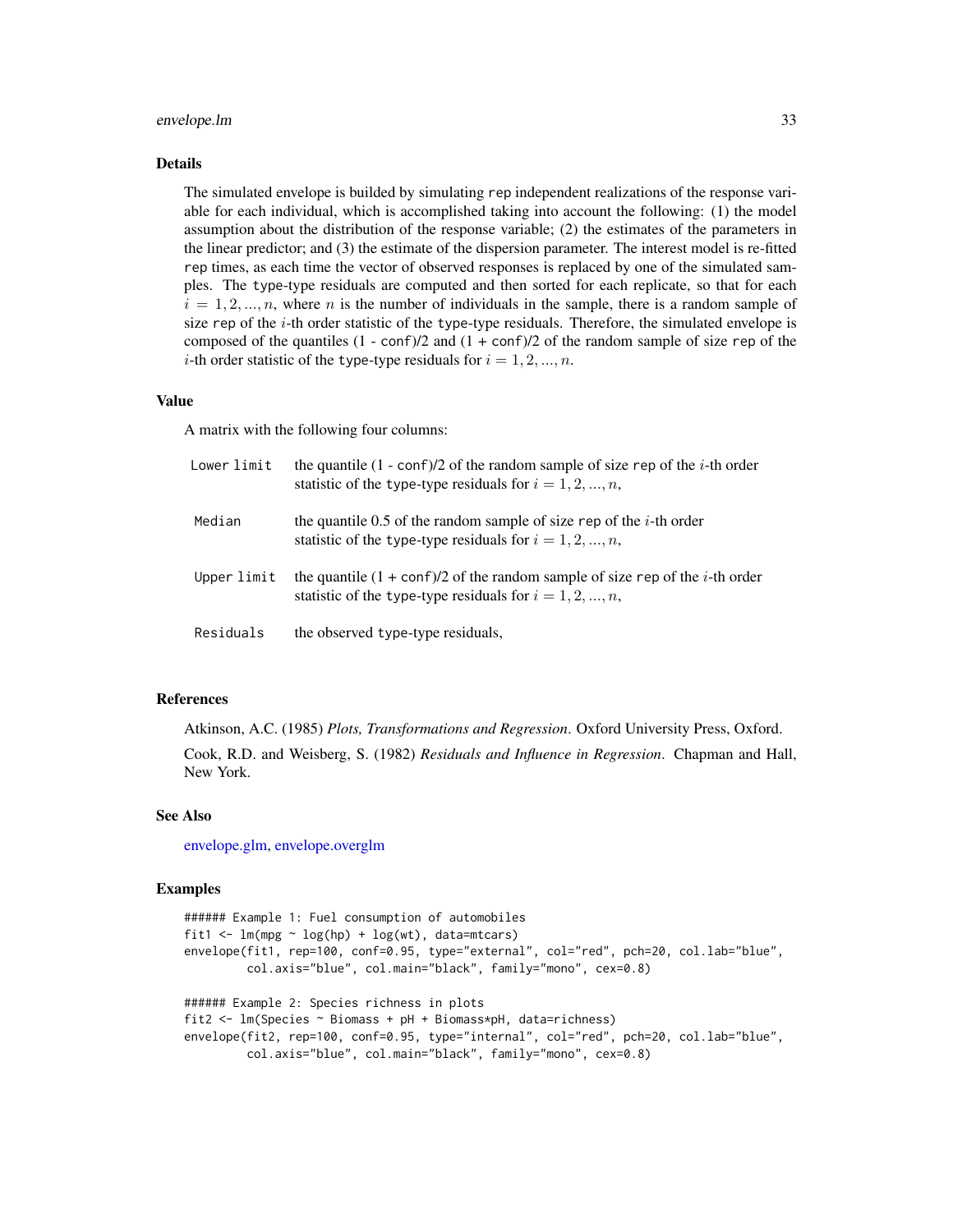```
###### Example 3: Gas consumption in a home before and after insulation
whiteside <- MASS::whiteside
fit3 <- lm(Gas ~ Temp + Insul + Temp*Insul, data=whiteside)
envelope(fit3, rep=100, conf=0.95, type="internal", col="red", pch=20, col.lab="blue",
        col.axis="blue", col.main="black", family="mono", cex=0.8)
```
<span id="page-33-1"></span>

| envelope.overglm | Normal QQ-plot with Simulated Envelope of Residuals for alternatives |
|------------------|----------------------------------------------------------------------|
|                  | to the Poisson and Binomial Regression Models under the presence of  |
|                  | Overdispersion                                                       |

Produces a normal QQ-plot with simulated envelope of residuals for regression models based on the negative binomial, beta-binomial, and random-clumped binomial distributions, which are alternatives to the Poisson and binomial regression models under the presence of overdispersion.

#### Usage

```
## S3 method for class 'overglm'
envelope(
 object,
  rep = 25,
  conf = 0.95,
  type = c("quantile", "response", "standardized"),
  plot.it = FALSE,identify,
  ...
)
```

| object | an object of class <i>overglm</i> .                                                                                                                                                                                                                                                                                                                                                                                     |
|--------|-------------------------------------------------------------------------------------------------------------------------------------------------------------------------------------------------------------------------------------------------------------------------------------------------------------------------------------------------------------------------------------------------------------------------|
| rep    | an (optional) positive integer which allows to specify the number of replicates<br>which should be used to build the simulated envelope. By default, rep is set to<br>be 25.                                                                                                                                                                                                                                            |
| conf   | an (optional) value in the interval $(0, 1)$ indicating the confidence level which<br>should be used to build the pointwise confidence intervals, which conform the<br>simulated envelope. By default, conf is set to be 0.95.                                                                                                                                                                                          |
| type   | an (optional) character string which allows to specify the required type of residu-<br>als. The available options are: (1) the difference between the observed response<br>and the fitted mean ("response"); (2) the standardized difference between the<br>observed response and the fitted mean ("standardized"); and (3) the randomized<br>quantile residual ("quantile"). By default, type is set to be "quantile". |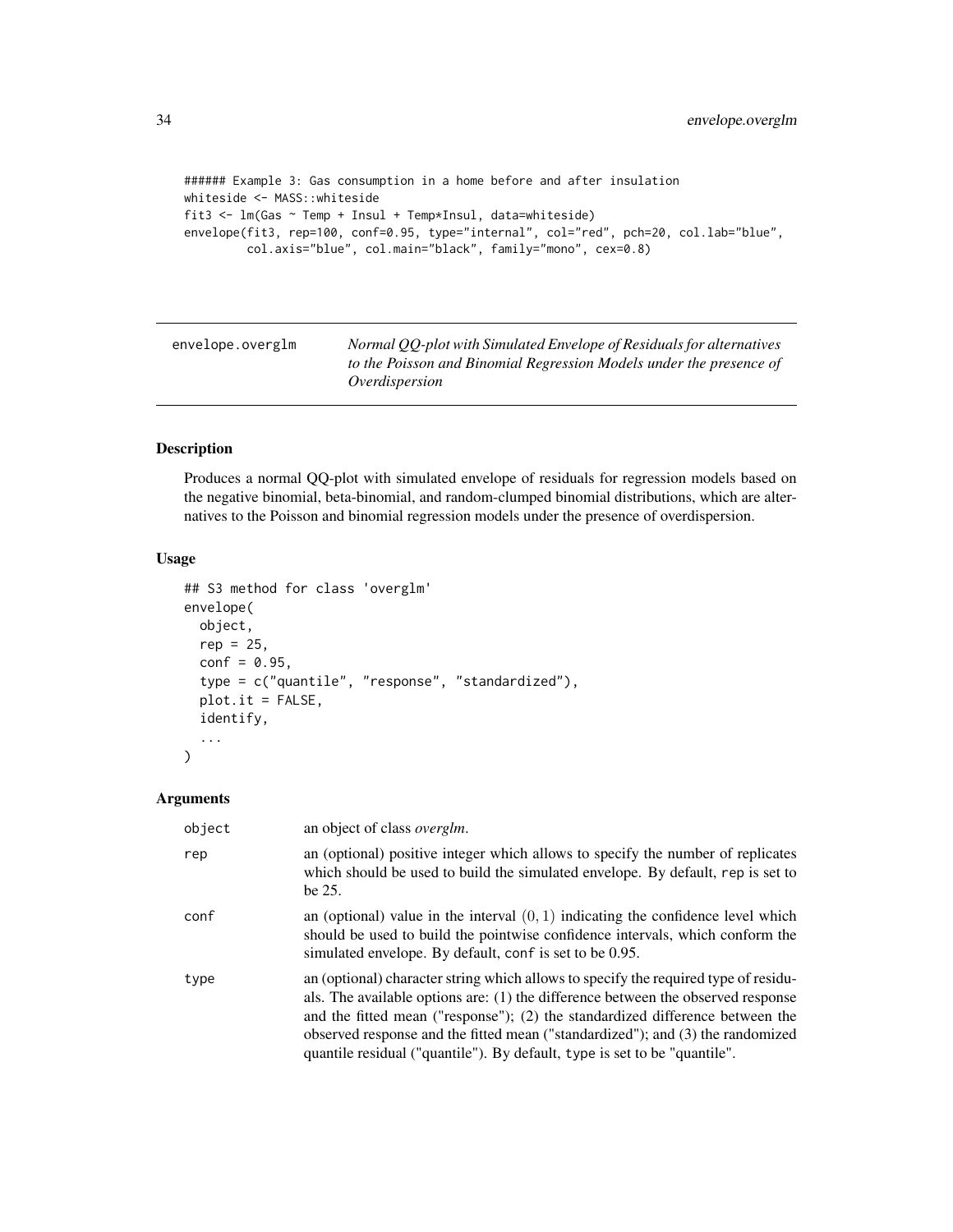| plot.it    | an (optional) logical switch indicating if the normal QQ-plot with simulated<br>envelope of residuals is required or just the data matrix in which it is based. By<br>default, plot. it is set to be TRUE. |
|------------|------------------------------------------------------------------------------------------------------------------------------------------------------------------------------------------------------------|
| identify   | an (optional) positive integer value indicating the number of individuals to iden-<br>tify on the QQ-plot with simulated envelope of residuals. This is only appropri-<br>ate if plot. it=TRUE.            |
| $\ddots$ . | further arguments passed to or from other methods. If plot. it=TRUE then<br>may be used to include graphical parameters to customize the plot. For example,<br>col, pch, cex, main, sub, xlab, ylab.       |

#### Details

The simulated envelope is builded by simulating rep independent realizations of the response variable for each individual, which is accomplished taking into account the following: (1) the model assumption about the distribution of the response variable; (2) the estimates of the parameters in the linear predictor; and (3) the estimate of the dispersion parameter. The interest model is re-fitted rep times, as each time the vector of observed responses is replaced by one of the simulated samples. The type-type residuals are computed and then sorted for each replicate, so that for each  $i = 1, 2, ..., n$ , where n is the number of individuals in the sample, there is a random sample of size rep of the  $i$ -th order statistic of the type-type residuals. Therefore, the simulated envelope is composed of the quantiles  $(1 - \text{conf})/2$  and  $(1 + \text{conf})/2$  of the random sample of size rep of the *i*-th order statistic of the type-type residuals for  $i = 1, 2, ..., n$ .

#### Value

A matrix with the following four columns:

| Lower limit | the quantile $(1 - \text{conf})/2$ of the random sample of size rep of the <i>i</i> -th order<br>statistic of the type-type residuals for $i = 1, 2, , n$ , |
|-------------|-------------------------------------------------------------------------------------------------------------------------------------------------------------|
| Median      | the quantile 0.5 of the random sample of size rep of the <i>i</i> -th order<br>statistic of the type-type residuals for $i = 1, 2, , n$ ,                   |
| Upper limit | the quantile $(1 + \text{conf})/2$ of the random sample of size rep of the <i>i</i> -th order<br>statistic of the type-type residuals for $i = 1, 2, , n$ , |
| Residuals   | the observed type-type residuals,                                                                                                                           |

#### References

Atkinson A.C. (1985) *Plots, Transformations and Regression*. Oxford University Press, Oxford.

Dunn P.K. and Smyth G.K. (1996) Randomized Quantile Residuals. *Journal of Computational and Graphical Statistics* 5, 236-244.

# See Also

[envelope.lm,](#page-31-1) [envelope.glm,](#page-28-1) [envelope.zeroinflation](#page-35-1)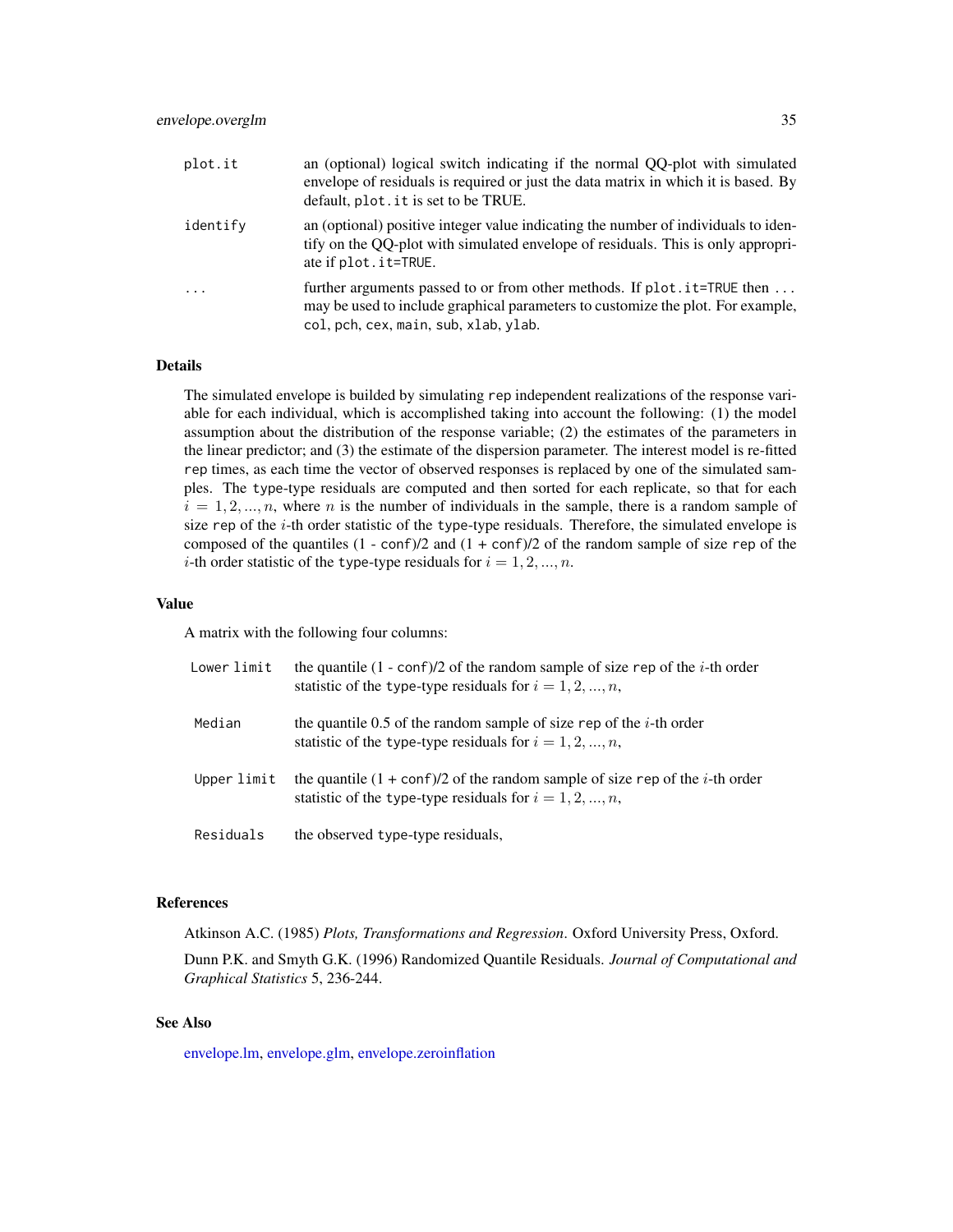#### Examples

```
###### Example 1: Self diagnozed ear infections in swimmers
fit1 <- overglm(infections ~ frequency + location, family="nb1(log)", data=swimmers)
envelope(fit1, rep=30, conf=0.95, type="quantile", col="red", pch=20, col.lab="blue",
        col.axis="blue", col.main="black", family="mono", cex=0.8, plot.it=TRUE)
###### Example 2: Article production by graduate students in biochemistry PhD programs
bioChemists <- pscl::bioChemists
fit2 <- overglm(art ~ fem + kid5 + ment, family="nb1(log)", data = bioChemists)
envelope(fit2, rep=30, conf=0.95, type="quantile", col="red", pch=20, col.lab="blue",
         col.axis="blue", col.main="black", family="mono", cex=0.8, plot.it=TRUE)
###### Example 3: Agents to stimulate cellular differentiation
fit3 <- overglm(cbind(cells,200-cells) ~ tnf + ifn, family="bb(logit)", data=cellular)
envelope(fit3, rep=30, conf=0.95, type="quantile", col="red", pch=20, col.lab="blue",
         col.axis="blue", col.main="black", family="mono", cex=0.8, plot.it=TRUE)
```
<span id="page-35-1"></span>envelope.zeroinflation

*Normal QQ-plot with Simulated Envelope of Residuals for Regression Models to deal with Zero-Excess in Count Data*

#### Description

Produces a normal QQ-plot with simulated envelope of residuals for regression models used to deal with zero-excess in count data.

#### Usage

```
## S3 method for class 'zeroinflation'
envelope(
 object,
 rep = 20,
  conf = 0.95,
  type = c("quantile", "response", "standardized"),
  plot.it = FALSE,identify,
  ...
\lambda
```

| object | an object of the class <i>zeroinflation</i> .                                                                                                                                |
|--------|------------------------------------------------------------------------------------------------------------------------------------------------------------------------------|
| rep    | an (optional) positive integer which allows to specify the number of replicates<br>which should be used to build the simulated envelope. By default, rep is set to<br>he 25. |

<span id="page-35-0"></span>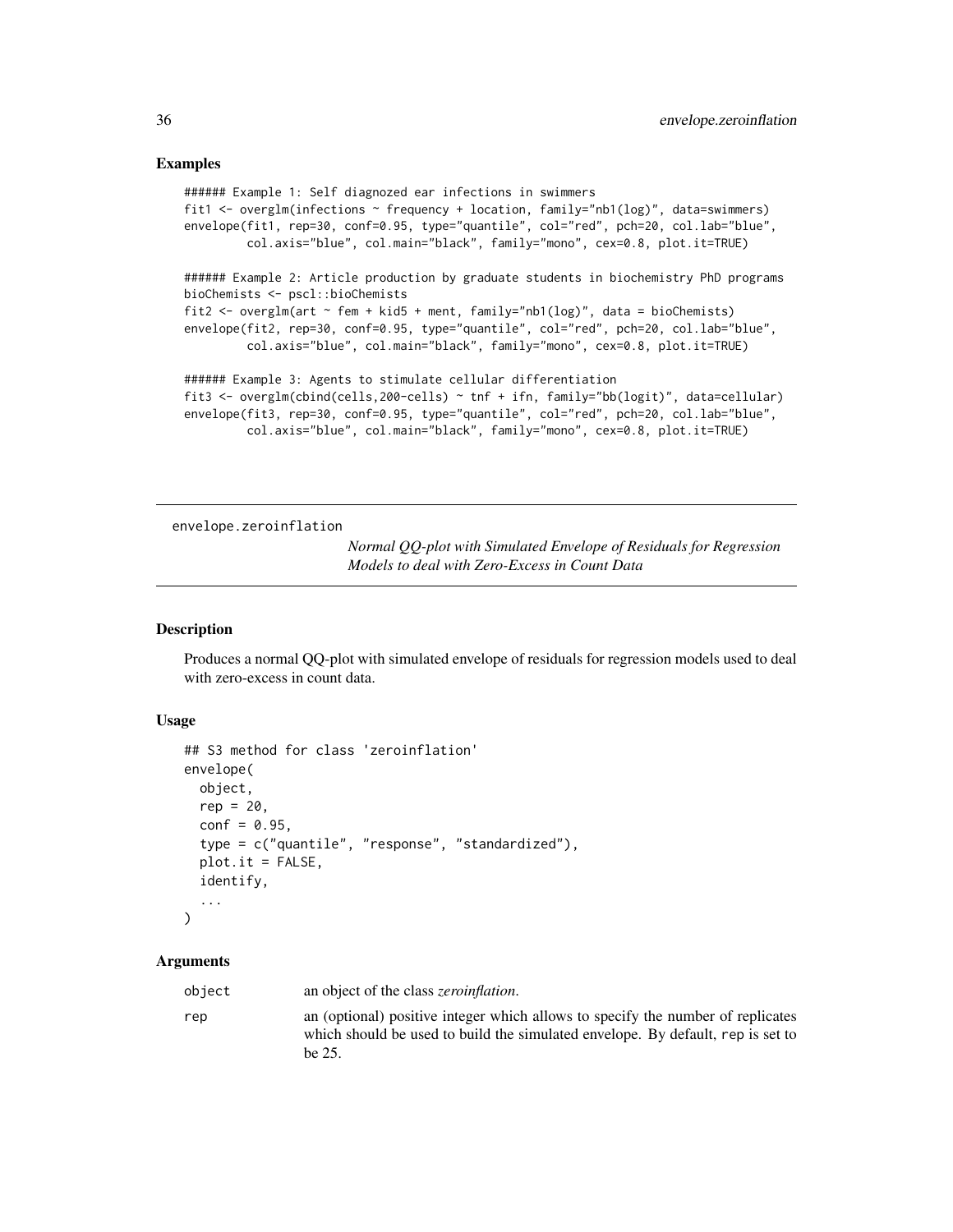| conf     | an (optional) value in the interval $(0, 1)$ indicating the confidence level which<br>should be used to build the pointwise confidence intervals, which conform the<br>simulated envelope. By default, conf is set to be 0.95.                                                                                                                                                                                          |
|----------|-------------------------------------------------------------------------------------------------------------------------------------------------------------------------------------------------------------------------------------------------------------------------------------------------------------------------------------------------------------------------------------------------------------------------|
| type     | an (optional) character string which allows to specify the required type of residu-<br>als. The available options are: (1) the difference between the observed response<br>and the fitted mean ("response"); (2) the standardized difference between the ob-<br>served response and the fitted mean ("standardized"); (3) the randomized quan-<br>tile residual ("quantile"). By default, type is set to be "quantile". |
| plot.it  | an (optional) logical switch indicating if the normal QQ-plot with simulated<br>envelope of residuals is required or just the data matrix in which it is based. By<br>default, plot. it is set to be TRUE.                                                                                                                                                                                                              |
| identify | an (optional) positive integer value indicating the number of individuals to iden-<br>tify on the QQ-plot with simulated envelope of residuals. This is only appropri-<br>ate if plot. it=TRUE.                                                                                                                                                                                                                         |
|          | further arguments passed to or from other methods. If plot. it=TRUE then<br>may be used to include graphical parameters to customize the plot. For example,<br>col, pch, cex, main, sub, xlab, ylab.                                                                                                                                                                                                                    |

# Details

The simulated envelope is builded by simulating rep independent realizations of the response variable for each individual, which is accomplished taking into account the following: (1) the model assumption about the distribution of the response variable; (2) the estimates of the parameters in the linear predictor; and (3) the estimate of the dispersion parameter. The interest model is re-fitted rep times, as each time the vector of observed responses is replaced by one of the simulated samples. The type-type residuals are computed and then sorted for each replicate, so that for each  $i = 1, 2, ..., n$ , where n is the number of individuals in the sample, there is a random sample of size rep of the  $i$ -th order statistic of the type-type residuals. Therefore, the simulated envelope is composed of the quantiles  $(1 - \text{conf})/2$  and  $(1 + \text{conf})/2$  of the random sample of size rep of the *i*-th order statistic of the type-type residuals for  $i = 1, 2, ..., n$ .

# Value

A matrix with the following four columns:

| Lower limit | the quantile $(1 - \text{conf})/2$ of the random sample of size rep of the <i>i</i> -th order<br>statistic of the type-type residuals for $i = 1, 2, , n$ , |
|-------------|-------------------------------------------------------------------------------------------------------------------------------------------------------------|
| Median      | the quantile 0.5 of the random sample of size rep of the <i>i</i> -th order<br>statistic of the type-type residuals for $i = 1, 2, , n$ ,                   |
| Upper limit | the quantile $(1 + \text{conf})/2$ of the random sample of size rep of the <i>i</i> -th order<br>statistic of the type-type residuals for $i = 1, 2, , n$ , |
| Residuals   | the observed type-type residuals,                                                                                                                           |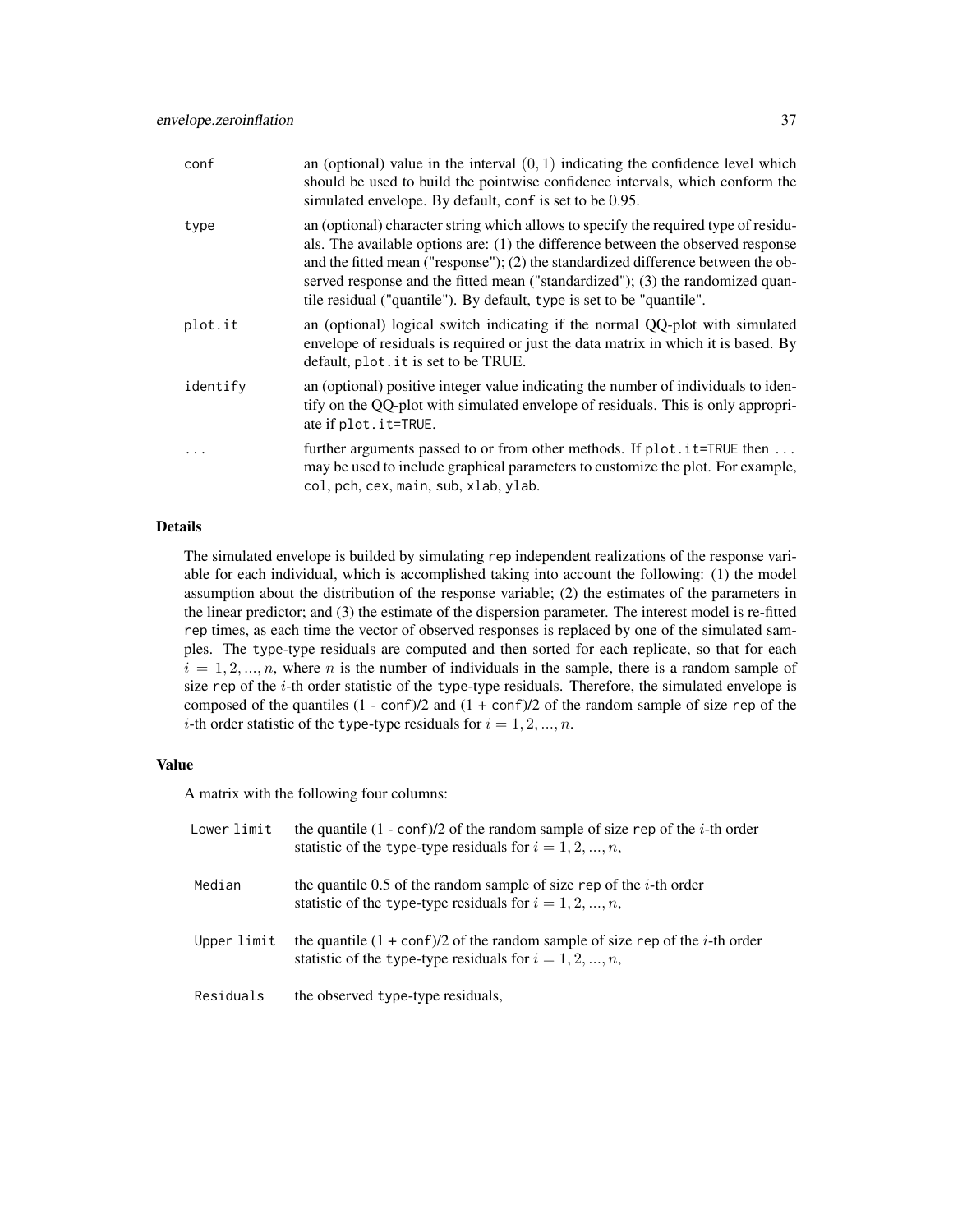# References

Atkinson A.C. (1985) *Plots, Transformations and Regression*. Oxford University Press, Oxford.

Dunn P.K. and Smyth G.K. (1996) Randomized Quantile Residuals. *Journal of Computational and Graphical Statistics* 5, 236-244.

# See Also

[envelope.lm,](#page-31-0) [envelope.glm,](#page-28-0) [envelope.overglm](#page-33-0)

# Examples

```
####### Example 1: Self diagnozed ear infections in swimmers
fit <- zeroinf(infections ~ frequency | location, family="nb1(log)", data=swimmers)
envelope(fit, rep=30, conf=0.95, type="quantile", col="red", pch=20, col.lab="blue",
        col.axis="blue", col.main="black", family="mono", cex=0.8)
```
estequa *Function to extract estimating equations*

# Description

Extracts estimating equations evaluated at the parameter estimates and the observed data for a fitted model object.

# Usage

```
estequa(object, ...)
```
#### Arguments

| object               | a fitted model object.                             |
|----------------------|----------------------------------------------------|
| $\ddot{\phantom{0}}$ | further arguments passed to or from other methods. |

#### Value

A vector with the value of the estimating equations evaluated at the parameter estimates and the observed data.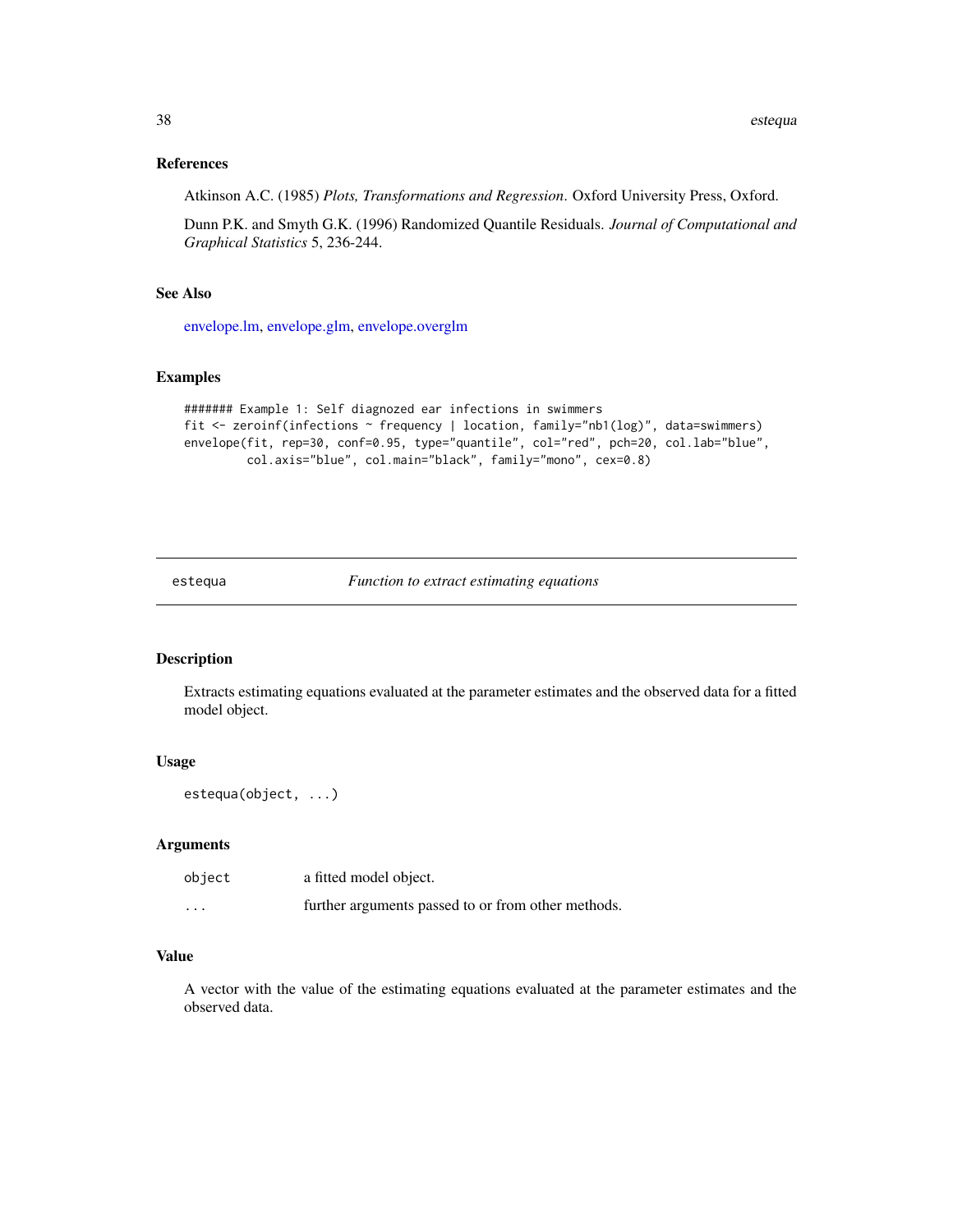#### Description

Extracts estimating equations evaluated at the parameter estimates and the observed data for a generalized linear model fitted to the data.

# Usage

```
## S3 method for class 'glm'
estequa(object, ...)
```
# **Arguments**

| obiect  | an object of the class glm which is obtained from the fit of a generalized linear<br>model. |
|---------|---------------------------------------------------------------------------------------------|
| $\cdot$ | further arguments passed to or from other methods.                                          |

#### Value

A vector with the value of the estimating equations evaluated at the parameter estimates and the observed data.

# Examples

estequa(fit3)

```
## Example 1
Auto <- ISLR::Auto
mod <- mpg ~ cylinders + displacement + acceleration + origin + horsepower*weight
fit1 <- glm(mod, family=inverse.gaussian("log"), data=Auto)
estequa(fit1)
## Example 2
burn1000 <- aplore3::burn1000
burn1000 <- within(burn1000, death <- factor(death, levels=c("Dead","Alive")))
mod2 <- death ~ age + gender + race + tbsa + inh_inj + flame + age*inh_inj + tbsa*inh_inj
fit2 <- glm(mod2, family=binomial("logit"), data=burn1000)
estequa(fit2)
## Example 3
fit3 <- glm(cases ~ offset(log(population)) + city + age, family=poisson("log"), data=skincancer)
```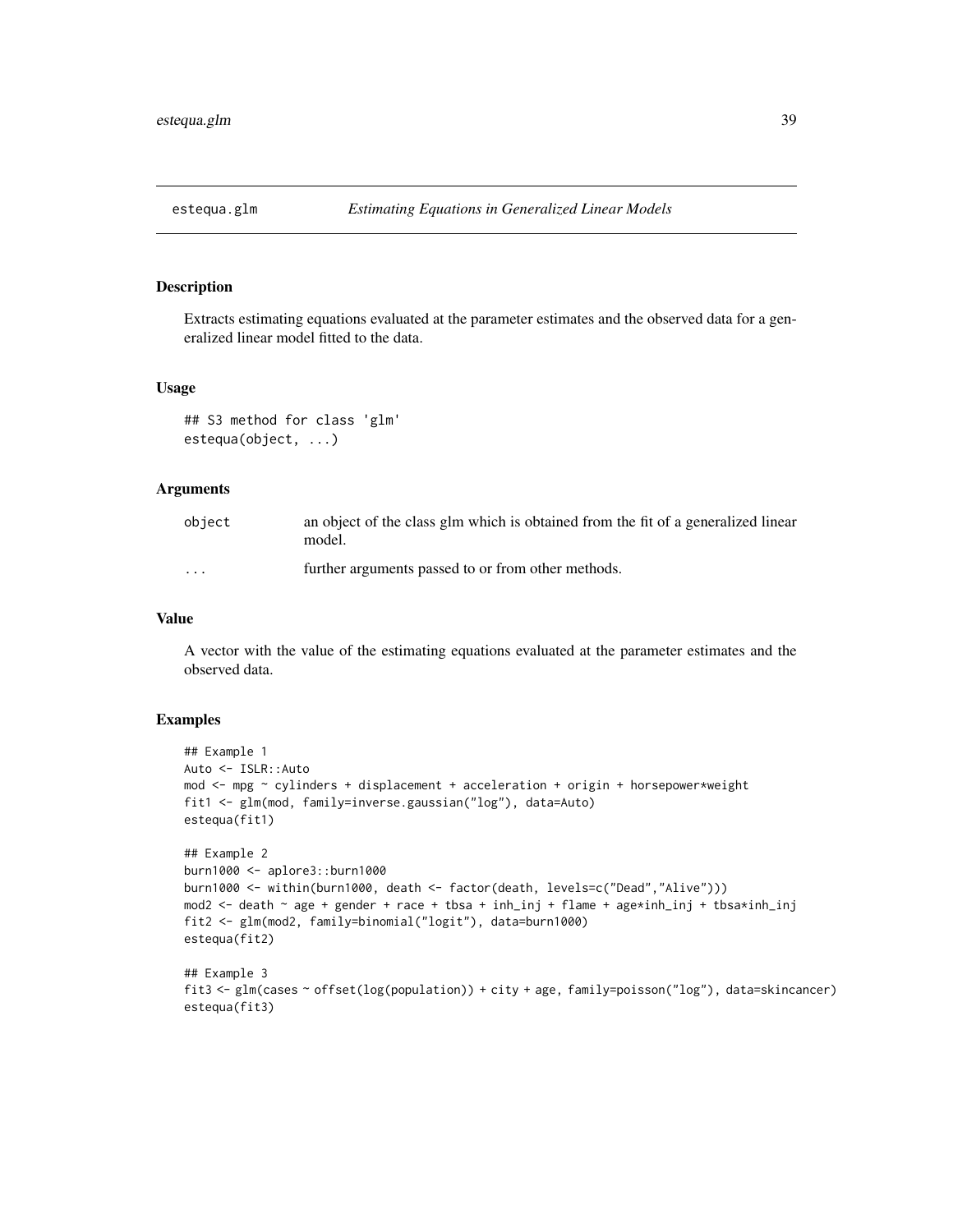#### Description

Extracts estimating equations evaluated at the parameter estimates and the observed data for a generalized estimating equation fitted to the data.

#### Usage

```
## S3 method for class 'glmgee'
estequa(object, ...)
```
#### Arguments

| object   | an object of class <i>glmgee</i> .                 |
|----------|----------------------------------------------------|
| $\cdots$ | further arguments passed to or from other methods. |

# Value

A vector with the value of the estimating equations evaluated at the parameter estimates and the observed data.

# Examples

```
###### Example 1: Effect of ozone-enriched atmosphere on growth of sitka spruces
mod1 <- size ~ poly(days,4) + treat
fit1 <- glmgee(mod1, id=tree, family=Gamma("log"), corstr="AR-1", data=spruces)
estequa(fit1)
```

```
###### Example 2: Treatment for severe postnatal depression
mod2 <- depressd ~ visit + group
fit2 <- glmgee(mod2, id=subj, family=binomial("logit"), corstr="AR-1", data=depression)
estequa(fit2)
```

```
###### Example 3: Treatment for severe postnatal depression (2)
mod3 <- dep ~ visit*group
fit3 <- glmgee(mod3, id=subj, family=gaussian("identity"), corstr="AR-1", data=depression)
estequa(fit3)
```

```
###### Example 4: Dental Clinical Trial
mod4 <- score/3.6 ~ rinse*time
fit4 <- glmgee(mod4, family=binomial(log), id=subject, corstr="Exchangeable", data=rinse)
estequa(fit4)
```

```
###### Example 5: Shoulder Pain after Laparoscopic Cholecystectomy
mod5 \le - pain2 \sim treatment + age + time
corstr <- "Stationary-M-dependent(2)"
fit5 <- glmgee(mod5, family=binomial(logit), id=id, corstr=corstr, data=cholecystectomy)
```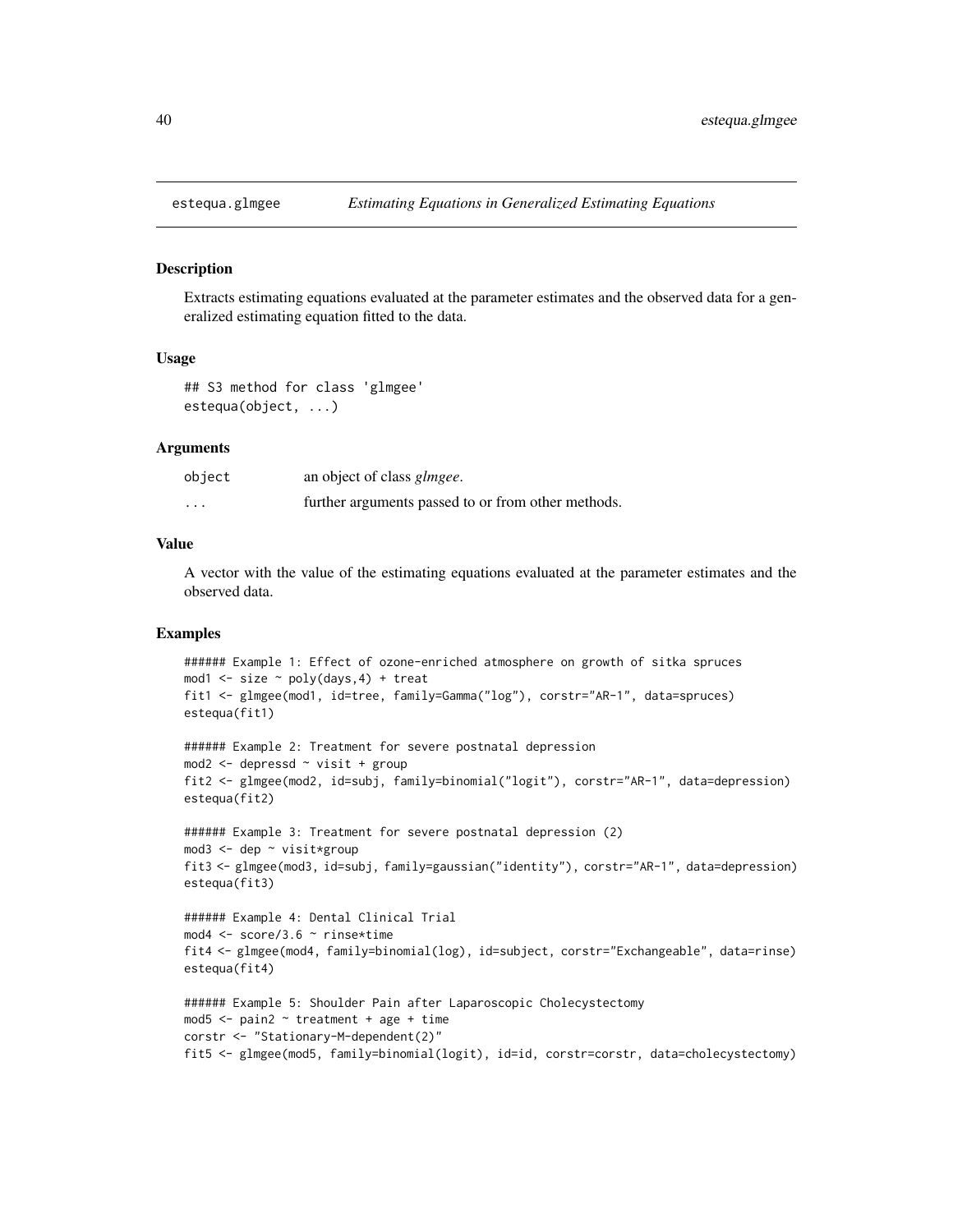# estequa.overglm 41

```
estequa(fit5)
###### Example 6: Guidelines for Urinary Incontinence Discussion and Evaluation
mod6 \le bothered \sim gender + age + dayacc + severe + toilet
fit6 <- glmgee(mod6, family=binomial(logit), id=practice, corstr="Exchangeable", data=GUIDE)
estequa(fit6)
###### Example 7: Tests of Auditory Perception in Children with OME
OME <- MASS::OME
mod7 <- cbind(Correct, Trials-Correct) ~ Loud + Age + OME
fit7 <- glmgee(mod7, family = binomial(cloglog), id = ID, corstr = "Exchangeable", data = OME)
estequa(fit7)
```

| estegua.overglm | Estimating Equations for alternatives to the Poisson and Binomial Re- |
|-----------------|-----------------------------------------------------------------------|
|                 | gression Models under the presence of Overdispersion.                 |

#### Description

Computes the estimating equations evaluated at the parameter estimates and the observed data for regression models based on the negative binomial, beta-binomial, and random-clumped binomial distributions, which are alternatives to the Poisson and binomial regression models under the presence of overdispersion.

#### Usage

## S3 method for class 'overglm' estequa(object, ...)

## Arguments

| object   | an object of the class <i>overglm</i> .            |
|----------|----------------------------------------------------|
| $\cdots$ | further arguments passed to or from other methods. |

### Value

A vector with the values of the estimating equations evaluated at the parameter estimates and the observed data.

# Examples

```
### Example 1: Ability of retinyl acetate to prevent mammary cancer in rats
fit1 <- overglm(tumors ~ group, family="nb1(identity)", data=mammary)
estequa(fit1)
### Example 2: Self diagnozed ear infections in swimmers
fit2 <- overglm(infections ~ frequency + location, family="nb1(log)", data=swimmers)
```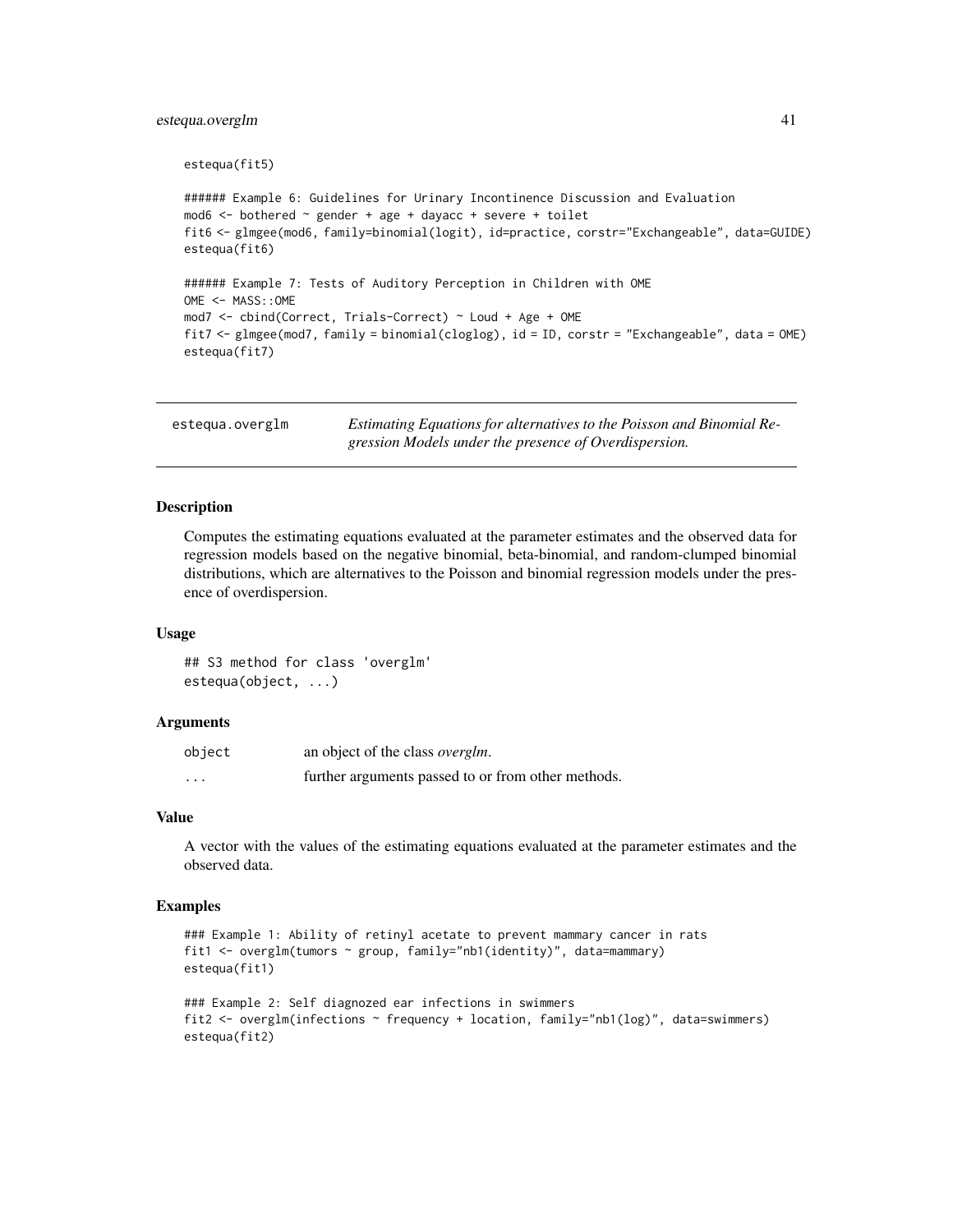```
### Example 3: Urinary tract infections in HIV-infected men
fit3 <- overglm(episodes ~ cd4 + offset(log(time)), family="nb1(log)", data = uti)
estequa(fit3)
### Example 4: Article production by graduate students in biochemistry PhD programs
bioChemists <- pscl::bioChemists
fit4 <- overglm(art \sim fem + kid5 + ment, family="nb1(log)", data = bioChemists)
estequa(fit4)
### Example 5: Agents to stimulate cellular differentiation
fit5 <- overglm(cbind(cells,200-cells) ~ tnf + ifn, family="bb(logit)", data=cellular)
estequa(fit5)
### Example 6: Teratogenic effects of phenytoin and trichloropropene oxide
model6 <- cbind(fetuses,litter-fetuses) ~ pht + tcpo
fit6 <- overglm(model6, family="rcb(cloglog)", data=ossification)
estequa(fit6)
### Example 7: Germination of orobanche seeds
model7 <- cbind(germinated, seeds-germinated) ~ specie + extract
fit7 <- overglm(model7, family="rcb(cloglog)", data=orobanche)
estequa(fit7)
```
estequa.zeroinflation *Estimating Equations in Regression Models to deal with Zero-Excess in Count Data*

# Description

Computes the estimating equations evaluated at the parameter estimates and the observed data for regression models to deal with zero-excess in count data.

#### Usage

```
## S3 method for class 'zeroinflation'
estequa(object, submodel = c("counts", "zeros"), ...)
```
#### Arguments

| object   | an object of the class <i>zeroinflation</i> .                                                                                         |
|----------|---------------------------------------------------------------------------------------------------------------------------------------|
| submodel | an (optional) character string which allows to specify the model: "counts" or<br>"zeros". By default, submodel is set to be "counts". |
| $\cdots$ | further arguments passed to or from other methods.                                                                                    |

#### Value

A vector with the values of the estimating equations evaluated at the parameter estimates and the observed data.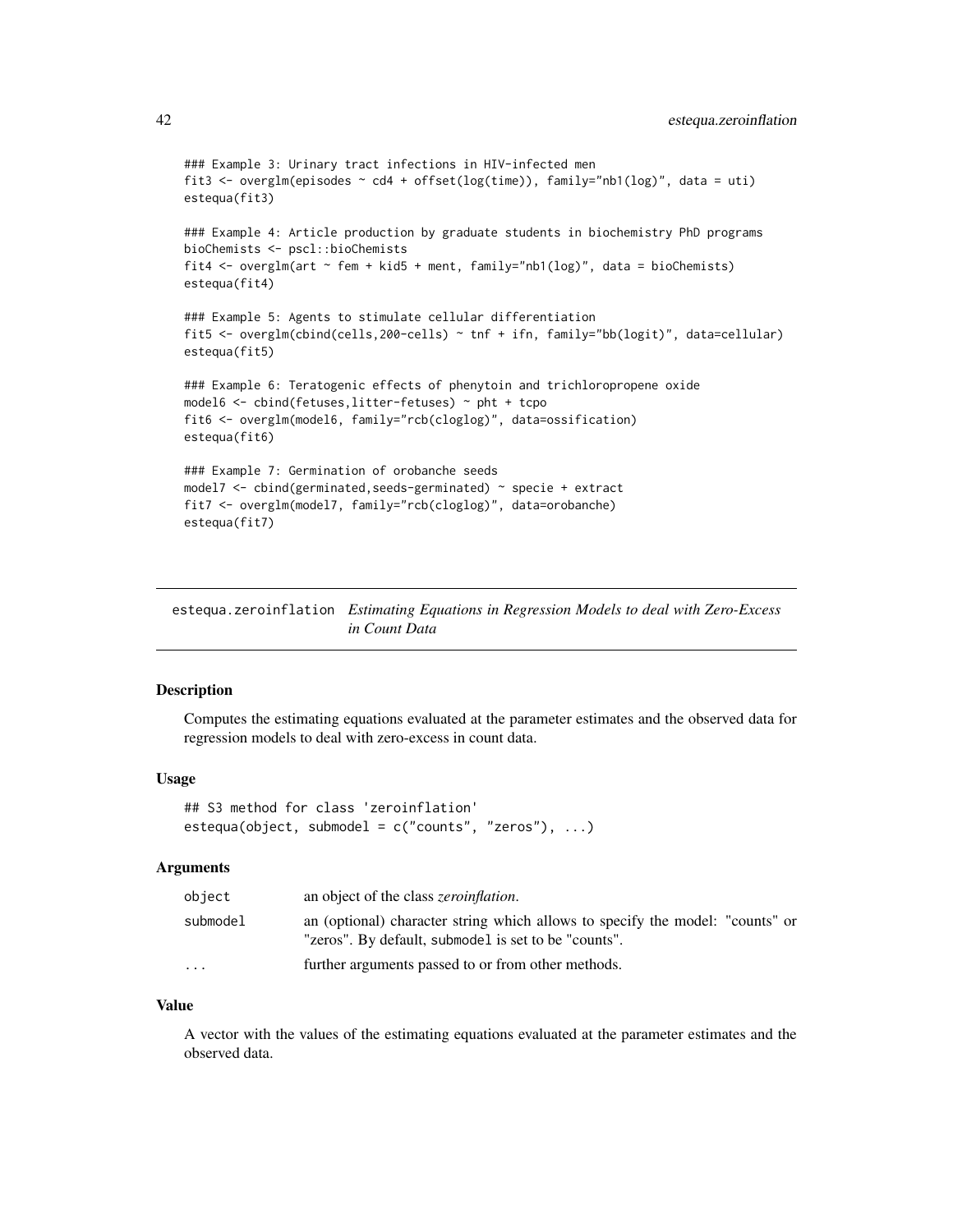# GHYC 43

### Examples

```
####### Example 1: Roots Produced by the Columnar Apple Cultivar Trajan
fit1 <- zeroalt(roots ~ photoperiod, family="nbf(log)", zero.link="logit", data=Trajan)
estequa(fit1)
fit1a <- zeroinf(roots ~ photoperiod, family="nbf(log)", zero.link="logit", data=Trajan)
estequa(fit1a)
####### Example 2: Self diagnozed ear infections in swimmers
fit2 <- zeroalt(infections ~ frequency | location, family="nb1(log)", data=swimmers)
estequa(fit2)
fit2a <- zeroinf(infections ~ frequency | location, family="nb1(log)", data=swimmers)
estequa(fit2a)
####### Example 3: Article production by graduate students in biochemistry PhD programs
bioChemists <- pscl::bioChemists
fit3 <- zeroalt(art \sim fem + kid5 + ment, family="nb1(log)", data = bioChemists)
estequa(fit3)
fit3a <- zeroinf(art ~ fem + kid5 + ment | ment, family="nb1(log)", data = bioChemists)
estequa(fit3a)
```
<span id="page-42-0"></span>

| GHYC | Gosho-Hamada-Yoshimura's Criterion for Generalized Estimating |  |  |
|------|---------------------------------------------------------------|--|--|
|      | Equations                                                     |  |  |

### Description

Computes the Gosho-Hamada-Yoshimura's criterion (GHYC) for one or more objects of the class glmgee.

## Usage

 $GHYC$ (..., verbose = TRUE)

# Arguments

| $\cdots$ | one or several objects of the class <i>glmgee</i> .                                 |
|----------|-------------------------------------------------------------------------------------|
| verbose  | an (optional) logical switch indicating if should the report of results be printed. |
|          | By default, verbose is set to be TRUE.                                              |

#### Value

A data.frame with the values of the GHYC for each *glmgee* object in the input.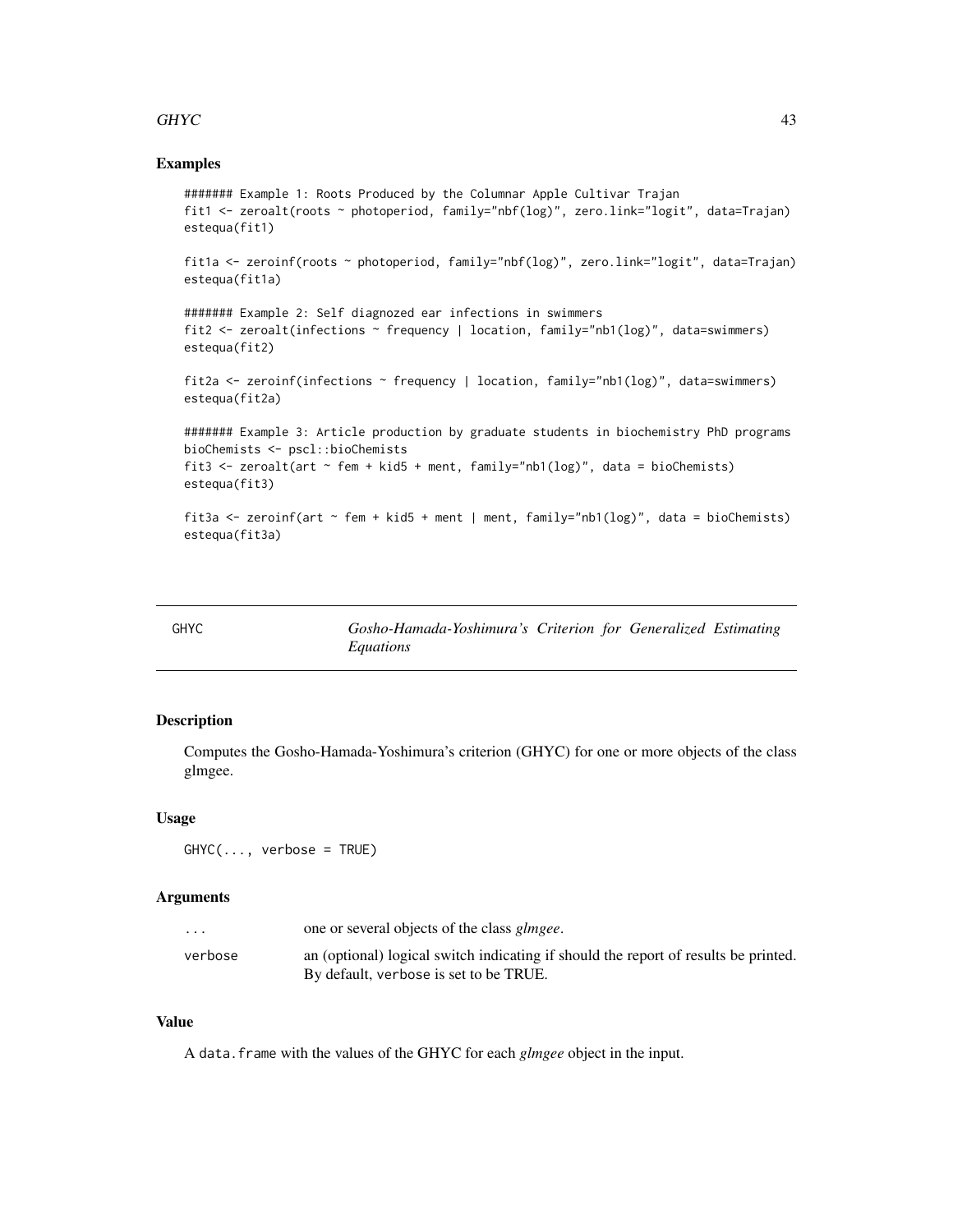#### References

Gosho, M. and Hamada, C. and Yoshimura, I. (2011) Criterion for the Selection of a Working Correlation Structure in the Generalized Estimating Equation Approach for Longitudinal Balanced Data. *Communications in Statistics — Theory and Methods* 40, 3839-3856.

Gosho, M. (2014) Criteria to Select a Working Correlation Structure in SAS. *Journal of Statistical Software, Code Snippets* 57, 1548-7660.

#### See Also

[QIC,](#page-70-0) [CIC,](#page-14-0) [RJC,](#page-79-0) [AGPC,](#page-2-0) [SGPC](#page-82-0)

#### Examples

```
###### Example 1: Effect of ozone-enriched atmosphere on growth of sitka spruces
mod1 <- size ~ poly(days,4) + treat
fit1 <- glmgee(mod1, id=tree, family=Gamma("log"), data=spruces)
fit2 <- update(fit1, corstr="AR-1")
fit3 <- update(fit1, corstr="Stationary-M-dependent(2)")
fit4 <- update(fit1, corstr="Exchangeable")
GHYC(fit1, fit2, fit3, fit4)
```

```
###### Example 2: Treatment for severe postnatal depression
mod2 <- depressd ~ visit + group
fit1 <- glmgee(mod2, id=subj, family=binomial("logit"), data=depression)
fit2 <- update(fit1, corstr="AR-1")
fit3 <- update(fit1, corstr="Stationary-M-dependent(2)")
fit4 <- update(fit1, corstr="Exchangeable")
GHYC(fit1, fit2, fit3, fit4)
```

```
###### Example 3: Treatment for severe postnatal depression (2)
mod3 <- dep ~ visit*group
fit1 <- glmgee(mod3, id=subj, family=gaussian("identity"), data=depression)
fit2 <- update(fit1, corstr="AR-1")
fit3 <- update(fit1, corstr="Exchangeable")
GHYC(fit1, fit2, fit3)
```
glmgee *Fit Generalized Estimating Equations*

#### Description

Produces an object of the class glmgee in which the main results of a Generalized Estimating Equation (GEE) fitted to the data are stored.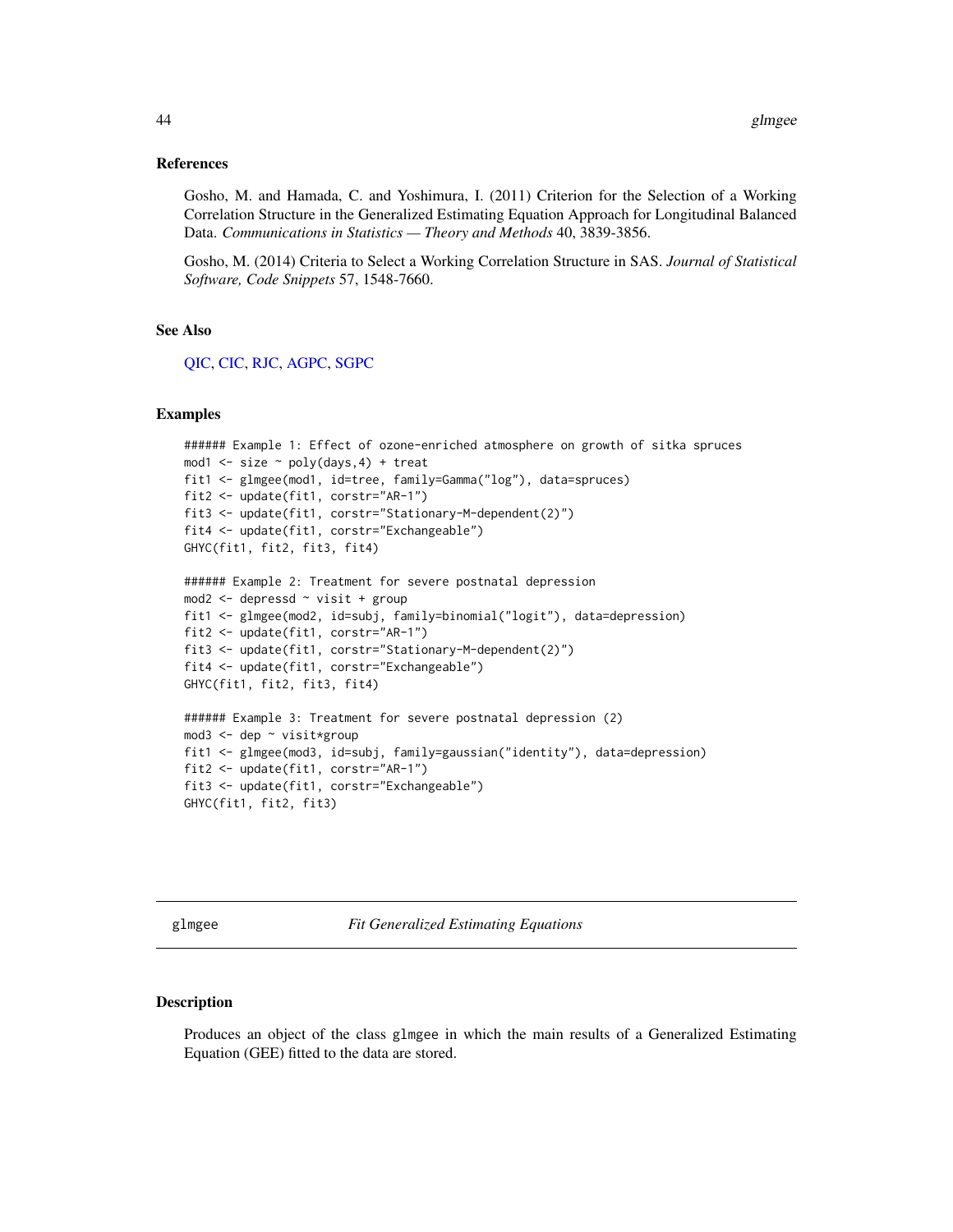#### glmgee **45**

# Usage

```
glmgee(
  formula,
  family = gaussian(),
  weights,
  id,
  waves,
  data,
  subset,
  corstr,
  corr,
  start = NULL,
  scale.fix = FALSE,
  scale.value = 1,
  toler = 1e-05,
  maxit = 50,
  adjr2 = FALSE,
  ...
```
# $\,$

# Arguments

| formula | a formula expression of the form response $\sim x1 + x2 + $ , which is a sym-<br>bolic description of the linear predictor of the model to be fitted to the data.                                                                                                                                                                                                                                                                                |
|---------|--------------------------------------------------------------------------------------------------------------------------------------------------------------------------------------------------------------------------------------------------------------------------------------------------------------------------------------------------------------------------------------------------------------------------------------------------|
| family  | an (optional) family object, that is, a list of functions and expressions for defin-<br>ing link and variance functions. Families (and links) supported are the same sup-<br>ported by glm using its family argument, that is, gaussian, binomial, poisson,<br>Gamma, inverse.gaussian, and quasi. The family negative.binomial in the<br>library MASS are also available. By default, the argument family is set to be<br>gaussian("identity"). |
| weights | an (optional) vector of positive "prior weights" to be used in the fitting process.<br>The length of weights should be the same as the total number of observations.                                                                                                                                                                                                                                                                             |
| id      | a vector which identifies the subjects or clusters. The length of id should be the<br>same as the number of observations.                                                                                                                                                                                                                                                                                                                        |
| waves   | an (optional) positive integer-valued variable that is used to identify the order<br>and spacing of observations within clusters. This argument is crucial when there<br>are missing values and gaps in the data. By default, waves is equal to the integers<br>from 1 to the size of each cluster.                                                                                                                                              |
| data    | an (optional) data frame in which to look for variables involved in the formula<br>expression, as well as for variables specified in the arguments id and weights.<br>The data are assumed to be sorted by id and time.                                                                                                                                                                                                                          |
| subset  | an (optional) vector specifying a subset of observations to be used in the fitting<br>process.                                                                                                                                                                                                                                                                                                                                                   |
| corstr  | an (optional) character string which allows to specify the working-correlation<br>structure. The available options are: "Independence", "Unstructured", "Stationary-<br>$M$ -dependent $(m)$ ", "Non-Stationary-M-dependent $(m)$ ", "AR-1", "Exchangeable"                                                                                                                                                                                      |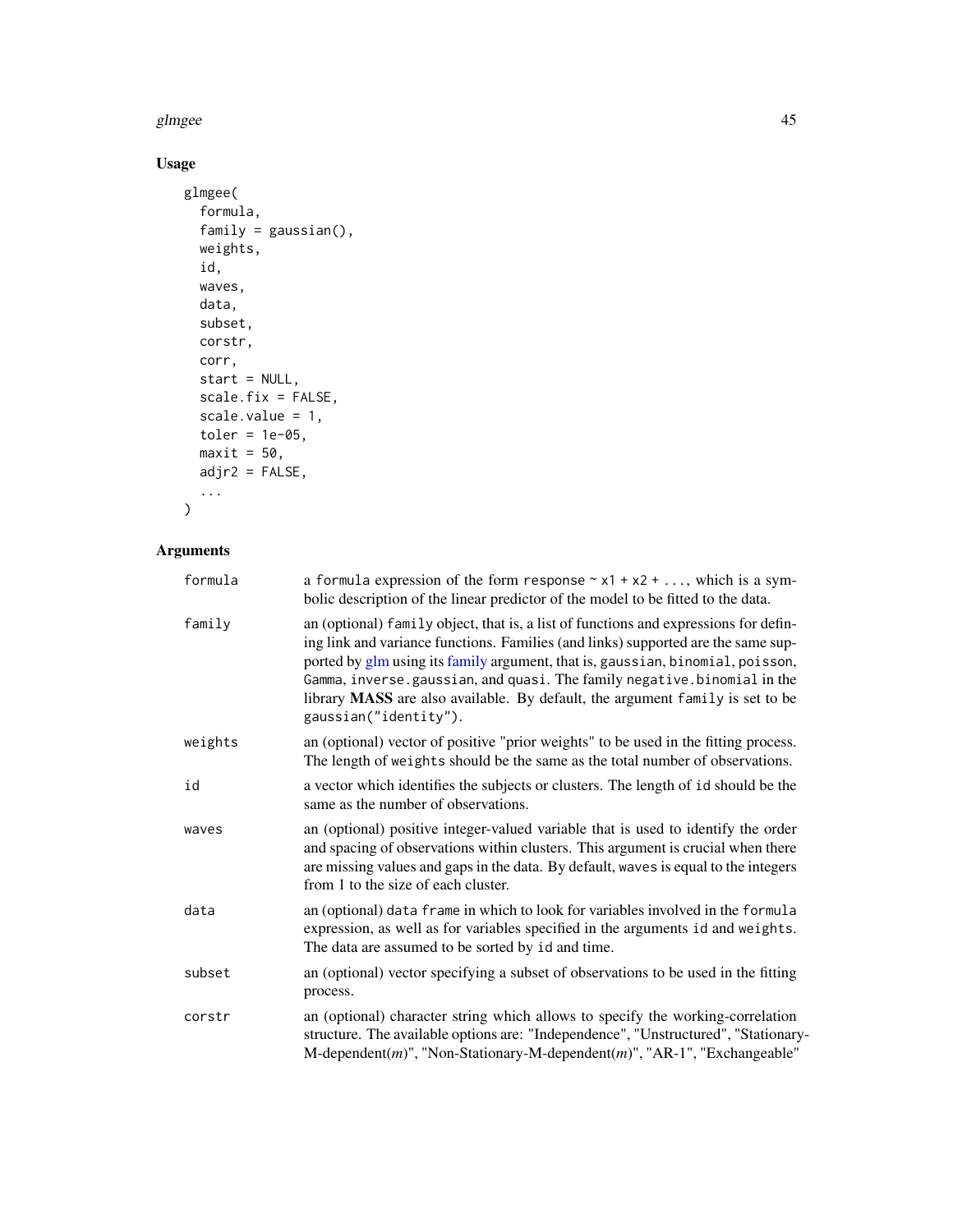|             | and "User-defined", where <i>m</i> represents the lag of the dependence. By default,<br>corstr is set to be "Independence".                                                                                                                                                                                                                                  |
|-------------|--------------------------------------------------------------------------------------------------------------------------------------------------------------------------------------------------------------------------------------------------------------------------------------------------------------------------------------------------------------|
| corr        | an (optional) square matrix of the same dimension of the maximum cluster size<br>containing the user specified correlation. This is only appropriate if corstr is<br>specified to be "User-defined".                                                                                                                                                         |
| start       | an (optional) vector of starting values for the parameters in the linear predictor.                                                                                                                                                                                                                                                                          |
| scale.fix   | an (optional) logical variable. If TRUE, the scale parameter is fixed at the value<br>of scale. value. By default, scale. fix is set to be FALSE.                                                                                                                                                                                                            |
| scale.value | an (optional) numeric value at which the scale parameter should be fixed. This<br>is only appropriate if scale. fix=TRUE. By default, scale. value is set to be 1.                                                                                                                                                                                           |
| toler       | an (optional) positive value which represents the <i>convergence tolerance</i> . The<br>convergence is reached when the maximum of the absolute relative differences<br>between the values of the parameters in the linear predictor in consecutive itera-<br>tions of the fitting algorithm is lower than toler. By default, toler is set to be<br>0.00001. |
| maxit       | an (optional) integer value which represents the maximum number of iterations<br>allowed for the fitting algorithm. By default, maxit is set to be 50.                                                                                                                                                                                                       |
| adjr2       | an (optional) logical variable. If TRUE, the adjusted R-squared based on the<br>deviance is computed. By default, adjr2 is set to be FALSE.                                                                                                                                                                                                                  |
| $\cdots$    | further arguments passed to or from other methods.                                                                                                                                                                                                                                                                                                           |

#### Details

The values of the multivariate response variable measured on n subjects or clusters, denoted by  $y_i =$  $(y_{i1},...,y_{in_i})^{\top}$  for  $i=1,...,n$ , are assumed to be realizations of independent random vectors denoted by  $Y_i = (Y_{i1}, \ldots, Y_{in_i})^\top$  for  $i = 1, \ldots, n$ . The random variables associated to the *i*-th subject or cluster,  $Y_{ij}$  for  $j = 1, \ldots, n_i$ , are assumed to satisfy  $\mu_{ij} = E(Y_{ij})$ ,  $Var(Y_{ij}) = \frac{\phi}{\omega_{ij}} V(\mu_{ij})$ and Corr $(Y_{ij}, Y_{ik}) = r_{jk}(\rho)$ , where  $\phi > 0$  is the dispersion parameter,  $V(\mu_{ij})$  is the variance function,  $\omega_{ij} > 0$  is a known weight, and  $\rho = (\rho_1, \dots, \rho_q)^\top$  is a parameter vector. In addition,  $\mu_{ij}$ is assumed to be dependent on the regressors vector  $x_{ij}$  by  $g(\mu_{ij}) = z_{ij} + x_{ij}^{\top} \beta$ , where  $g(\cdot)$  is the link function,  $z_{ij}$  is a known *offset* and  $\beta = (\beta_1, \dots, \beta_p)^\top$  is a vector of regression parameters. The parameter estimates are obtained by iteratively solving the estimating equations described by Liang and Zeger (1986).

If the maximum cluster size is 6 and for a cluster of size 4 the value of waves is set to be 2, 4, 5, 6, then it means that the data on times 1 and 3 are missing, which should be taken into account by glmgee when the structure of the correlation matrix is assumed to be "Unstructured", "Stationary-M-dependent", "Non-Stationary-M-dependent" or "AR-1". If in this scenario waves is not specified then glmgee assumes that the available data for this cluster were taken on point times 1, 2, 3 and 4.

A set of standard extractor functions for fitted model objects is available for objects of class *glmgee*, including methods to the generic functions such as print, summary, model.matrix, estequa, coef, vcov, logLik, fitted, confint and predict. In addition, the model may be assessed using functions such as [anova.glmgee,](#page-4-0) [residuals.glmgee,](#page-72-0) [dfbeta.glmgee,](#page-23-0) [cooks.distance.glmgee](#page-17-0) and [localInfluence.glmgee.](#page-59-0) The variable selection may be accomplished using the routine [stepCrite](#page-87-0)[rion.glmgee.](#page-87-0)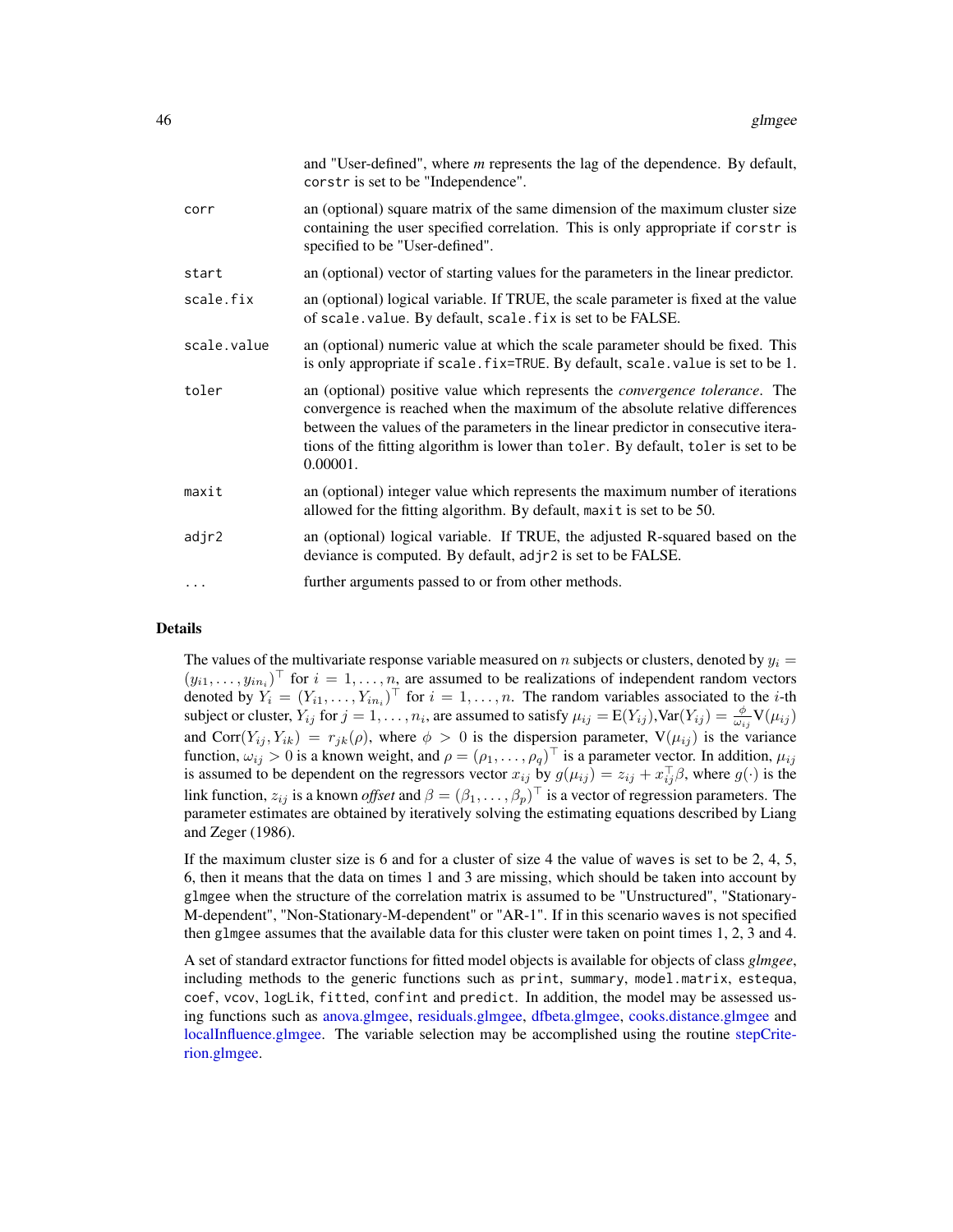#### glmgee aangeste van die 147de eeu n.C. In 1918 van die 147de eeu n.C. 147de eeu n.C. 147de eeu n.C. 147de eeu n.C. 147de eeu n.C. 147de eeu n.C. 147de eeu n.C. 147de eeu n.C. 147de eeu n.C. 147de eeu n.C. 147de eeu n.C. 14

# Value

an object of class *glmgee* in which the main results of the GEE model fitted to the data are stored, i.e., a list with components including

| coefficients      | a vector with the estimates of $\beta_1, \ldots, \beta_p$ ,                                                   |
|-------------------|---------------------------------------------------------------------------------------------------------------|
| fitted.values     | a vector with the estimates of $\mu_{ij}$ for $i = 1, , n$ and $j = 1, , n_i$ ,                               |
| start             | a vector with the starting values used,                                                                       |
| prior.weights     | a vector with the values of $\omega_{ij}$ for $i = 1, , n$ and $j = 1, , n_i$ ,                               |
| offset            | a vector with the values of $z_{ij}$ for $i = 1, , n$ and $j = 1, , n_i$ ,                                    |
| terms             | an object containing the terms objects,                                                                       |
| loglik            | the value of the quasi-log-likelihood function evaluated at the parameter<br>estimates and the observed data, |
| estfun            | a vector with the estimating equations evaluated at the parameter<br>estimates and the observed data,         |
| formula           | the formula,                                                                                                  |
| levels            | the levels of the categorical regressors,                                                                     |
| contrasts         | an object containing the contrasts corresponding to levels,                                                   |
| converged         | a logical indicating successful convergence,                                                                  |
| model             | the full model frame,                                                                                         |
| у                 | a vector with the values of $y_{ij}$ for $i = 1, , n$ and $j = 1, , n_i$ ,                                    |
| family            | an object containing the family object used,                                                                  |
| linear.predictors | a vector with the estimates of $g(\mu_{ij})$ for $i = 1, , n$ and $j = 1, , n_i$ ,                            |
| R                 | a matrix with the (robust) estimate of the variance-covariance,                                               |
| corr              | a matrix with the estimate of the working-correlation,                                                        |
| corstr            | a character string specifying the working-correlation structure,                                              |
| id                | a vector which identifies the subjects or clusters,                                                           |
| sizes             | a vector with the values of $n_i$ for $i = 1, , n$ ,                                                          |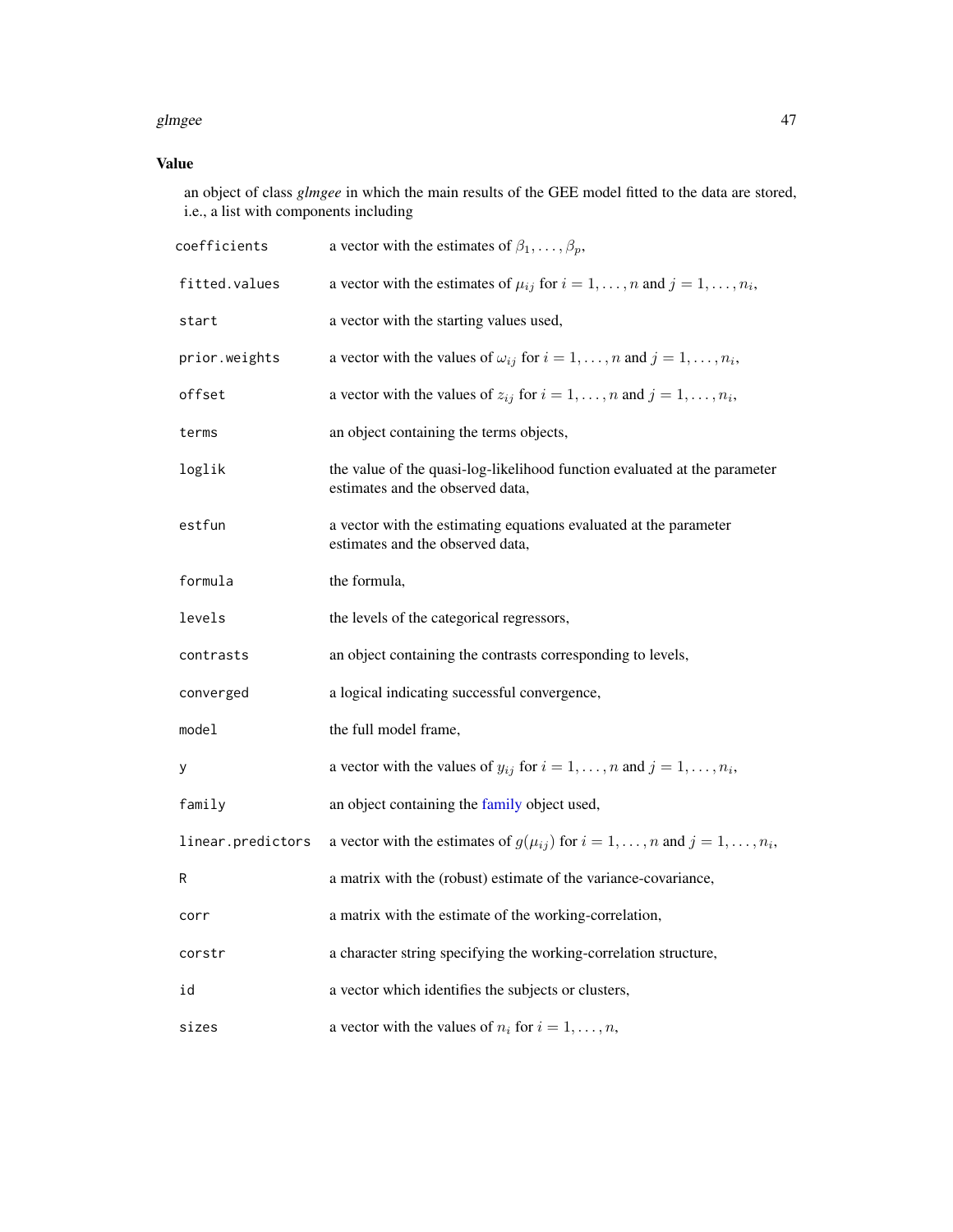48 glmgee

call the original function call,

#### References

Liang, K.Y. and Zeger, S.L. (1986) Longitudinal data analysis using generalized linear models. *Biometrika* 73, 13-22.

Zeger, S.L. and Liang, K.Y. (1986) Longitudinal data analysis for discrete and continuous outcomes. *Biometrics* 42, 121-130.

Hardin, J.W. and Hilbe, J.M. (2013). *Generalized Estimating Equations*. Chapman & Hall, London.

#### Examples

```
###### Example 1: Effect of ozone-enriched atmosphere on growth of sitka spruces
mod1 \le size \sim poly(days, 4) + treat
fit1 <- glmgee(mod1, id=tree, family=Gamma("log"), corstr="AR-1", data=spruces)
summary(fit1, corr.digits=2)
```

```
###### Example 2: Treatment for severe postnatal depression
mod2 <- depressd ~ visit + group
fit2 <- glmgee(mod2, id=subj, family=binomial("logit"), corstr="AR-1", data=depression)
summary(fit2, corr.digits=2)
```

```
###### Example 3: Treatment for severe postnatal depression (2)
mod3 <- dep ~ visit*group
fit3 <- glmgee(mod3, id=subj, family=gaussian("identity"), corstr="AR-1", data=depression)
summary(fit3, corr.digits=2)
```

```
###### Example 4: Dental Clinical Trial
mod4 <- score/3.6 ~ rinse*time
fit4 <- glmgee(mod4, family=binomial("log"), id=subject, corstr="Exchangeable", data=rinse)
summary(fit4, corr.digits=2)
```

```
###### Example 5: Shoulder Pain after Laparoscopic Cholecystectomy
mod5 \le - pain2 \sim treatment + age + time
corstr <- "Stationary-M-dependent(2)"
fit5 <- glmgee(mod5, family=binomial("logit"), id=id, corstr=corstr, data=cholecystectomy)
summary(fit5,varest="bias-corrected")
```

```
###### Example 6: Guidelines for Urinary Incontinence Discussion and Evaluation
mod6 <- bothered ~ gender + age + dayacc + severe + toilet
fit6 <- glmgee(mod6, family=binomial("logit"), id=practice, corstr="Exchangeable", data=GUIDE)
summary(fit6)
```

```
###### Example 7: Tests of Auditory Perception in Children with OME
OME <- MASS::OME
mod7 <- cbind(Correct, Trials-Correct) ~ Loud + Age + OME
fit7 <- glmgee(mod7, family = binomial("cloglog"), id = ID, corstr = "Exchangeable", data = OME)
summary(fit7, corr=FALSE)
```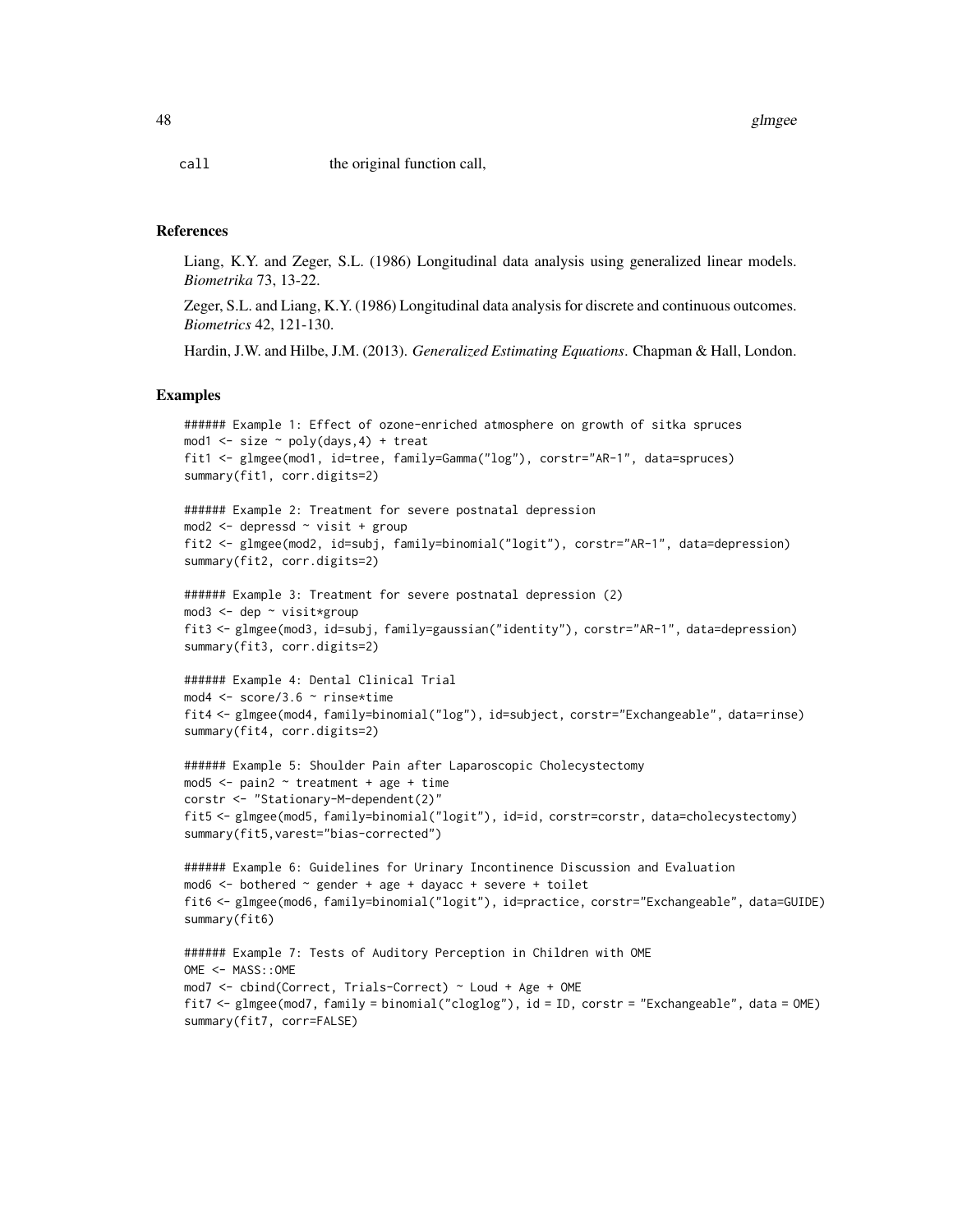# Description

These data arose from a randomized controlled trial that assessed if provider adherence to a set of guidelines for treatment of patients with urinary incontinence (UI) affected patient outcomes. Data were collected on 137 elderly patients from 38 medical practices. The number of patients per practice ranged from 1 to 8 and the median was 4 patients. The interest of the present analysis is to determine what predicts whether or not a patient considers their UI a problem that interferes with him/her daily life.

### Usage

data(GUIDE)

# Format

A data frame with 137 rows and 7 variables:

bothered a numeric vector giving the answer to the following: Do you consider this accidental loss of urine a problem that interferes with your day to day activities or bothers you in other ways? 1 for "Yes" and 0 for "No".

gender a factor giving the patient's gender: "Male" or "Female".

age a numeric vector giving the standardized age: (age in years - 76)/10.

- dayacc a numeric vector giving the patient's report of the number of leaking accidents they experience in an average day (derived from number of accidents reported per week).
- severe a factor giving the severity of the loss of urine: "1" if there is only some moisture; "2" if the patient wet the underwear; "3" if the urine trickled down the thigh; and "4" if the patient wet the floor.
- toilet a numeric vector giving the patient's report on the number of times during the day he (or she) usually go to the toilet to urinate.

practice a character string giving the identifier of the medical practice.

#### Source

<http://www.bios.unc.edu/~preisser/personal/uidata/preqaq99.dat>

#### References

Hammill, B.G. and Preisser, J.S. (2006) A SAS/IML software program for GEE and regression diagnostics. *Computational Statistics & Data Analysis* 51, 1197-1212.

Jung, K.-M. (2008) Local Influence in Generalized Estimating Equations. *Scandinavian Journal of Statistics* 35, 286-294.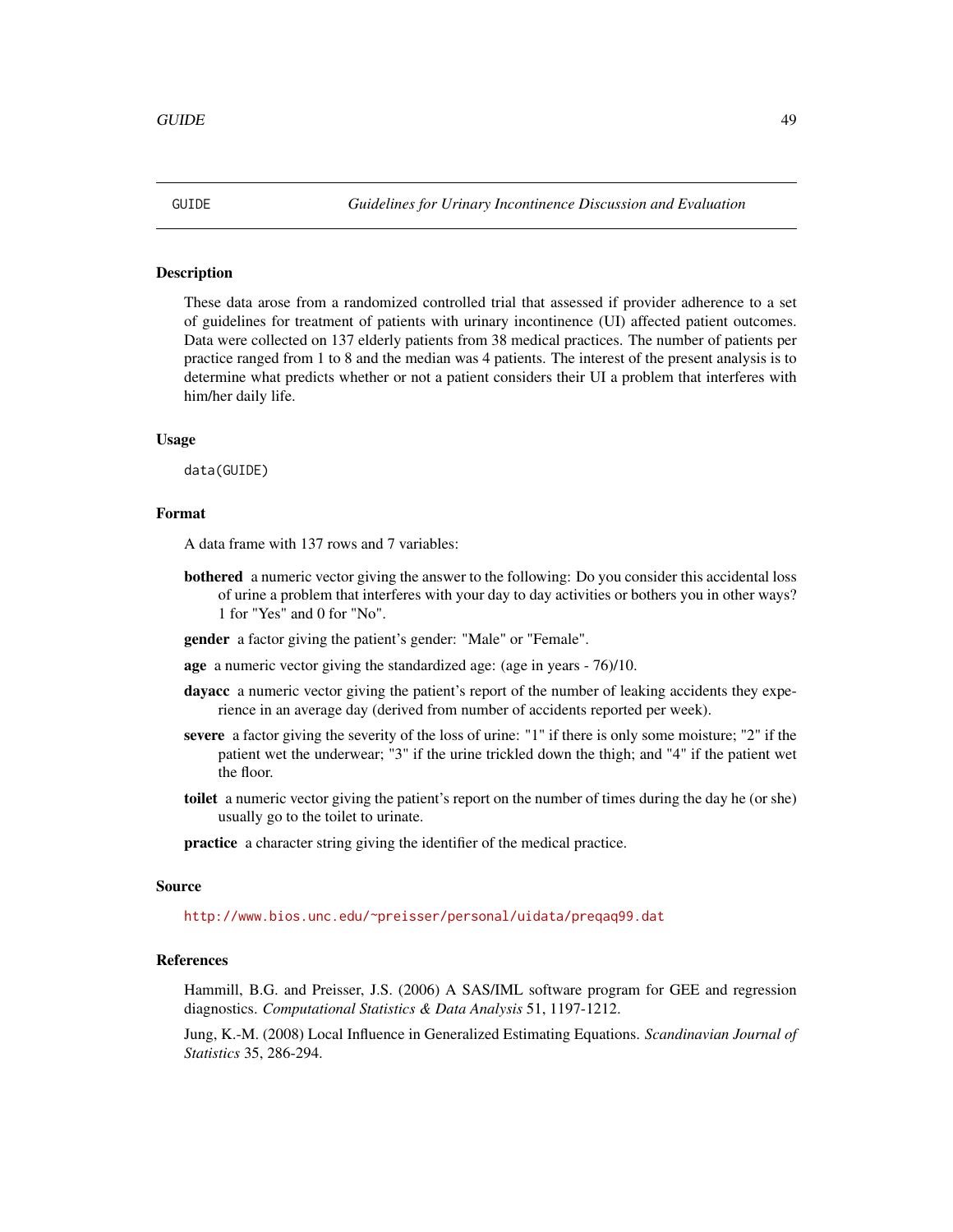# Examples

```
mod <- bothered ~ gender + age + dayacc + severe + toilet
fit <- glmgee(mod, family=binomial(logit), id=practice, corstr="Exchangeable", data=GUIDE)
summary(fit)
```
gvif *Generalized Variance Inflation Factor*

# Description

Computes the generalized variance inflation factor (GVIF) for a fitted model object.

# Usage

gvif(model, ...)

#### Arguments

| model    | a fitted model object.                             |
|----------|----------------------------------------------------|
| $\cdots$ | further arguments passed to or from other methods. |

# Value

An object with the values of the GVIF for all effects in the model.

<span id="page-49-0"></span>

| gvif.glm | Generalized Variance Inflation Factor |  |
|----------|---------------------------------------|--|
|----------|---------------------------------------|--|

# Description

Computes the generalized variance inflation factor (GVIF) for a generalized linear model.

# Usage

```
## S3 method for class 'glm'
gvif(model, verbose = TRUE, ...)
```
# Arguments

| model    | an object of the class <i>glm</i> .                                                                                           |
|----------|-------------------------------------------------------------------------------------------------------------------------------|
| verbose  | an (optional) logical switch indicating if should the report of results be printed.<br>By default, verbose is set to be TRUE. |
| $\cdots$ | further arguments passed to or from other methods.                                                                            |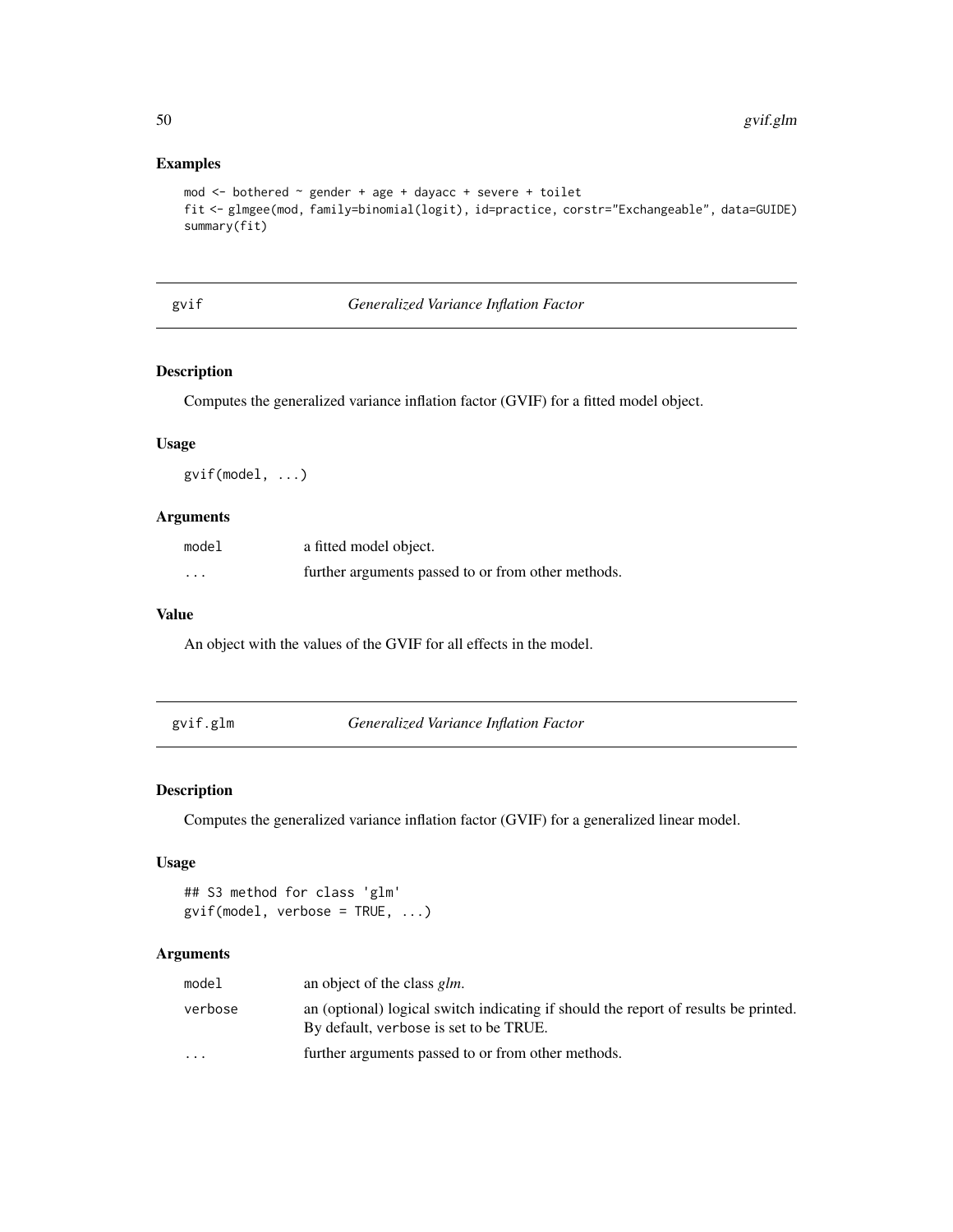#### gvif.lm 51

# Details

If the number of degrees of freedom is 1 then the GVIF reduces to the Variance Inflation Factor (VIF).

### Value

A matrix with so many rows as effects in the model and the following columns:

| GVTF               | the values of GVIF.               |
|--------------------|-----------------------------------|
| df                 | the number of degrees of freedom, |
| $GVIF^*(1/(2*df))$ | the values of $GVIF^{1/2df}$ .    |

# References

Fox, J. and Monette, G. (1992) Generalized collinearity diagnostics, *JASA* 87, 178–183.

# See Also

[gvif.lm](#page-50-0)

#### Examples

```
###### Example 1: Fuel consumption of automobiles
Auto <- ISLR::Auto
Auto2 <- within(Auto, origin <- factor(origin))
mod <- mpg ~ cylinders + displacement + acceleration + origin + horsepower*weight
fit1 <- glm(mod, family=inverse.gaussian("log"), data=Auto2)
gvif(fit1)
###### Example 2: Patients with burn injuries
burn1000 <- aplore3::burn1000
burn1000 <- within(burn1000, death <- factor(death, levels=c("Dead","Alive")))
mod2 <- death ~ gender + race + flame + age*inh_inj + tbsa*inh_inj
```

```
###### Example 3: Hill races in Scotland
fit3 <- glm(rtime ~ log(distance) + log(cclimb), family=Gamma("log"), data=races)
gvif(fit3)
```
fit2 <- glm(mod2, family=binomial("logit"), data=burn1000)

<span id="page-50-0"></span>

gvif(fit2)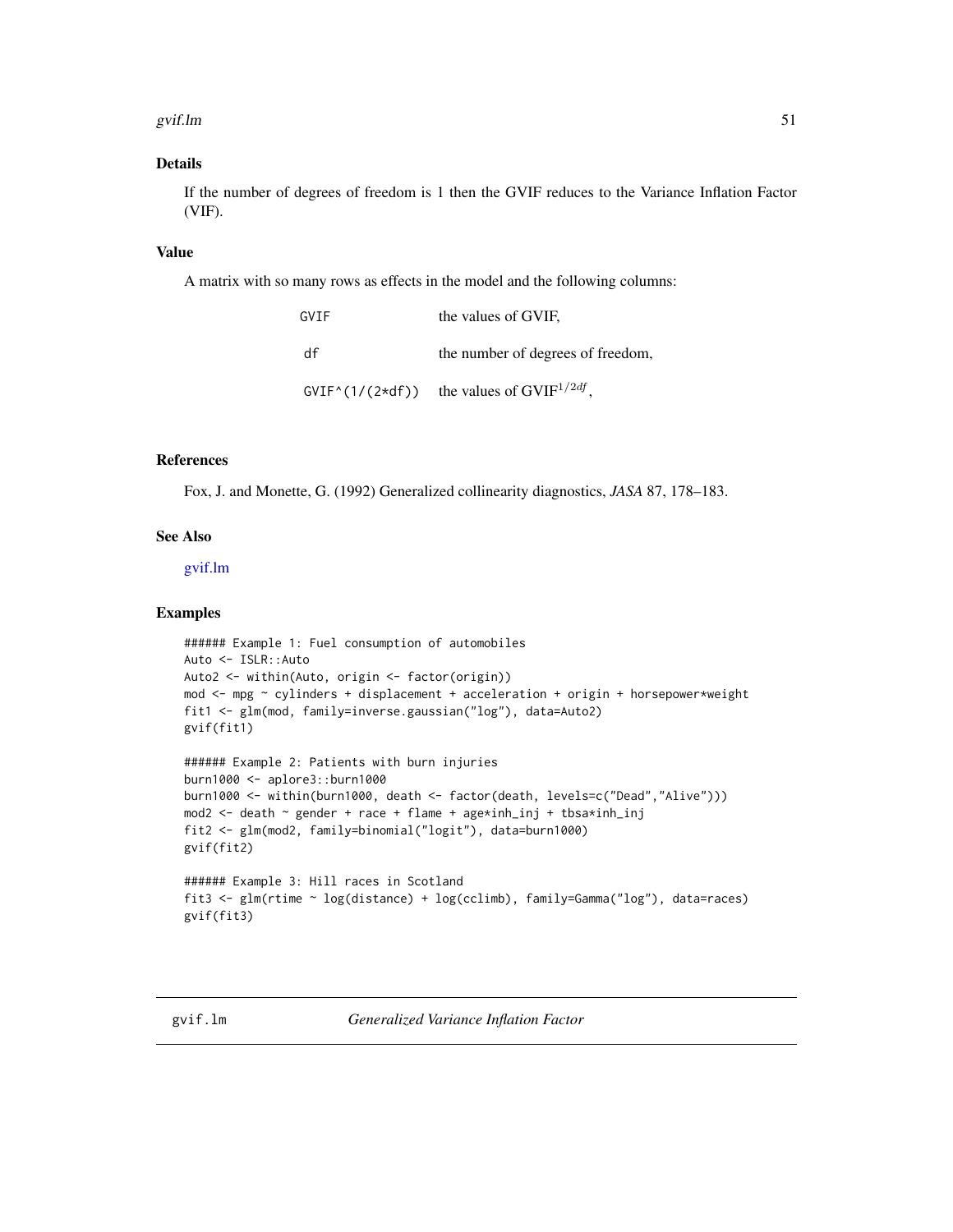#### Description

Computes the generalized variance inflation factor (GVIF) for a weighted or unweighted normal linear model.

#### Usage

```
## S3 method for class 'lm'
gvi f (model, verbose = TRUE, ...)
```
# Arguments

| model     | an object of the class <i>lm</i> .                                                                                            |
|-----------|-------------------------------------------------------------------------------------------------------------------------------|
| verbose   | an (optional) logical switch indicating if should the report of results be printed.<br>By default, verbose is set to be TRUE. |
| $\ddotsc$ | further arguments passed to or from other methods.                                                                            |

# Details

If the number of degrees of freedom is 1 then the GVIF reduces to the Variance Inflation Factor (VIF).

# Value

A matrix with so many rows as effects in the model and the following columns:

| GVTF | the values of GVIF.                                      |
|------|----------------------------------------------------------|
| df   | the number of degrees of freedom,                        |
|      | $GVIF^{\wedge}(1/(2*df))$ the values of $GVIF^{1/2df}$ . |

#### References

Fox, J. and Monette, G. (1992) Generalized collinearity diagnostics, *JASA* 87, 178–183.

# See Also

[gvif.glm](#page-49-0)

# Examples

```
###### Example 1: New York air quality measurements
fit1 <- lm(log(Ozone) ~ Solar.R + Temp + Wind, data=airquality)
gvif(fit1)
###### Example 2: Fuel consumption of automobiles
fit2 <- lm(mpg \sim log(hp) + log(wt) + qsec, data=mtcars)gvif(fit2)
```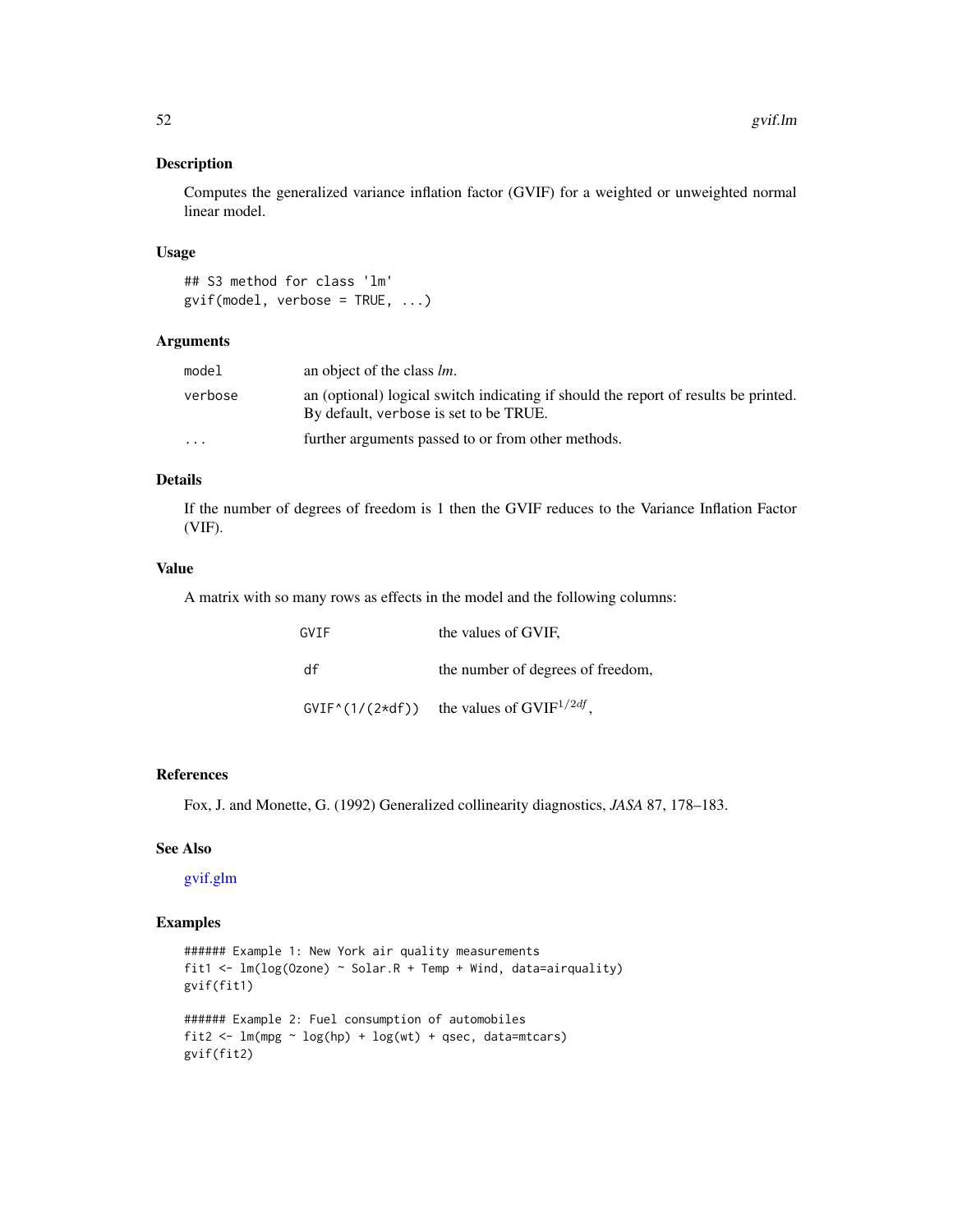```
###### Example 3: Credit card balance
Credit <- ISLR::Credit
fit3 <- lm(Balance ~ Cards + Age + Rating + Income + Student + Limit, data=Credit)
gvif(fit3)
```
<span id="page-52-0"></span>gvif.overglm *Generalized Variance Inflation Factor for alternatives to the Poisson and Binomial Regression Models under the presence of Overdispersion*

# Description

Computes the generalized variance inflation factor (GVIF) for regression models based on the negative binomial, beta-binomial, and random-clumped binomial distributions, which are alternatives to the Poisson and binomial regression models under the presence of overdispersion. The GVIF is aimed to identify collinearity problems.

# Usage

```
## S3 method for class 'overglm'
gvi f (model, verbose = TRUE, ...)
```
#### Arguments

| model                   | an object of class <i>overglm</i> .                                                                                           |
|-------------------------|-------------------------------------------------------------------------------------------------------------------------------|
| verbose                 | an (optional) logical switch indicating if should the report of results be printed.<br>By default, verbose is set to be TRUE. |
| $\cdot$ $\cdot$ $\cdot$ | further arguments passed to or from other methods.                                                                            |

### Details

If the number of degrees of freedom is 1 then the GVIF reduces to the Variance Inflation Factor (VIF).

# Value

A matrix with so many rows as effects in the model and the following columns:

| GVTF               | the values of GVIF.               |
|--------------------|-----------------------------------|
| df                 | the number of degrees of freedom, |
| $GVIF^*(1/(2*df))$ | the values of $GVIF^{1/2df}$ .    |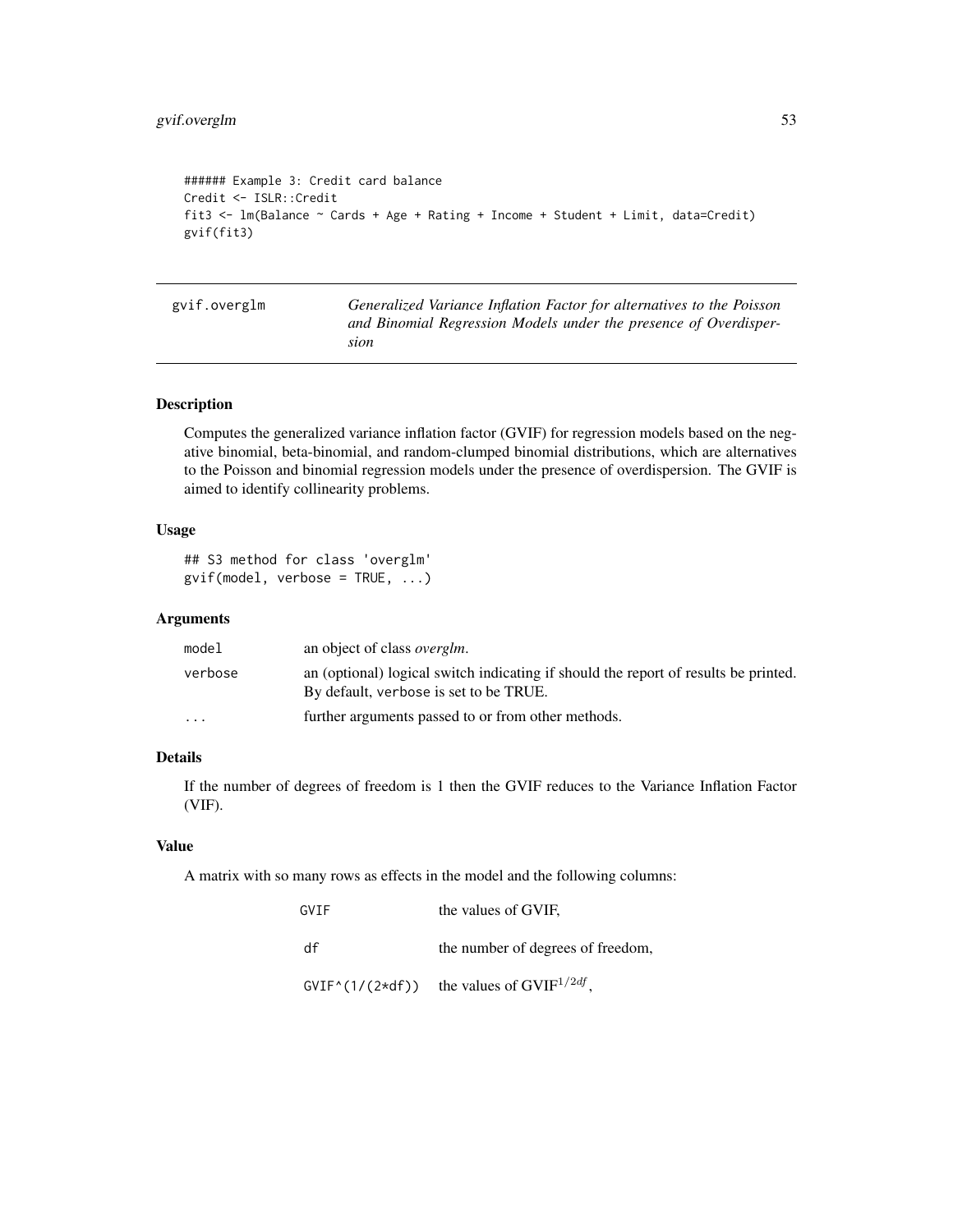#### References

Fox J. and Monette G. (1992) Generalized collinearity diagnostics, *JASA* 87, 178–183.

#### See Also

[gvif.lm,](#page-50-0) [gvif.glm](#page-49-0)

## Examples

```
###### Example 1: Self diagnozed ear infections in swimmers
fit1 <- overglm(infections ~ frequency + location, family="nb1(log)", data=swimmers)
gvif(fit1)
###### Example 2: Article production by graduate students in biochemistry PhD programs
bioChemists <- pscl::bioChemists
fit2 <- overglm(art ~ fem + kid5 + ment, family="nb1(log)", data = bioChemists)
gvif(fit2)
###### Example 3: Agents to stimulate cellular differentiation
fit3 <- overglm(cbind(cells,200-cells) ~ tnf + ifn, family="bb(logit)", data=cellular)
gvif(fit3)
```
hltest *The Hosmer-Lemeshow Goodness-of-Fit Test*

# Description

Computes the Hosmer-Lemeshow goodness-of-fit test for a generalized linear model fitted to binary responses.

## Usage

```
hltest(model, verbose = TRUE, ...)
```
### Arguments

| model     | an object of the class $g/m$ , which is obtained from the fit of a generalized linear<br>model where the distribution for the response variable is assumed to be binomial. |
|-----------|----------------------------------------------------------------------------------------------------------------------------------------------------------------------------|
| verbose   | an (optional) logical switch indicating if should the report of results be printed.<br>By default, verbose is set to be TRUE.                                              |
| $\ddotsc$ | further arguments passed to or from other methods.                                                                                                                         |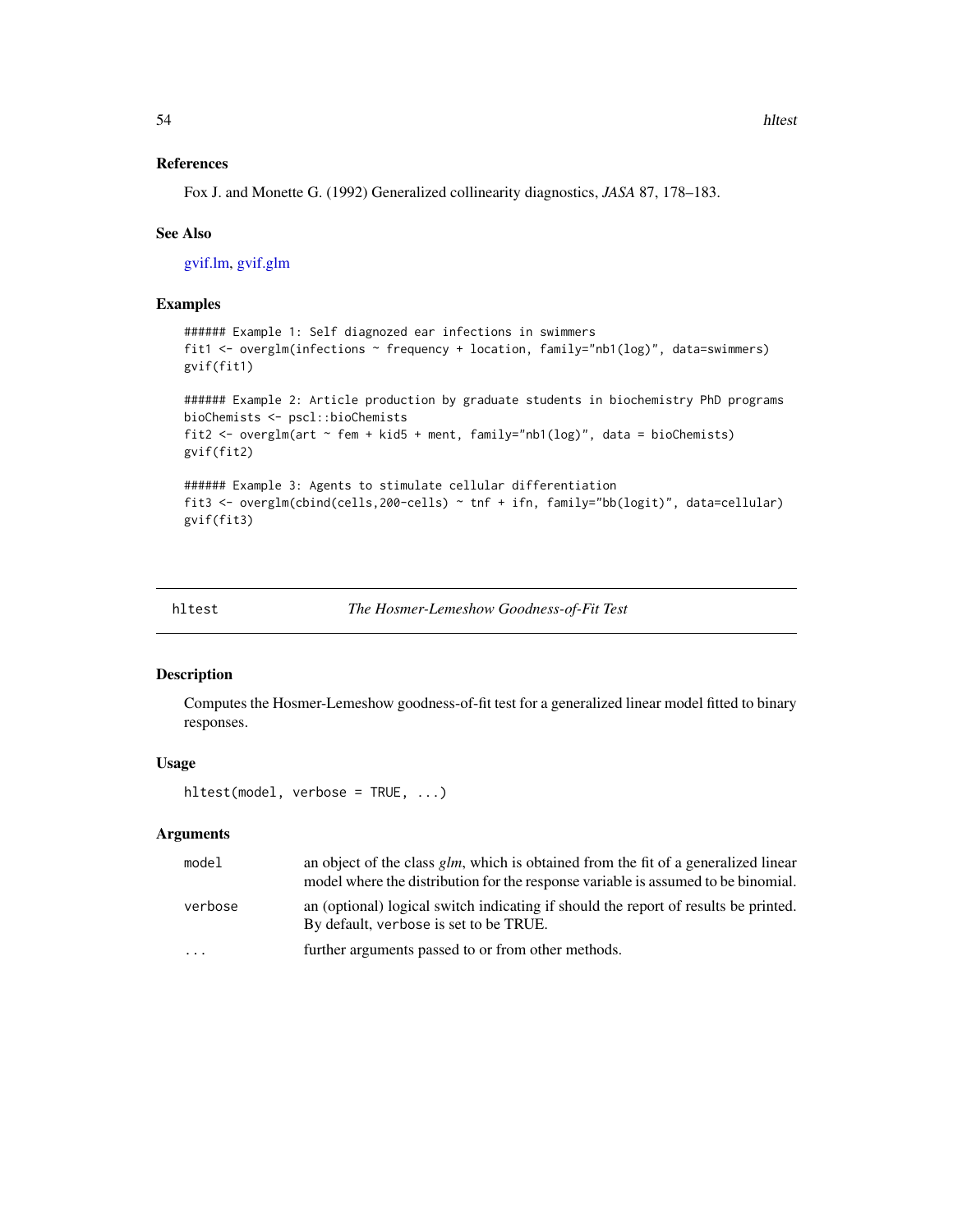#### leverage 55

# Value

A matrix with the following four columns:

| hm        | a matrix with the values of Group, Size, Observed and Expected, which are required to compute the statistic of t |
|-----------|------------------------------------------------------------------------------------------------------------------|
| statistic | the value of the statistic of the test.                                                                          |
| df        | the number of degrees of freedom, given by the number of groups minus 2,                                         |
| p.value   | the <i>p</i> -value of the test computed using the Chi-square distribution,                                      |

# References

Hosmer, D.W. and Lemeshow, S. (2000) *Applied Logistic Regression. 2nd ed.* John Wiley & Sons, New York.

# Examples

```
###### Example 1: Patients with burn injuries
burn1000 <- aplore3::burn1000
burn1000 <- within(burn1000, death <- factor(death, levels=c("Dead","Alive")))
fit1 <- glm(death ~ age*inh_inj + tbsa*inh_inj, family=binomial("logit"), data=burn1000)
hltest(fit1)
###### Example 2: Bladder cancer in mice
fit2 <- glm(cancer/exposed ~ dose, weights=exposed, family=binomial("cloglog"), data=bladder)
hltest(fit2)
###### Example 3: Liver cancer in mice
```

```
fit3 <- glm(cancer/exposed ~ dose, weights=exposed, family=binomial("probit"), data=liver)
hltest(fit3)
```

| leverage | Leverage |
|----------|----------|
|          |          |

# Description

Computes leverage measures for a fitted model object.

#### Usage

leverage(object, ...)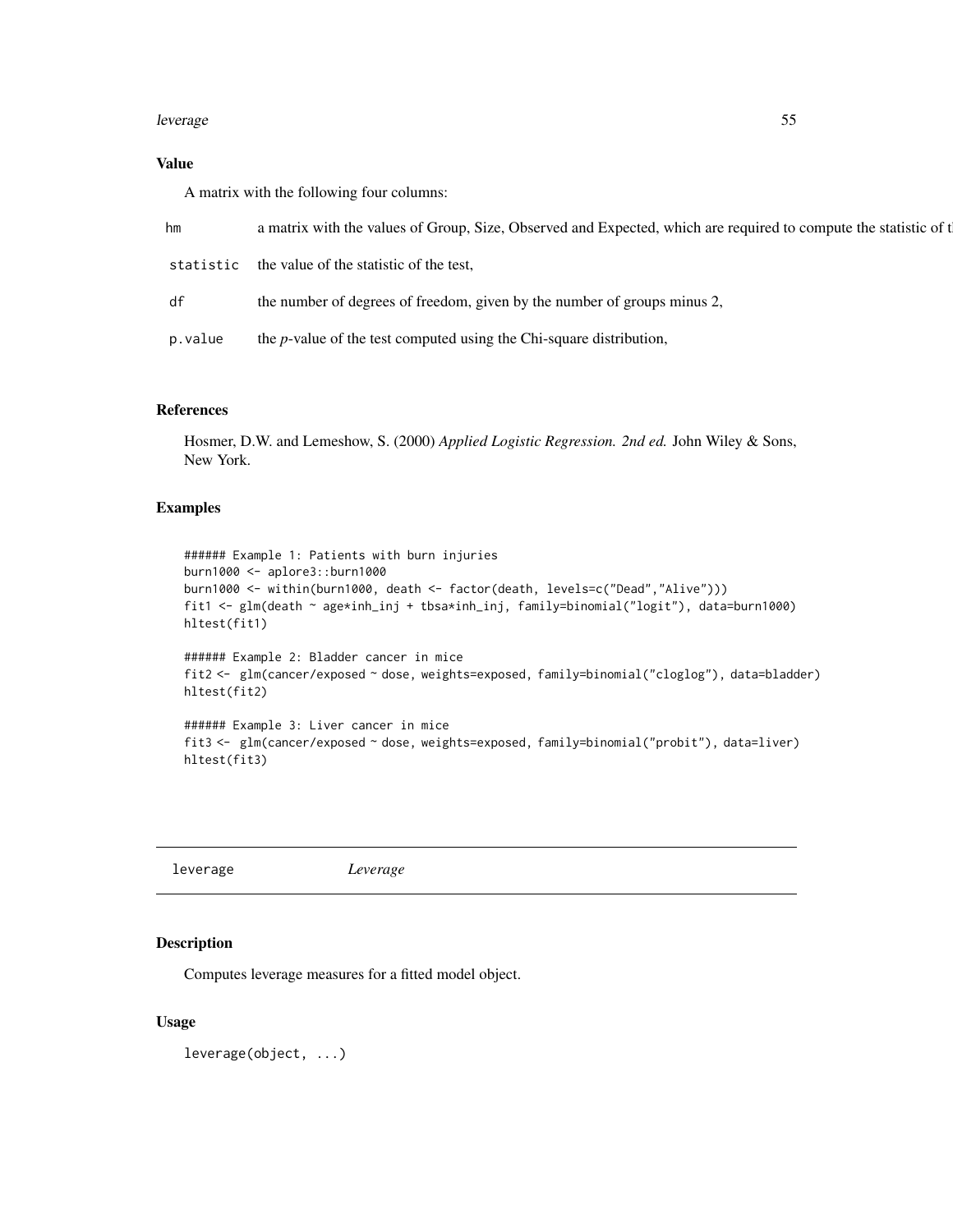# Arguments

| object   | a fitted model object.                             |
|----------|----------------------------------------------------|
| $\cdots$ | further arguments passed to or from other methods. |

# Value

An object with the values of the leverage measures.

leverage.glmgee *Leverage for Generalized Estimating Equations*

# Description

Computes and, optionally, displays a graph of the leverage measures at the cluster- and observationlevel.

# Usage

```
## S3 method for class 'glmgee'
leverage(
 object,
 level = c("clusters", "observations"),
 plot.it = FALSE,identify,
  ...
\mathcal{L}
```
# Arguments

| object   | an object of class <i>glmgee</i> .                                                                                                                                                                                                        |
|----------|-------------------------------------------------------------------------------------------------------------------------------------------------------------------------------------------------------------------------------------------|
| level    | an (optional) character string indicating the level for which the leverage mea-<br>sures are required. The options are: cluster-level ("clusters") and observation-<br>level ("observations"). By default, level is set to be "clusters". |
| plot.it  | an (optional) logical indicating if the plot of the measures of leverage are re-<br>quired or just the data matrix in which that plot is based. By default, plot it is<br>set to be FALSE.                                                |
| identify | an (optional) integer indicating the number of (level="clusters") or ob-<br>servations (level="observations") to identify on the plot of the leverage<br>measures. This is only appropriate if plot. it is specified to be TRUE.          |
| $\cdots$ | further arguments passed to or from other methods. If plot it is specified to<br>be TRUE then may be used to include graphical parameters to customize the<br>plot. For example, col, pch, cex, main, sub, xlab, ylab.                    |

#### Value

A vector with the values of the leverage measures with so many rows as clusters (level=``clusters'') or observations (level=``observations'') in the sample.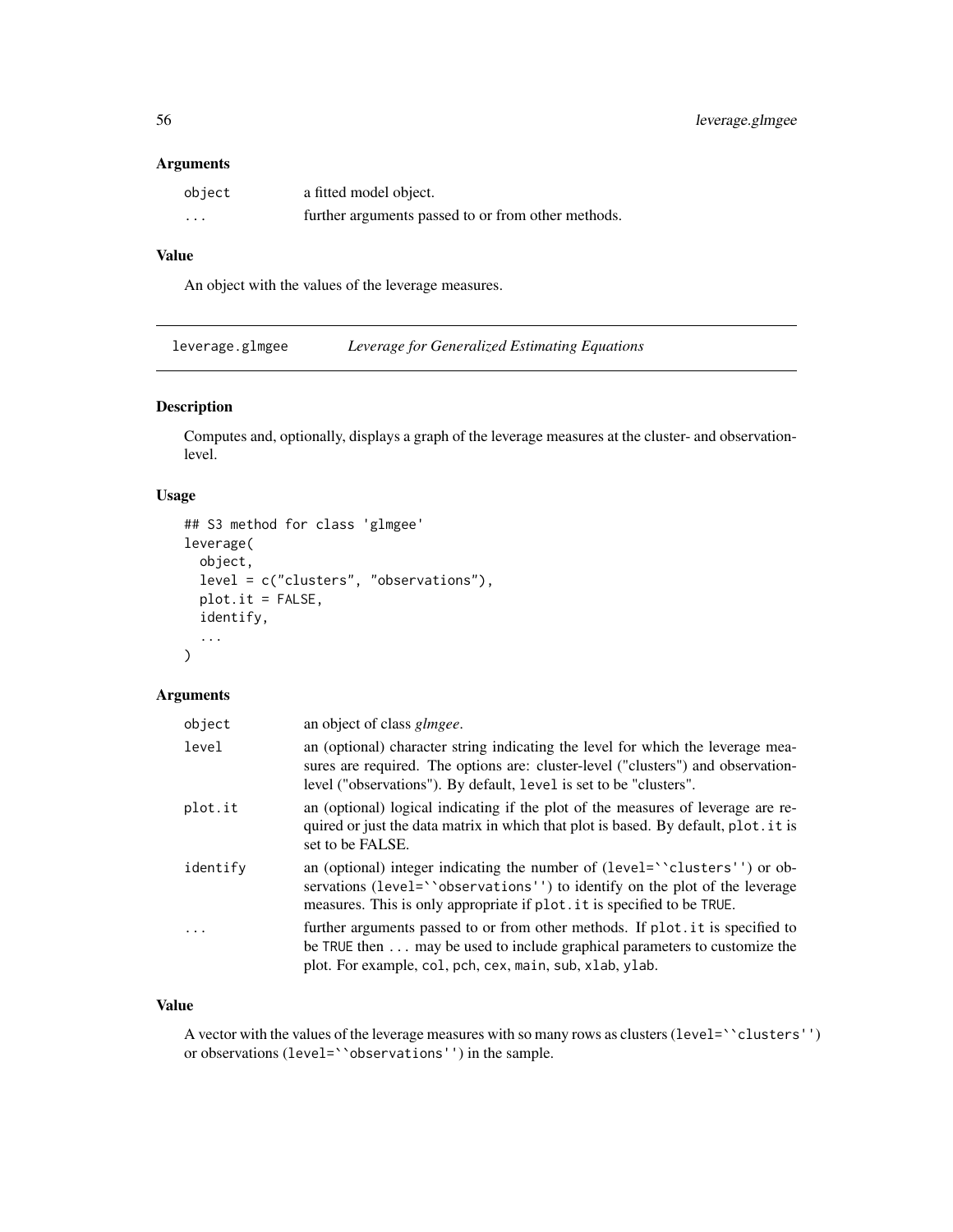liver 57

### References

Preisser, J.S. and Qaqish, B.F. (1996). Deletion diagnostics for generalised estimating equations. *Biometrika*, 83, 551-562.

Hammill, B.G. and Preisser, J.S. (2006). A SAS/IML software program for GEE and regression diagnostics. *Computational Statistics & Data Analysis*, 51, 1197-1212.

# Examples

```
###### Example 1: Tests of Auditory Perception in Children with OME
OME <- MASS::OME
mod <- cbind(Correct, Trials-Correct) ~ Loud + Age + OME
fit1 <- glmgee(mod, family = binomial(cloglog), id = ID, corstr = "Exchangeable", data = OME)
leverage(fit1,level="clusters",plot.it=TRUE)
###### Example 2: Guidelines for Urinary Incontinence Discussion and Evaluation
mod \le bothered \sim gender + age + dayacc + severe + toilet
fit2 <- glmgee(mod, family=binomial(logit), id=practice, corstr="Exchangeable", data=GUIDE)
leverage(fit2,level="clusters",plot.it=TRUE)
leverage(fit2,level="observations",plot.it=TRUE)
```
liver *Liver cancer in mice*

# Description

Female mice were continuously fed dietary concentrations of 2-Acetylaminofluorene (2-AAF), a carcinogenic and mutagenic derivative of fluorene. Serially sacrificed, dead or moribund mice were examined for tumors and dates of deaths were recorded. These data consist of the incidences of liver neoplasms in the mice observed during 18 months.

#### Usage

data(liver)

# Format

A data frame with 8 rows and 3 variables:

dose a numeric vector giving the dose, in parts per  $10^4$ , of 2-AAF.

exposed a numeric vector giving the number of mice exposed to each dose of 2-AAF.

cancer a numeric vector giving the number of mice with liver cancer for each dose of 2-AAF.

#### References

Zhang, H. and Zelterman, D. (1999) Binary Regression for Risks in Excess of Subject-Specific Thresholds. *Biometrics* 55, 1247-1251.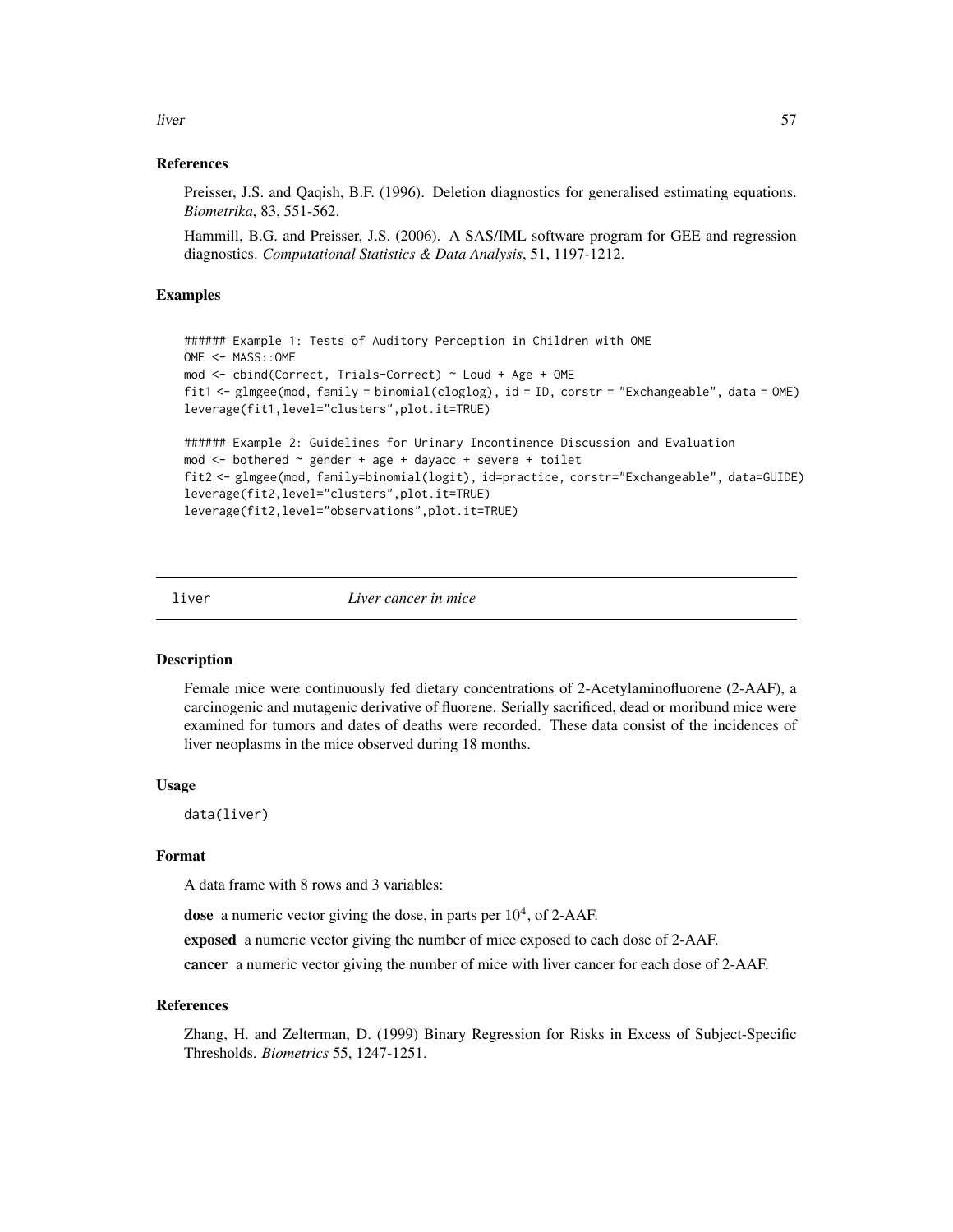# See Also

[bladder](#page-10-0)

# Examples

```
barplot(100*cancer/exposed ~ dose, beside=TRUE, data=liver, col="red",
       xlab="Dose of 2-AAF", ylab="% of mice with liver cancer")
```
localInfluence *Local Influence*

# Description

Computes measures of local influence for a fitted model object.

# Usage

```
localInfluence(object, ...)
```
# Arguments

| object   | a fitted model object.                             |
|----------|----------------------------------------------------|
| $\cdots$ | further arguments passed to or from other methods. |

### Value

An object with the measures of local influence.

localInfluence.glm *Local Influence for Generalized Linear Models*

# Description

Computes some measures and, optionally, display graphs of them to perform influence analysis based on the approaches described in Cook (1986).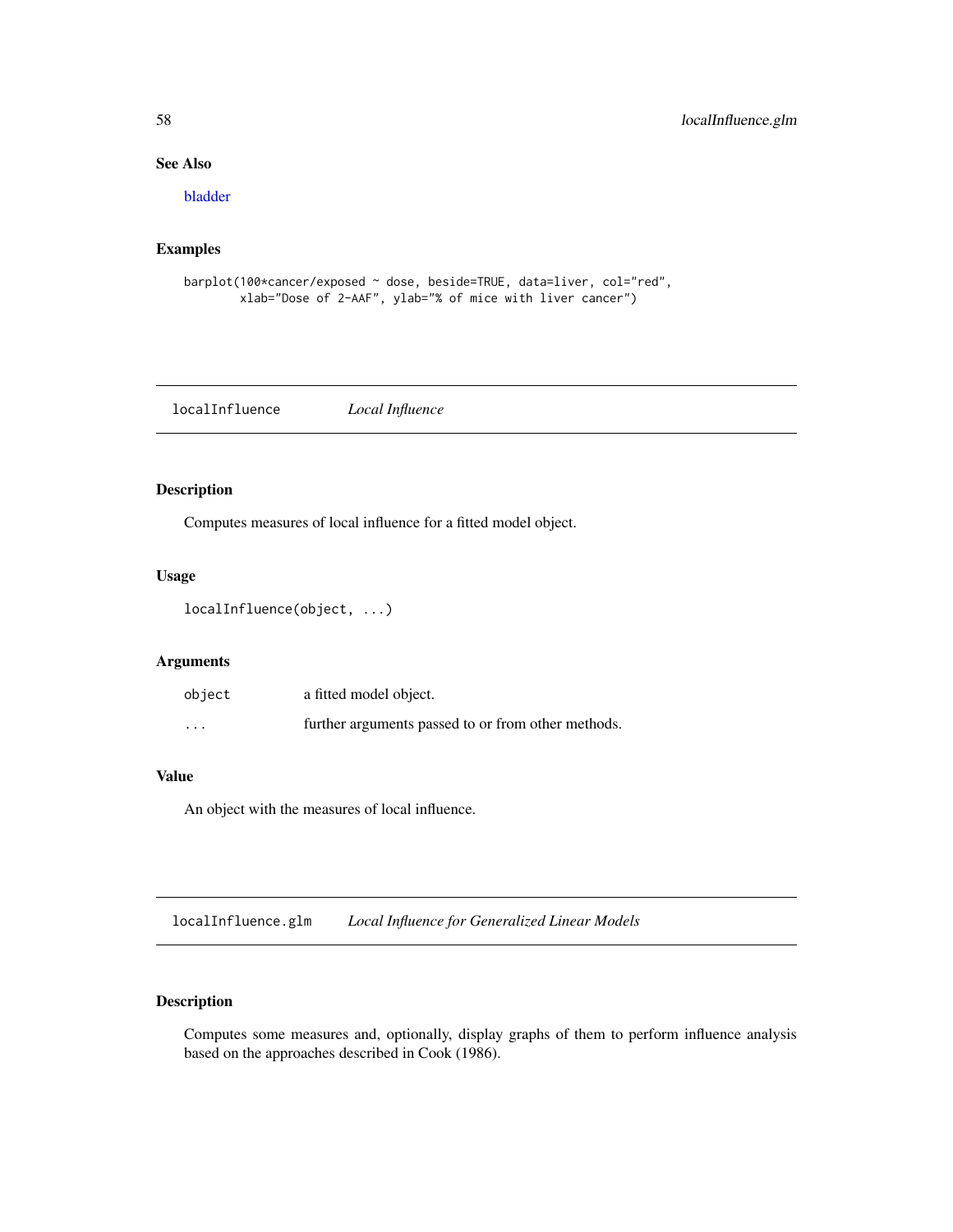# localInfluence.glm 59

# Usage

```
## S3 method for class 'glm'
localInfluence(
  object,
  type = c("total", "local"),
 perturbation = c("case-weight", "response", "covariate"),
  covariate,
  coefs,
 plot.it = FALSE,identify,
  ...
)
```
# Arguments

| object       | an object of class <i>glm</i> .                                                                                                                                                                                                                                                                                                                                 |
|--------------|-----------------------------------------------------------------------------------------------------------------------------------------------------------------------------------------------------------------------------------------------------------------------------------------------------------------------------------------------------------------|
| type         | an (optional) character string indicating the type of approach to study the local<br>influence. The options are: the absolute value of the elements of the eigenvector<br>which corresponds to the maximum absolute eigenvalue ("local"); and the abso-<br>lute value of the elements of the main diagonal ("total"). By default, type is set<br>to be "total". |
| perturbation | an (optional) character string indicating the perturbation scheme to apply. The<br>options are: case weight perturbation of observations ("case-weight"); perturba-<br>tion of covariates ("covariate"); and perturbation of response ("response"). By<br>default, perturbation is set to be "case-weight".                                                     |
| covariate    | an character string which (partially) match with the names of one of the parame-<br>ters in the linear predictor. This is only appropriate if perturbation="covariate".                                                                                                                                                                                         |
| coefs        | an (optional) character string which (partially) match with the names of some of<br>the parameters in the linear predictor.                                                                                                                                                                                                                                     |
| plot.it      | an (optional) logical indicating if the plot of the measures of local influence is<br>required or just the data matrix in which that plot is based. By default, plot. it<br>is set to be FALSE.                                                                                                                                                                 |
| identify     | an (optional) integer indicating the number of observations to identify on the plot<br>of the measures of local influence. This is only appropriate if plot. it=TRUE.                                                                                                                                                                                           |
|              | further arguments passed to or from other methods. If plot.it=TRUE then<br>may be used to include graphical parameters to customize the plot. For example,<br>col, pch, cex, main, sub, xlab, ylab.                                                                                                                                                             |

# Value

A matrix as many rows as observations in the sample and one column with the values of the measures of local influence.

#### References

Cook, D. (1986) Assessment of Local Influence. *Journal of the Royal Statistical Society: Series B (Methodological)* 48, 133-155.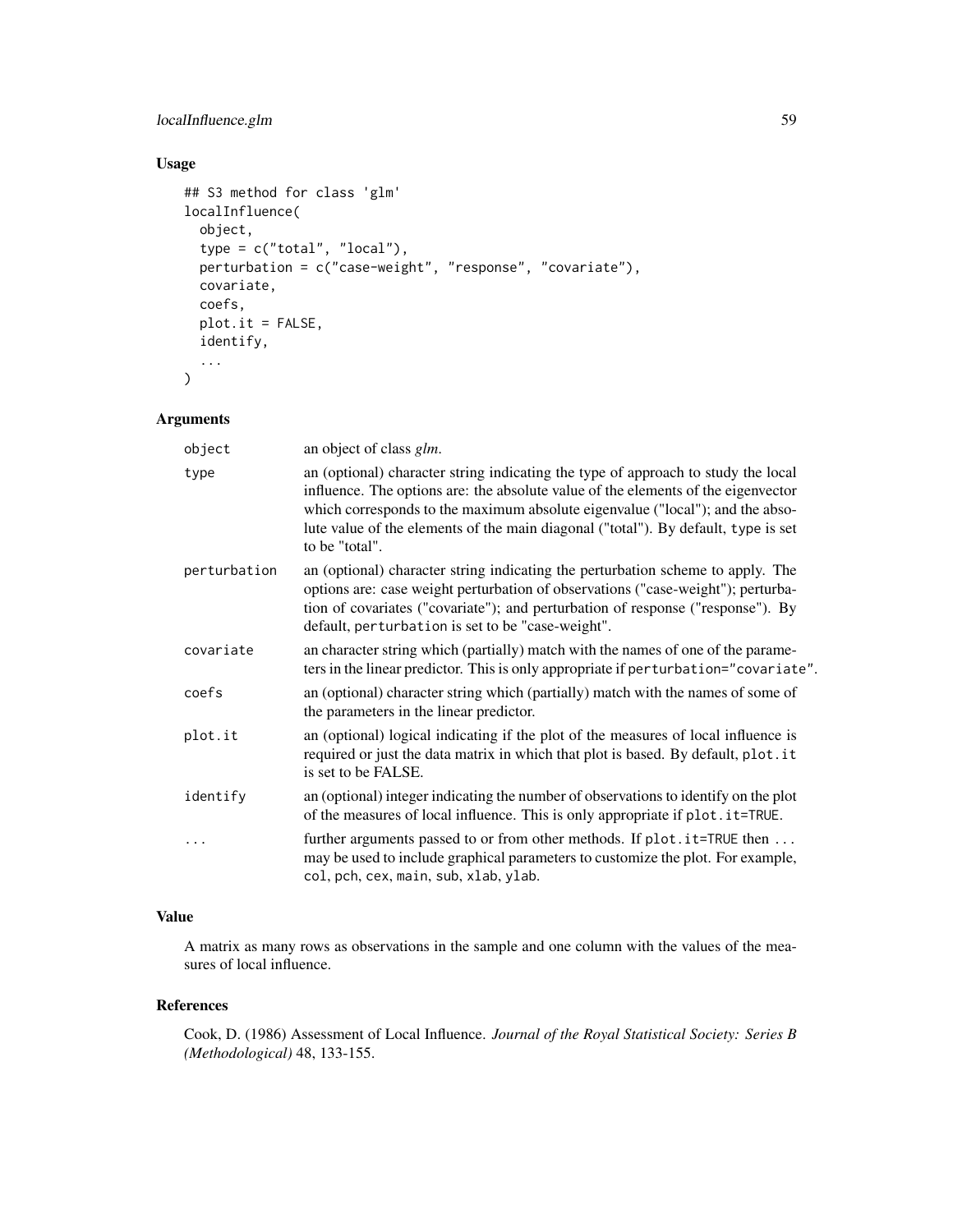Thomas, W. and Cook, D. (1989) Assessing Influence on Regression Coefficients in Generalized Linear Models. *Biometrika* 76, 741-749.

<span id="page-59-0"></span>localInfluence.glmgee *Local Influence for Generalized Estimating Equations*

# Description

Computes some measures and, optionally, display graphs of them to perform influence analysis based on the approaches described in Cook (1986) and Jung (2008).

#### Usage

```
## S3 method for class 'glmgee'
localInfluence(
  object,
  type = c("total", "local"),perturbation = c("cw-clusters", "cw-observations", "response"),
  coefs,
 plot.it = FALSE,
  identify,
  ...
)
```
# Arguments

| object       | an object of class <i>glmgee</i> .                                                                                                                                                                                                                                                                                                                              |
|--------------|-----------------------------------------------------------------------------------------------------------------------------------------------------------------------------------------------------------------------------------------------------------------------------------------------------------------------------------------------------------------|
| type         | an (optional) character string indicating the type of approach to study the local<br>influence. The options are: the absolute value of the elements of the eigenvector<br>which corresponds to the maximum absolute eigenvalue ("local"); and the abso-<br>lute value of the elements of the main diagonal ("total"). By default, type is set<br>to be "total". |
| perturbation | an (optional) character string indicating the perturbation scheme to apply. The<br>options are: case weight perturbation of clusters ("cw-clusters"); Case weight<br>perturbation of observations ("cw-observations"); and perturbation of response<br>("response"). By default, perturbation is set to be "cw-clusters".                                       |
| coefs        | an (optional) character string which (partially) match with the names of some of<br>the parameters in the linear predictor.                                                                                                                                                                                                                                     |
| plot.it      | an (optional) logical indicating if the plot of the measures of local influence is<br>required or just the data matrix in which that plot is based. By default, plot. it<br>is set to be FALSE.                                                                                                                                                                 |
| identify     | an (optional) integer indicating the number of clusters/observations to iden-<br>tify on the plot of the measures of local influence. This is only appropriate if<br>plot.it=TRUE.                                                                                                                                                                              |
| .            | further arguments passed to or from other methods. If $plot.it = TRUE$ then<br>may be used to include graphical parameters to customize the plot. For example,<br>col, pch, cex, main, sub, xlab, ylab.                                                                                                                                                         |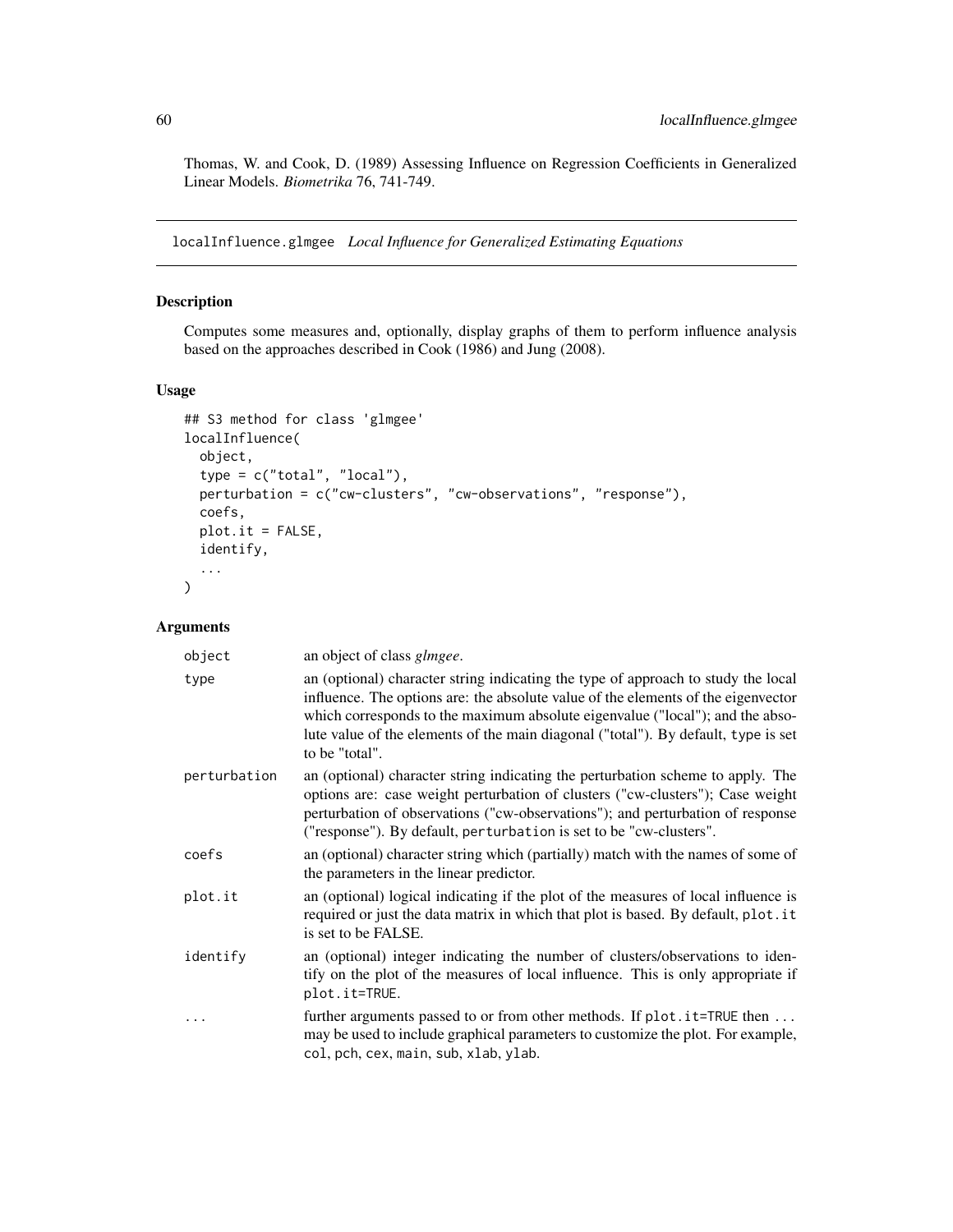#### Value

A matrix as many rows as clusters/observations in the sample and one column with the values of the measures of local influence.

#### References

Cook, D. (1986) Assessment of Local Influence. *Journal of the Royal Statistical Society: Series B (Methodological)* 48, 133-155.

Jung, K.-M. (2008) Local Influence in Generalized Estimating Equations. *Scandinavian Journal of Statistics* 35, 286-294.

### Examples

```
###### Example 1: Effect of ozone-enriched atmosphere on growth of sitka spruces
mod1 <- size ~ poly(days,4) + treat
fit1 <- glmgee(mod1, id=tree, family=Gamma("log"), corstr="AR-1", data=spruces)
localInfluence(fit1,type="total",perturbation="cw-clusters",coefs="treat",plot.it=TRUE)
###### Example 2: Treatment for severe postnatal depression
mod2 <- depressd ~ visit + group
fit2 <- glmgee(mod2, id=subj, family=binomial("logit"), corstr="AR-1", data=depression)
localInfluence(fit2,type="total",perturbation="cw-clusters",coefs="group",plot.it=TRUE)
###### Example 3: Treatment for severe postnatal depression (2)
mod3 <- dep ~ visit*group
fit3 <- glmgee(mod3, id=subj, family=gaussian("identity"), corstr="AR-1", data=depression)
```
localInfluence(fit3,type="total",perturbation="cw-clusters",coefs="visit:group",plot.it=TRUE)

<span id="page-60-0"></span>localInfluence.overglm

*Local Influence for alternatives to the Poisson and Binomial Regression Models under the presence of Overdispersion*

#### Description

Computes local influence measures under the case-weight perturbation scheme for alternatives to the Poisson and Binomial Regression Models under the presence of Overdispersion. Those local influence measures may be chosen to correspond to all parameters in the linear predictor or (via coefs) for just some subset of them.

### Usage

```
## S3 method for class 'overglm'
localInfluence(
  object,
  type = c("total", "local"),
  coefs,
```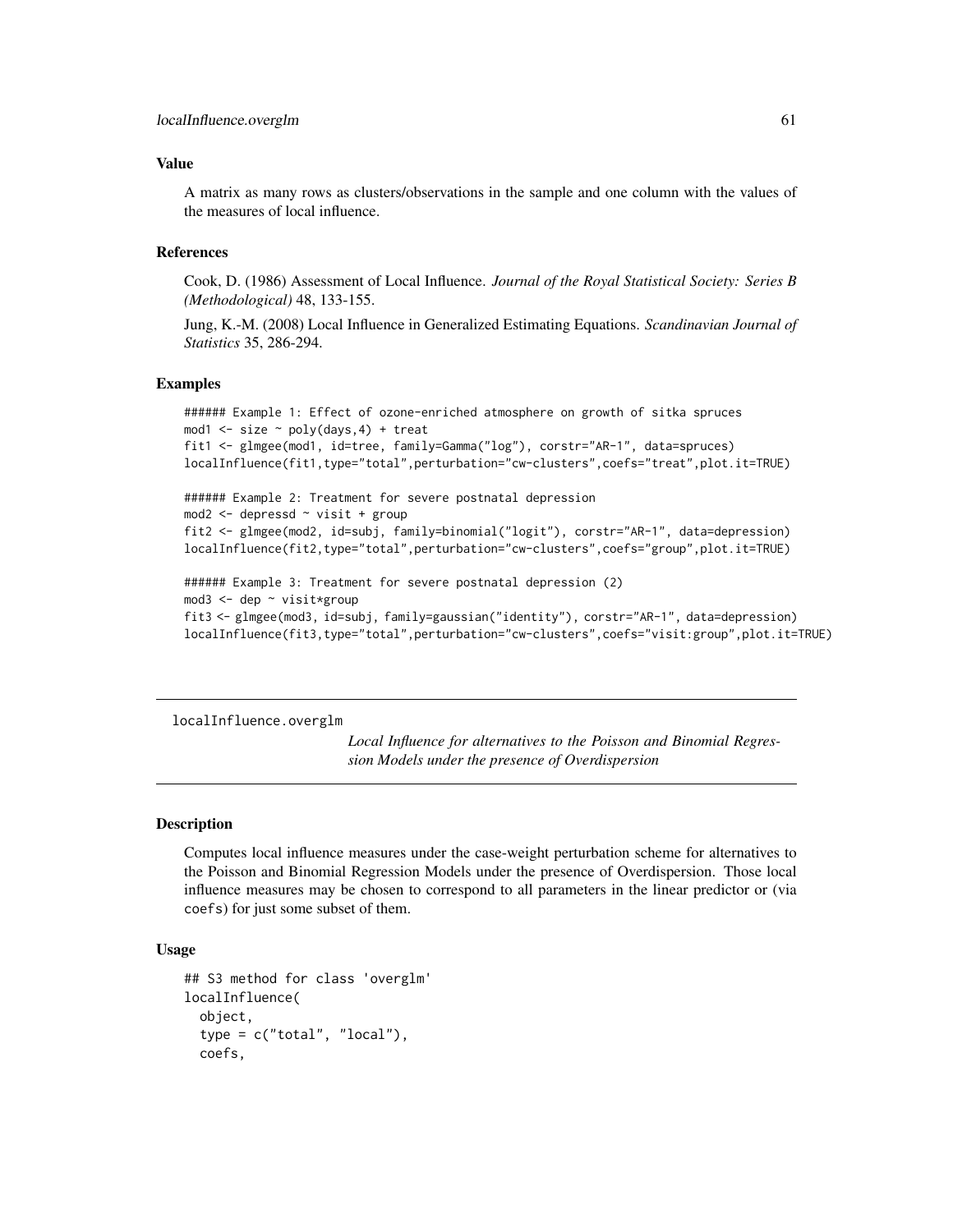```
plot.it = FALSE,
  identify,
  ...
\lambda
```
#### Arguments

| object   | an object of class <i>overglm</i> .                                                                                                                                                                                                                                                                                                                          |
|----------|--------------------------------------------------------------------------------------------------------------------------------------------------------------------------------------------------------------------------------------------------------------------------------------------------------------------------------------------------------------|
| type     | an (optional) character string which allows to specify the local influence ap-<br>proach: the absolute value of the elements of the main diagonal of the normal<br>curvature matrix ("total") or the eigenvector which corresponds to the maximum<br>absolute eigenvalue of the normal curvature matrix ("local"). By default, type<br>is set to be "total". |
| coefs    | an (optional) character string which (partially) match with the names of some<br>model parameters.                                                                                                                                                                                                                                                           |
| plot.it  | an (optional) logical indicating if the plot is required or just the data matrix in<br>which that plot is based. By default, plot . it is set to be FALSE.                                                                                                                                                                                                   |
| identify | an (optional) integer indicating the number of individuals to identify on the plot.<br>This is only appropriate if plot. it=TRUE.                                                                                                                                                                                                                            |
|          | further arguments passed to or from other methods. If plot. it=TRUE then<br>may be used to include graphical parameters to customize the plot. For example,<br>col, pch, cex, main, sub, xlab, ylab.                                                                                                                                                         |

# Value

A matrix as many rows as individuals in the sample and one column with the values of the local influence measure.

# References

Cook R.D. (1986) Assessment of Local Influence. *Journal of the Royal Statistical Society: Series B (Methodological)* 48, 133-155.

# Examples

```
###### Example 1: Self diagnozed ear infections in swimmers
fit1 <- overglm(infections ~ frequency + location, family="nb1(log)", data=swimmers)
### Local influence for all parameters in the linear predictor
localInfluence(fit1, type="local", plot.it=TRUE, col="red", lty=1, lwd=1, col.lab="blue",
               col.axis="blue", col.main="black", family="mono", cex=0.8)
### Local influence for the parameter associated with 'frequency'
localInfluence(fit1, type="local", plot.it=TRUE, col="red", lty=1, lwd=1, col.lab="blue",
            coef="frequency", col.axis="blue", col.main="black", family="mono", cex=0.8)
###### Example 2: Article production by graduate students in biochemistry PhD programs
bioChemists <- pscl::bioChemists
fit2 <- overglm(art ~ fem + kid5 + ment, family="nb1(log)", data = bioChemists)
```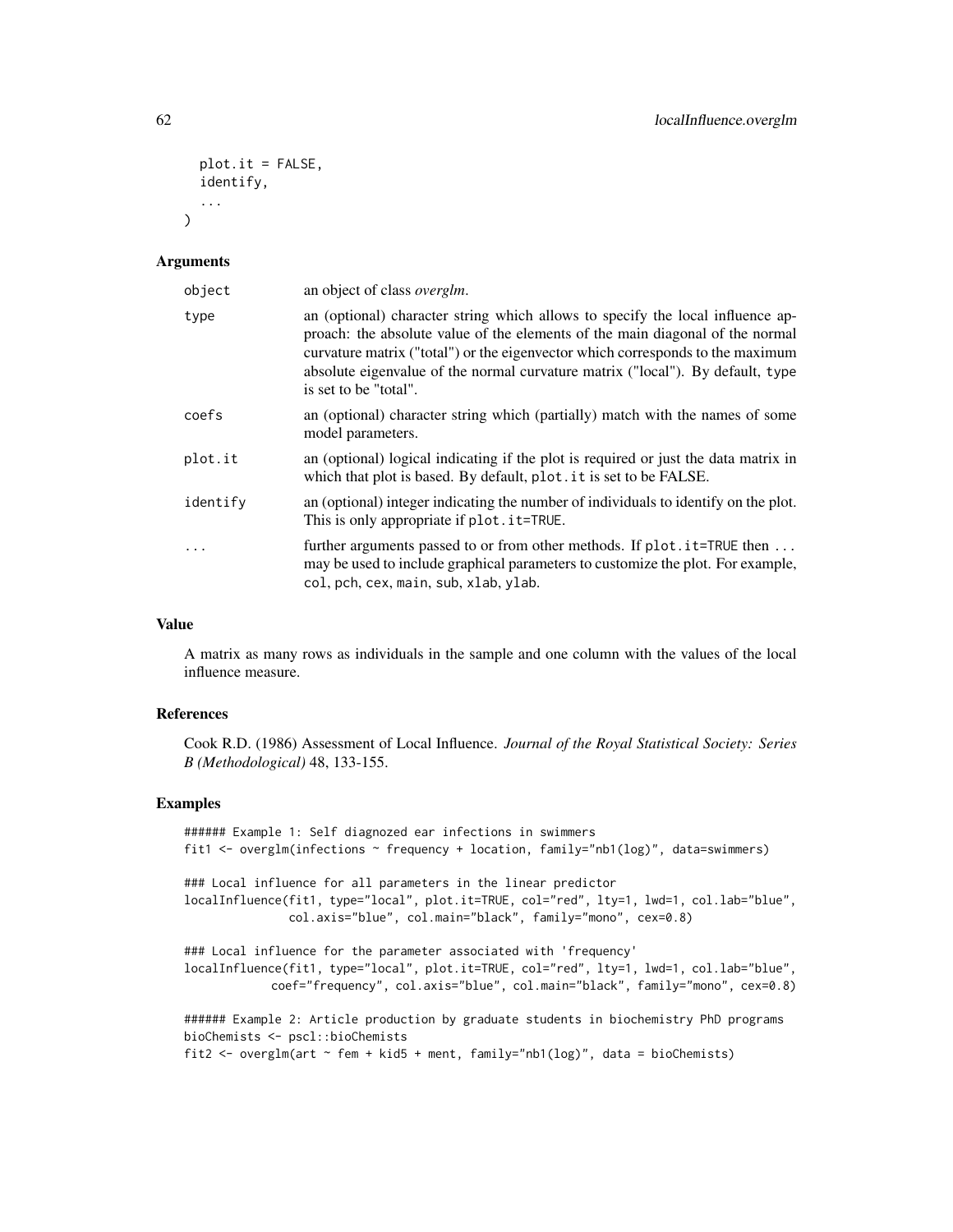```
### Local influence for all parameters in the linear predictor
localInfluence(fit2, type="local", plot.it=TRUE, col="red", lty=1, lwd=1, col.lab="blue",
               col.axis="blue", col.main="black", family="mono", cex=0.8)
### Local influence for the parameter associated with 'fem'
localInfluence(fit2, type="local", plot.it=TRUE, col="red", lty=1, lwd=1, col.lab="blue",
               coef="fem", col.axis="blue", col.main="black", family="mono", cex=0.8)
###### Example 3: Agents to stimulate cellular differentiation
fit3 <- overglm(cbind(cells,200-cells) ~ tnf + ifn, family="bb(logit)", data=cellular)
### Local influence for all parameters in the linear predictor
localInfluence(fit3, type="local", plot.it=TRUE, col="red", lty=1, lwd=1, col.lab="blue",
               col.axis="blue", col.main="black", family="mono", cex=0.8)
### Local influence for the parameter associated with 'tnf'
localInfluence(fit3, type="local", plot.it=TRUE, col="red", lty=1, lwd=1, col.lab="blue",
               coef="tnf", col.axis="blue", col.main="black", family="mono", cex=0.8)
```
mammary *Ability of retinyl acetate to prevent mammary cancer in rats*

#### Description

A total of 76 female rats were injected with a carcinogen for mammary cancer. Then, all animals were given retinyl acetate (retinoid) to prevent mammary cancer for 60 days. After this phase, the 48 animals that remained tumor-free were randomly assigned to continue the retinoid prophylaxis or control. Rats were then palpated for tumors twice weekly, and observations ended 182 days after the initial carcinogen injections began. The main objective of analysis was to assess the difference in the development of tumors between the treated and control groups. See Morel and Nagaraj (2012, page 63).

#### Usage

```
data(mammary)
```
#### Format

A data frame with 48 rows and 2 variables:

group a factor giving the group to which the rat was assigned: "retinoid" or "control".

tumors a numeric vector giving the number of tumors identified on the rat.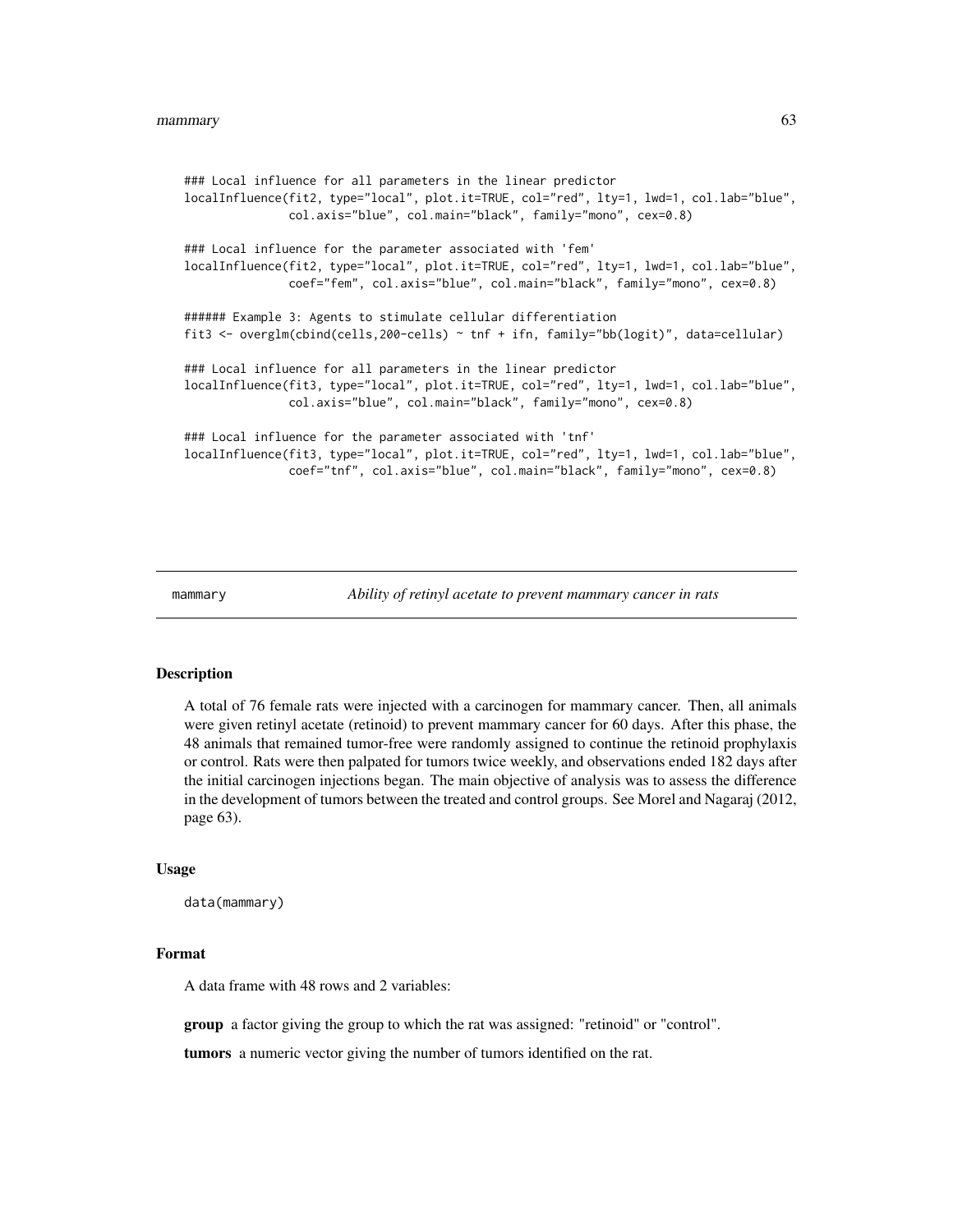#### References

Lawless, J.F. (1987) Regression Methods for Poisson Process Data. *Journal of the American Statistical Association*, 82, 808-815.

Morel, J.G. and Nagaraj, N.K. (2012) *Overdispersion Models in SAS*. SAS Institute Inc., Cary, North Carolina, USA.

#### Examples

```
boxplot(tumors ~ group, data=mammary, outline=FALSE, xlab="Group",
       ylab="Number of tumors", col=c("yellow","blue"))
```
orobanche *Germination of Orobanche Seeds*

#### Description

These data arose from a study of the germination of two species of Orobanche seeds (O. aegyptiaca 75 and O. aegyptiaca 73) grown on 1/125 dilutions of two different root extract media (cucumber and bean) in a  $2\times2$  factorial layout with replicates. The data consist of the number of seeds and the number germinating for each replicate. Interest focusses on the possible differences in germination rates for the two types of seed and root extract and whether there is any interaction. See Crowder (1978), Hinde and Demetrio (1998).

#### Usage

data(orobanche)

# Format

A data frame with 21 rows and 4 variables:

specie a factor indicating the specie of Orobanche seed: O. aegyptiaca 75 ("Aegyptiaca 75") and O. aegyptiaca 73 ("Aegyptiaca 73").

extract a factor indicating the root extract: cucumber ("Cucumber") and bean ("Bean").

seeds a numeric vector indicating the total number of seeds.

germinated a numeric vector indicating the number of germinated seeds.

# References

Crowder, M.J. (1978) Beta-binomial anova for proportions. *Journal of the Royal Statistical Society. Series C (Applied Statistics)* 27, 34-37.

Hinde, J. and Demetrio, C.G.B. (1998) Overdispersion: Models and estimation. *Computational Statistics & Data Analysis* 27, 151-170.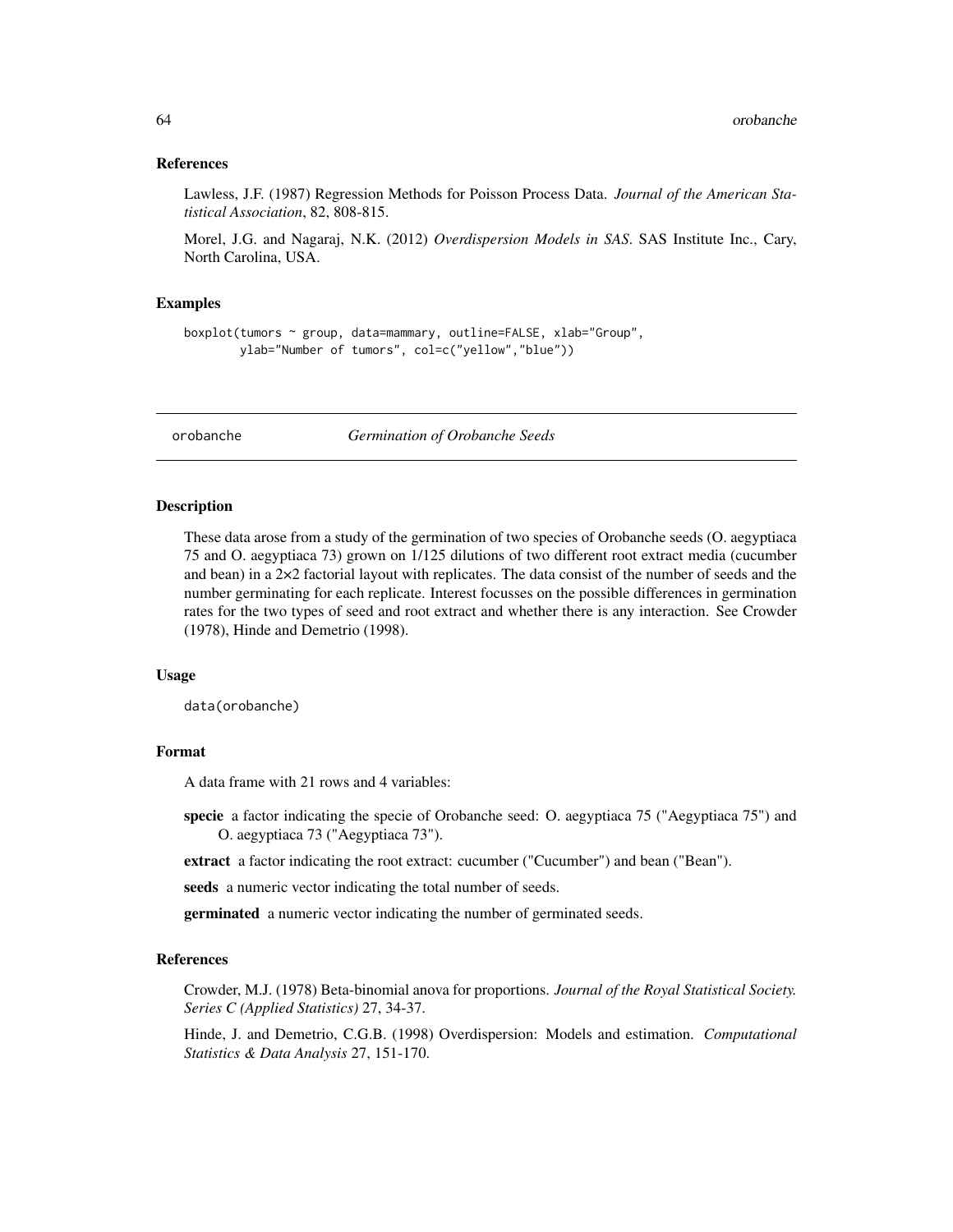#### ossification 65

#### Examples

```
out <- aggregate(cbind(germinated,seeds) ~ extract + specie, data=orobanche, sum)
barplot(100*germinated/seeds ~ extract + specie, beside=TRUE, data=out, width=0.3,
       col=c("yellow","blue"), xlab="Specie", ylab="% of germinated seeds")
legend(0.3, 70, c("Bean","Cucumber"), fill=c("yellow","blue"), bty="n",
      cex=0.6, x.intersp=0.2, y.intersp=1)
```
ossification *Teratogenic effects of phenytoin and trichloropropene oxide*

# Description

The data come from a 2x2 factorial design with 81 pregnant mice. In the experiment each pregnant mouse was randomly allocated to an control group and three treated groups, which received daily, by gastric gavages, 60 mg/kg of phenytoin, 100 mg/kg of trichloropropene oxide, or 60 mg/kg phenytoin and 100 mg/kg of trichloropropene oxide. On day 18 of gestation, fetuses were recovered, stained, and cleared. Then, by visual inspection, the presence or absence of ossification was determined for the different joints of the right and left forepaws. The purpose of the experiment was to investigate the synergy of phenytoin and trichloropropene oxide to produce ossification at the phalanges, that is, teratogenic effects. See Morel and Nagaraj (2012, page 103).

#### Usage

data(ossification)

### Format

A data frame with 81 rows and 4 variables:

fetuses a numeric vector giving the number of fetuses showing ossification on the left middle third phalanx.

litter a numeric vector giving the litter size.

- pht a factor giving the dose (mg/kg) of phenytoin: "0 mg/kg" or "60 mg/kg".
- tcpo a factor giving the dose (mg/kg) of trichloropropene oxide: "0 mg/kg" or "100 mg/kg".

# References

Morel, J.G. and Neerchal, N.K. (1997) Clustered binary logistic regression in teratology data using a finite mixture distribution. *Statistics in Medicine* 16, 2843-2853.

Morel, J.G. and Nagaraj, N.K. (2012) *Overdispersion Models in SAS*. SAS Institute Inc., Cary, North Carolina, USA.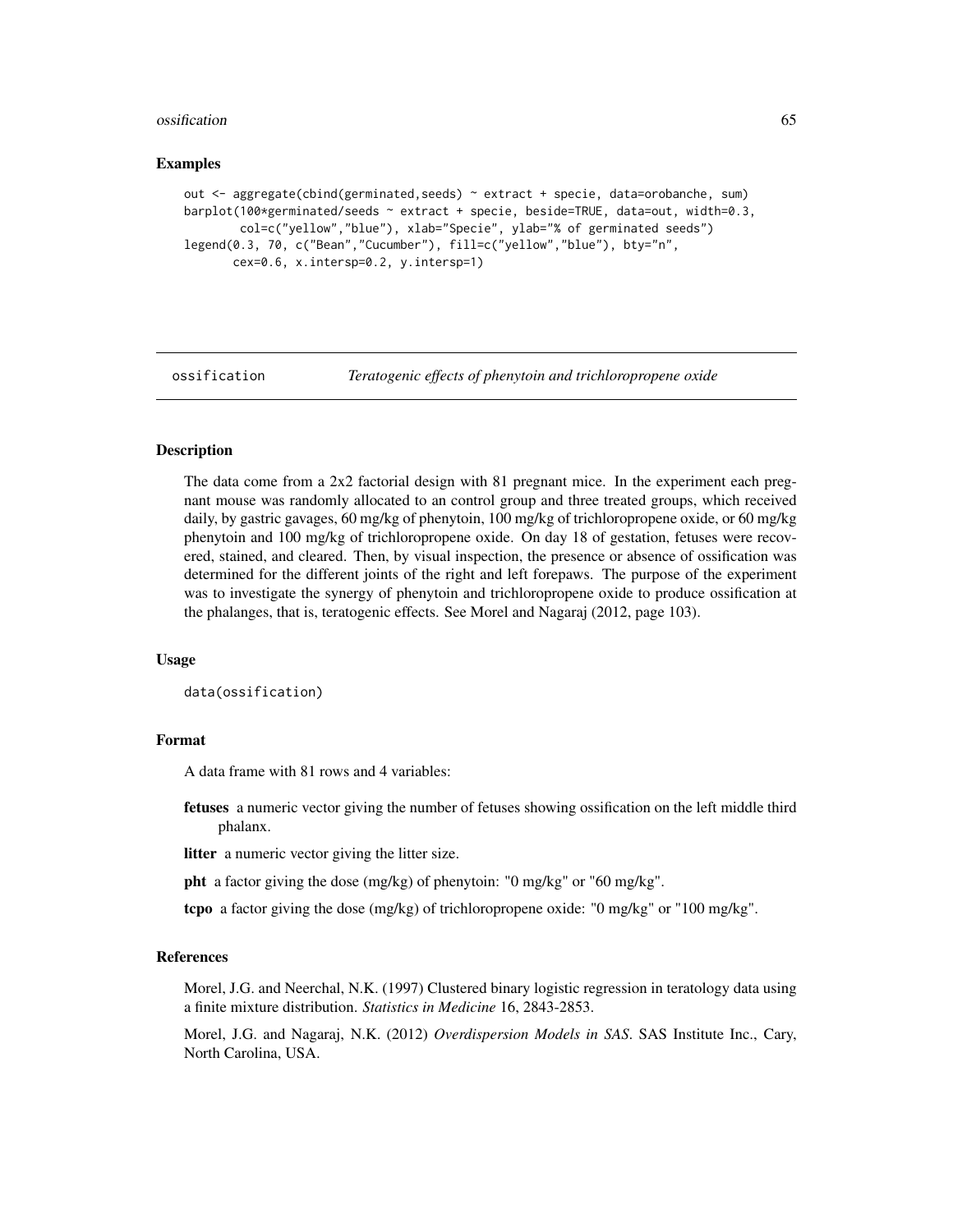### Examples

```
boxplot(100*fetuses/litter ~ pht, data=subset(ossification, tcpo=="0 mg/kg"),
       at=c(1:2)-0.2, col="yellow", boxwex=0.25, outline=FALSE, xaxt="n",
       xlab="Dose of PHT", ylab="% of fetuses showing ossification")
boxplot(100*fetuses/litter ~ pht, data=subset(ossification, tcpo=="100 mg/kg"),
       add=TRUE, at=c(1:2)+0.2, col="blue", boxwex=0.25, outline=FALSE, xaxt="n")
axis(1, at=1:2, labels=levels(ossification$pht))
legend(0.1, 20, legend=c("0 mg/kg","100 mg/kg"), fill=c("yellow","blue"),
      bty="n", cex=0.7, x.intersp=0.2, y.intersp=1)
```

| overglm | Alternatives to the Poisson and Binomial Regression Models under the |
|---------|----------------------------------------------------------------------|
|         | presence of Overdispersion.                                          |

#### Description

Allows to fit regression models based on the negative binomial, beta-binomial, and random-clumped binomial distributions, which are alternatives to the Poisson and binomial regression models under the presence of overdispersion.

## Usage

```
overglm(
  formula,
  family = "nb1(log)",
 weights,
  data,
  subset,
  na. action = na. omit(),reltol = 1e-13,start = NULL,
  ...
)
```
# Arguments

| formula | a formula expression of the form response $\sim x1 + x2 + $ , which is a sym-<br>bolic description of the linear predictor of the model to be fitted to the data.                                                                                                                                                                                                                                                                                                                                                                                                                                                                                                                                                   |
|---------|---------------------------------------------------------------------------------------------------------------------------------------------------------------------------------------------------------------------------------------------------------------------------------------------------------------------------------------------------------------------------------------------------------------------------------------------------------------------------------------------------------------------------------------------------------------------------------------------------------------------------------------------------------------------------------------------------------------------|
| family  | a character string which allows to specify the distribution to describe the re-<br>sponse variable, as well as the link function to be used in the model for $\mu$ . The<br>following distributions are supported: negative binomial I ("nb1"), negative bi-<br>nomial II ("nb2"), negative binomial ("nbf"), zero-truncated negative binomial<br>I ("ztnb1"), zero-truncated negative binomial II ("ztnb2"), zero-truncated neg-<br>ative binomial ("ztnbf"), zero-truncated poisson ("ztpoi"), beta-binomial ("bb")<br>and random-clumped binomial ("rcb"). Link functions available for these mod-<br>els are the same than those available in Poisson and binomial models via glm.<br>See family documentation. |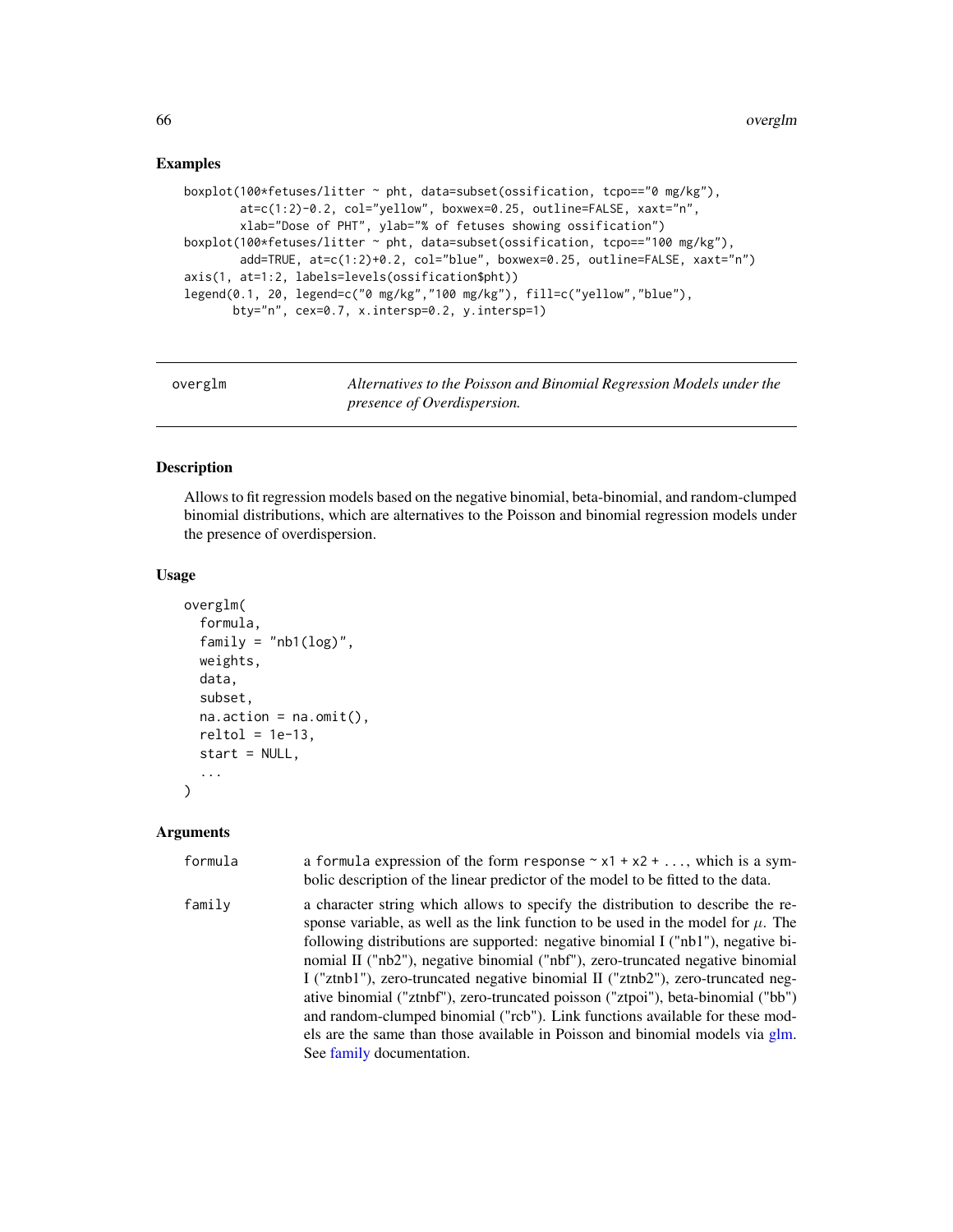#### overglm 67

| weights   | an (optional) vector of positive "prior weights" to be used in the fitting process.<br>The length of weights should be the same as the number of observations.            |
|-----------|---------------------------------------------------------------------------------------------------------------------------------------------------------------------------|
| data      | an (optional) data frame in which to look for variables involved in the formula<br>expression, as well as for variables specified in the arguments weights and<br>subset. |
| subset    | an (optional) vector specifying a subset of individuals to be used in the fitting<br>process.                                                                             |
| na.action | a function which indicates what should happen when the data contain NAs. By<br>default na. $\arctan$ is set to be na. $\text{omit}()$ .                                   |
| reltol    | an (optional) positive value which represents the <i>relative convergence tolerance</i><br>for the BFGS method in optim. By default, reltol is set to be 1e-13.           |
| start     | an (optional) vector of starting values for the parameters in the linear predictor.                                                                                       |
| $\cdots$  | further arguments passed to or from other methods.                                                                                                                        |

# Details

The negative binomial distribution can be obtained as mixture of the Poisson and Gamma distributions. If  $Y|\lambda \sim \text{Poisson}(\lambda)$ , where  $E(Y|\lambda) = \text{Var}(Y|\lambda) = \lambda$ , and  $\lambda \sim \text{Gamma}(\theta, \nu)$ , in which  $E(\lambda) = \theta$  and Var $(\lambda) = \nu \theta^2$ , then Y is distributed according to the negative binomial distribution. As follows, some special cases are described:

- (1) If  $\theta = \mu$  and  $\nu = \phi$  then Y ~ Negative Binomial I,  $E(Y) = \mu$  and  $Var(Y) = \mu(1 + \phi\mu)$ .
- (2) If  $\theta = \mu$  and  $\nu = \phi/\mu$  then Y ~ Negative Binomial II,  $E(Y) = \mu$  and Var $(Y) = \mu(1 + \phi)$ .

(3) If  $\theta = \mu$  and  $\nu = \phi \mu^{\tau}$  then  $Y \sim$  Negative Binomial,  $E(Y) = \mu$  and  $Var(Y) = \mu(1 + \phi \mu^{\tau+1})$ .

Therefore, the regression models based on the negative binomial and zero-truncated negative binomial distributions are alternatives under the presence of overdispersion to those based on the Poisson and zero-truncated Poisson distributions, respectively.

The beta-binomial distribution can be obtained as mixture of the binomial and beta distributions. If  $mY|\pi \sim \text{Binomial}(m, \pi)$ , where  $E(Y|\pi) = \pi$  and  $\text{Var}(Y|\pi) = m^{-1}\pi(1-\pi)$ , and  $\pi \sim \text{Beta}(\mu, \phi)$ , in which  $E(\pi) = \mu$  and  $Var(\pi) = (\phi+1)^{-1}\mu(1-\mu)$ , with  $\phi > 0$ , then  $mY \sim \text{Beta-Binomial}(m, \mu, \phi)$ , so that  $E(Y) = \mu$  and  $Var(Y) = m^{-1}\mu(1-\mu)[1+(\phi+1)^{-1}(m-1)]$ . Therefore, the regression model based on the beta-binomial distribution is an alternative under the presence of overdispersion to the binomial regression model.

The random-clumped binomial distribution can be obtained as mixture of the binomial and Bernoulli distributions. If  $mY/\pi \sim \text{Binomial}(m, \pi)$ , where  $E(Y|\pi) = \pi$  and  $\text{Var}(Y|\pi) = m^{-1}\pi(1-\pi)$ , whereas  $\pi = (1 - \phi)\mu + \phi$  with probability  $\mu$ , and  $\pi = (1 - \phi)\mu$  with probability  $1 - \mu$ , in which  $E(\pi) = \mu$  and  $Var(\pi) = \phi^2 \mu (1 - \mu)$ , with  $\phi \in (0, 1)$ , then  $mY \sim$  Random-clumped Binomial $(m, \mu, \phi)$ , so that  $E(Y) = \mu$  and  $Var(Y) = m^{-1}\mu(1-\mu)[1+\phi^2(m-1)]$ . Therefore, the regression model based on the random-clumped binomial distribution is an alternative under the presence of overdispersion to the binomial regression model.

In all cases, even in those where the response variable is described using a zero-truncated distribution, the fitted model is aimed to describe the way in which  $\mu$  is dependent on some covariates. The parameter estimation is performed by using the maximum likelihood method. The model parameters are estimated by maximizing the log-likelihood function using the BFGS method available in the routine [optim.](#page-0-0) The accuracy and speed of the BFGS method are increased because of the call to the routine [optim](#page-0-0) is performed using the analytical instead of the numerical derivatives. The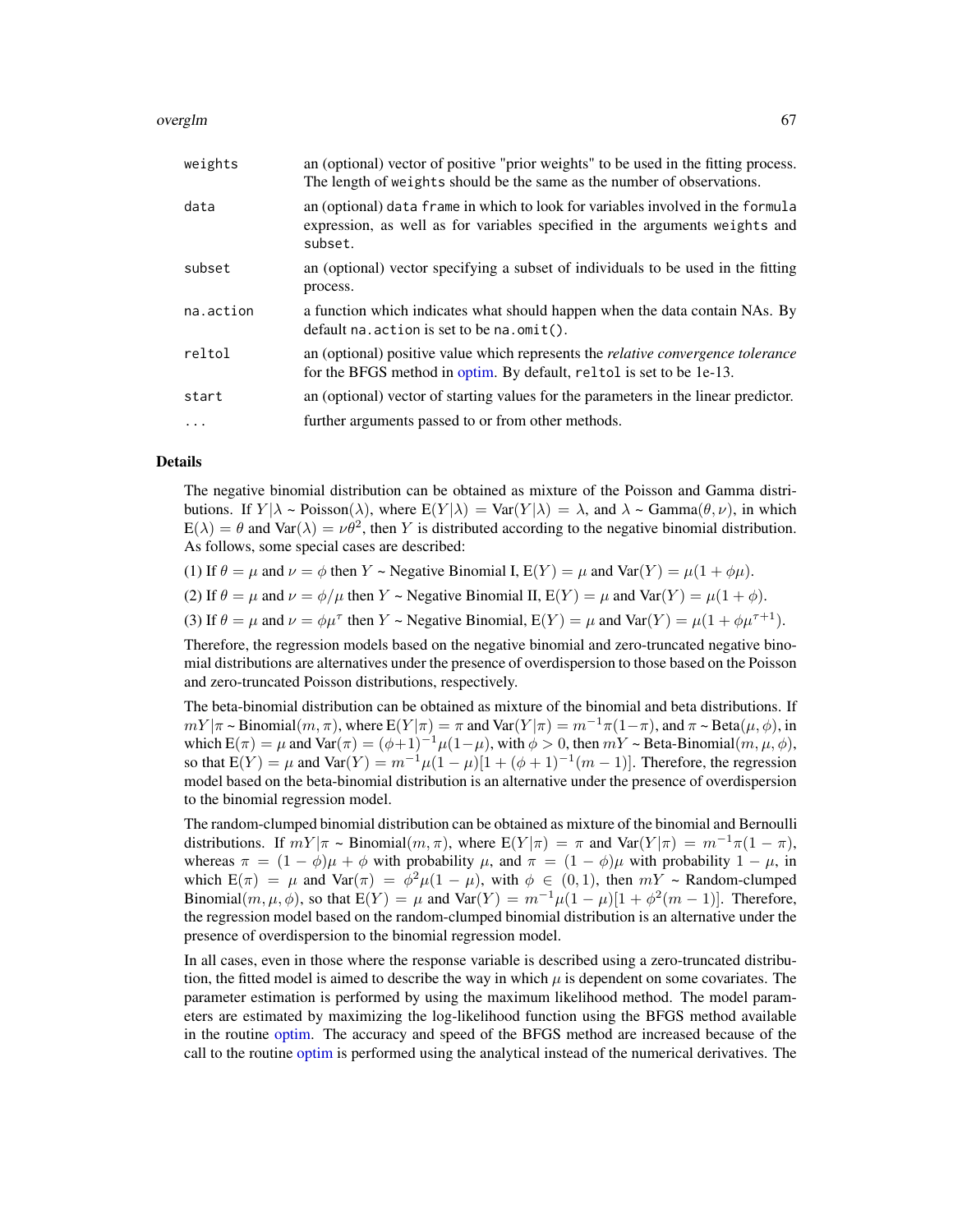estimate of the variance-covariance matrix is obtained as being minus the inverse of the (analytical) hessian matrix evaluated at the parameter estimates and the observed data.

A set of standard extractor functions for fitted model objects is available for objects of class *zeroinflation*, including methods to the generic functions such as print, summary, model.matrix, estequa, coef, vcov, logLik, fitted, confint, AIC, BIC and predict. In addition, the model fitted to the data may be assessed using functions such as [anova.overglm,](#page-5-0) [residuals.overglm,](#page-74-0) [df](#page-25-0)[beta.overglm,](#page-25-0) [cooks.distance.overglm,](#page-19-0) [localInfluence.overglm,](#page-60-0) [gvif.overglm](#page-52-0) and [envelope.overglm.](#page-33-0) The variable selection may be accomplished using the routine [stepCriterion.overglm.](#page-92-0)

# Value

an object of class *overglm* in which the main results of the model fitted to the data are stored, i.e., a list with components including

| coefficients      | a vector containing the parameter estimates,                                                                                 |
|-------------------|------------------------------------------------------------------------------------------------------------------------------|
| fitted.values     | a vector containing the estimates of $\mu_1, \ldots, \mu_n$ ,                                                                |
| start             | a vector containing the starting values used,                                                                                |
| prior.weights     | a vector containing the case weights used,                                                                                   |
| offset            | a vector containing the offset used,                                                                                         |
| terms             | an object containing the terms objects,                                                                                      |
| loglik            | the value of the log-likelihood function avaliated at the parameter estimates,                                               |
| estfun            | a vector containing the estimating functions evaluated at the parameter estimates<br>and the observed data,                  |
| formula           | the formula,                                                                                                                 |
| levels            | the levels of the categorical regressors,                                                                                    |
| contrasts         | an object containing the contrasts corresponding to levels,                                                                  |
| converged         | a logical indicating successful convergence,                                                                                 |
| model             | the full model frame,                                                                                                        |
| y                 | the response count vector,                                                                                                   |
| family            | an object containing the family object used,                                                                                 |
| linear.predictors | a vector containing the estimates of $g(\mu_1), \ldots, g(\mu_n)$ ,                                                          |
| R                 | a matrix with the Cholesky decomposition of the inverse of the variance-covariance<br>matrix of all parameters in the model, |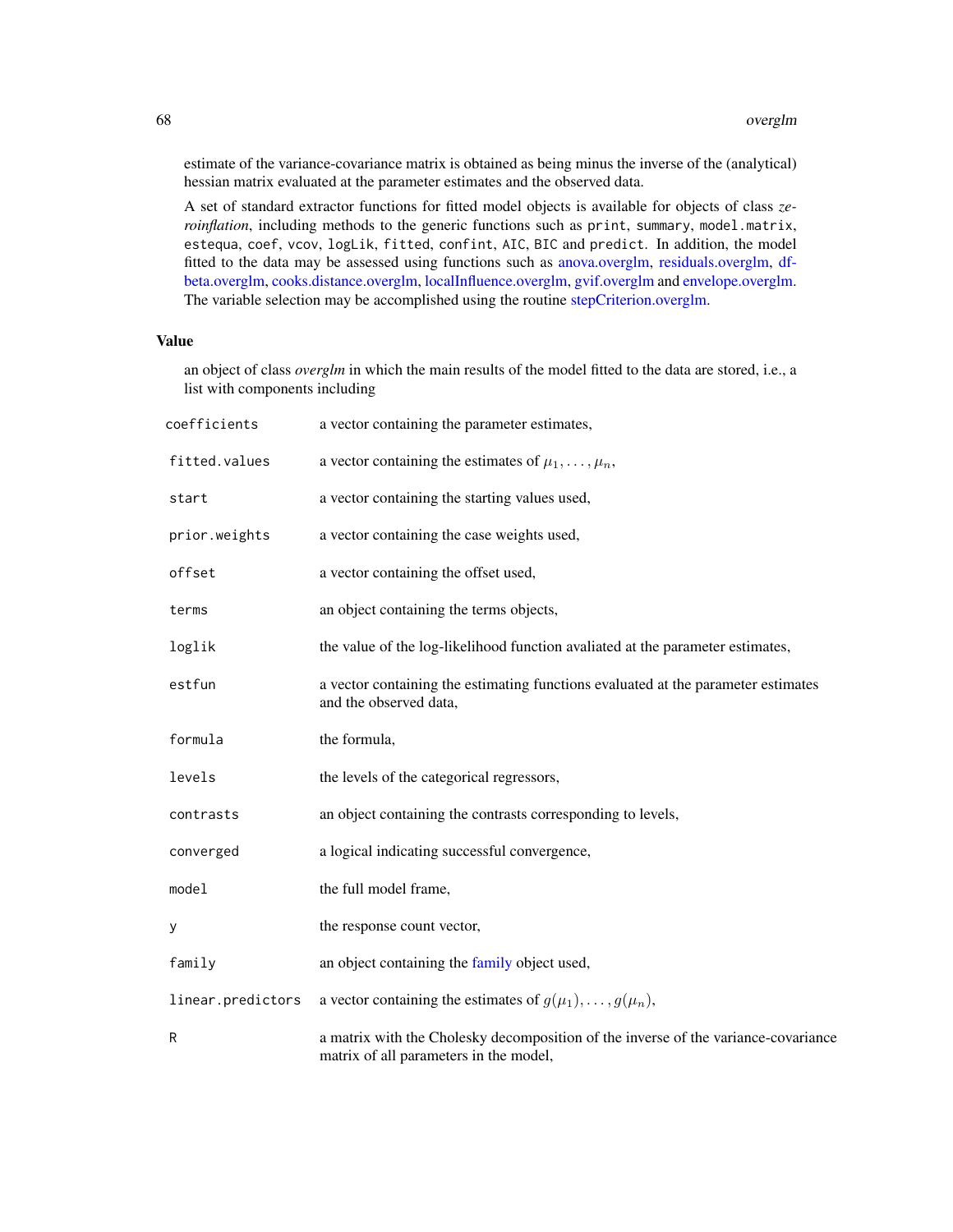call the original function call,

#### References

Crowder, M. (1978) Beta-binomial anova for proportions, *Journal of the Royal Statistical Society Series C (Applied Statistics)* 27, 34-37.

Lawless, J.F. (1987) Negative binomial and mixed poisson regression, *The Canadian Journal of Statistics* 15, 209-225.

Morel, J.G. and Neerchal, N.K. (1997) Clustered binary logistic regression in teratology data using a finite mixture distribution, *Statistics in Medicine* 16, 2843-2853.

Morel, J.G. and Nagaraj, N.K. (2012) *Overdispersion Models in SAS*. SAS Institute Inc., Cary, North Carolina, USA.

#### See Also

[zeroalt,](#page-102-0) [zeroinf](#page-105-0)

#### Examples

```
### Example 1: Ability of retinyl acetate to prevent mammary cancer in rats
fit1 <- overglm(tumors ~ group, family="nb1(identity)", data=mammary)
summary(fit1)
```

```
### Example 2: Self diagnozed ear infections in swimmers
fit2 <- overglm(infections \sim frequency + location, family="nb1(log)", data=swimmers)
summary(fit2)
```

```
### Example 3: Urinary tract infections in HIV-infected men
fit3 <- overglm(episodes ~ cd4 + offset(log(time)), family="nb1(log)", data = uti)
summary(fit3)
```

```
### Example 4: Article production by graduate students in biochemistry PhD programs
bioChemists <- pscl::bioChemists
fit4 <- overglm(art ~ fem + kid5 + ment, family="nb1(log)", data = bioChemists)
summary(fit4)
```

```
### Example 5: Agents to stimulate cellular differentiation
fit5 <- overglm(cbind(cells,200-cells) ~ tnf + ifn, family="bb(logit)", data=cellular)
summary(fit5)
```

```
### Example 6: Teratogenic effects of phenytoin and trichloropropene oxide
model6 <- cbind(fetuses,litter-fetuses) ~ pht + tcpo
fit6 <- overglm(model6, family="rcb(cloglog)", data=ossification)
summary(fit6)
```

```
### Example 7: Germination of orobanche seeds
model7 <- cbind(germinated, seeds-germinated) ~ specie + extract
fit7 <- overglm(model7, family="rcb(cloglog)", data=orobanche)
summary(fit7)
```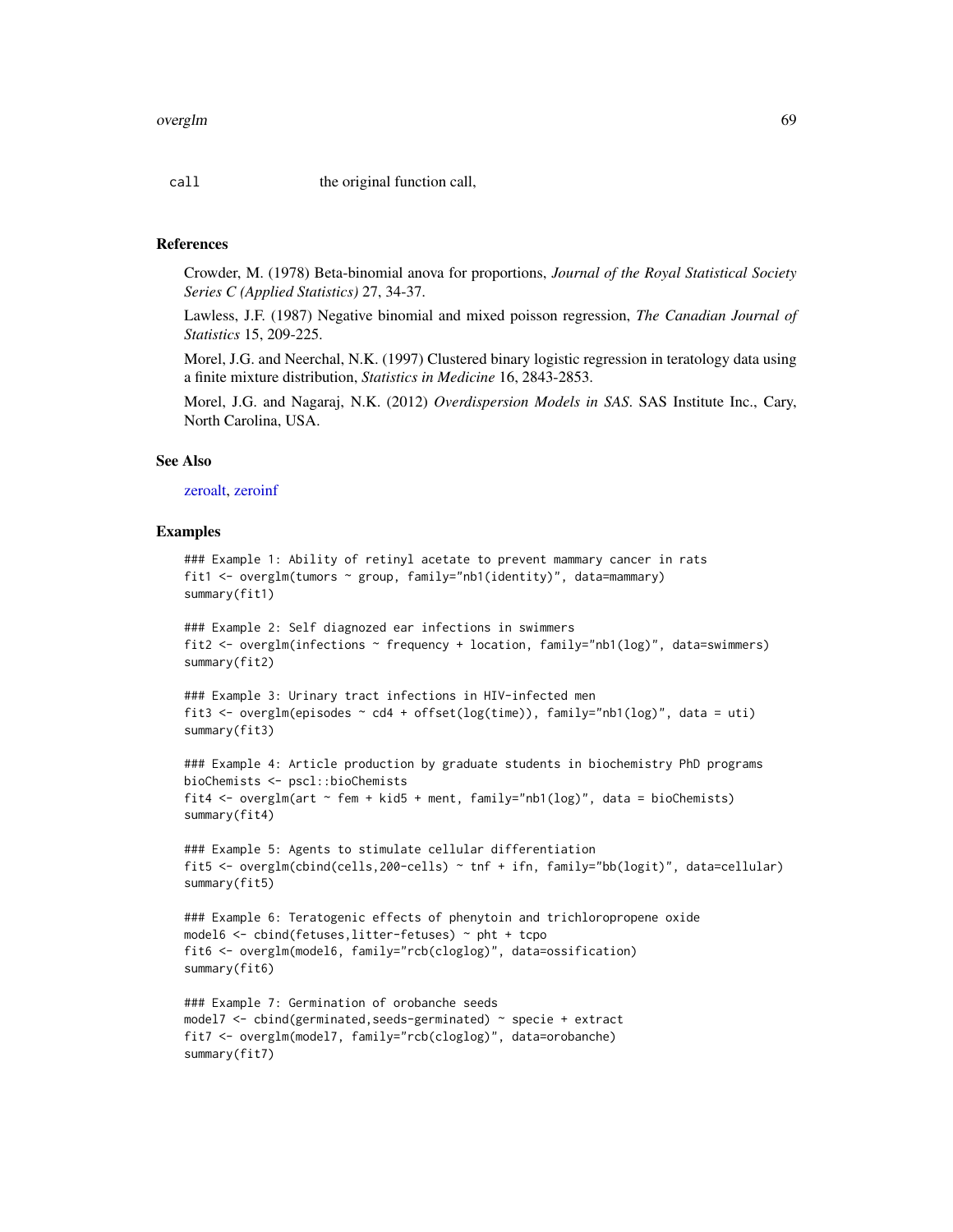predict.glmgee *Predictions for Generalized Estimating Equations*

# Description

Produces predictions and optionally estimates standard errors of those predictions from a fitted generalized estimating equation.

# Usage

```
## S3 method for class 'glmgee'
predict(
 object,
  ...,
 newdata,
  se.fit = FALSE,type = c("link", "response"),
 varest = c("robust", "df-adjusted", "model", "bias-corrected")
)
```
# Arguments

| object  | an object of the class <i>glmgee</i> .                                                                                                                                                                                                                                                                                                                                                                                                   |
|---------|------------------------------------------------------------------------------------------------------------------------------------------------------------------------------------------------------------------------------------------------------------------------------------------------------------------------------------------------------------------------------------------------------------------------------------------|
| .       | further arguments passed to or from other methods.                                                                                                                                                                                                                                                                                                                                                                                       |
| newdata | an (optional) data frame in which to look for variables with which to predict.<br>If omitted, the fitted linear predictors are used.                                                                                                                                                                                                                                                                                                     |
| se.fit  | an (optional) logical switch indicating if standard errors are required. By default,<br>se fit is set to be FALSE.                                                                                                                                                                                                                                                                                                                       |
| type    | an (optional) character string giving the type of prediction required. The default,<br>"link", is on the scale of the linear predictors, and the alternative, "response", is<br>on the scale of the response variable.                                                                                                                                                                                                                   |
| varest  | an (optional) character string indicating the type of estimator which should be<br>used to the variance-covariance matrix of the interest parameters. The available<br>options are: robust sandwich-type estimator ("robust"), degrees-of-freedom-<br>adjusted estimator ("df-adjusted"), bias-corrected estimator ("bias-corrected"),<br>and the model-based or naive estimator ("model"). By default, varest is set to<br>be "robust". |

# Value

A matrix with so many rows as newdata and one column with the predictions. If se.fit=TRUE then a second column with estimates standard errors is included.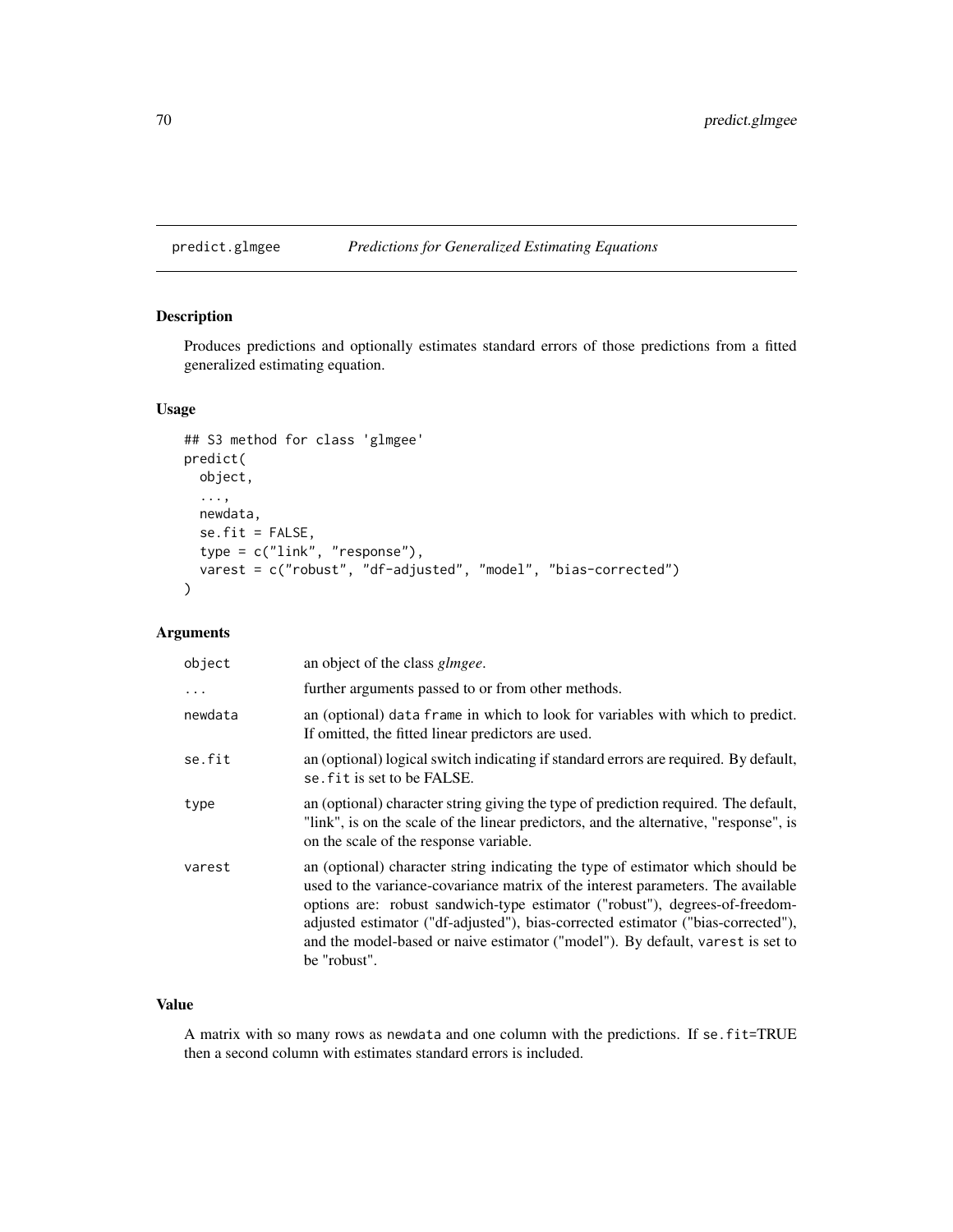# Examples

```
###### Example 1: Effect of ozone-enriched atmosphere on growth of sitka spruces
mod1 \le size \sim poly(days, 4) + treat
fit1 <- glmgee(mod1, id=tree, family=Gamma("log"), data=spruces, corstr="AR-1")
newdata1 <- data.frame(days=c(556,556),treat=as.factor(c("normal","ozone-enriched")))
predict(fit1,newdata=newdata1,type="response",se.fit=TRUE)
###### Example 2: Treatment for severe postnatal depression
mod2 <- depressd ~ visit + group
fit2 <- glmgee(mod2, id=subj, family=binomial("logit"), corstr="AR-1", data=depression)
newdata2 <- data.frame(visit=c(6,6),group=as.factor(c("placebo","estrogen")))
predict(fit2,newdata=newdata2,type="response",se.fit=TRUE)
###### Example 3: Treatment for severe postnatal depression (2)
mod3 <- dep ~ visit*group
fit3 <- glmgee(mod3, id=subj, family=gaussian("identity"), corstr="AR-1", data=depression)
newdata3 <- data.frame(visit=c(6,6),group=as.factor(c("placebo","estrogen")))
predict(fit3,newdata=newdata3,type="response",se.fit=TRUE)
```
<span id="page-70-0"></span>QIC *QIC for Generalized Estimating Equations*

# **Description**

Computes the quasi-likelihood under the independence model criterion (QIC) for one or more objects of the class glmgee.

# Usage

 $QIC(..., k = 2, u = FALSE, verbose = TRUE)$ 

### **Arguments**

| $\cdots$ | one or several objects of the class <i>glmgee</i> .                                                                           |
|----------|-------------------------------------------------------------------------------------------------------------------------------|
| k        | an (optional) non-negative value giving the magnitude of the penalty. By default,<br>k is set to be 2.                        |
| u        | an (optional) logical switch indicating if QIC should be replaced by QICu. By<br>default, u is set to be FALSE.               |
| verbose  | an (optional) logical switch indicating if should the report of results be printed.<br>By default, verbose is set to be TRUE. |

#### Value

A data.frame with the values of -2\*quasi-likelihood, the number of parameters in the linear predictor, and the value of QIC (or QICu if u=TRUE) for each *glmgee* object in the input.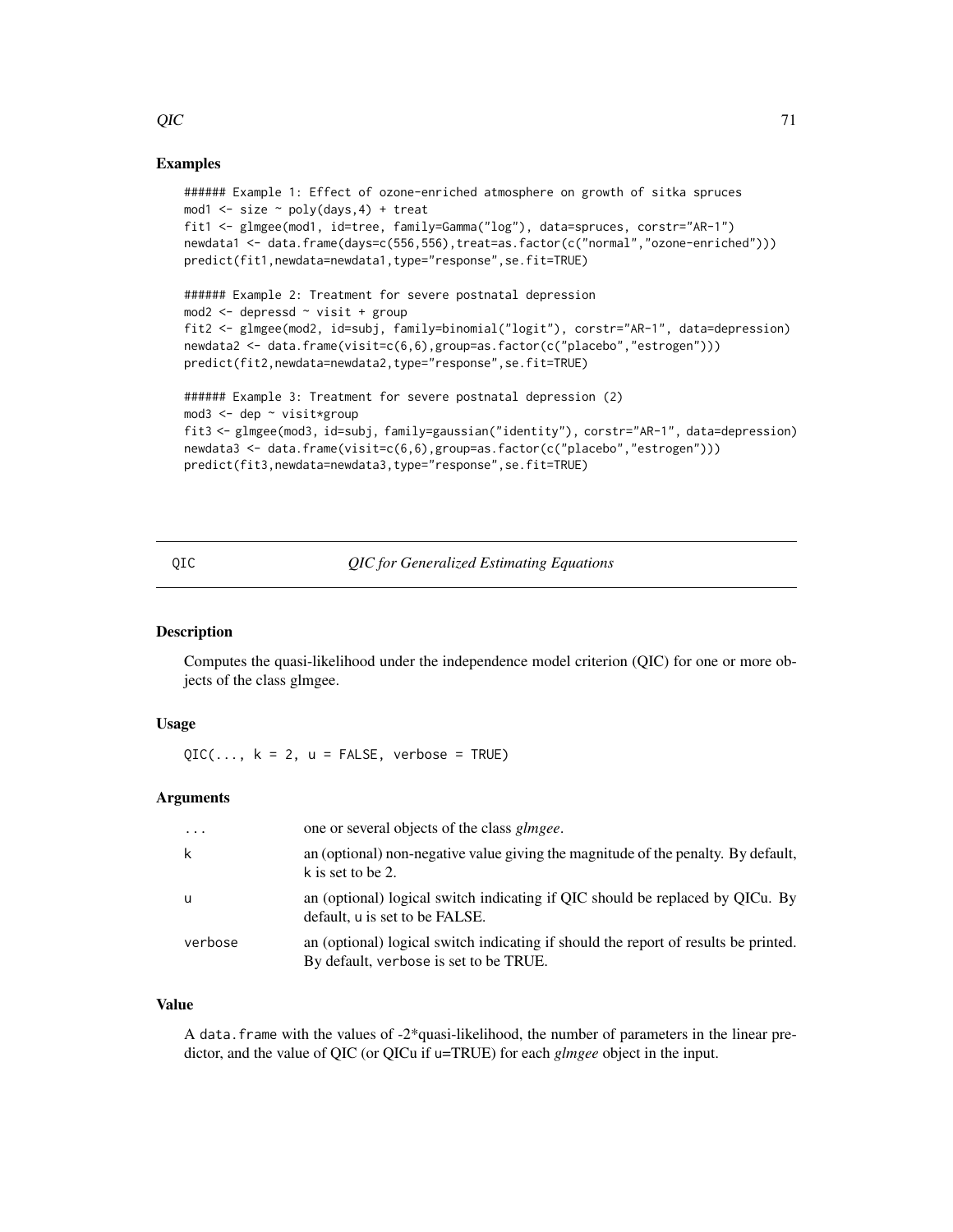#### References

Pan, W. (2001) Akaike's information criterion in generalized estimating equations, *Biometrics* 57, 120-125.

Hin, L.-Y. and Carey, V.J. and Wang, Y.-G. (2007) Criteria for Working–Correlation–Structure Selection in GEE: Assessment via Simulation. *The American Statistician* 61, 360–364.

#### See Also

[CIC,](#page-14-0) [GHYC,](#page-42-0) [RJC,](#page-79-0) [AGPC,](#page-2-0) [SGPC](#page-82-0)

#### Examples

```
###### Example 1: Effect of ozone-enriched atmosphere on growth of sitka spruces
mod1 \le size \sim poly(days, 4) + treat
fit1 <- glmgee(mod1, id=tree, family=Gamma("log"), data=spruces)
fit2 <- update(fit1, corstr="AR-1")
fit3 <- update(fit1, corstr="Stationary-M-dependent(2)")
fit4 <- update(fit1, corstr="Exchangeable")
QIC(fit1, fit2, fit3, fit4)
###### Example 2: Treatment for severe postnatal depression
mod2 <- depressd ~ visit + group
fit1 <- glmgee(mod2, id=subj, family=binomial("logit"), data=depression)
fit2 <- update(fit1, corstr="AR-1")
fit3 <- update(fit1, corstr="Stationary-M-dependent(2)")
fit4 <- update(fit1, corstr="Exchangeable")
QIC(fit1, fit2, fit3, fit4)
###### Example 3: Treatment for severe postnatal depression (2)
mod3 <- dep ~ visit*group
fit1 <- glmgee(mod3, id=subj, family=gaussian("identity"), data=depression)
fit2 <- update(fit1, corstr="AR-1")
fit3 <- update(fit1, corstr="Exchangeable")
QIC(fit1, fit2, fit3)
```
races *Hill races in Scotland*

#### Description

Each year the Scottish Hill Runners Association publishes a list of hill races in Scotland for the year. These data consist of record time, distance, and cumulative climb of 35 of those races. The aim of the statistical analysis of these data is to explain the differences between the record time of the races using their differences on distance and cumulative climb. See Agresti (2015, page 62).

#### Usage

data(races)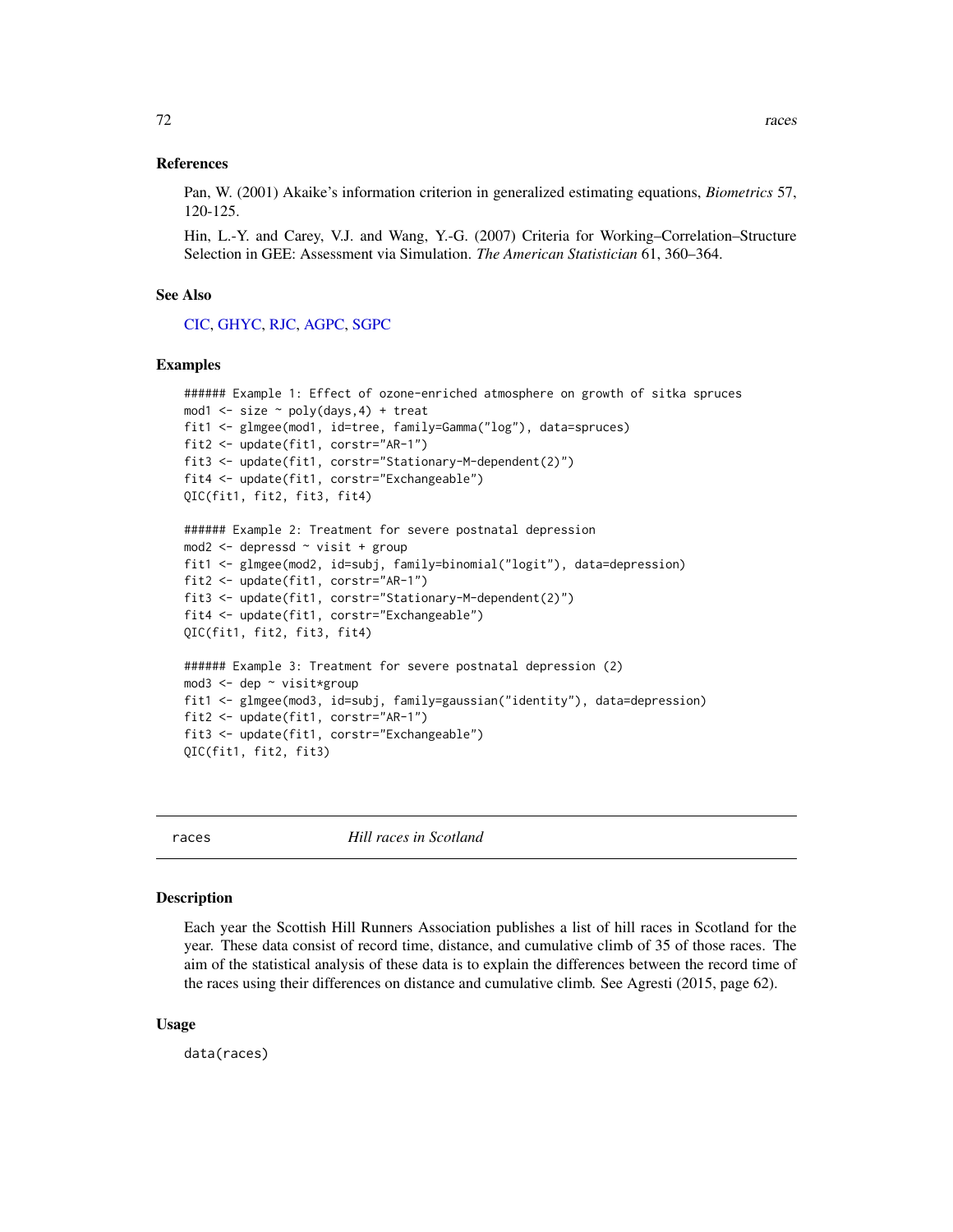## Format

A data frame with 35 rows and 4 variables:

race a character vector giving the names of the races.

distance a numeric vector giving the distance, in miles, of the races.

cclimb a numeric vector giving the cumulative climb, in thousands of feet, of the races.

rtime a numeric vector giving the record time, in minutes, of the races.

### References

Agresti, A. (2015) *Foundations of Linear and Generalized Linear Models*. John Wiley & Sons, New Jersey.

## Examples

```
races2 <- within(races,cli <- cut(cclimb, include.lowest=TRUE,
                                  breaks=quantile(cclimb, probs=c(0:2)/2),
                                  labels=c("low","high")))
with(races2,{
   plot(log(distance), log(rtime),
         col=apply(as.matrix(cli),1,function(x) switch(x,"low"="red","high"="blue")),
         pch=apply(as.matrix(cli),1,function(x) switch(x,"low"=15,"high"=16)))
  legend(0.7, 5.4, legend=c("low","high"), title="Cumulative climb", col=c("red","blue"),
           pch=c(15,16), bty="n", x.intersp=0.2, y.intersp=1)
})
```
residuals.glmgee *Residuals for Generalized Estimating Equations*

## Description

Calculates residuals for a fitted generalized estimating equation.

#### Usage

```
## S3 method for class 'glmgee'
residuals(
  object,
  ...,
  type = c("mahalanobis", "pearson", "deviance"),
 plot.it = FALSE,identify
)
```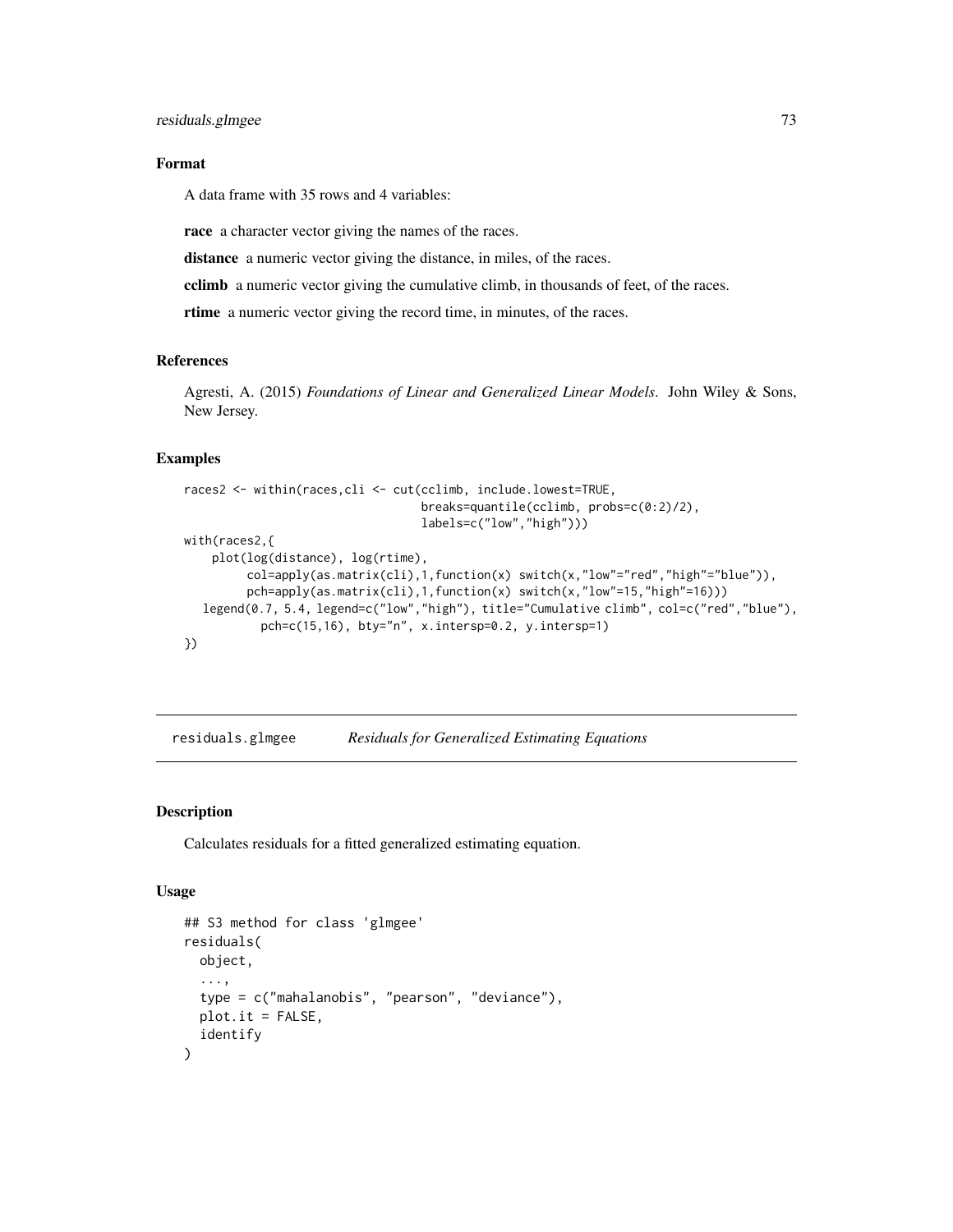### Arguments

| object   | a object of the class <i>glmgee</i> .                                                                                                                                                                                                                                                                                                                                                                             |
|----------|-------------------------------------------------------------------------------------------------------------------------------------------------------------------------------------------------------------------------------------------------------------------------------------------------------------------------------------------------------------------------------------------------------------------|
| .        | further arguments passed to or from other methods                                                                                                                                                                                                                                                                                                                                                                 |
| type     | an (optional) character string giving the type of residuals which should be re-<br>turned. The available options are: (1) "pearson"; (2) "deviance"; (3) the distance<br>between the observed response vector and the fitted mean vector using a met-<br>ric based on the product between the cluster size and fitted variance-covariance<br>matrix ("mahalanobis"). By default, type is set to be "mahalanobis". |
| plot.it  | an (optional) logical switch indicating if a plot of the residuals is required. By<br>default, plot. it is set to be FALSE.                                                                                                                                                                                                                                                                                       |
| identify | an (optional) integer value indicating the number of individuals/clusters to iden-<br>tify on the plot of residuals. This is only appropriate when plot. it=TRUE.                                                                                                                                                                                                                                                 |

## Value

A vector with the observed residuals type type.

```
###### Example 1: Effect of ozone-enriched atmosphere on growth of sitka spruces
mod1 \le size \sim poly(days, 4) + treat
fit1 <- glmgee(mod1, id=tree, family=Gamma("log"), data=spruces, corstr="AR-1")
### Plot to assess the adequacy of the chosen variance function
residuals(fit1, type="deviance", plot.it=TRUE, col="red", pch=20, col.lab="blue",
          col.axis="blue", col.main="black", family="mono", cex=0.8)
### Plot to identify trees suspicious to be outliers
residuals(fit1, type="mahalanobis", plot.it=TRUE, col="red", pch=20, col.lab="blue",
          col.axis="blue", col.main="black", family="mono", cex=0.8)
###### Example 2: Treatment for severe postnatal depression
mod2 <- depressd ~ visit + group
fit2 <- glmgee(mod2, id=subj, family=binomial("logit"), corstr="AR-1", data=depression)
### Plot to identify women suspicious to be outliers
residuals(fit2, type="mahalanobis", plot.it=TRUE, col="red", pch=20, col.lab="blue",
          col.axis="blue", col.main="black", family="mono", cex=0.8)
###### Example 3: Treatment for severe postnatal depression (2)
mod3 <- dep ~ visit*group
fit3 <- glmgee(mod3, id=subj, family=gaussian("identity"), corstr="AR-1", data=depression)
### Plot to assess the adequacy of the chosen variance function
residuals(fit3, type="pearson", plot.it=TRUE, col="red", pch=20, col.lab="blue",
          col.axis="blue", col.main="black", family="mono", cex=0.8)
### Plot to identify women suspicious to be outliers
residuals(fit3, type="mahalanobis", plot.it=TRUE, col="red", pch=20, col.lab="blue",
          col.axis="blue", col.main="black", family="mono", cex=0.8)
```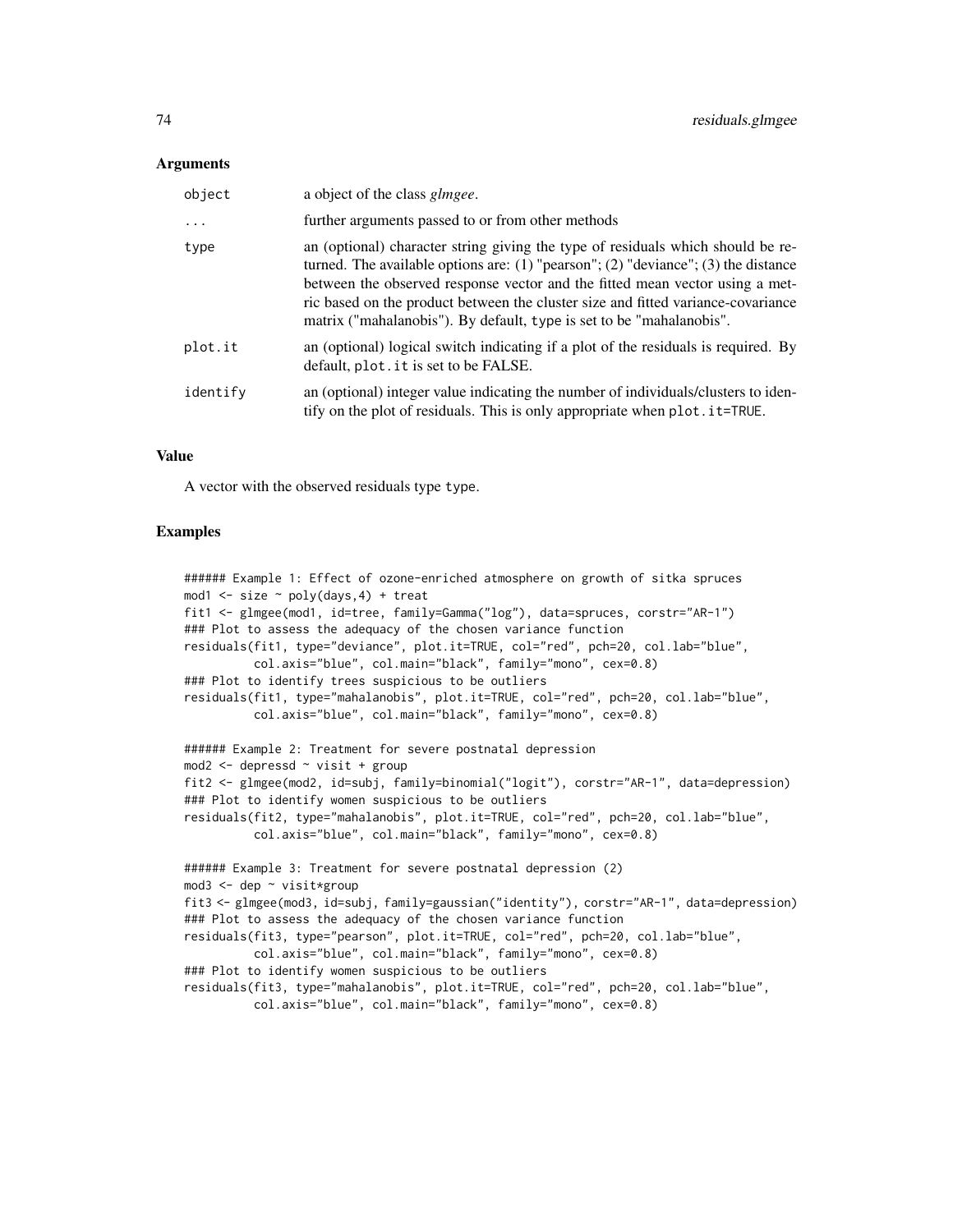residuals.overglm *Residuals for alternatives to the Poisson and Binomial Regression Models under the presence of Overdispersion.*

## Description

Computes various types of residuals to assess the individual quality of model fit for regression models based on the negative binomial, beta-binomial, and random-clumped binomial distributions, which are alternatives to the Poisson and binomial regression models under the presence of overdispersion.

### Usage

```
## S3 method for class 'overglm'
residuals(
  object,
  type = c("quantile", "standardized", "response"),
  plot.it = FALSE,
  identify,
  ...
\mathcal{L}
```
## Arguments

| object   | an object of class <i>overglm</i> .                                                                                                                                                                                                                                                                                                                                                                                     |
|----------|-------------------------------------------------------------------------------------------------------------------------------------------------------------------------------------------------------------------------------------------------------------------------------------------------------------------------------------------------------------------------------------------------------------------------|
| type     | an (optional) character string which allows to specify the required type of residu-<br>als. The available options are: (1) the difference between the observed response<br>and the fitted mean ("response"); (2) the standardized difference between the<br>observed response and the fitted mean ("standardized"); and (3) the randomized<br>quantile residual ("quantile"). By default, type is set to be "quantile". |
| plot.it  | an (optional) logical switch indicating if the plot of residuals versus the fitted<br>values is required. By default, plot. it is set to be FALSE.                                                                                                                                                                                                                                                                      |
| identify | an (optional) positive integer value indicating the number of individuals to iden-<br>tify on the plot of residuals versus the fitted values. This is only appropriate if<br>plot.it=TRUE.                                                                                                                                                                                                                              |
| $\cdot$  | further arguments passed to or from other methods. If plot.it=TRUE then<br>may be used to include graphical parameters to customize the plot. For example,<br>col, pch, cex, main, sub, xlab, ylab.                                                                                                                                                                                                                     |

## Value

A vector with the observed type-type residuals.

## References

Dunn P.K. and Smyth G.K. (1996) Randomized Quantile Residuals. *Journal of Computational and Graphical Statistics*, 5, 236-244.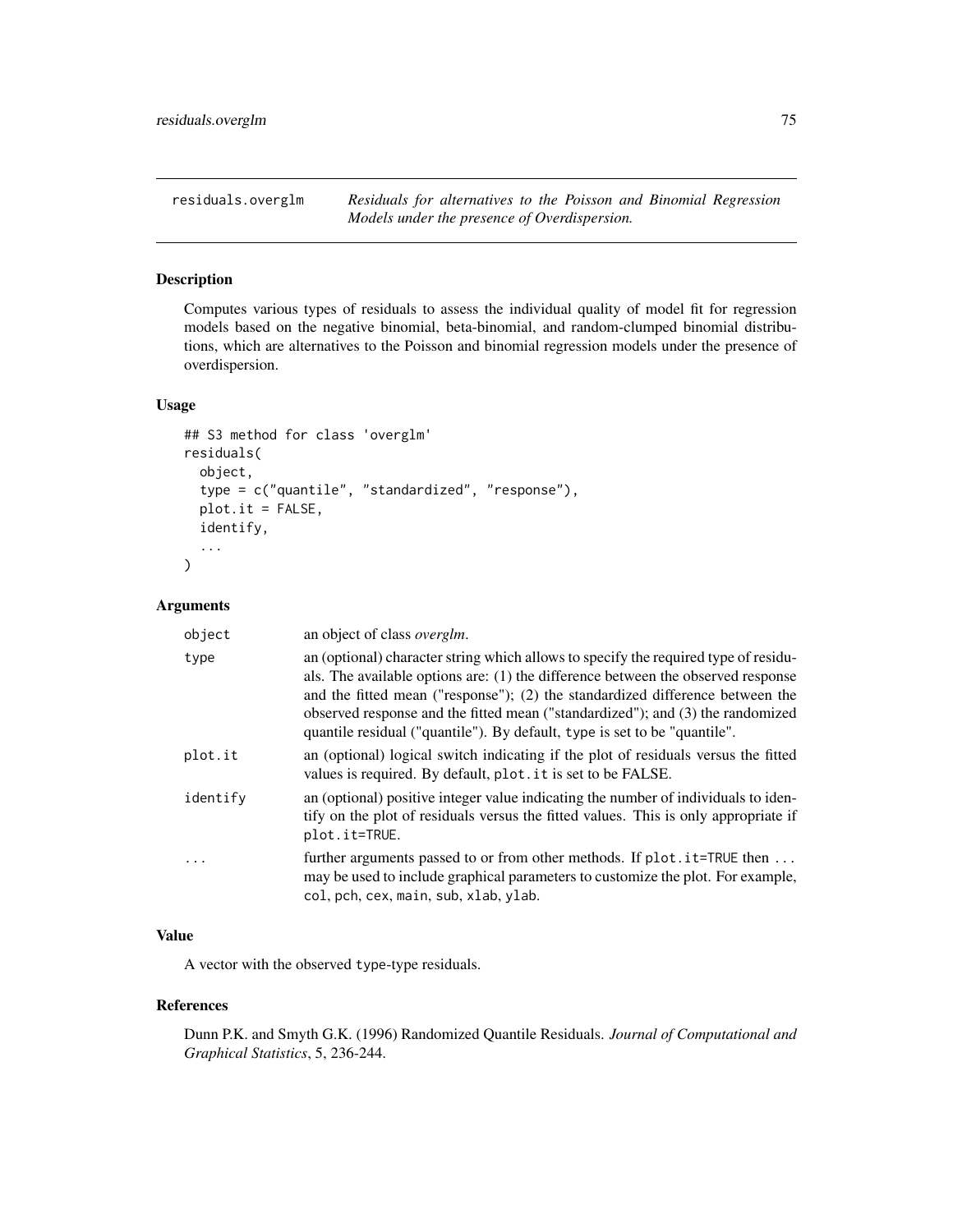```
###### Example 1: Self diagnozed ear infections in swimmers
fit1 <- overglm(infections ~ frequency + location, family="nb1(log)", data=swimmers)
residuals(fit1, type="quantile", plot.it=TRUE, col="red", pch=20, col.lab="blue",
          col.axis="blue", col.main="black", family="mono", cex=0.8)
###### Example 2: Article production by graduate students in biochemistry PhD programs
bioChemists <- pscl::bioChemists
fit2 <- overglm(art ~ fem + kid5 + ment, family="nb1(log)", data = bioChemists)
residuals(fit2, type="quantile", plot.it=TRUE, col="red", pch=20, col.lab="blue",
          col.axis="blue", col.main="black", family="mono", cex=0.8)
###### Example 3: Agents to stimulate cellular differentiation
fit3 <- overglm(cbind(cells,200-cells) ~ tnf + ifn, family="bb(logit)", data=cellular)
residuals(fit3, type="quantile", plot.it=TRUE, col="red", pch=20, col.lab="blue",
         col.axis="blue", col.main="black", family="mono", cex=0.8)
```
<span id="page-75-0"></span>residuals.zeroinflation

*Residuals in Regression Models to deal with Zero-Excess in Count Data*

### Description

Computes various types of residuals to assess the individual quality of model fit in regression models to deal with zero-excess in count data.

## Usage

```
## S3 method for class 'zeroinflation'
residuals(
  object,
  type = c("quantile", "standardized", "response"),
 plot.it = FALSE,identify,
  ...
)
```
## Arguments

| object | an object of class <i>zeroinflation</i> .                                                                                                                                                                                                                                                                                                                                                                               |
|--------|-------------------------------------------------------------------------------------------------------------------------------------------------------------------------------------------------------------------------------------------------------------------------------------------------------------------------------------------------------------------------------------------------------------------------|
| type   | an (optional) character string which allows to specify the required type of residu-<br>als. The available options are: (1) the difference between the observed response<br>and the fitted mean ("response"); (2) the standardized difference between the ob-<br>served response and the fitted mean ("standardized"); (3) the randomized quan-<br>tile residual ("quantile"). By default, type is set to be "quantile". |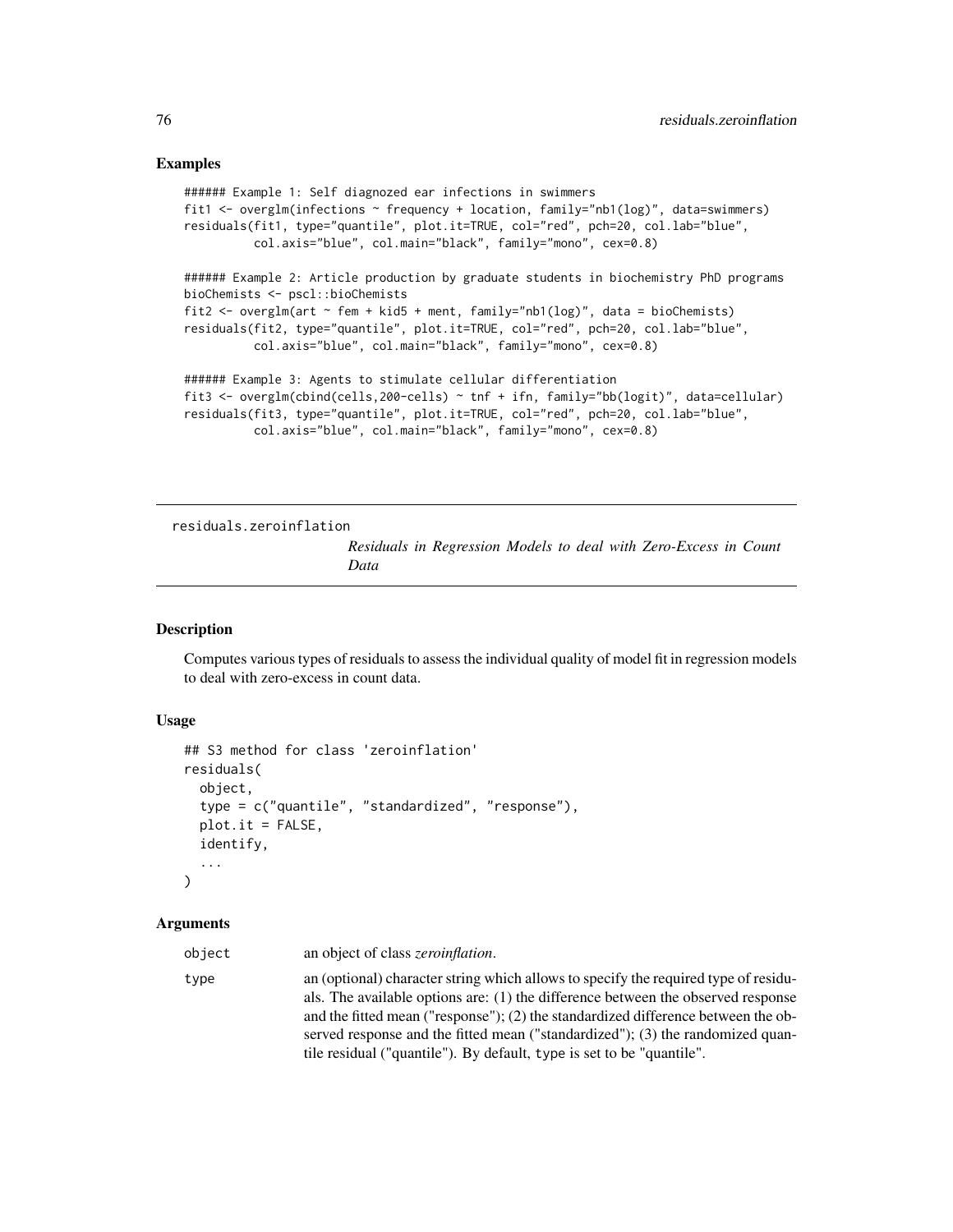### residuals2 77

| plot.it   | an (optional) logical switch indicating if the plot of residuals versus the fitted<br>values is required. By default, plot. it is set to be FALSE.                                                    |
|-----------|-------------------------------------------------------------------------------------------------------------------------------------------------------------------------------------------------------|
| identify  | an (optional) positive integer value indicating the number of individuals to iden-<br>tify on the plot of residuals versus the fitted values. This is only appropriate if<br>plot.it=TRUE.            |
| $\ddotsc$ | further arguments passed to or from other methods. If plot . it=TRUE then<br>may be used to include graphical parameters to customize the plot. For example,<br>col, pch, cex, main, sub, xlab, ylab. |

#### Value

A vector with the observed residuals type type.

## References

Dunn P.K. and Smyth G.K. (1996) Randomized Quantile Residuals. *Journal of Computational and Graphical Statistics*, 5, 236-244.

### Examples

```
####### Example 1: Self diagnozed ear infections in swimmers
fit1 <- zeroalt(infections ~ frequency | location, family="nb1(log)", data=swimmers)
residuals(fit1, type="quantile", col="red", pch=20, col.lab="blue", plot.it=TRUE,
          col.axis="blue", col.main="black", family="mono", cex=0.8)
####### Example 2: Article production by graduate students in biochemistry PhD programs
bioChemists <- pscl::bioChemists
fit2 \le zeroinf(art \sim fem + kid5 + ment | ment, family="nb1(log)", data = bioChemists)
residuals(fit2, type="quantile", col="red", pch=20, col.lab="blue", plot.it=TRUE,
          col.axis="blue", col.main="black", family="mono", cex=0.8)
```
residuals2 *Residuals for Linear and Generalized Linear Models*

### Description

Computes residuals for a fitted linear or generalized linear model.

### Usage

```
residuals2(object, type, standardized = FALSE, plot.it = TRUE, identify, ...)
```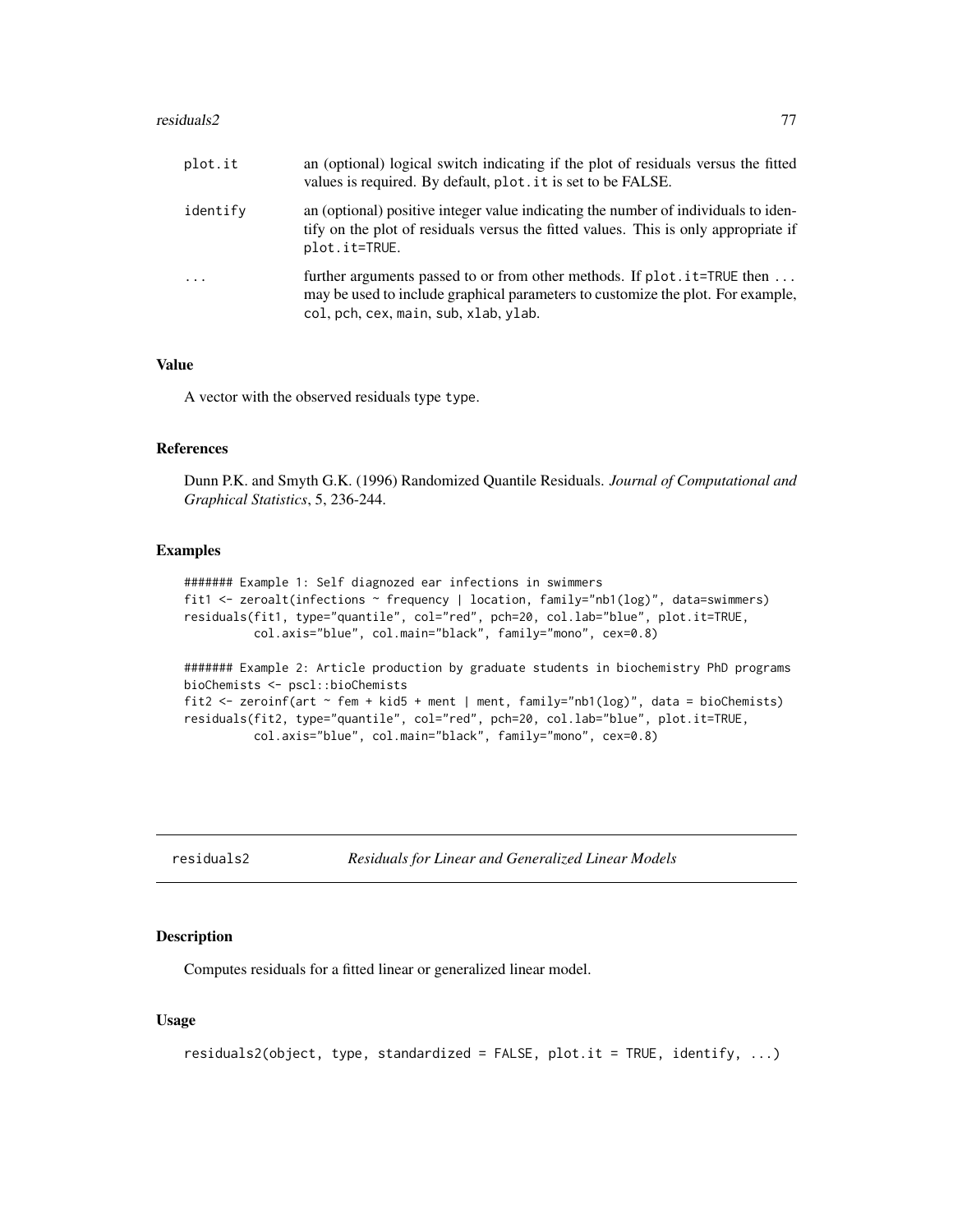### Arguments

| object       | a object of the class lm or glm.                                                                                                                                                                                                                                                                                               |
|--------------|--------------------------------------------------------------------------------------------------------------------------------------------------------------------------------------------------------------------------------------------------------------------------------------------------------------------------------|
| type         | an (optional) character string giving the type of residuals which should be re-<br>turned. The available options for LMs are: (1) externally studentized ("exter-<br>nal"); (2) internally studentized ("internal") (default). The available options for<br>GLMs are: (1) "pearson"; (2) "deviance"; (3) "quantile" (default). |
| standardized | an (optional) logical switch indicating if the residuals should be standardized by<br>dividing by the square root of $(1 - h)$ , where h is a measure of leverage. By<br>default, standardized is set to be FALSE.                                                                                                             |
| plot.it      | an (optional) logical switch indicating if a plot of the residuals is required. By<br>default, plot. it is set to be FALSE.                                                                                                                                                                                                    |
| identify     | an (optional) integer value indicating the number of individuals to identify on<br>the plot of residuals. This is only appropriate when plot . it=TRUE.                                                                                                                                                                        |
| .            | further arguments passed to or from other methods                                                                                                                                                                                                                                                                              |

## Value

A vector with the observed residuals type type.

## Examples

```
###### Example 1: Species richness in plots
fit1 <- lm(Species ~ Biomass + pH, data=richness)
residuals2(fit1, type="external", col="red", pch=20, col.lab="blue", plot.it=TRUE,
          col.axis="blue", col.main="black", family="mono", cex=0.8)
###### Example 2: Lesions of Aucuba mosaic virus
fit2 <- glm(lesions ~ time, family=poisson, data=aucuba)
residuals2(fit2, type="quantile", col="red", pch=20, col.lab="blue", plot.it=TRUE,
           col.axis="blue",col.main="black",family="mono",cex=0.8)
```
richness *Species richness*

## Description

In these data the response is the species richness represented by a count of the number of plant species on plots that have different biomass and three different soil pH levels: low, mid, and high. See Crawley (2007, page 534).

## Usage

data(richness)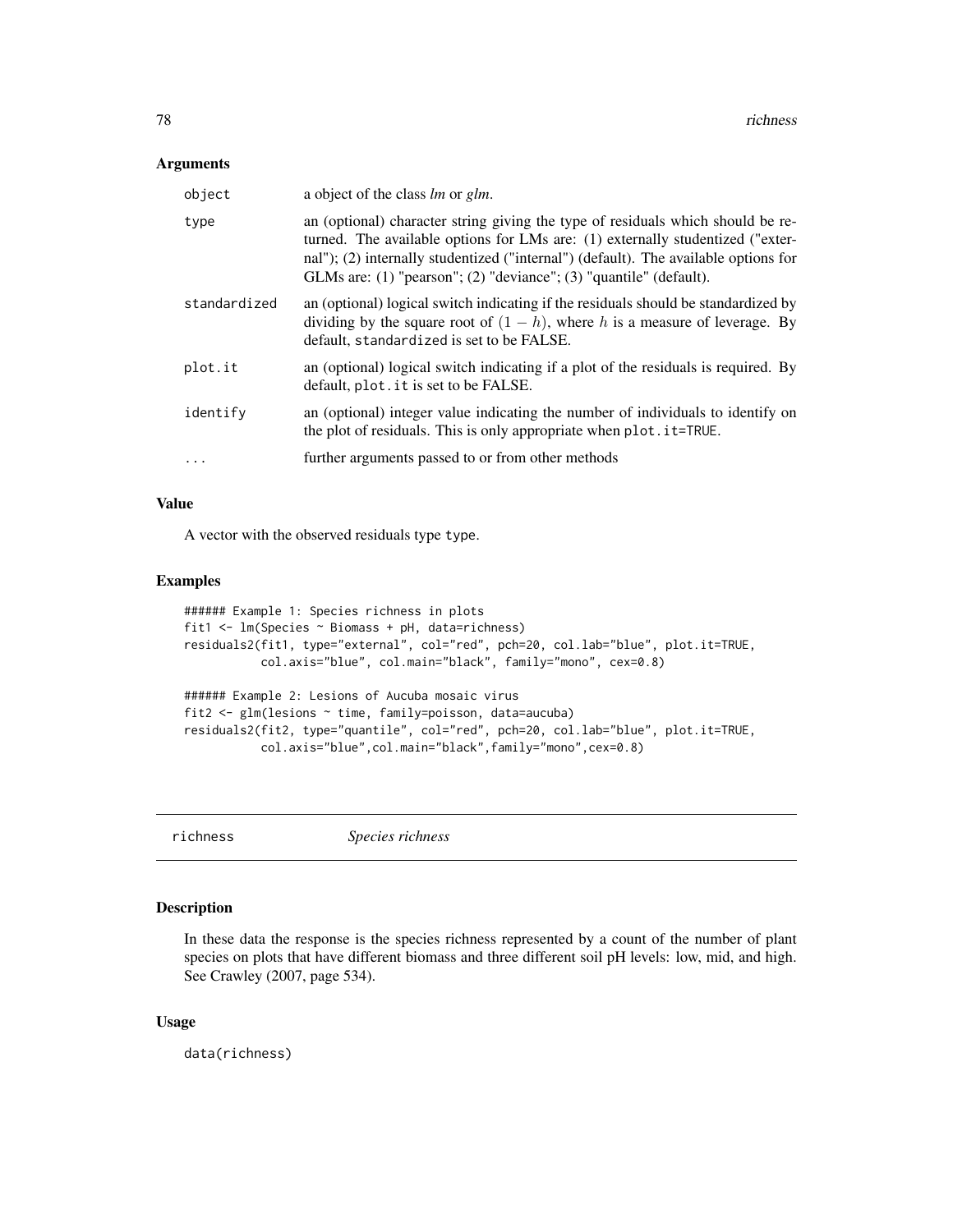rinse two and the contract of the contract of the contract of the contract of the contract of the contract of the contract of the contract of the contract of the contract of the contract of the contract of the contract of

## Format

A data frame with 90 rows and 3 variables:

Biomass a numeric vector giving the value of the biomass in the plots.

pH a factor giving the soil pH level in the plots: "low", "mid", and "high".

Species a numeric vector giving the number of plant species in the plots.

# References

Crawley, M.J. (2007) *The R Book*. John Wiley & Sons, Chichester.

### Examples

```
with(richness,{
 plot(Biomass, Species,
    col=apply(as.matrix(pH),1,function(x) switch(x,"low"="red","mid"="black","high"="blue")),
      pch=apply(as.matrix(pH),1,function(x) switch(x,"low"=15,"mid"=16,"high"=17)))
 legend(8.2, 43, legend=c("low","mid","high"), col=c("red","black","blue"),
         pch=c(15,16,17), bty="n", cex=0.8, title="pH level")
})
```
rinse *Dental Clinical Trial*

## Description

These data arose from a dental clinical study. In this trial, subjects were generally healthy adult male and female volunteers, ages 18–55, with pre-existing plaque but without advanced periodontal disease. Prior to entry, subjects were screened for a minimum of 20 sound, natural teeth and a minimum mean plaque index of 2.0. Subjects with gross oral pathology or on antibiotic, antibacterial, or anti-inflammatory therapy were excluded from the study. One hundred nine volunteers were randomized in a double-blinded way to one of two new mouth rinses (A and B) or to a control mouth rinse. Plaque was scored at baseline, at 3 months, and at 6 months by the Turesky modification of the Quigley-Hein index, a continuous measure. Four subjects had missing plaque scores. The main objective of the analysis is to measure the effectiveness of the three mouth rinses in inhibiting the development of dental plaque.

## Usage

data(rinse)

# Format

A data frame with 315 rows and 7 variables:

subject a character string giving the identifier of the volunteer.

gender a factor indicating the gender of the volunteer: "Female" and "Male".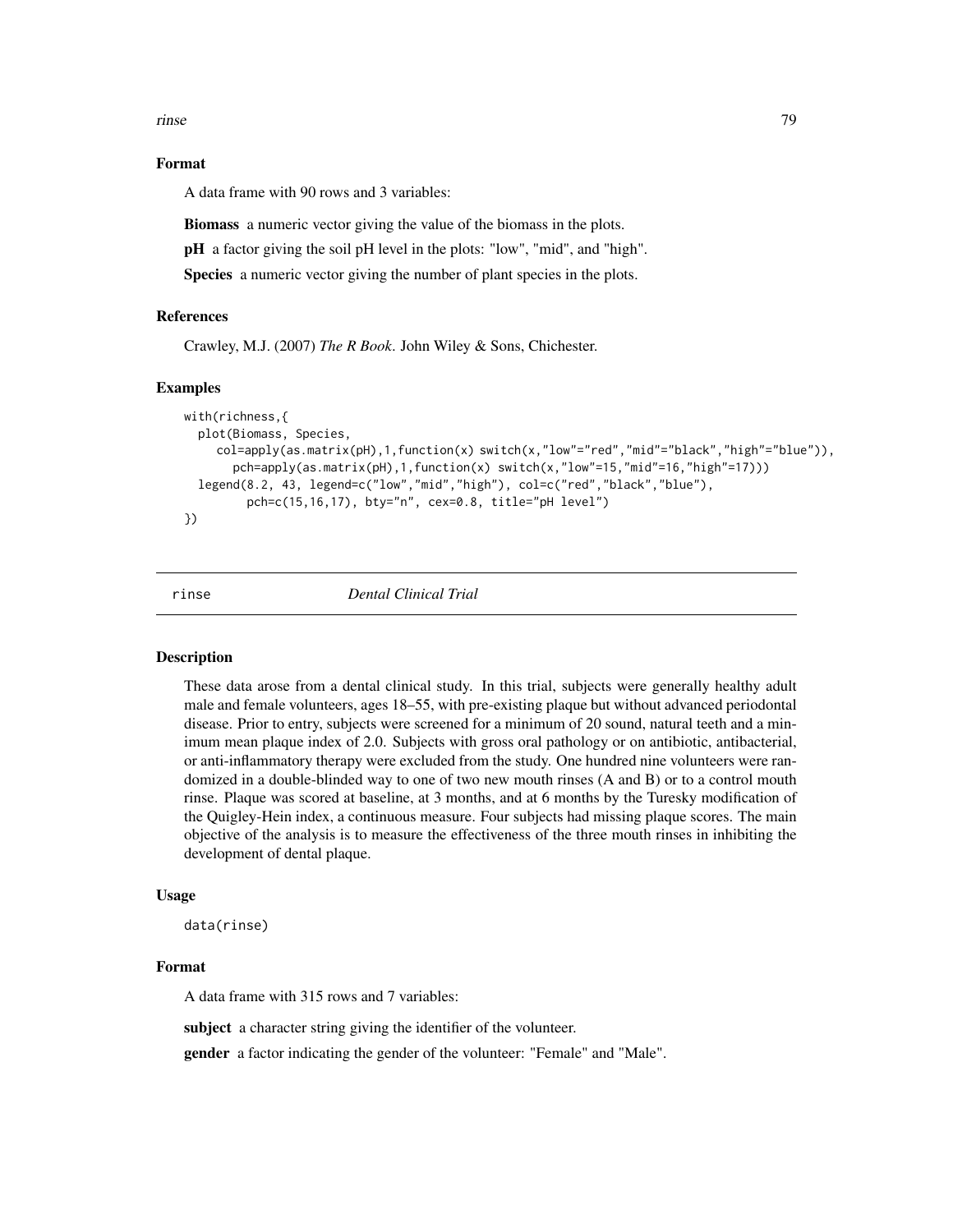age a numeric vector indicating the age of the volunteer.

rinse a factor indicating the type of rinse used by the volunteer: "Placebo", "A" and "B".

smoke a factor indicating if the volunteer smoke: "Yes" and "No".

time a numeric vector indicating the time (in months) since the treatment began.

score a numeric vector giving the subject's score of plaque.

## References

Hadgu, A. and Koch, G. (1999) Application of generalized estimating equations to a dental randomized clinical trial. *Journal of Biopharmaceutical Statistics* 9, 161-178.

#### Examples

```
boxplot(score ~ time, data=subset(rinse,rinse=="Placebo"), at=c(1:3)-0.2,
ylim=c(0,3.3), col="yellow", boxwex=0.15, outline=FALSE, xaxt="n", xlim=c(0.8,3.2))
boxplot(score ~ time, data=subset(rinse,rinse=="A"), add=TRUE,
        at=c(1:3), col="gray", boxwex=0.15, outline=FALSE, xaxt="n")
boxplot(score ~ time, data=subset(rinse,rinse=="B"), add=TRUE,
       at=c(1:3)+0.2, col="blue", boxwex=0.15, outline=FALSE, xaxt="n")
axis(1, at=1:3, labels=unique(rinse$time))
legend(0.7, 1, legend=c("Placebo","A","B"), fill=c("yellow","gray","blue"),
      bty="n", cex=0.6)
```
<span id="page-79-0"></span>

RJC *Rotnitzky–Jewell's Criterion for Generalized Estimating Equations*

## **Description**

Computes the Rotnitzky–Jewell's criterion (RJC) for one or more objects of the class glmgee.

## Usage

 $RJC(..., verbose = TRUE)$ 

#### Arguments

| $\cdots$ | one or several objects of the class <i>glmgee</i> .                                 |
|----------|-------------------------------------------------------------------------------------|
| verbose  | an (optional) logical switch indicating if should the report of results be printed. |
|          | By default, verbose is set to be TRUE.                                              |

### Value

A data.frame with the values of the RJC for each *glmgee* object in the input.

#### References

Hin, L.-Y. and Carey, V.J. and Wang, Y.-G. (2007) Criteria for Working–Correlation–Structure Selection in GEE: Assessment via Simulation. *The American Statistician* 61, 360-364.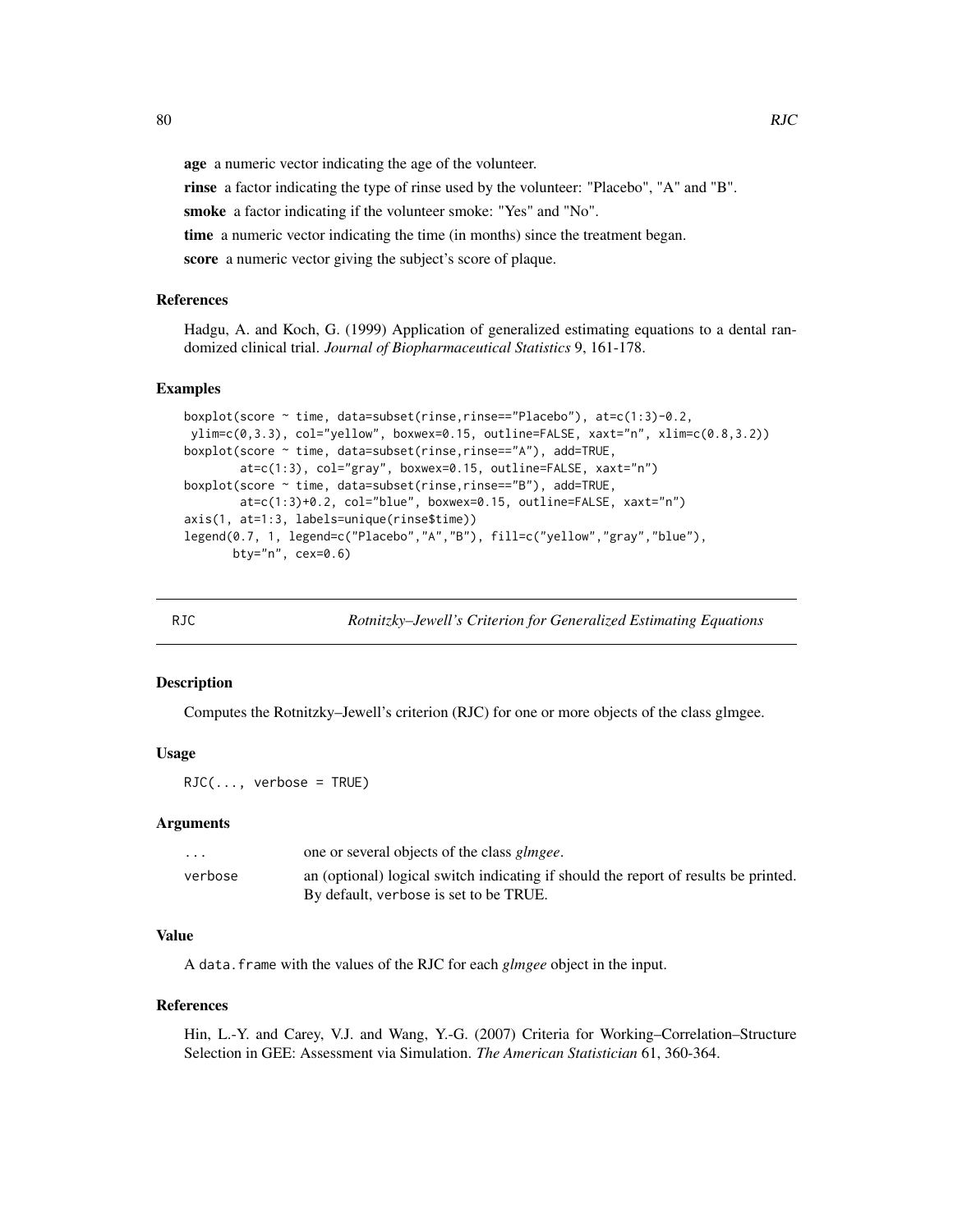### $ROCc$  81

## See Also

[QIC,](#page-70-0) [CIC,](#page-14-0) [GHYC,](#page-42-0) [AGPC,](#page-2-0) [SGPC](#page-82-0)

#### Examples

```
###### Example 1: Effect of ozone-enriched atmosphere on growth of sitka spruces
mod1 \le size \sim poly(days, 4) + treat
fit1 <- glmgee(mod1, id=tree, family=Gamma("log"), data=spruces)
fit2 <- update(fit1, corstr="AR-1")
fit3 <- update(fit1, corstr="Stationary-M-dependent(2)")
fit4 <- update(fit1, corstr="Exchangeable")
RJC(fit1, fit2, fit3, fit4)
###### Example 2: Treatment for severe postnatal depression
mod2 <- depressd ~ visit + group
fit1 <- glmgee(mod2, id=subj, family=binomial("logit"), data=depression)
fit2 <- update(fit1, corstr="AR-1")
fit3 <- update(fit1, corstr="Stationary-M-dependent(2)")
fit4 <- update(fit1, corstr="Exchangeable")
RJC(fit1, fit2, fit3, fit4)
###### Example 3: Treatment for severe postnatal depression (2)
mod3 <- dep ~ visit*group
fit1 <- glmgee(mod3, id=subj, family=gaussian("identity"), data=depression)
fit2 <- update(fit1, corstr="AR-1")
fit3 <- update(fit1, corstr="Exchangeable")
RJC(fit1, fit2, fit3)
```
ROCc *The Receiver Operating Characteristic (ROC) Curve*

## Description

Computes the exact area under the ROC curve (AUROC), the Gini coefficient, and the Kolmogorov-Smirnov (KS) statistic for a binary classifier. Optionally, this function can plot the ROC curve, that is, the plot of the estimates of Sensitivity versus the estimates of 1-Specificity.

### Usage

```
ROCc(object, plot.it = TRUE, verbose = TRUE, ...)
```
#### Arguments

object a matrix with two columns: the first one is a numeric vector of 1's and 0's indicating whether each row is a "success" or a "failure"; the second one is a numeric vector of values indicating the probability (or propensity score) of each row to be a "success". Optionally, object can be an object of the class glm which is obtained from the fit of a generalized linear model where the distribution of the response variable is assumed to be binomial.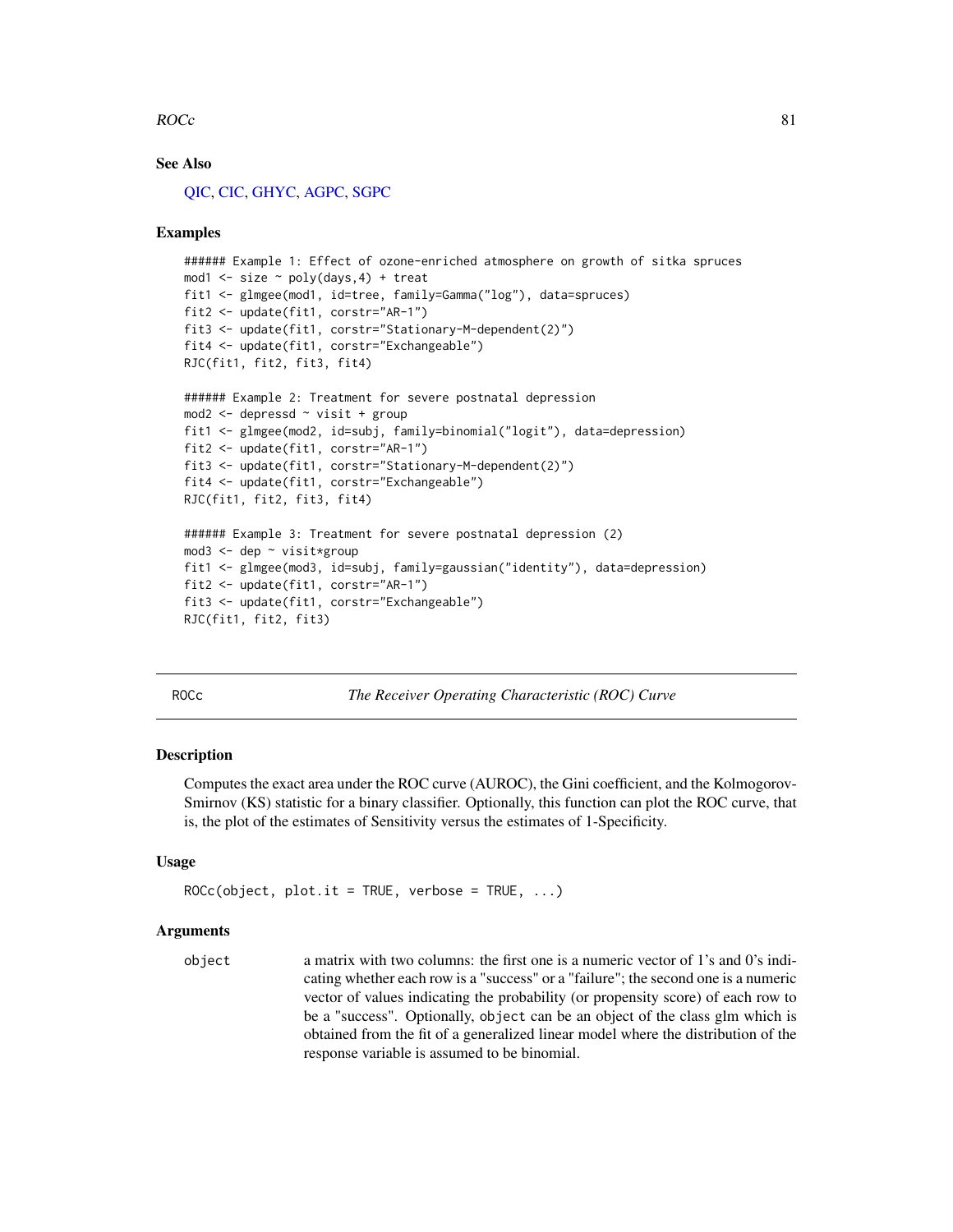| plot.it    | an (optional) logical switch indicating if the plot of the ROC curve is required or<br>just the data matrix in which it is based. By default, plot. it is set to be TRUE.  |
|------------|----------------------------------------------------------------------------------------------------------------------------------------------------------------------------|
| verbose    | an (optional) logical switch indicating if should the report of results be printed.<br>By default, verbose is set to be TRUE.                                              |
| $\ddots$ . | further arguments passed to or from other methods. For example, if plot . it=TRUE<br>then  may to include graphical parameters as col, pch, cex, main, sub, xlab,<br>ylab. |
|            |                                                                                                                                                                            |

# Value

A list which contains the following objects:

- roc: A matrix with the Cutoffs and the associated estimates of Sensitivity and Specificity.
- auroc: The exact area under the ROC curve.
- gini: The value of the Gini coefficient computed as 2(auroc-0.5).
- ks: The value of the Kolmogorov-Smirnov statistic computed as the maximum value of |1- Sensitivity-Specificity|.

### References

Hanley, J.A. and McNeil, B.J. (1982) The Meaning and Use of the Area under a Receiver Operating Characteristic (ROC) Curve. *Radiology* 143, 29–36.

```
###### Example: Patients with burn injuries
burn1000 <- aplore3::burn1000
### splitting the sample: 70% for the training sample and 30% for the validation sample
burn1000 <- within(burn1000, sampleof <- "validation")
s <- sample(nrow(burn1000),nrow(burn1000)*0.7)
burn1000$sampleof[s] <- "training"
training <- subset(burn1000,sampleof=="training")
fit <- glm(death ~ age*inh_inj + tbsa*inh_inj, family=binomial("logit"), data=training)
### ROC curve for the training sample
ROCc(fit, col="red", col.lab="blue", col.axis="black", col.main="black", family="mono")
validation <- subset(burn1000, sampleof=="validation")
probs <- predict(fit, newdata=validation, type="response")
responses <- with(validation, ifelse(death=="Dead",1,0))
### ROC curve for the validation sample
ROCc(cbind(responses,probs), col="red", col.lab="blue", col.axis="black",
     col.main="black", family="mono")
```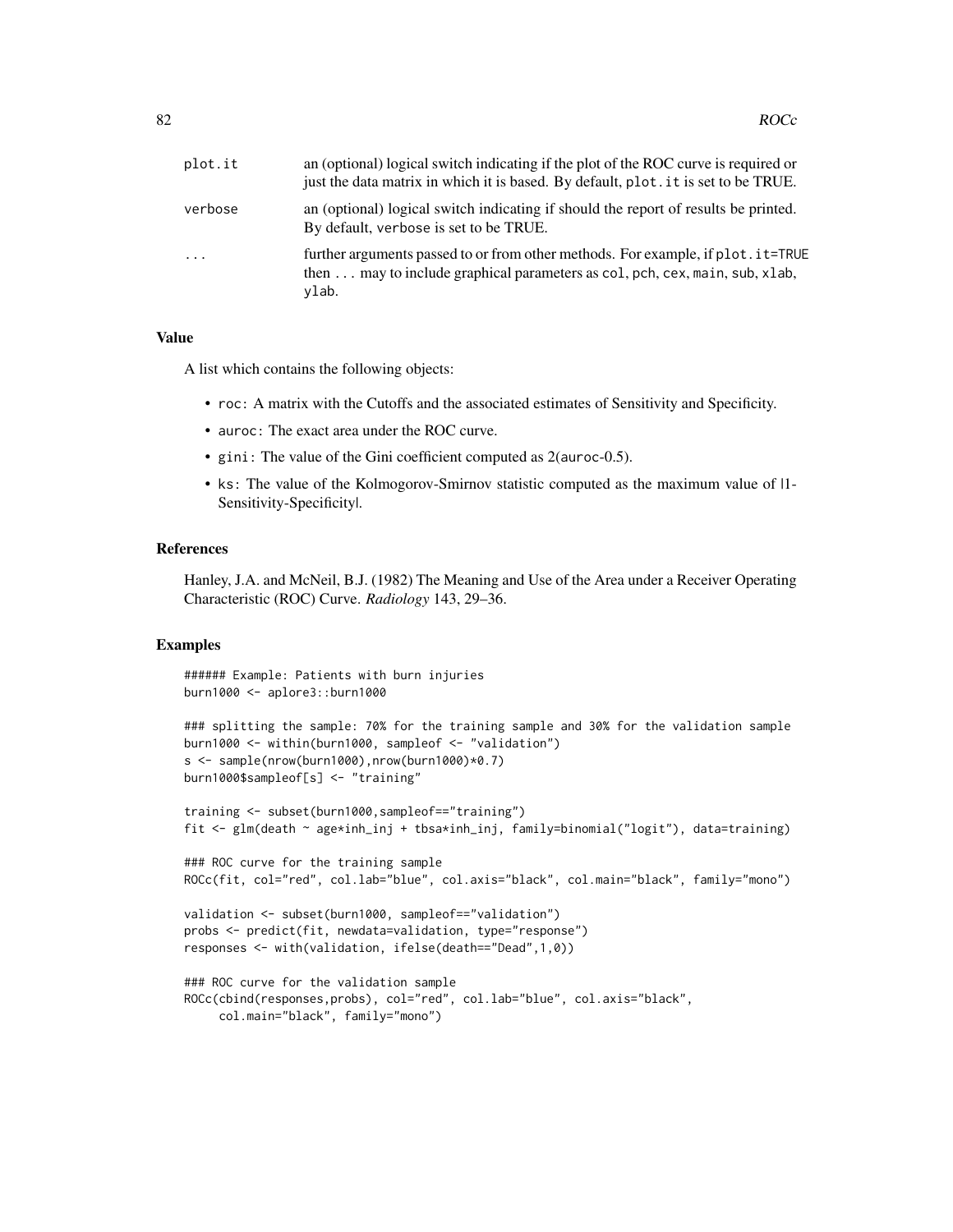## <span id="page-82-0"></span>Description

Computes the Schwarz-type penalized Gaussian pseudo-likelihood criterion (SGPC) for one or more objects of the class glmgee.

## Usage

 $SGPC(...,$  verbose = TRUE)

## Arguments

| $\cdots$ | one or several objects of the class <i>glmgee</i> .                                 |
|----------|-------------------------------------------------------------------------------------|
| verbose  | an (optional) logical switch indicating if should the report of results be printed. |
|          | By default, verbose is set to be TRUE.                                              |

## Value

A data.frame with the values of the gaussian pseudo-likelihood, the number of parameters in the linear predictor plus the number of parameters in the correlation matrix, and the value of SGPC for each *glmgee* object in the input.

### References

Carey, V.J. and Wang, Y.-G. (2011) Working covariance model selection for generalized estimating equations. *Statistics in Medicine* 30, 3117-3124.

Zhu, X. and Zhu, Z. (2013) Comparison of Criteria to Select Working Correlation Matrix in Generalized Estimating Equations. *Chinese Journal of Applied Probability and Statistics* 29, 515-530.

Fu, L. and Hao, Y. and Wang, Y.-G. (2018) Working correlation structure selection in generalized estimating equations. *Computational Statistics* 33, 983-996.

## See Also

## [QIC,](#page-70-0) [CIC,](#page-14-0) [RJC,](#page-79-0) [GHYC,](#page-42-0) [AGPC](#page-2-0)

### Examples

```
###### Example 1: Effect of ozone-enriched atmosphere on growth of sitka spruces
mod1 \le size \sim poly(days, 4) + treat
fit1 <- glmgee(mod1, id=tree, family=Gamma("log"), data=spruces)
fit2 <- update(fit1, corstr="AR-1")
fit3 <- update(fit1, corstr="Stationary-M-dependent(2)")
fit4 <- update(fit1, corstr="Exchangeable")
SGPC(fit1, fit2, fit3, fit4)
```
###### Example 2: Treatment for severe postnatal depression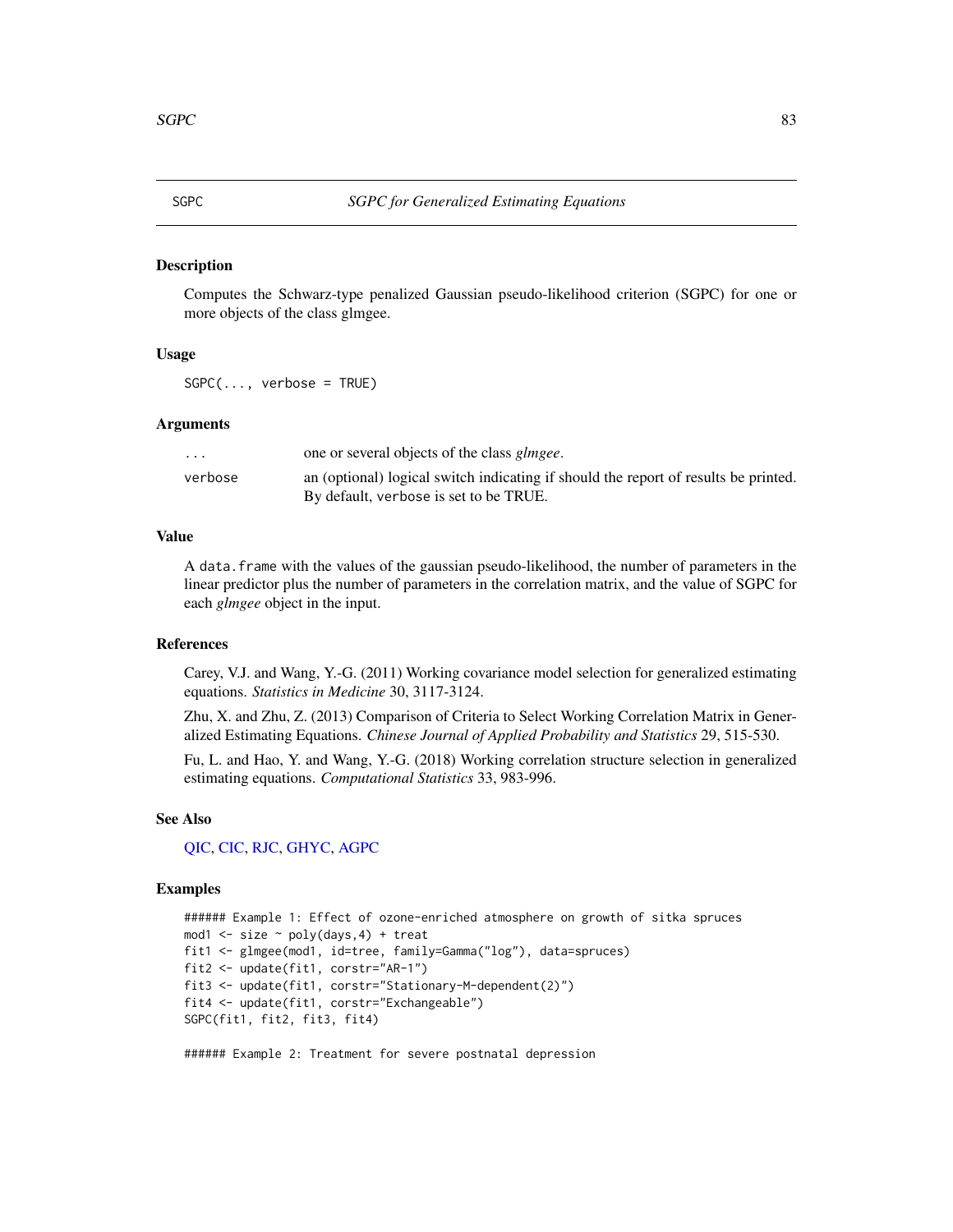### 84 skincancer and the set of the set of the set of the set of the set of the set of the set of the set of the set of the set of the set of the set of the set of the set of the set of the set of the set of the set of the se

```
mod2 <- depressd ~ visit + group
fit1 <- glmgee(mod2, id=subj, family=binomial("logit"), data=depression)
fit2 <- update(fit1, corstr="AR-1")
fit3 <- update(fit1, corstr="Stationary-M-dependent(2)")
fit4 <- update(fit1, corstr="Exchangeable")
SGPC(fit1, fit2, fit3, fit4)
###### Example 3: Treatment for severe postnatal depression (2)
mod3 <- dep ~ visit*group
fit1 <- glmgee(mod3, id=subj, family=gaussian("identity"), data=depression)
fit2 <- update(fit1, corstr="AR-1")
fit3 <- update(fit1, corstr="Exchangeable")
SGPC(fit1, fit2, fit3)
```

```
skincancer Skin cancer in women
```
### **Description**

The data describe the incidence of nonmelanoma skin cancer for women stratified by age in Minneapolis (St. Paul) and Dallas (Fort Worth). See Kleinbaum et al. (2013, page 751).

### Usage

data(skincancer)

## Format

A data frame with 16 rows and 4 variables:

cases a numeric vector giving the nonmelanoma skin cancer counts.

- city a factor giving the city to which correspond the skin cancer counts: "St.Paul" and "Ft.Worth".
- age a factor giving the age range to which correspond the skin cancer counts: "15-24", "25-34", "35-44", "45-54", "55-64", "65-74", "75-84" and "85+".

**population** a numeric vector giving the population of women.

## References

Kleinbaum, D. and Kupper, L. and Nizam, A. and Rosenberg, E.S. (2013) *Applied Regression Analysis and other Multivariable Methods, Fifth Edition*, Cengage Learning, Boston.

```
barplot(1000*cases/population \sim city + age, beside=TRUE,
        col=c("yellow","blue"), data=skincancer)
legend(1.5, 8.5, legend=c("St.Paul","Ft.Worth"), title="City",
       fill=c("yellow","blue"), bty="n", cex=0.9)
```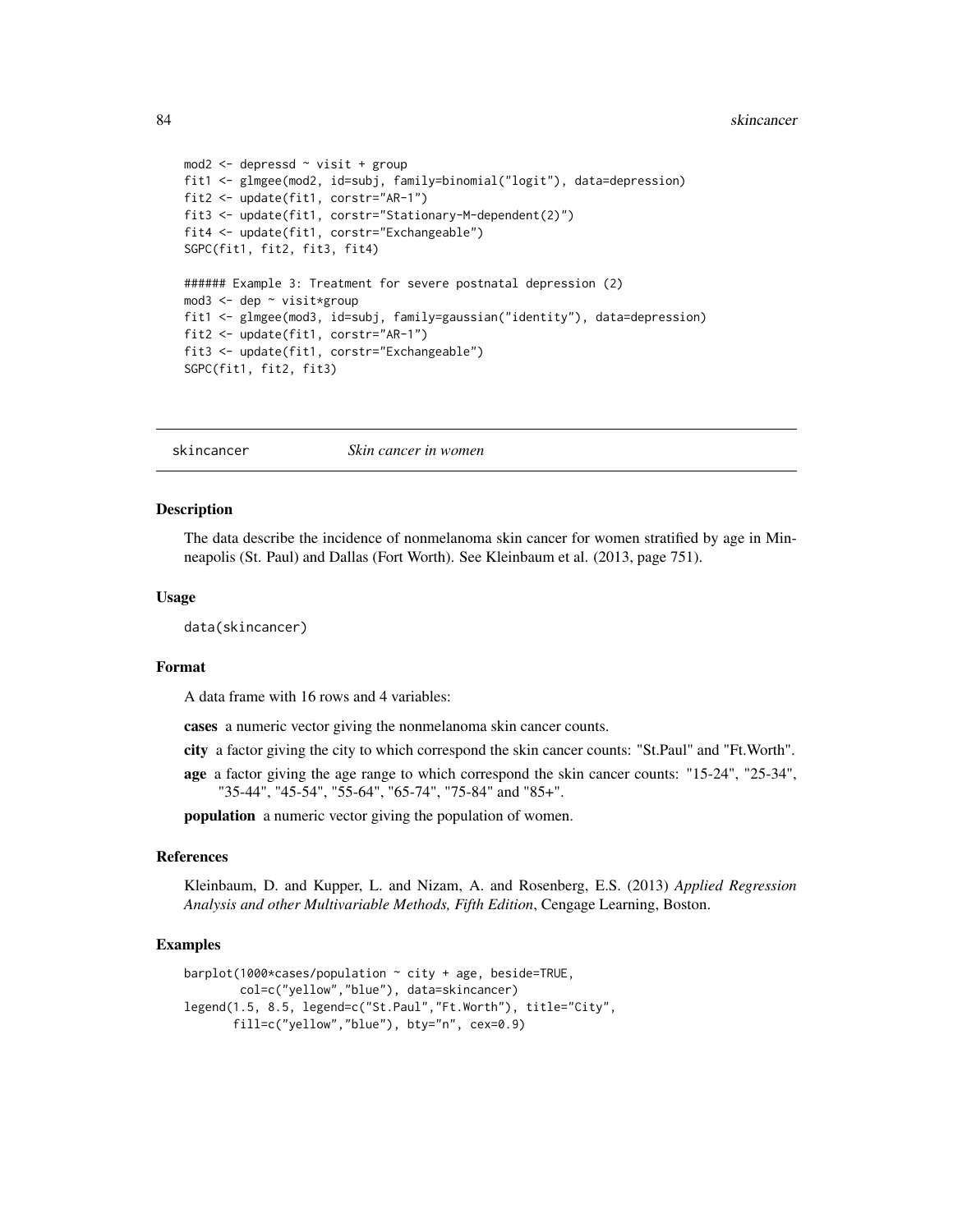## **Description**

The main objective of the analysis of these data is to assess the effect of the ozone pollution on the tree growth. As ozone pollution is common in urban areas, the impact of increased ozone concentrations on tree growth is of considerable interest. The response variable is tree size, where size is conventionally measured by the product of tree height and stem diameter squared. In a first group, a total of 54 trees were grown under an ozone-enriched atmosphere, that is, ozone exposure at 70 parts per billion, whereas in a second group, 25 were grown under a normal atmosphere. The size of each tree was observed 13 times across the time, that is, 152, 174, 201, 227, 258, 469, 496, 528, 556, 579, 613, 639 and 674 days since the beginning of the experiment. Hence, the objective is to compare the growth patterns of the trees under the two conditions. See Diggle et al. (2002, page 4).

### Usage

data(spruces)

### Format

A data frame with 1027 rows and 4 variables:

tree a factor giving an unique identifier for each tree.

days a numeric vector giving the number of days since the beginning of the experiment.

size a numeric vector giving an estimate of the volume of the tree trunk.

treat a factor giving the treatment received for each tree: "normal" and "ozone-enriched".

#### References

Diggle, P.J. and Heagarty, P. and Liang, K.-Y. and Zeger, S.L. (2002) *Analysis of Longitudinal Data*. Oxford University Press, Oxford.

Crainiceanu, C.M. and Ruppert, D. and Wand, M.P. (2005). Bayesian Analysis for Penalized Spline Regression Using WinBUGS. *Journal of Statistical Software* 14(14).

```
boxplot(size ~ days, data=subset(spruces,treat=="normal"), at=c(1:13)-0.2,
        col="yellow", boxwex=0.3, outline=FALSE, xaxt="n", xlim=c(0.9,13.1))
boxplot(size ~ days, data=subset(spruces,treat=="ozone-enriched"), add=TRUE,
        at=c(1:13)+0.2, col="blue", boxwex=0.3, outline=FALSE, xaxt="n")
axis(1, at=1:13, labels=unique(spruces$days))
axis(2, at=seq(0,1500,250), labels=seq(0,1500,250))
legend(0.3, 1500, legend=c("normal","ozone-enriched"), fill=c("yellow","blue"),
      bty="n", cex=0.7, x.intersp=0.2, y.intersp=1)
```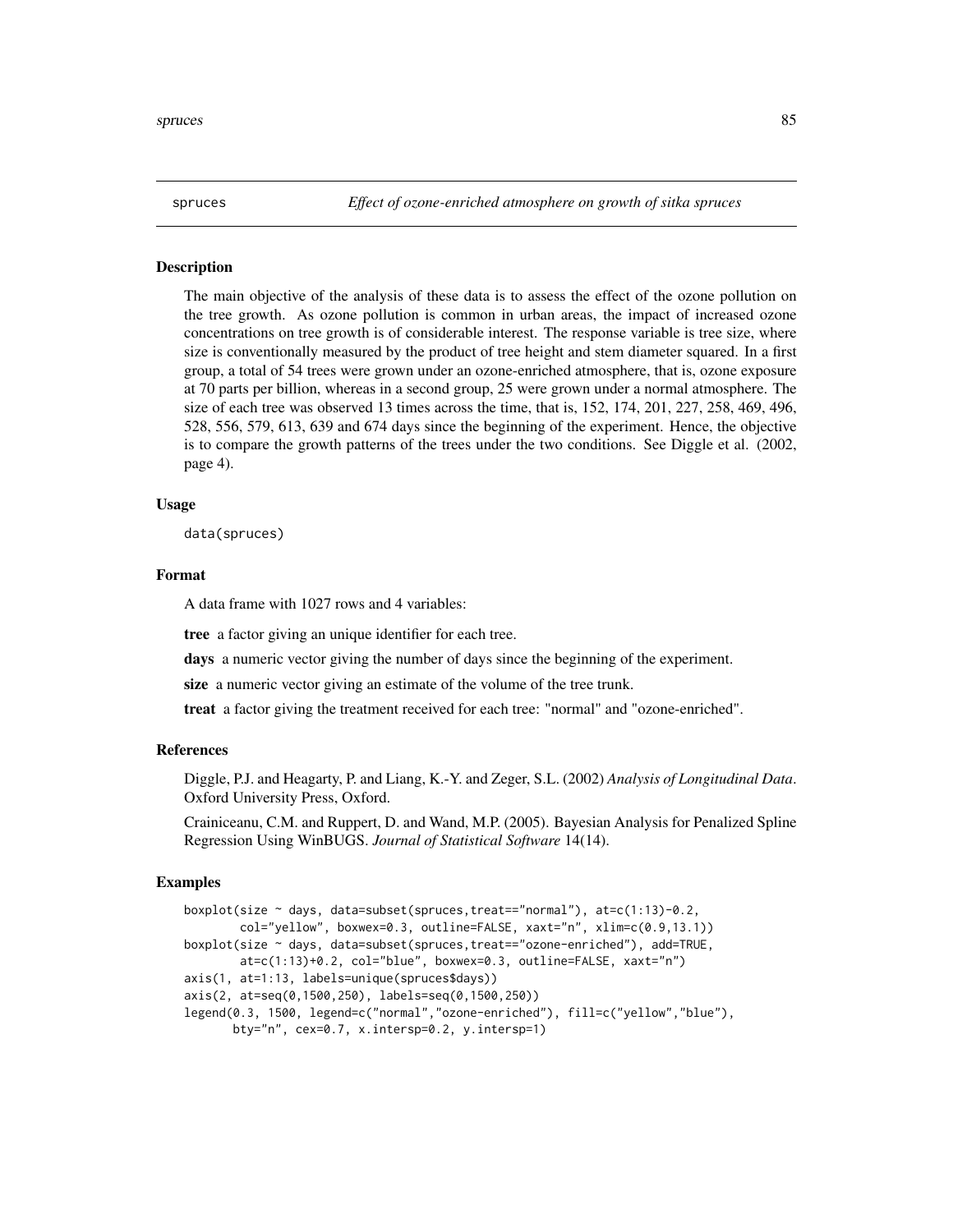## Description

Generic function for selecting variables from a fitted regression model using a chosen criterion.

### Usage

```
stepCriterion(model, ...)
```
### Arguments

| model   | a fitted model object.                             |
|---------|----------------------------------------------------|
| $\cdot$ | further arguments passed to or from other methods. |

## Value

A list which includes the descriptions of the linear predictors of the initial and final models as well as the criterion used to compare the candidate models.

<span id="page-85-0"></span>

| stepCriterion.glm | Variable Selection in Generalized Linear Models |
|-------------------|-------------------------------------------------|
|-------------------|-------------------------------------------------|

## Description

Performs variable selection in generalized linear models using hybrid versions of forward stepwise and backward stepwise.

### Usage

```
## S3 method for class 'glm'
stepCriterion(
 model,
 criterion = c("bic", "aic", "adjr2", "p-value", "qicu"),
  test = c("wald", "lr", "score", "gradient"),
 direction = c("forward", "backward"),
 levels = c(0.05, 0.05),
  trace = TRUE,
  scope,
  ...
)
```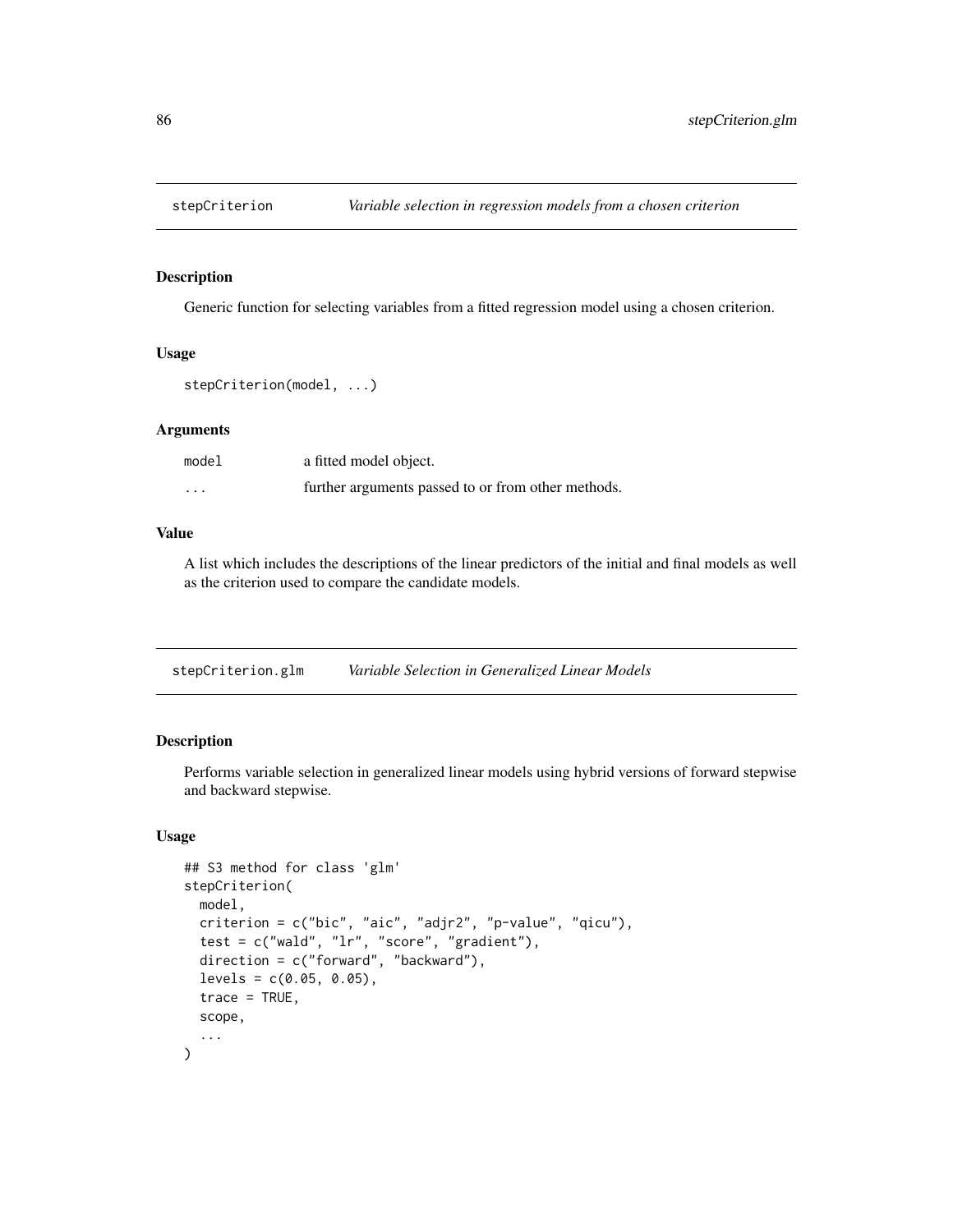### Arguments

| model     | an object of the class glm.                                                                                                                                                                                                                                                                                  |
|-----------|--------------------------------------------------------------------------------------------------------------------------------------------------------------------------------------------------------------------------------------------------------------------------------------------------------------|
| criterion | an (optional) character string indicating the criterion which should be used to<br>compare the candidate models. The available options are: AIC ("aic"), BIC<br>("bic"), adjusted deviance-based R-squared ("adjr2"), and p-value of the test<br>test ("p-value"). By default, criterion is set to be "bic". |
| test      | an (optional) character string indicating the statistical test which should be used<br>to compare nested models. The available options are: Wald ("wald"), Rao's<br>score ("score"), likelihood-ratio ("lr") and gradient ("gradient") tests. By default,<br>test is set to be "wald".                       |
| direction | an (optional) character string indicating the type of procedure which should be<br>used. The available options are: hybrid backward stepwise ("backward") and<br>hybrid forward stepwise ("forward"). By default, direction is set to be "for-<br>ward".                                                     |
| levels    | an (optional) two-dimensional vector of values in the interval $(0, 1)$ indicat-<br>ing the levels at which the variables should in and out from the model. This<br>is only appropiate if criterion="p-value". By default, levels is set to be<br>c(0.05, 0.05).                                             |
| trace     | an (optional) logical switch indicating if should the stepwise reports be printed.<br>By default, trace is set to be TRUE.                                                                                                                                                                                   |
| scope     | an (optional) list, containing components lower and upper, both formula-type<br>objects, indicating the range of models which should be examined in the step-<br>wise search. By default, lower is a model with no predictors and upper is the<br>linear predictor of the model in model.                    |
| $\cdots$  | further arguments passed to or from other methods. For example, k, that is, the<br>magnitude of the penalty in the AIC/QICu, which by default is set to be 2.                                                                                                                                                |

## Details

The "hybrid forward stepwise" algorithm starts with the simplest model (which may be specified at the argument scope, and by default, is a model whose parameters in the linear predictor, except the intercept, if any, are set to be 0), and then the candidate models are builded by hierarchically adding effects in the linear predictor, whose "relevance" and/or "importance" in the model fit is assessed by comparing nested models (that is, by comparing the models with and without the added effect) using a criterion previously specified. If an effect is added to the model then this strategy may also remove any effect which, according to the criterion previously specified, no longer provide an improvement in the model fit. That process remain until no more effects may be included or excluded.

The "hybrid backward stepwise" algorithm works similarly.

## Value

a list list with components including

initial a character string indicating the linear predictor of the "initial model",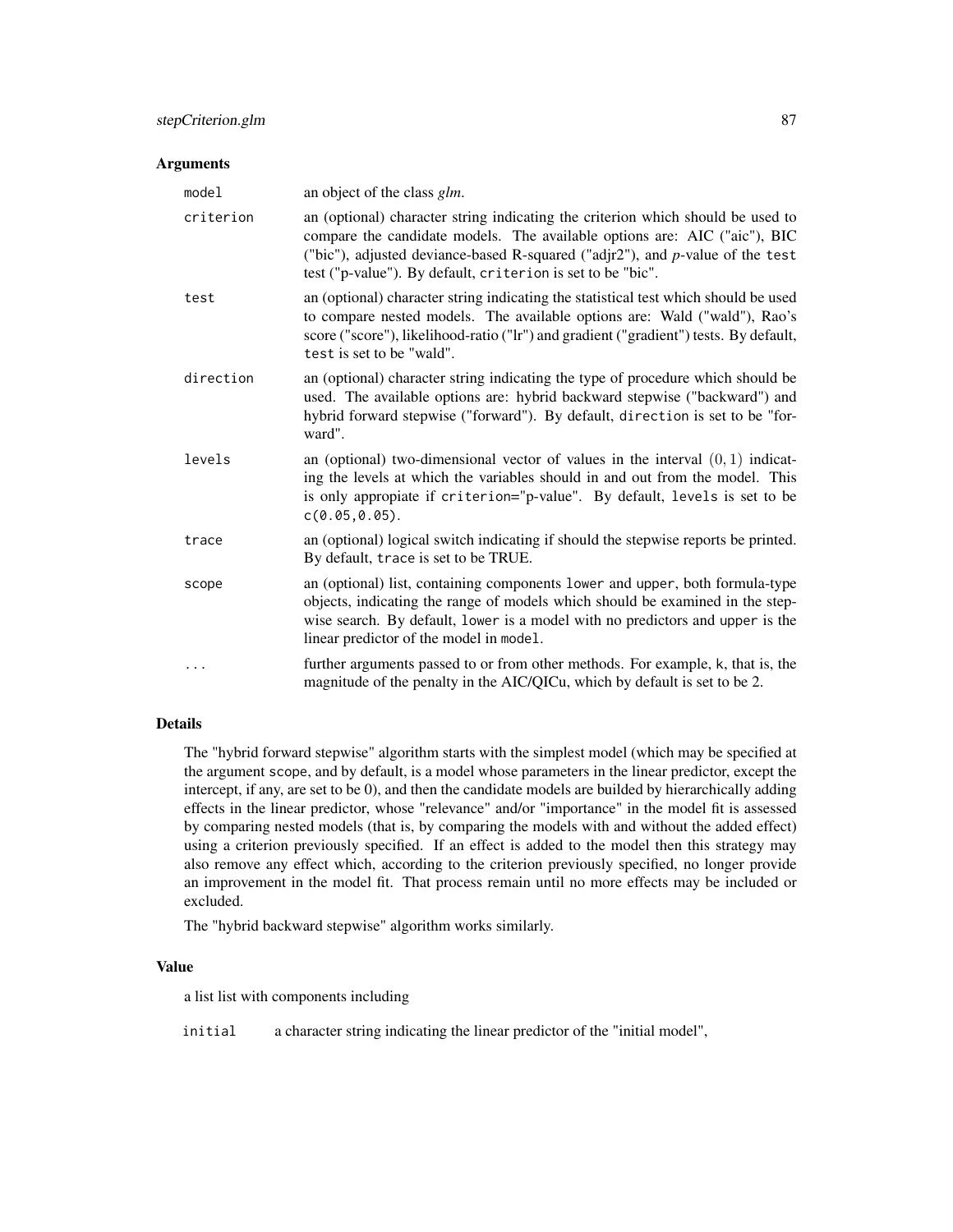- direction a character string indicating the type of procedure which was used,
- criterion a character string indicating the criterion used to compare the candidate models,
- final a character string indicating the linear predictor of the "final model",

### References

James, G. and Witten, D. and Hastie, T. and Tibshirani, R. (2013, page 210) An Introduction to Statistical Learning with Applications in R, Springer, New York.

### See Also

[stepCriterion.lm,](#page-90-0) [stepCriterion.overglm,](#page-92-0) [stepCriterion.glmgee](#page-87-0)

## Examples

```
###### Example 1: Fuel consumption of automobiles
Auto <- ISLR::Auto
Auto2 <- within(Auto, origin <- factor(origin))
mod \leq mpg \sim cylinders + displacement + acceleration + origin + horsepower*weight
fit1 <- glm(mod, family=inverse.gaussian("log"), data=Auto2)
stepCriterion(fit1, direction="forward", criterion="p-value", test="lr")
stepCriterion(fit1, direction="backward", criterion="bic")
###### Example 2: Patients with burn injuries
```

```
burn1000 <- aplore3::burn1000
burn1000 <- within(burn1000, death <- factor(death, levels=c("Dead","Alive")))
upper <- ~ age + gender + race + tbsa + inh_inj + flame + age*inh_inj + tbsa*inh_inj
lower <- \sim 1
fit2 <- glm(death ~ age + gender + race + tbsa + inh_inj, family=binomial("logit"), data=burn1000)
stepCriterion(fit2, direction="backward", criterion="bic", scope=list(lower=lower,upper=upper))
stepCriterion(fit2, direction="forward", criterion="p-value", test="score")
```

```
###### Example 3: Skin cancer in women
upper \leq cases \sim city + age + city*age
fit3 <- glm(upper, family=poisson("log"), offset=log(population), data=skincancer)
stepCriterion(fit3, direction="backward", criterion="aic", scope=list(lower=~ 1,upper=upper))
stepCriterion(fit3, direction="forward", criterion="p-value", test="lr")
```
<span id="page-87-0"></span>stepCriterion.glmgee *Variable selection in Generalized Estimating Equations*

#### **Description**

Performs variable selection in generalized estimating equations using hybrid versions of forward stepwise and backward stepwise.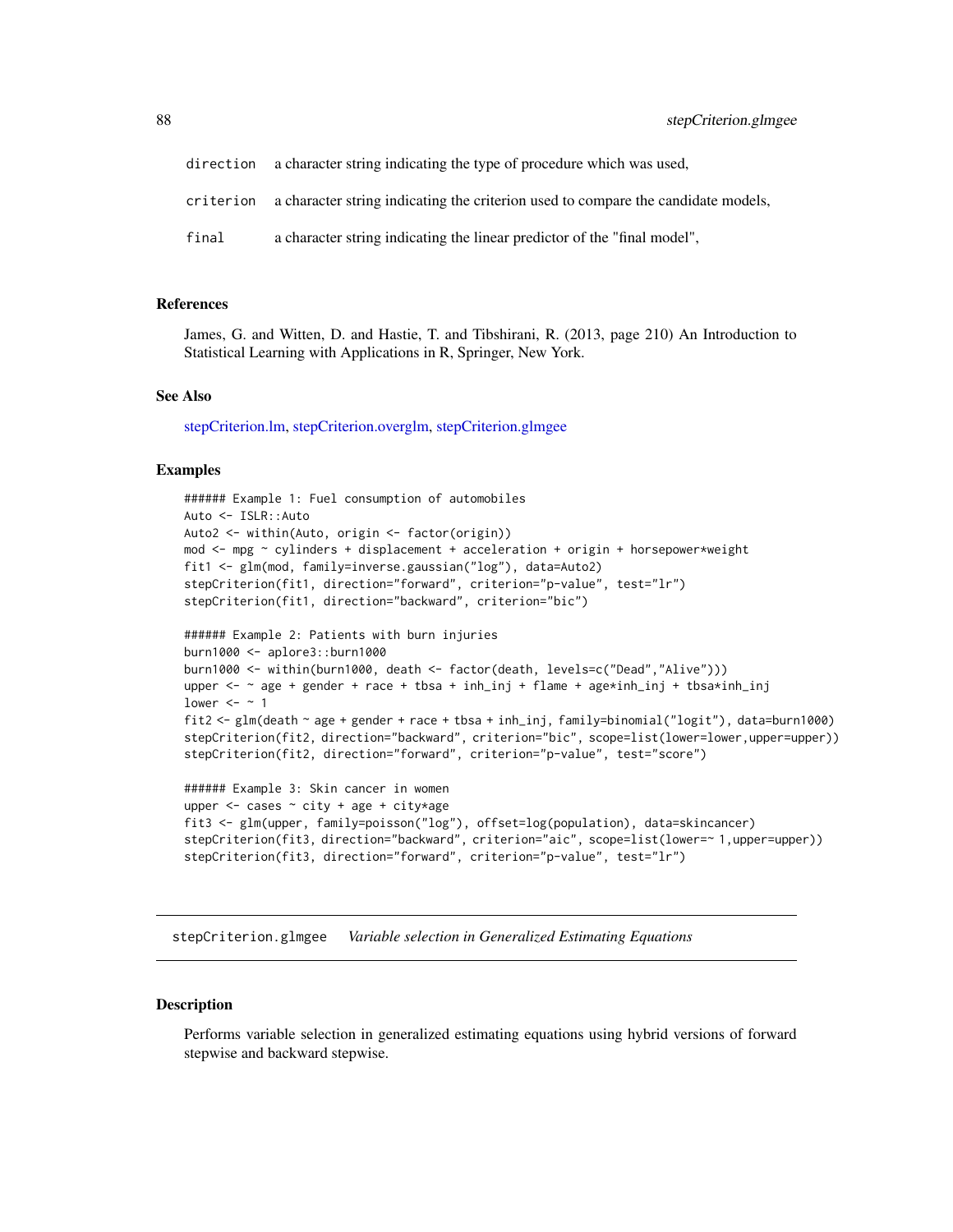# stepCriterion.glmgee 89

# Usage

```
## S3 method for class 'glmgee'
stepCriterion(
 model,
 criterion = c("p-value", "qic", "qicu", "adjr2", "agpc", "sgpc"),
 test = c("wald", "score"),
 direction = c("forward", "backward"),
 levels = c(0.05, 0.05),
 trace = TRUE,
 scope,
 digits = 5,
 varest = c("robust", "df-adjusted", "model", "bias-corrected"),
  ...
\mathcal{L}
```
# Arguments

| model     | an object of the class glmgee which is obtained from the fit of a generalized<br>estimating equation.                                                                                                                                                                                                                                                                                                                                                              |
|-----------|--------------------------------------------------------------------------------------------------------------------------------------------------------------------------------------------------------------------------------------------------------------------------------------------------------------------------------------------------------------------------------------------------------------------------------------------------------------------|
| criterion | an (optional) character string indicating the criterion which should be used to<br>compare the candidate models. The available options are: QIC ("qic"), QICu<br>("qicu"), adjusted deviance-based R-squared ("adjr2"), Akaike-type penalized<br>gaussian pseudo-likelihood criterion ("agpc"), Schwarz-type penalized gaussian<br>pseudo-likelihood criterion ("sgpc") and p-value of the test test ("p-value"). By<br>default, criterion is set to be "p-value". |
| test      | an (optional) character string indicating the statistical test which should be used<br>to compare nested models. The available options are: Wald ("wald") and gener-<br>alized score ("score") tests. By default, test is set to be "wald".                                                                                                                                                                                                                        |
| direction | an (optional) character string indicating the type of procedure which should be<br>used. The available options are: hybrid backward stepwise ("backward") and<br>hybrid forward stepwise ("forward"). By default, direction is set to be "for-<br>ward".                                                                                                                                                                                                           |
| levels    | an (optional) two-dimensional vector of values in the interval $(0, 1)$ indicat-<br>ing the levels at which the variables should in and out from the model. This<br>is only appropiate if criterion="p-value". By default, levels is set to be<br>$c(0.05, 0.05)$ .                                                                                                                                                                                                |
| trace     | an (optional) logical switch indicating if should the stepwise reports be printed.<br>By default, trace is set to be TRUE.                                                                                                                                                                                                                                                                                                                                         |
| scope     | an (optional) list, containing components lower and upper, both formula-type<br>objects, indicating the range of models which should be examined in the step-<br>wise search. By default, lower is a model with no predictors and upper is the<br>linear predictor of the model in model.                                                                                                                                                                          |
| digits    | an (optional) integer indicating the number of digits which should be used to<br>print the most of the criteria to compare the candidate models. By default,<br>digits is set to be 5.                                                                                                                                                                                                                                                                             |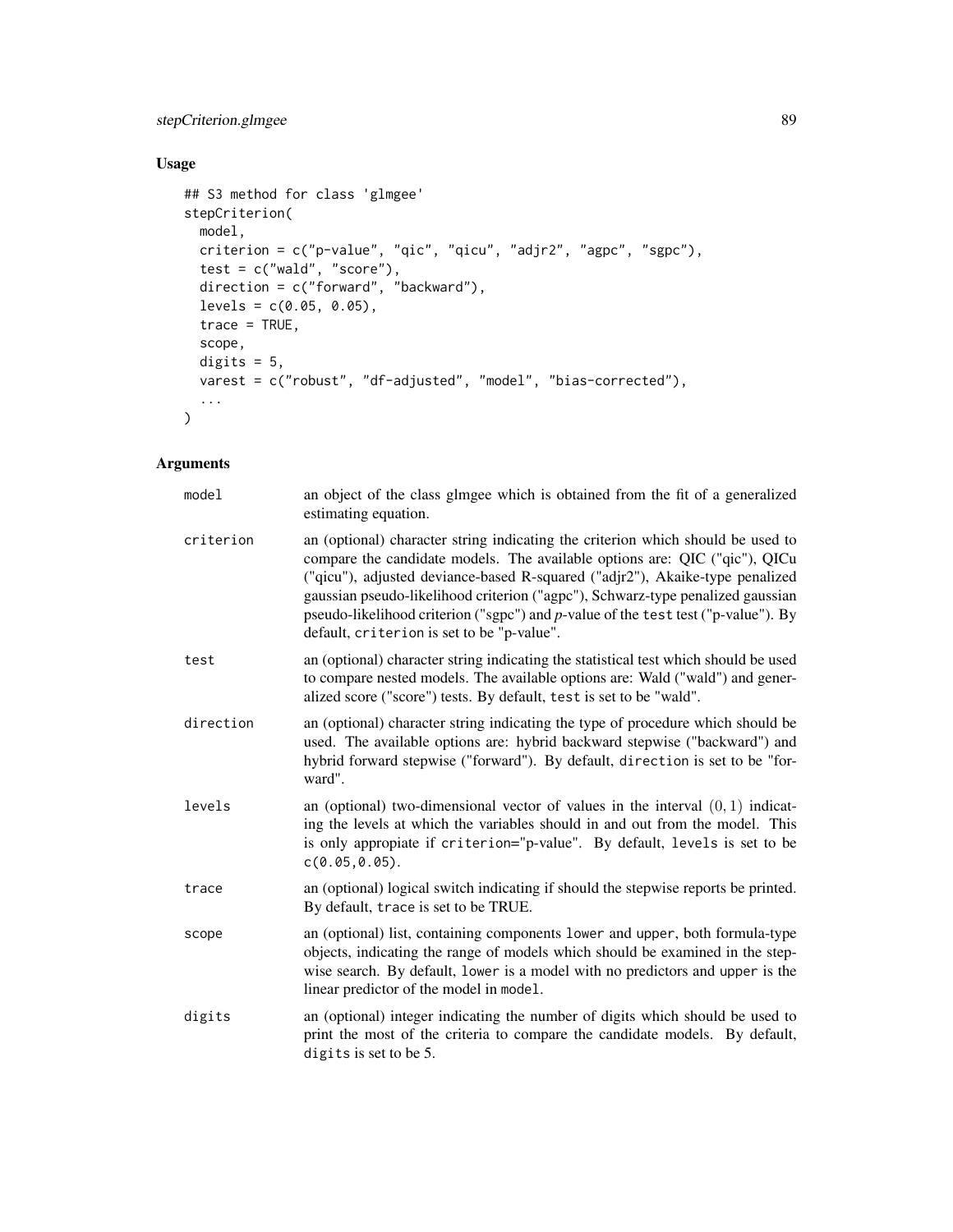| varest   | an (optional) character string indicating the type of estimator which should be  |
|----------|----------------------------------------------------------------------------------|
|          | used to the variance-covariance matrix of the interest parameters in the Wald-   |
|          | type test. The available options are: robust sandwich-type estimator ("robust"), |
|          | degrees-of-freedom-adjusted estimator ("df-adjusted"), bias-corrected estimator  |
|          | ("bias-corrected"), and the model-based or naive estimator ("model"). By de-     |
|          | fault, varest is set to be "robust".                                             |
| $\cdots$ | further arguments passed to or from other methods. For example, k, that is, the  |
|          | magnitude of the penalty in the AGPC, which by default is set to be 2.           |

#### Value

A list which contains the following objects:

- initial: a character string indicating the linear predictor of the "initial model".
- direction: a character string indicating the type of procedure which was used.
- criterion: a character string indicating the criterion used to compare the candidate models.
- final: a character string indicating the linear predictor of the "final model".

### References

James, G. and Witten, D. and Hastie, T. and Tibshirani, R. (2013, page 210) *An Introduction to Statistical Learning with Applications in R*. Springer, New York.

Jianwen, X. and Jiamao, Z. and Liya, F. (2019) Variable selection in generalized estimating equations via empirical likelihood and Gaussian pseudo-likelihood. *Communications in Statistics - Simulation and Computation* 48, 1239-1250.

## See Also

[stepCriterion.lm,](#page-90-0) [stepCriterion.glm,](#page-85-0) [stepCriterion.overglm](#page-92-0)

```
###### Example 1: Effect of ozone-enriched atmosphere on growth of sitka spruces
mod <- size ~ poly(days,4)*treat
fit1 <- glmgee(mod, id=tree, family=Gamma("log"), data=spruces, corstr="AR-1")
stepCriterion(fit1, criterion="p-value", direction="forward", scope=list(lower=~1,upper=mod))
###### Example 2: Treatment for severe postnatal depression
mod <- depressd ~ visit*group
fit2 <- glmgee(mod, id=subj, family=binomial("logit"), corstr="AR-1", data=depression)
stepCriterion(fit2, criterion="adjr2", direction="forward", scope=list(lower=~1,upper=mod))
###### Example 3: Treatment for severe postnatal depression (2)
mod <- dep ~ visit*group
fit2 <- glmgee(mod, id=subj, family=gaussian("identity"), corstr="AR-1", data=depression)
stepCriterion(fit2, criterion="adjr2", direction="forward", scope=list(lower=~1,upper=mod))
```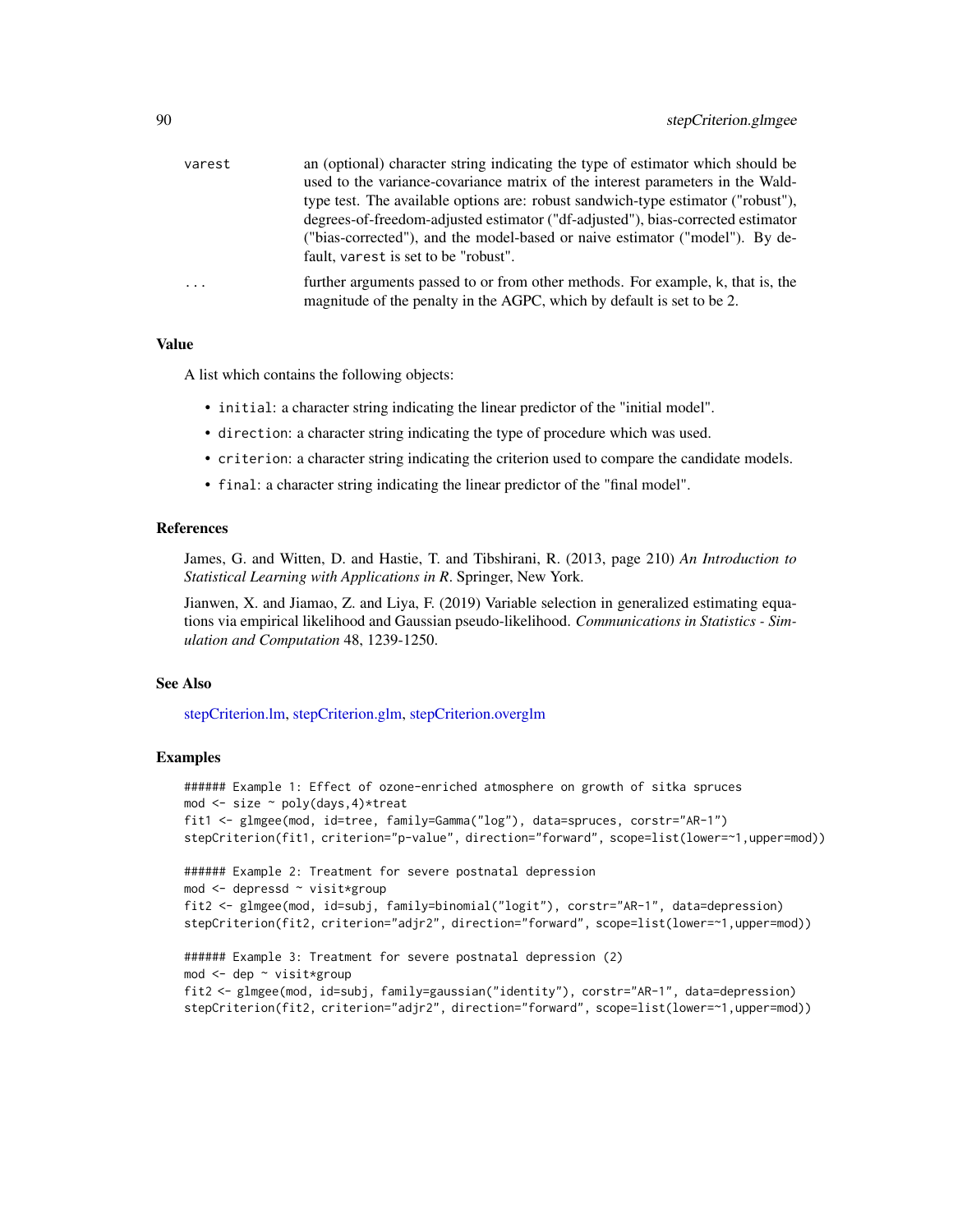<span id="page-90-0"></span>stepCriterion.lm *Variable Selection in Normal Linear Models*

## Description

Performs variable selection in normal linear models using a hybrid versions of forward stepwise and backward stepwise.

## Usage

```
## S3 method for class 'lm'
stepCriterion(
 model,
 criterion = c("bic", "aic", "adjr2", "prdr2", "cp", "p-value"),
 direction = c("forward", "backward"),
 levels = c(0.05, 0.05),
 trace = TRUE,scope,
  ...
)
```
# Arguments

| model     | an object of the class <i>lm</i> .                                                                                                                                                                                                                                                                                                                |
|-----------|---------------------------------------------------------------------------------------------------------------------------------------------------------------------------------------------------------------------------------------------------------------------------------------------------------------------------------------------------|
| criterion | an (optional) character string indicating the criterion which should be used to<br>compare the candidate models. The available options are: AIC ("aic"), BIC<br>("bic"), adjusted R-squared ("adjr2"), predicted R-squared ("prdr2"), Mallows'<br>$CP$ ("cp") and p-value of the F test ("p-value"). By default, criterion is set to<br>be "bic". |
| direction | an (optional) character string indicating the type of procedure which should be<br>used. The available options are: hybrid backward stepwise ("backward") and<br>hybrid forward stepwise ("forward"). By default, direction is set to be "for-<br>ward".                                                                                          |
| levels    | an (optional) two-dimensional vector of values in the interval $(0, 1)$ indicat-<br>ing the levels at which the variables should in and out from the model. This<br>is only appropiate if criterion="p-value". By default, levels is set to be<br>$c(0.05, 0.05)$ .                                                                               |
| trace     | an (optional) logical switch indicating if should the stepwise reports be printed.<br>By default, trace is set to be TRUE.                                                                                                                                                                                                                        |
| scope     | an (optional) list containing components lower and upper, both formula-type<br>objects, indicating the range of models which should be examined in the step-<br>wise search. By default, lower is a model with no predictors and upper is the<br>linear predictor of the model in model.                                                          |
| .         | further arguments passed to or from other methods. For example, k, that is, the<br>magnitude of the penalty in the AIC/QICu, which by default is set to be 2.                                                                                                                                                                                     |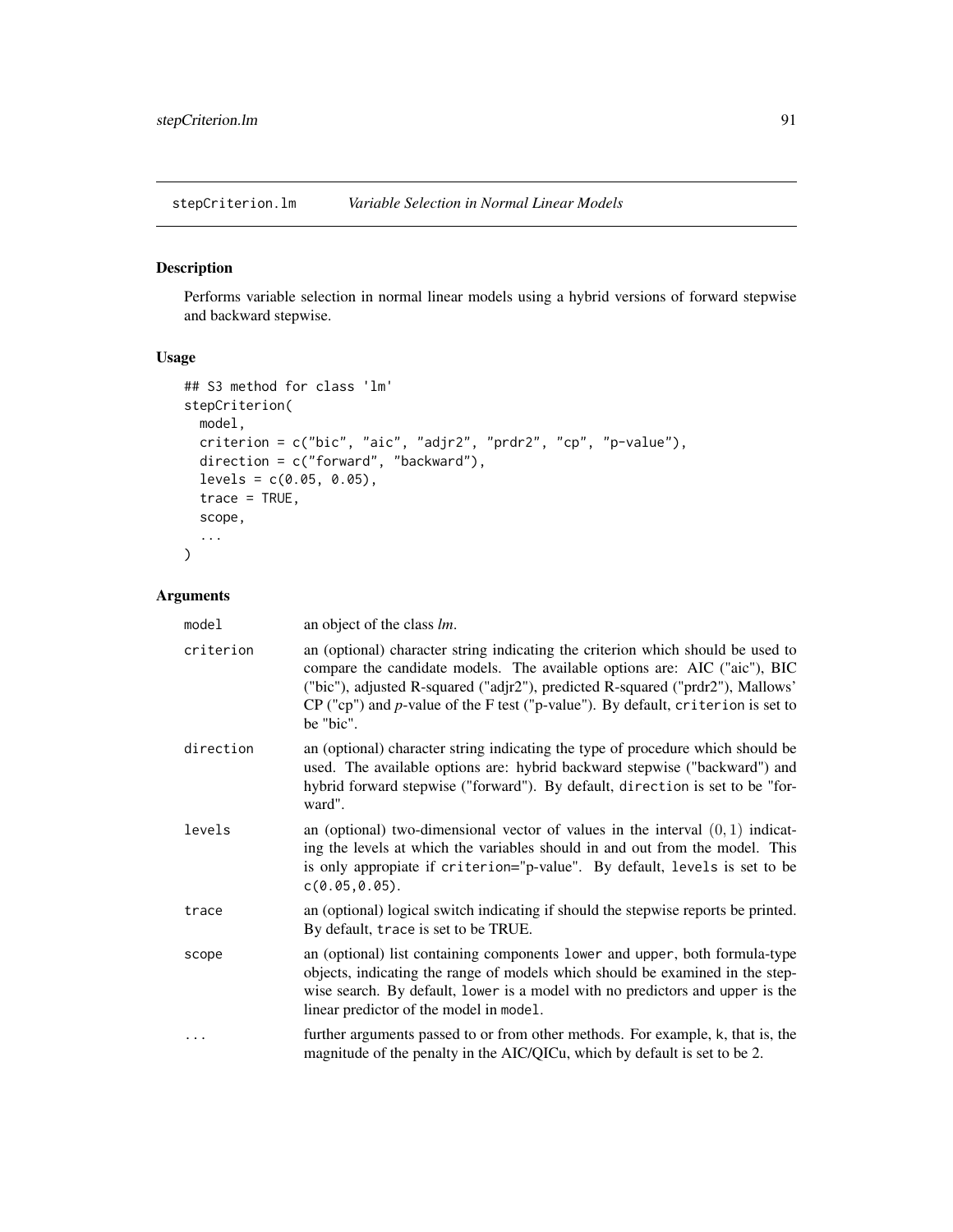## Details

The "hybrid forward stepwise" algorithm starts with the simplest model (which may be specified at the argument scope, and by default, is a model whose parameters in the linear predictor, except the intercept, if any, are set to be 0), and then the candidate models are builded by hierarchically adding effects in the linear predictor, whose "relevance" and/or "importance" in the model fit is assessed by comparing nested models (that is, by comparing the models with and without the added effect) using a criterion previously specified. If an effect is added to the model then this strategy may also remove any effect which, according to the criterion previously specified, no longer provide an improvement in the model fit. That process remain until no more effects may be included or excluded.

The "hybrid backward stepwise" algorithm works similarly.

### Value

a list list with components including

- initial a character string indicating the linear predictor of the "initial model",
- direction a character string indicating the type of procedure which was used,
- criterion a character string indicating the criterion used to compare the candidate models,
- final a character string indicating the linear predictor of the "final model",

## References

James, G. and Witten, D. and Hastie, T. and Tibshirani, R. (2013, page 210) An Introduction to Statistical Learning with Applications in R, Springer, New York.

## See Also

[stepCriterion.glm,](#page-85-0) [stepCriterion.overglm,](#page-92-0) [stepCriterion.glmgee](#page-87-0) [stepCriterion.glm,](#page-85-0) [stepCriterion.overglm,](#page-92-0) [stepCriterion.glmgee](#page-87-0)

```
###### Example 1: New York air quality measurements
fit1 <- lm(log(0zone) \sim Solar.R + Temp + Wind, data=airquality)scope=list(lower=~1, upper=~Solar.R*Temp*Wind)
stepCriterion(fit1, direction="forward", criterion="adjr2", scope=scope)
stepCriterion(fit1, direction="forward", criterion="bic", scope=scope)
stepCriterion(fit1, direction="forward", criterion="p-value", scope=scope)
###### Example 2: Fuel consumption of automobiles
```

```
fit2 <- lm(mpg \sim log(hp) + log(wt) + qsec, data=mtcars)
scope=list(lower=~1, upper=~log(hp)*log(wt)*qsec)
stepCriterion(fit2, direction="backward", criterion="bic", scope=scope)
stepCriterion(fit2, direction="forward", criterion="cp", scope=scope)
```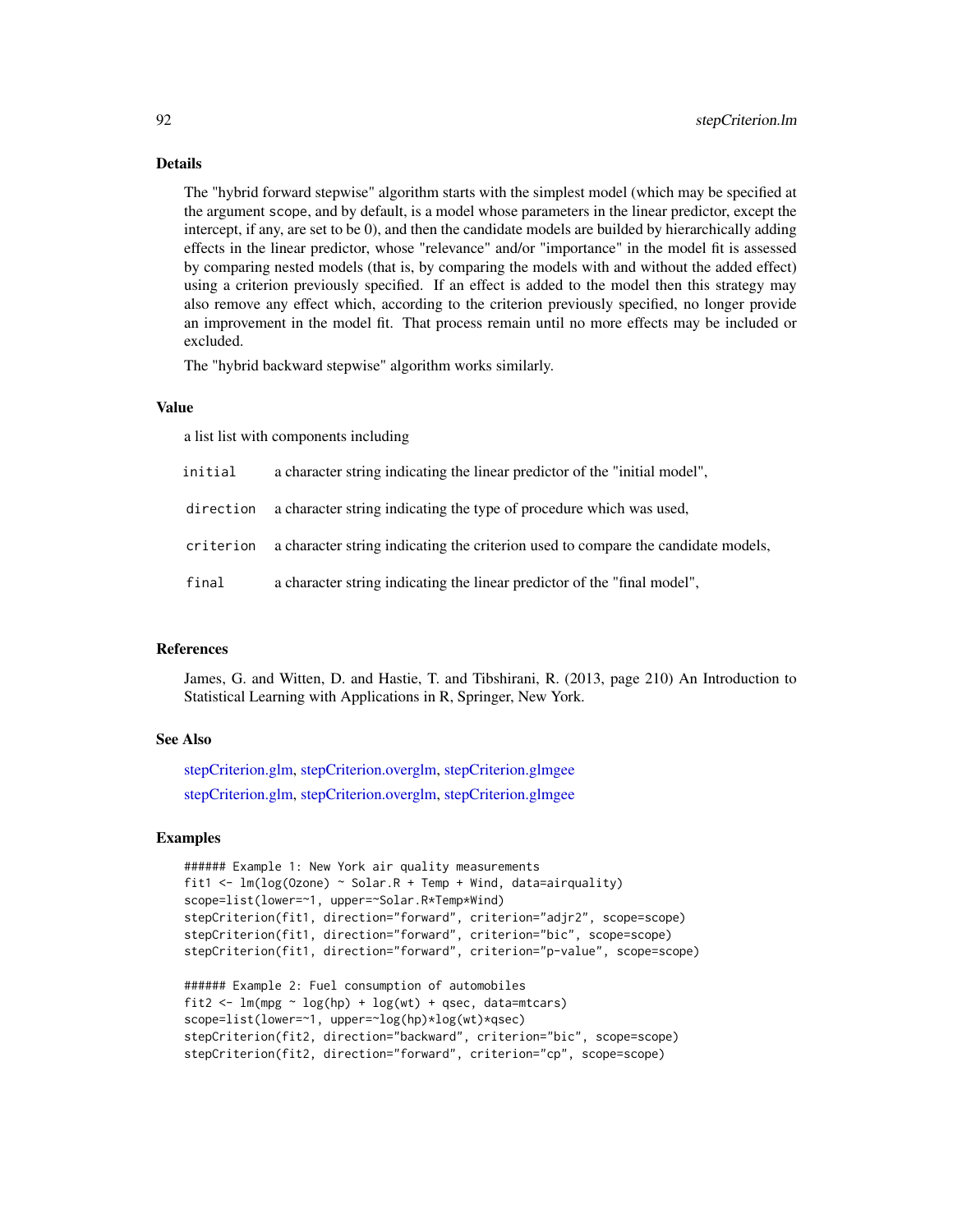```
stepCriterion(fit2, direction="backward", criterion="prdr2", scope=scope)
###### Example 3: Credit card balance
Credit <- ISLR::Credit
fit3 <- lm(Balance ~ Cards + Age + Rating + Income + Student + Limit, data=Credit)
stepCriterion(fit3, direction="forward", criterion="prdr2")
stepCriterion(fit3, direction="forward", criterion="cp")
stepCriterion(fit3, direction="forward", criterion="p-value")
```
<span id="page-92-0"></span>stepCriterion.overglm *Variable selection for alternatives to the Poisson and Binomial Regression Models under the presence of Overdispersion*

### Description

Performs variable selection using hybrid versions of forward stepwise and backward stepwise by comparing hierarchically builded candidate models using a criterion previously specified such as AIC, BIC or p-value of the significance tests.

# Usage

```
## S3 method for class 'overglm'
stepCriterion(
 model,
 criterion = c("bic", "aic", "p-value"),
  test = c("wald", "score", "lr", "gradient"),
  direction = c("forward", "backward"),
  levels = c(0.05, 0.05),
  trace = TRUE,
  scope,
  ...
)
```
#### Arguments

| model     | an object of the class <i>overglm</i> .                                                                                                                                                                                                                                                             |
|-----------|-----------------------------------------------------------------------------------------------------------------------------------------------------------------------------------------------------------------------------------------------------------------------------------------------------|
| criterion | an (optional) character string which allows to specify the criterion which should<br>be used to compare the candidate models. The available options are: AIC<br>("aic"), BIC ("bic"), and <i>p</i> -value of the test-type test ("p-value"). By default,<br>criterion is set to be "bic".           |
| test      | an (optional) character string which allows to specify the statistical test which<br>should be used to compare nested models. The available options are: Wald<br>("wald"), Rao's score ("score"), likelihood-ratio ("lr") and gradient ("gradient")<br>tests. By default, test is set to be "wald". |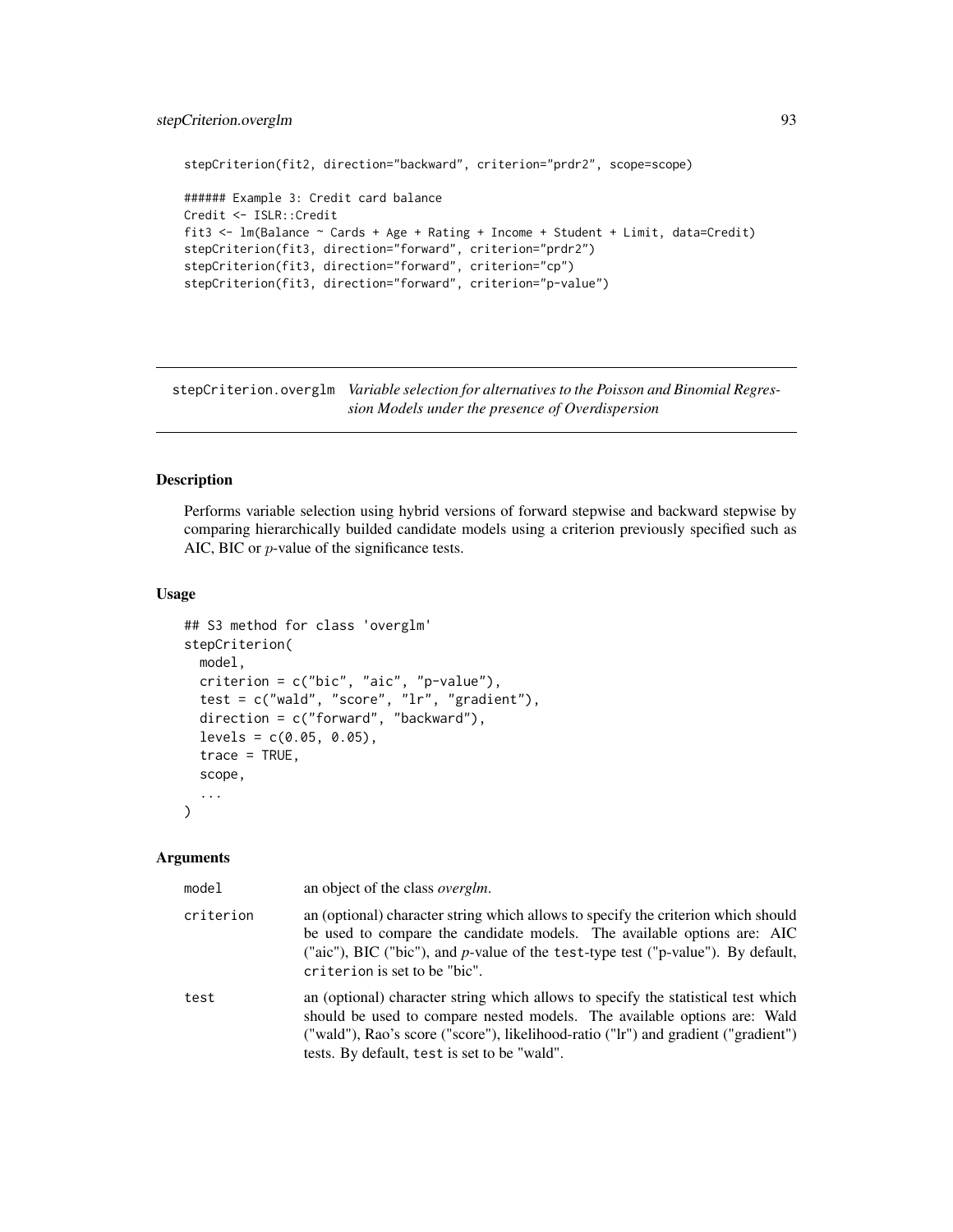| direction | an (optional) character string which allows to specify the type of procedure<br>which should be used. The available options are: hybrid backward stepwise<br>("backward") and hybrid forward stepwise ("forward"). By default, direction<br>is set to be "forward".                       |
|-----------|-------------------------------------------------------------------------------------------------------------------------------------------------------------------------------------------------------------------------------------------------------------------------------------------|
| levels    | an (optional) two-dimensional vector of values in the interval $(0, 1)$ indicat-<br>ing the levels at which the variables should in and out from the model. This<br>is only appropiate if criterion="p-value". By default, levels is set to be<br>$C(0.05, 0.05)$ .                       |
| trace     | an (optional) logical switch indicating if should the stepwise reports be printed.<br>By default, trace is set to be TRUE.                                                                                                                                                                |
| scope     | an (optional) list, containing components lower and upper, both formula-type<br>objects, indicating the range of models which should be examined in the step-<br>wise search. By default, lower is a model with no predictors and upper is the<br>linear predictor of the model in model. |
|           | further arguments passed to or from other methods. For example, k, that is, the<br>magnitude of the penalty in the AIC, which by default is set to be 2.                                                                                                                                  |

## Value

A list which contains the following objects:

| initial   | a character string indicating the linear predictor of the "initial model".        |
|-----------|-----------------------------------------------------------------------------------|
| direction | a character string indicating the type of procedure which was used,               |
| criterion | a character string indicating the criterion used to compare the candidate models, |
| final     | a character string indicating the linear predictor of the "final model".          |

# References

James G., Witten D., Hastie T. and Tibshirani R. (2013, page 210) An Introduction to Statistical Learning with Applications in R. Springer, New York.

# See Also

[stepCriterion.lm,](#page-90-0) [stepCriterion.glm,](#page-85-0) [stepCriterion.glmgee](#page-87-0)

```
###### Example 1: Self diagnozed ear infections in swimmers
fit1 <- overglm(infections ~ age + gender + frequency + location, family="nb1(log)", data=swimmers)
stepCriterion(fit1, criterion="p-value", direction="forward", test="lr")
stepCriterion(fit1, criterion="bic", direction="backward", test="score")
###### Example 2: Article production by graduate students in biochemistry PhD programs
```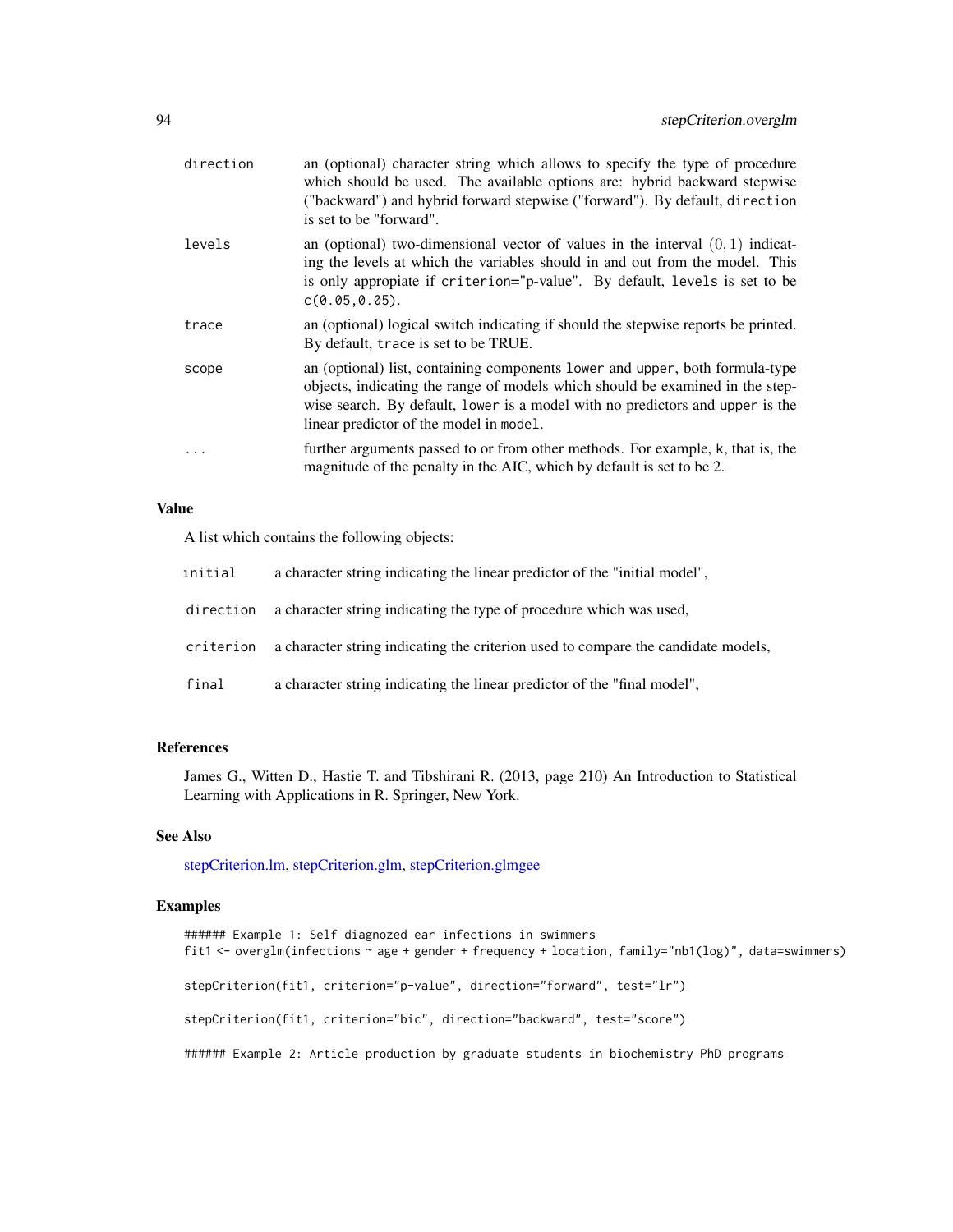### swimmers **95**

```
bioChemists <- pscl::bioChemists
fit2 <- overglm(art ~ fem + mar + kid5 + phd + ment, family="nb1(log)", data = bioChemists)
stepCriterion(fit2, criterion="p-value", direction="forward", test="lr")
stepCriterion(fit2, criterion="bic", direction="backward", test="score")
###### Example 3: Agents to stimulate cellular differentiation
fit3 <- overglm(cbind(cells,200-cells) ~ tnf + ifn + tnf*ifn, family="bb(logit)", data=cellular)
stepCriterion(fit3, criterion="p-value", direction="backward", test="lr")
stepCriterion(fit3, criterion="bic", direction="forward", test="score")
```
swimmers *Self diagnozed ear infections in swimmers*

### **Description**

The data come from the Pilot Surf/Health Study of NSW Water Board performed in 1990 on 287 recruits. The objective of the study was to determine, in particular, whether beach swimmers run a greater risk of contracting ear infections than non-beach swimmers. See Hand et al. (1994. page 266).

### Usage

data(swimmers)

### Format

A data frame with 287 rows and 5 variables:

- frequency a factor giving the recruit's perception of whether he or she is a frequent swimmer: "frequent" and "occasional".
- location a factor giving the recruit's usually chosen swimming location: "beach" and "non-beach".
- age a factor giving the recruit's age range: "15-19", "20-24" and "25-29".

gender a factor giving the recruit's gender: "male" and "female".

infections a numeric vector giving the number of self diagnozed ear infections that were reported by the recruit.

#### References

Hand, D.J. and Daly, F. and Lunn, A.D. and McConway, K.J. and Ostrowsky, E. (1994) *A Handbook of Small Data Sets*, Chapman and Hall, London.

Vanegas, L.H. and Rondon, L.M. (2020) A data transformation to deal with constant under/overdispersion in binomial and poisson regression models. *Journal of Statistical Computation and Simulation* 90, 1811-1833.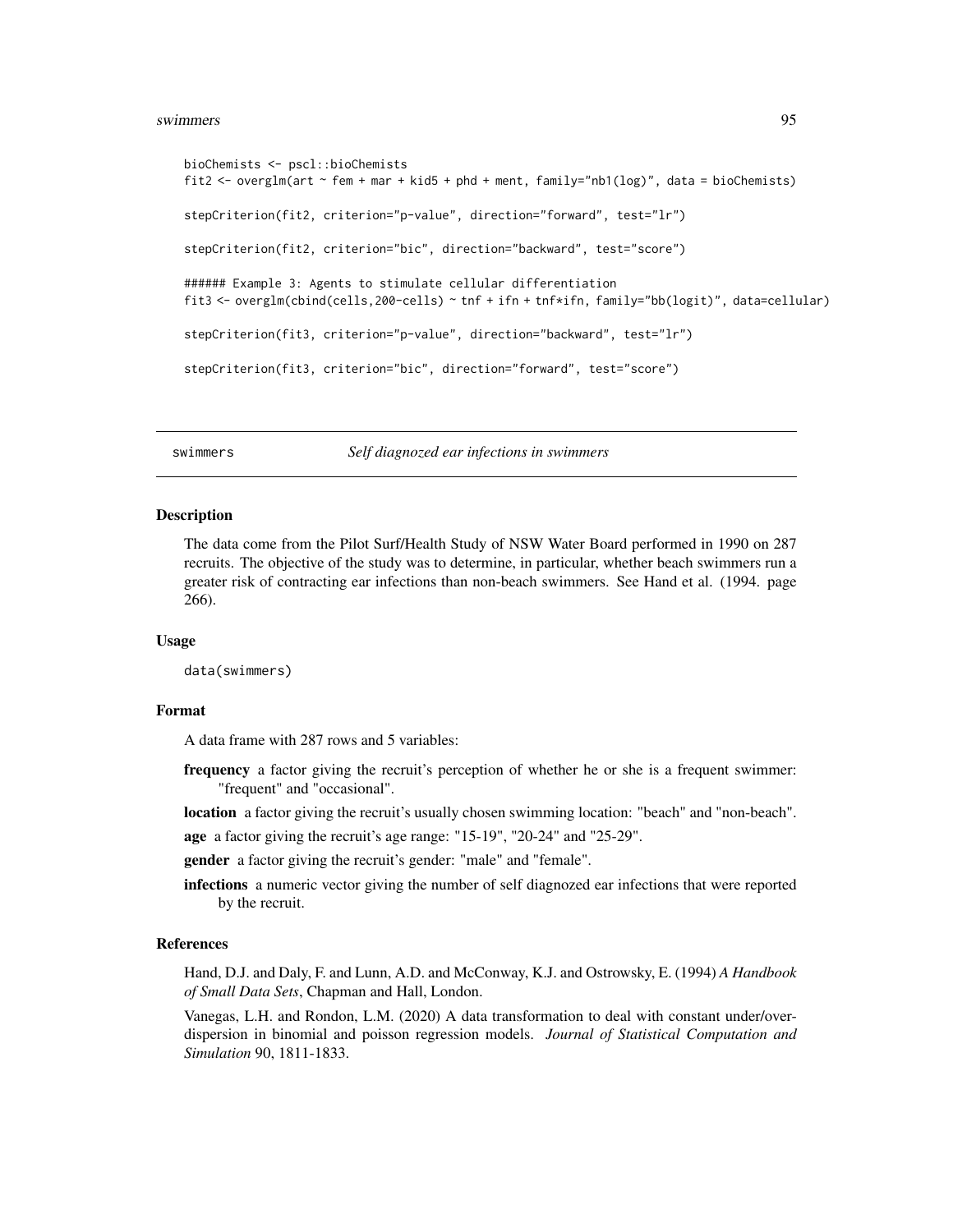```
boxplot(infections ~ frequency, data=subset(swimmers,location=="non-beach"),
        at=c(1:2)-0.2, col="yellow", boxwex=0.25, outline=FALSE, xaxt="n")
boxplot(infections ~ frequency, data=subset(swimmers,location=="beach"), add=TRUE,
       at=c(1:2)+0.2, col="blue", boxwex=0.25, outline=FALSE, xaxt="n")
axis(1, at=1:2, labels=levels(swimmers$frequency))
legend(0.2, 6.3, legend=c("non-beach","beach"), fill=c("yellow","blue"),
       bty="n", cex=0.7, x.intersp=0.2, y.intersp=1)
```
Trajan *Roots Produced by the Columnar Apple Cultivar Trajan.*

### Description

The data arose from a horticultural experiment to study the number of roots produced by 270 micropropagated shoots of the columnar apple cultivar Trajan. During the rooting period, all shoots were maintained under identical conditions, but the shoots themselves were cultured on media containing different concentrations of the cytokinin 6-benzylaminopurine (BAP), in growth cabinets with an 8 or 16 hour photoperiod. The objective is to assess the effect of both the photoperiod and the concentration levels of BAP on the number of roots produced.

#### Usage

data(Trajan)

### Format

A data frame with 270 rows and 4 variables:

roots a numeric vector indicating the number of roots produced.

shoot a numeric vector indicating the number of micropropogated shoots.

photoperiod a factor indicating the photoperiod, in hours: 8 or 16.

bap a numeric vector indicating the concentrations of the cytokinin 6-benzylaminopurine: 2.2, 4.4, 8.8 or 17.6.

#### Source

<https://support.sas.com/rnd/app/stat/examples/GENMODZIP/sas.html>

## References

Ridout, M. and Demétrio, C.G. and Hinde, J. (1998). Models for count data with many zeros. In *Proceedings of the XIXth international biometric conference*, 179–192.

Ridout, M. and Hinde, J. and Demétrio, C.G. (2001). A score test for testing a zero-inflated Poisson regression model against zero-inflated negative binomial alternatives. *Biometrics*, 57, 219-223.

Garay, A.M. and Hashimoto, E.M. and Ortega, E.M.M. and Lachos, V. (2011). On estimation and influence diagnostics for zero-inflated negative binomial regression models. *Computational Statistics & Data Analysis* 55, 1304-1318.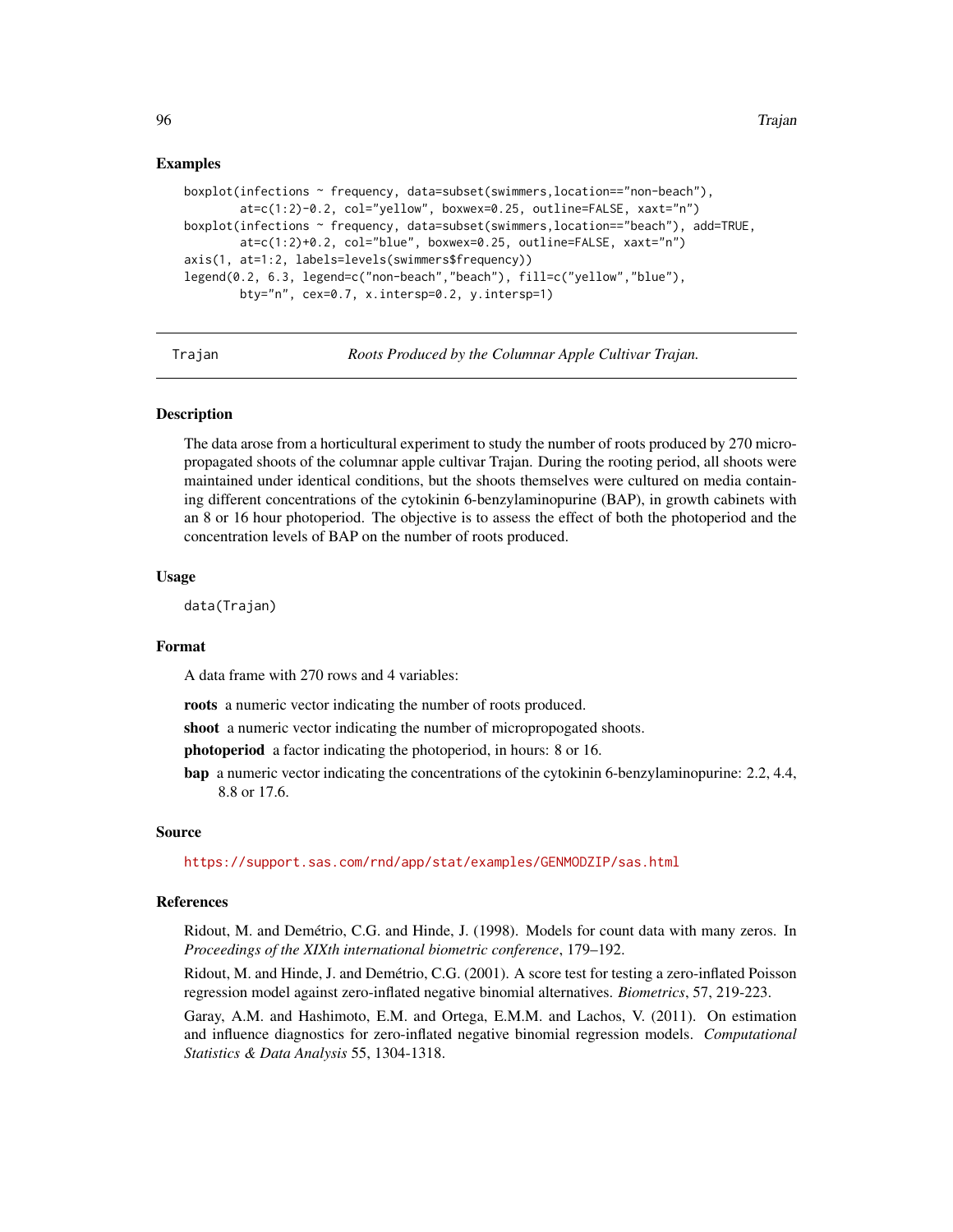```
boxplot(roots \sim bap, data=subset(Trajan,photoperiod=="8"), at=c(1:4) - 0.15,
    col="blue", boxwex=0.2, outline=False, xaxt="n", xlim=c(0.7,4.3), ylim=c(-0.5,17))boxplot(roots \sim bap, data=subset(Trajan,photoperiod=="16"), add=TRUE, at=c(1:4) + 0.15,
    col="yellow", boxwex=0.2, outline=FALSE, xaxt="n")
axis(1, at=1:4, labels=levels(Trajan$bap))
legend(0, 18, legend=c("8","16"), title="Photoperiod", bty="n", ncol=1,
    fill=c("blue","yellow"), cex=0.6, x.intersp=0.2, y.intersp=1)
```
uti *Urinary Tract Infections in HIV-infected Men*

## Description

These data arose from a study conducted in the Department of Internal Medicine at the Utrecht University Hospital, the Netherlands, where 98 human immunodeficiency virus (HIV)-infected men were followed up to two years. Urinary cultures were obtained during the first visit and every six months thereafter. Also, cultures were obtained between regular scheduled visits when signs and symptoms of urinary tract infections (UTI) occurred, or when patients had fever of unknown origin. CD4+ cell counts were also measured. A CD4+ count is a blood test to determine how well the immune system is working in people who have been diagnosed with HIV. In general, a decreasing CD4+ count is an indication of the progression of HIV. See Hoepelman et al. (1992), van den Broek (1995), Morel and Nagaraj (2012, page 175).

#### Usage

data(uti)

## Format

A data frame with 98 rows and 3 variables:

- episodes a numeric vector indicating the number of episodes, that is, the number of times each patient had urinary tract infections (UTI).
- time a numeric vector indicating the time to follow up, in months.
- cd4 a numeric vector indicating the immune status of the patient as measured by the CD4+ cell counts.

#### References

Hoepelman, A.I.M. and Van Buren, M. and Van den Broek, J., and Borleffs, J.C.C. (1992) Bacteriuria in men infected with HIV-1 is related to their immune status (CD4+ cell count). *AIDS* 6, 179-184.

Morel, J.G. and Nagaraj, N.K. (2012) *Overdispersion Models in SAS*. SAS Institute Inc., Cary, North Carolina, USA.

van den Broek, J. (1995) A Score Test for Zero Inflation in a Poisson Distribution. *Biometrics* 51, 738–743.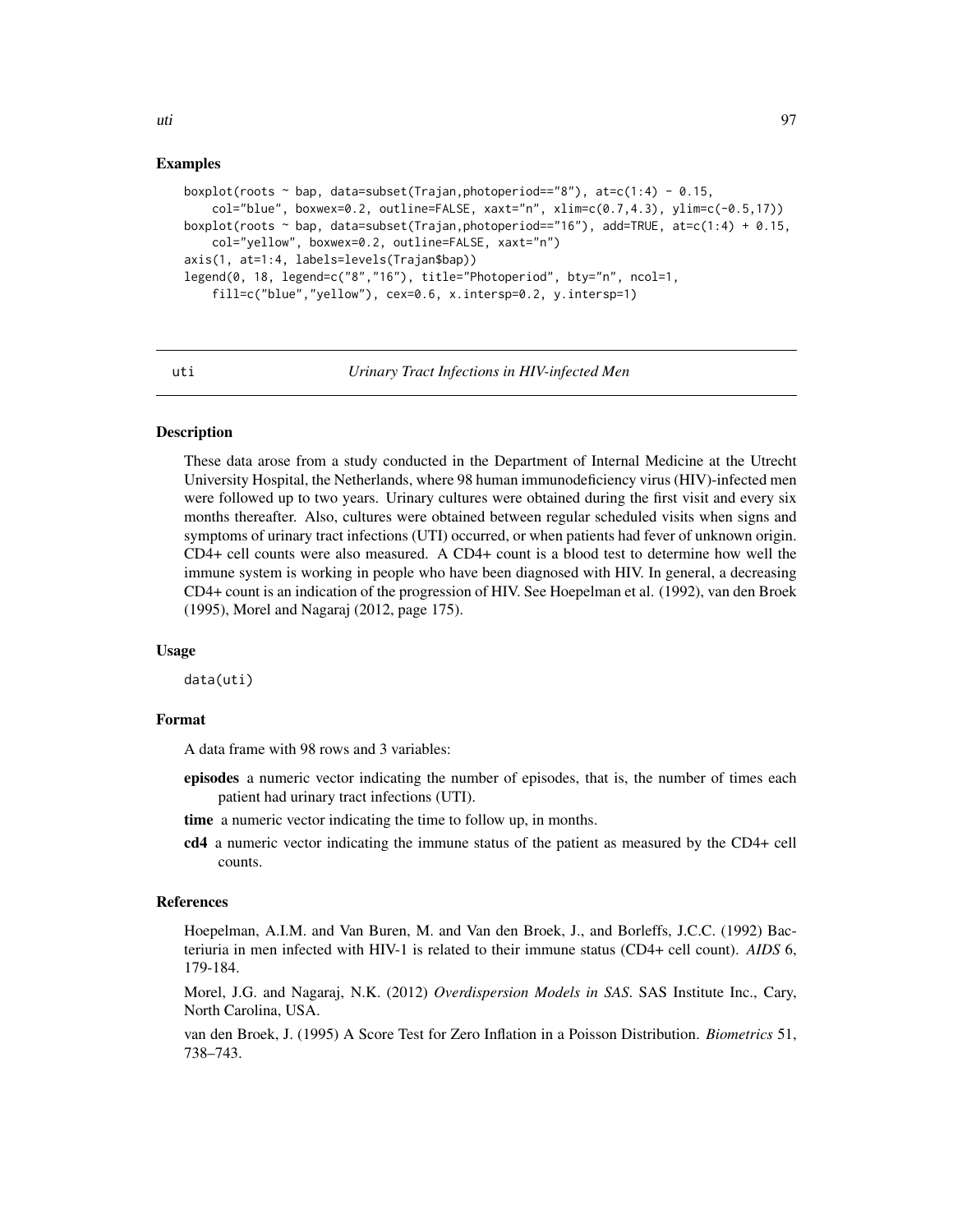```
uti2 <- within(uti,cd4C <- cut(log(cd4),4,labels=c("Low","Mid-Low","Mid-High","High")))
out <- aggregate(cbind(episodes,time) ~ cd4C, sum, data=uti2)
barplot(12*episodes/time ~ cd4C, beside=TRUE, data=out, col="red",
        xlab="CD4+ cell count", ylab="Number of UTIs per year")
```
vcov.glmgee *Estimate of the variance-covariance matrix in GEEs*

# Description

Computes the type-type estimate of the variance-covariance matrix from an object of the class glmgee.

### Usage

```
## S3 method for class 'glmgee'
vcov(
  object,
  ...,
  type = c("robust", "df-adjusted", "model", "bias-corrected", "jackknife")
\lambda
```
## Arguments

| object | An object of the class <i>glmgee</i> .                                                                                                                                                                                                                                                                                                                                  |
|--------|-------------------------------------------------------------------------------------------------------------------------------------------------------------------------------------------------------------------------------------------------------------------------------------------------------------------------------------------------------------------------|
| .      | further arguments passed to or from other methods.                                                                                                                                                                                                                                                                                                                      |
| type   | an (optional) character string indicating the type of estimator which should be<br>used. The available options are: robust sandwich-type estimator ("robust"),<br>degrees-of-freedom-adjusted estimator ("df-adjusted"), bias-corrected estimator<br>("bias-corrected"), and the model-based or naive estimator ("model"). By de-<br>fault, type is set to be "robust". |

## Value

A matrix with the type-type estimate of the variance-covariance matrix.

# References

Mancl, L.A. and DeRouen, T.A. (2001) A Covariance Estimator for GEE with Improved Small-Sample Properties. *Biometrics* 57, 126-134.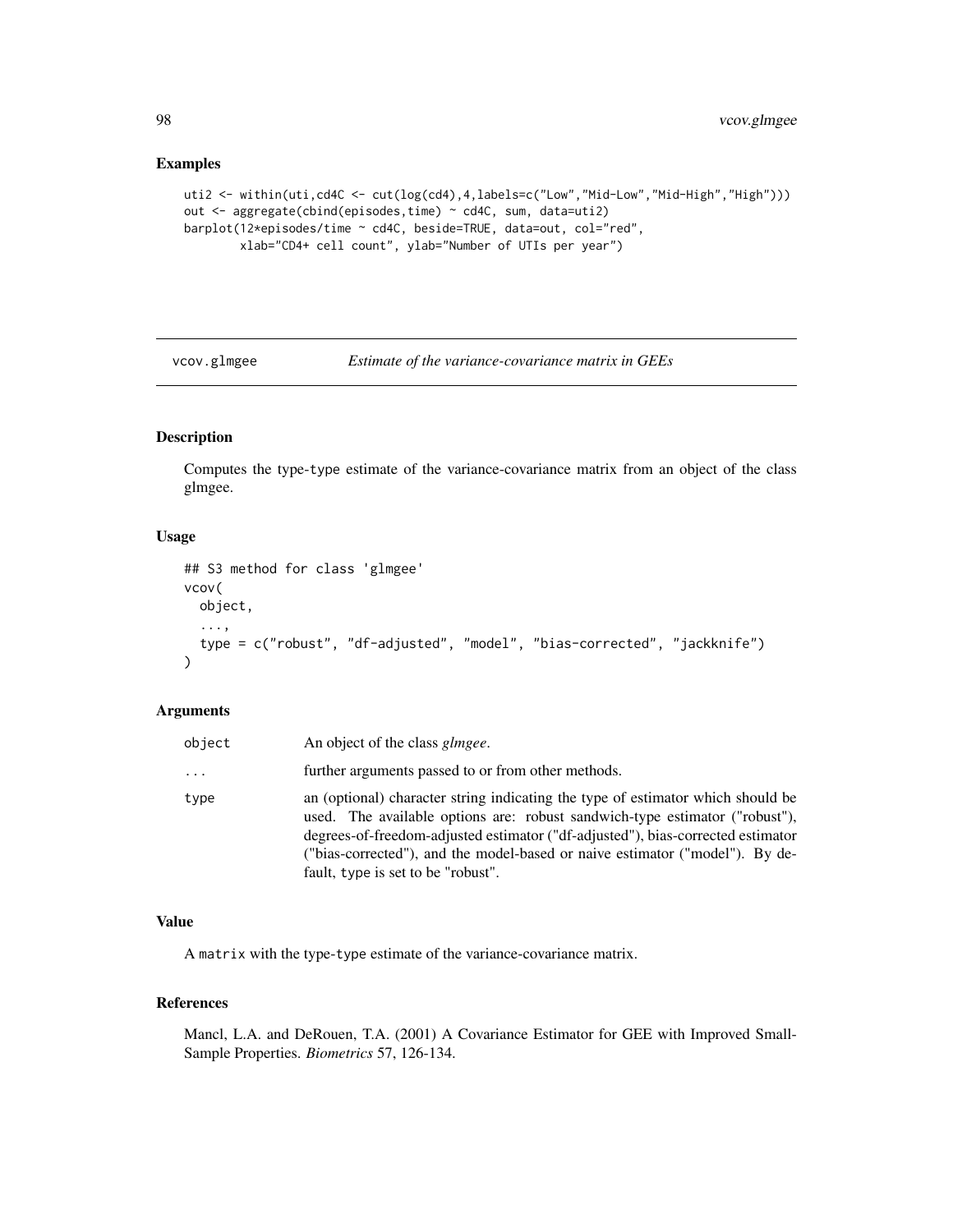### vdtest 1999 - 1999 - 1999 - 1999 - 1999 - 1999 - 1999 - 1999 - 1999 - 1999 - 1999 - 1999 - 1999 - 1999 - 1999 -

## Examples

```
###### Example 1: Effect of ozone-enriched atmosphere on growth of sitka spruces
mod \le size \sim poly(days, 4) + treat
fit1 <- glmgee(mod, id=tree, family=Gamma("log"), data=spruces, corstr="Exchangeable")
vcov(fit1)
vcov(fit1,type="bias-corrected")
###### Example 2: Treatment for severe postnatal depression
mod <- depressd ~ visit + group
fit3 <- glmgee(mod, id=subj, family=binomial("logit"), corstr="AR-1", data=depression)
vcov(fit3)
vcov(fit3,type="bias-corrected")
###### Example 3: Treatment for severe postnatal depression (2)
mod <- dep ~ visit*group
fit2 <- glmgee(mod, id=subj, family=gaussian("identity"), corstr="AR-1", data=depression)
vcov(fit2)
vcov(fit2,type="bias-corrected")
```
## vdtest *Test for Varying Dispersion Parameter*

#### Description

Generic function for testing for varying dispersion parameter from a fitted model.

## Usage

vdtest(model, ...)

### Arguments

| model    | a fitted model object.                             |
|----------|----------------------------------------------------|
| $\cdots$ | further arguments passed to or from other methods. |

## Value

A list which includes the main attributes of the test as, for example, value of the statistic and *p*-value.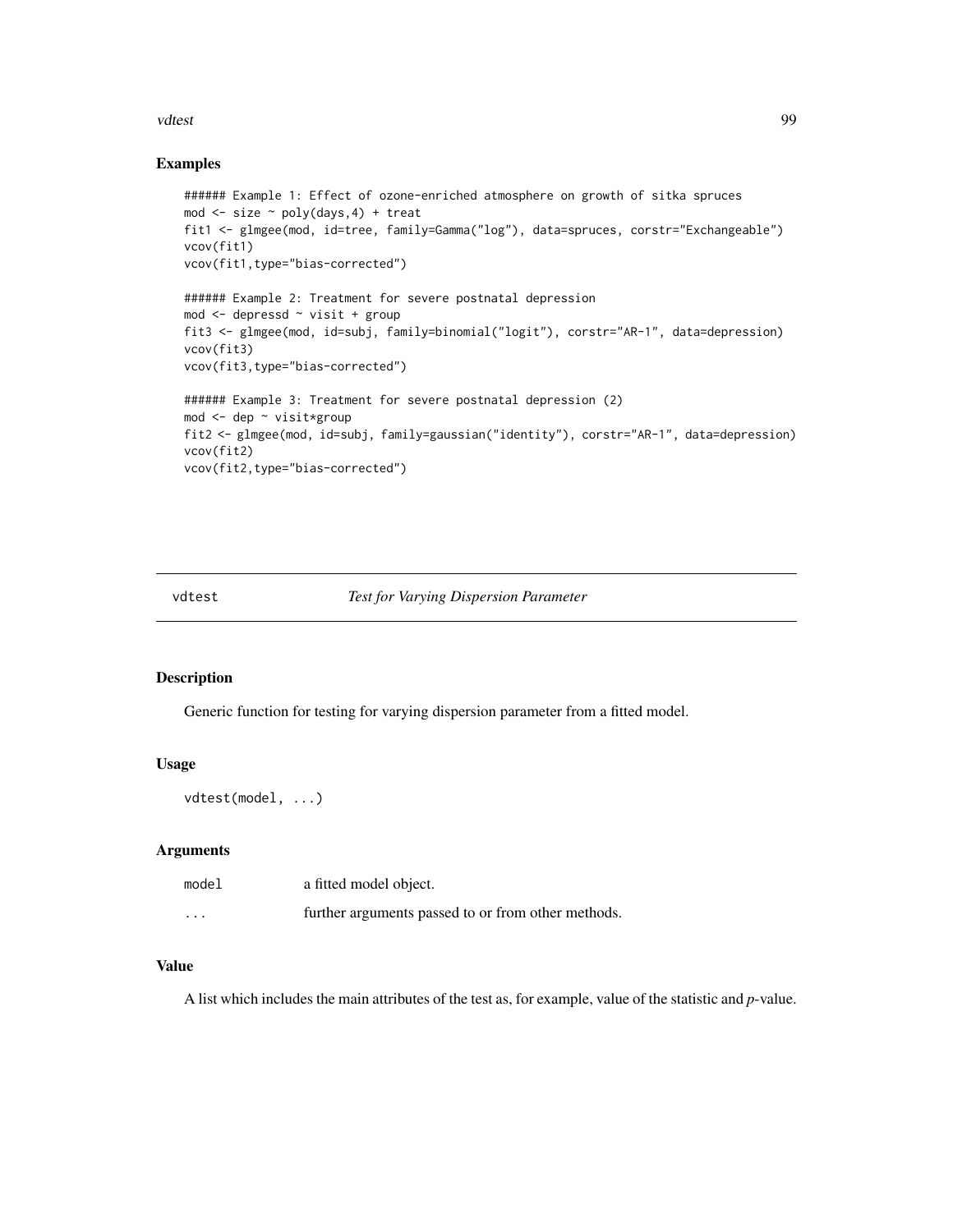### Description

Performs Rao's score test for varying dispersion parameter in weighted and unweighted generalized linear models in which the response distribution is assumed to be gaussian, Gamma or inverse gaussian.

## Usage

```
## S3 method for class 'glm'
vdtest(model, varformula, verbose = TRUE, ...)
```
### **Arguments**

| model      | an object of the class glm where the distribution of the response variable is as-<br>sumed to be gaussian, Gamma or inverse.gaussian.                                                                                                |
|------------|--------------------------------------------------------------------------------------------------------------------------------------------------------------------------------------------------------------------------------------|
| varformula | an (optional) formula expression of the form $\sim$ z1 + z2 +  + zq describing<br>only the potential explanatory variables for the dispersion. By default, the same<br>explanatory variables are taken as in the model for the mean. |
| verbose    | an (optional) logical switch indicating if should the report of results be printed.<br>By default, verbose is set to be TRUE.                                                                                                        |
| $\ddots$ . | further arguments passed to or from other methods.                                                                                                                                                                                   |

## Details

From the generalized lineal model with varying dispersion in which  $\log(\phi) = \gamma_0 + \gamma_1 z_1 + \gamma_2 z_2 +$  $... + \gamma_q z_q$ , where  $\phi$  is the dispersion parameter of the distribution used to describe the response variable, the Rao's score test (denoted here as S) to assess the hypothesis  $H_0$ :  $\gamma = 0$  versus  $H_1: \gamma \neq 0$  is computed, where  $\gamma = (\gamma_1, \dots, \gamma_q)$ . The corresponding *p*-value is computed from the chi-squared distribution with q degrees of freedom, that is,  $p$ -value =  $Prob[\chi^2_q > S]$ . If the object model corresponds to an unweighted generalized linear model then this test assess assumptions of constant variance and constant coefficient of variation on models in which the response distribution is assumed to be gaussian and Gamma, respectively.

#### Value

a list list with components including

statistic value of the Rao's score test  $(S)$ , df number of degrees of freedom  $(q)$ , p.value *p*-value of the test,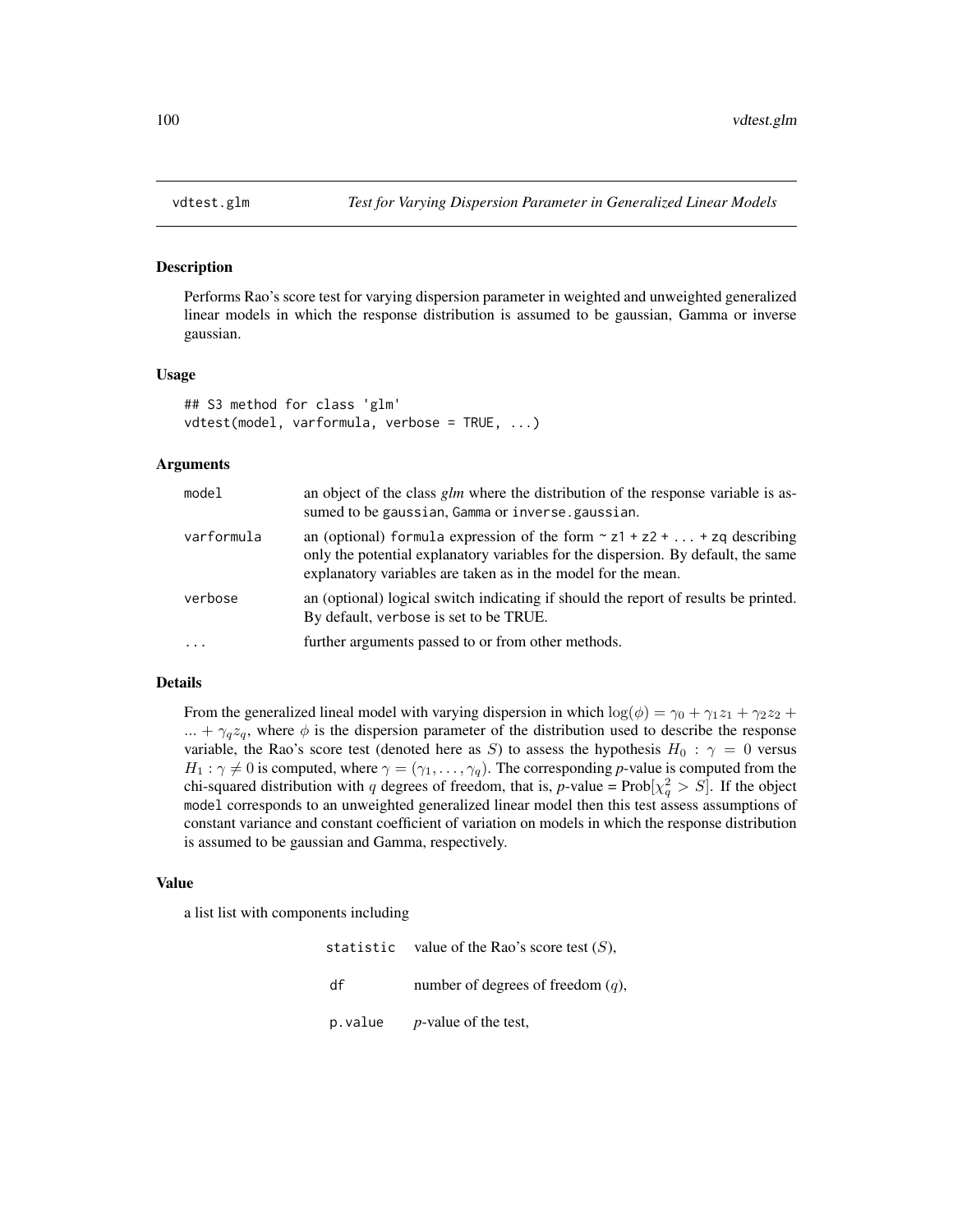### vdtest.lm 101

### References

Wei, B.-C. and Shi, J.-Q. and Fung, W.-K. and Hu, Y.-Q. (1998) Testing for Varying Dispersion in Exponential Family Nonlinear Models. *Annals of the Institute of Statistical Mathematics* 50, 277–294.

## See Also

[vdtest.lm](#page-100-0)

## Examples

```
###### Example 1: Fuel consumption of automobiles
Auto <- ISLR::Auto
fit1 <- glm(mpg ~ weight*horsepower, family=inverse.gaussian("log"), data=Auto)
vdtest(fit1)
###### Example 2: Hill races in Scotland
fit2 <- glm(rtime ~ log(distance) + log(cclimb), family=Gamma("log"), data=races)
vdtest(fit2)
###### Example 3: Mammal brain and body weights
fit3 <- glm(BrainWt ~ log(BodyWt), family=Gamma("log"), data=brains)
vdtest(fit3)
```
<span id="page-100-0"></span>

| vdtest.lm | Test for Varying Dispersion Parameter in Normal Linear Models |  |
|-----------|---------------------------------------------------------------|--|
|           |                                                               |  |

# Description

Performs Rao's score test for varying dispersion parameter in weighted and unweighted normal linear models.

### Usage

```
## S3 method for class 'lm'
vdtest(model, varformula, verbose = TRUE, ...)
```
### Arguments

| model      | an object of the class <i>lm</i> .                                                                                                                                                                                                        |
|------------|-------------------------------------------------------------------------------------------------------------------------------------------------------------------------------------------------------------------------------------------|
| varformula | an (optional) formula expression of the form $\sim$ z1 + z2 +  + zq indicating<br>the potential explanatory variables for the dispersion parameter. By default, the<br>same explanatory variables are taken as in the model for the mean. |
| verbose    | an (optional) logical switch indicating if should the report of results be printed.<br>By default, verbose is set to be TRUE.                                                                                                             |
| $\cdot$    | further arguments passed to or from other methods.                                                                                                                                                                                        |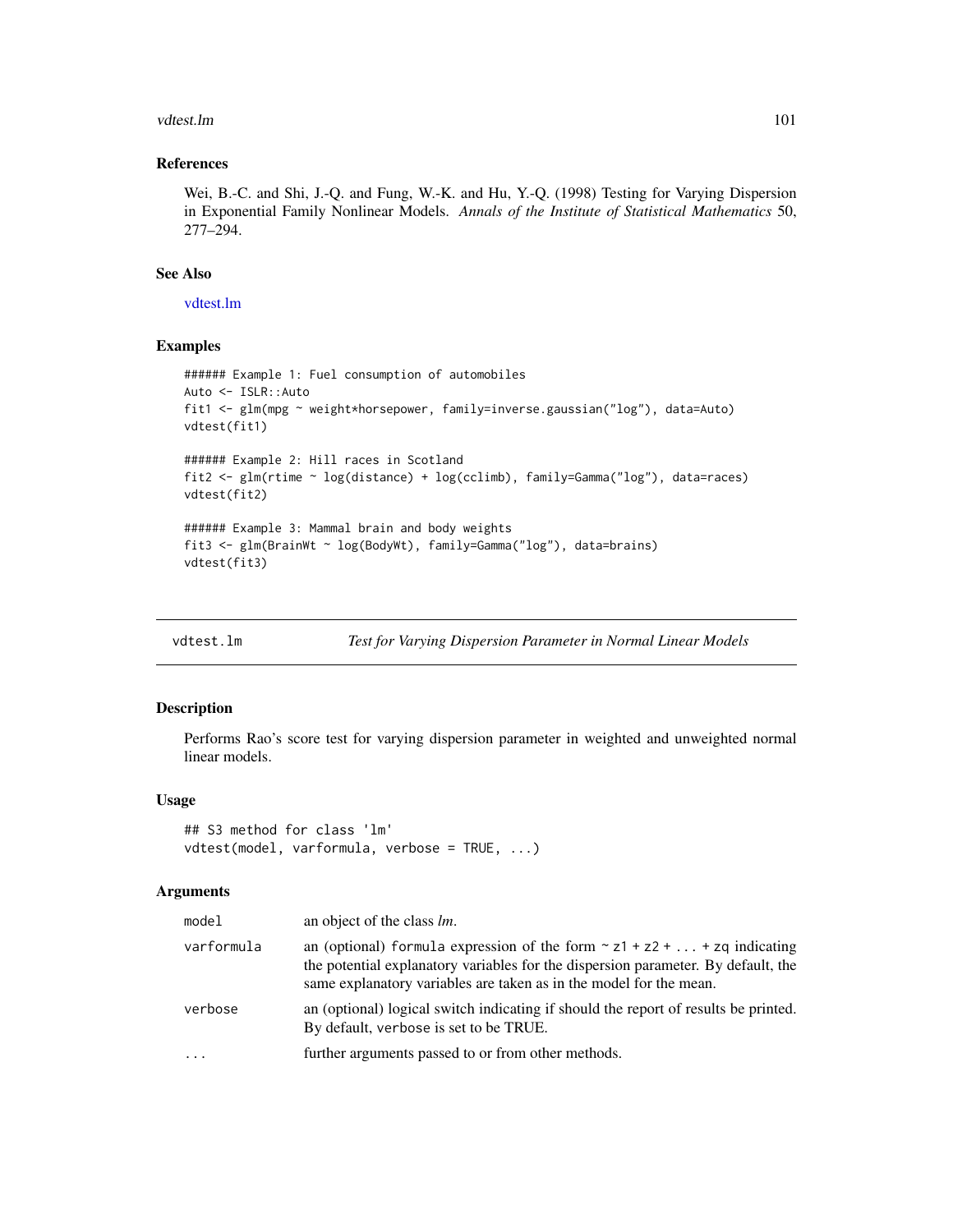### Details

From the heteroskedastic normal lineal model in which  $\log(\sigma^2) = \gamma_0 + \gamma_1 z_1 + \gamma_2 z_2 + ... + \gamma_q z_q$ , where  $\sigma^2$  is the dispersion parameter of the distribution of the random errors, the Rao's score test (denoted here as S) to assess the hypothesis  $H_0$ :  $\gamma = 0$  versus  $H_1$ :  $\gamma \neq 0$  is computed, where  $\gamma = (\gamma_1, \dots, \gamma_q)$ . The corresponding *p*-value is computed from the chi-squared distribution with q degrees of freedom, that is,  $p$ -value =  $Prob[\chi_q^2 > S]$ . If the object model corresponds to an unweighted normal linear model, then the test assess the assumption of constant variance, which coincides with the non-studentized Breusch-Pagan test against heteroskedasticity.

#### Value

a list list with components including

statistic value of the Rao's score test  $(S)$ , df number of degrees of freedom  $(q)$ , p.value *p*-value of the test,

#### References

Breusch, T.S. and Pagan, A.R. (1979) A simple test for heteroscedasticity and random coefficient variation. *Econometrica* 47, 1287–1294.

Cook, R.D. and Weisberg, S. (1983) Diagnostics for heteroscedasticity in regression. *Biometrika* 70, 1–10.

### See Also

## [vdtest.glm](#page-99-0)

```
###### Example 1: Fuel consumption of automobiles
fit1 <- lm(mpg \sim log(hp) + log(wt)), data=mtcars)
vdtest(fit1)
```

```
###### Example 2: Species richness in plots
fit2 <- lm(Species ~ Biomass + pH, data=richness)
vdtest(fit2)
```

```
### The test conclusions change when the outlying observations are excluded
fit2a \leq - \ln(\text{Species} \geq \text{Biomass} + \text{pH}, \text{data=richness}, \text{subset=-(1,3,18,20)})vdtest(fit2a)
```

```
###### Example 3: Gas consumption in a home before and after insulation
whiteside <- MASS::whiteside
fit3 <- lm(Gas ~ Temp + Insul + Temp*Insul, data=whiteside)
vdtest(fit3)
```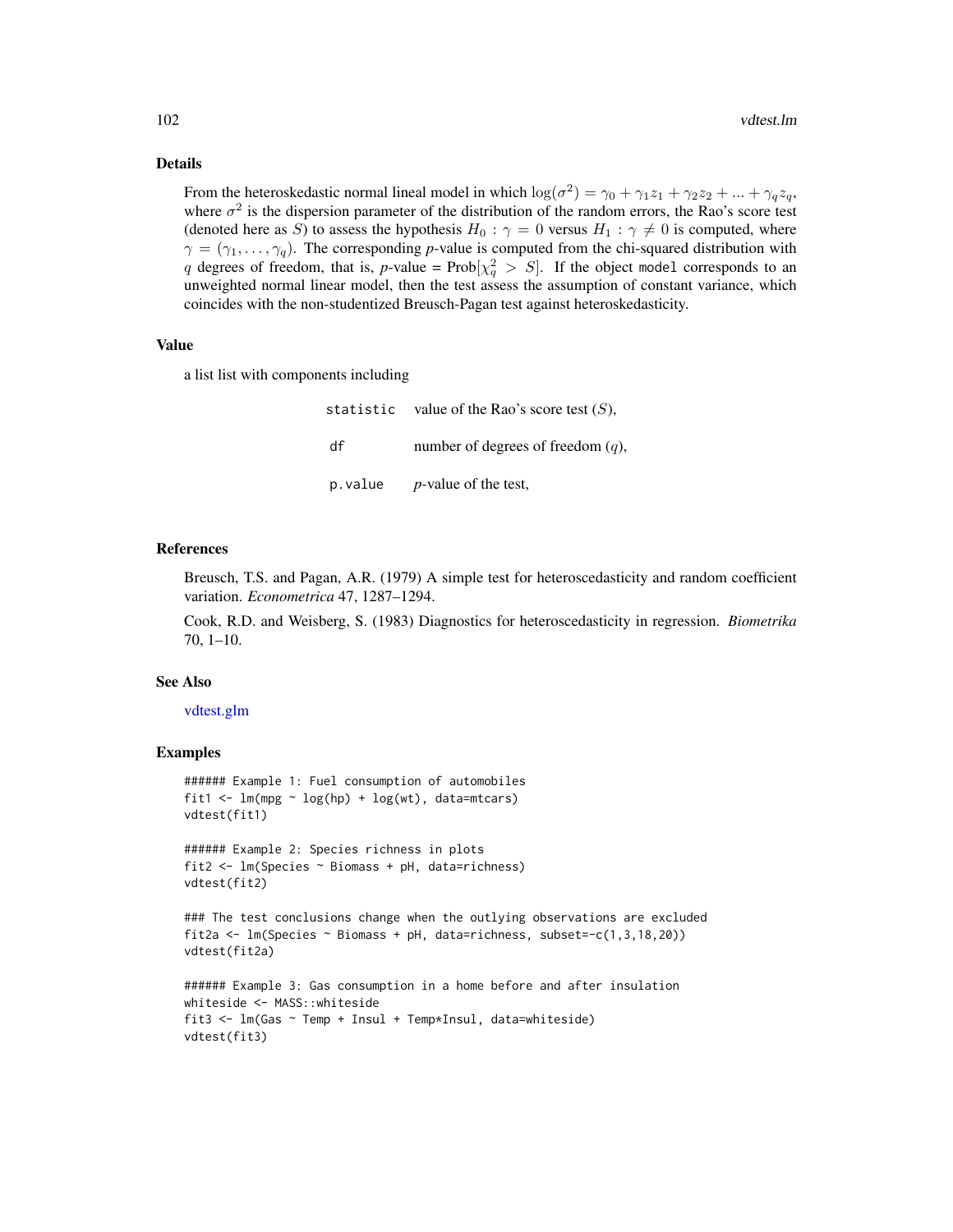### zeroalt to a state of the state of the state of the state of the state of the state of the state of the state of the state of the state of the state of the state of the state of the state of the state of the state of the s

```
### The test conclusions change when the outlying observations are excluded
fit3a <- lm(Gas \sim Temp + Insul + Temp *Insul, data=whiteside, subset = c(8,9,36,46,55))vdtest(fit3a)
```
zeroalt *Zero-Altered Regression Models to deal with Zero-Excess in Count Data*

## Description

Allows to fit a zero-altered (Poisson or negative binomial) regression model to deal with zero-excess in count data.

## Usage

```
zeroalt(
  formula,
  data,
  subset,
 na. action = na. omit(),weights,
  family = "poi(log)",
  zero.link = c("logit", "probit", "cloglog", "cauchit", "log"),
 reltol = 1e-13,
  start = list(counts = NULL, zeros = NULL),
  ...
)
```
## Arguments

| formula   | a Formula expression of the form response $\sim x1 + x2 + $ $z1 + z2 + $<br>which is a symbolic description of the linear predictors of the models to be fitted<br>to $\mu$ and $\pi$ , respectively. See Formula documentation. If a formula of the form<br>response $\sim x1 + x2 + $ is supplied, then the same regressors are employed<br>in both components. This is equivalent to response $\sim x1 + x2 +   x1 + x2 + $ |
|-----------|--------------------------------------------------------------------------------------------------------------------------------------------------------------------------------------------------------------------------------------------------------------------------------------------------------------------------------------------------------------------------------------------------------------------------------|
|           |                                                                                                                                                                                                                                                                                                                                                                                                                                |
| data      | an (optional) data frame in which to look for variables involved in the formula<br>expression, as well as for variables specified in the arguments weights and<br>subset.                                                                                                                                                                                                                                                      |
| subset    | an (optional) vector specifying a subset of observations to be used in the fitting<br>process.                                                                                                                                                                                                                                                                                                                                 |
| na.action | a function which indicates what should happen when the data contain NAs. By<br>default na. $\arctan$ is set to be na. $\text{omit}()$ .                                                                                                                                                                                                                                                                                        |
| weights   | an (optional) vector of positive "prior weights" to be used in the fitting process.<br>The length of weights should be the same as the number of observations. By<br>default, weights is set to be a vector of 1s.                                                                                                                                                                                                             |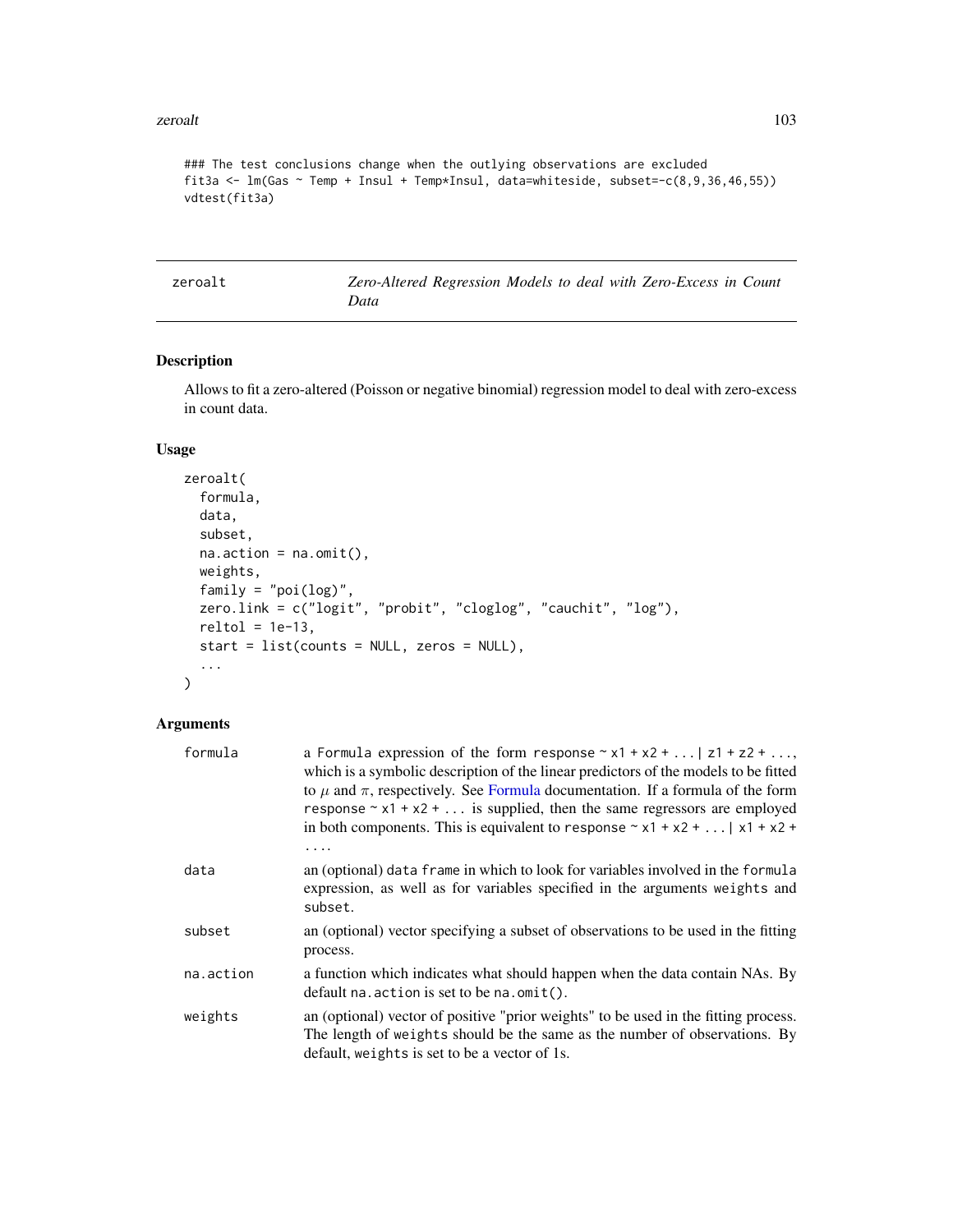| family    | an (optional) character string which allows to specify the distribution to describe<br>the response variable, as well as the link function to be used in the model for $\mu$ .<br>The following distributions are supported: (zero-altered) negative binomial I<br>("nb1"), (zero-altered) negative binomial II ("nb2"), (zero-altered) negative bi-<br>nomial ("nbf"), and (zero-altered) poisson ("poi"). Link functions available are |
|-----------|------------------------------------------------------------------------------------------------------------------------------------------------------------------------------------------------------------------------------------------------------------------------------------------------------------------------------------------------------------------------------------------------------------------------------------------|
|           | the same than those available in Poisson models via glm. See family documen-<br>tation. By default, family is set to be Poisson with log link.                                                                                                                                                                                                                                                                                           |
| zero.link | an (optional) character string which allows to specify the link function to be used<br>in the model for $\pi$ . Link functions available are the same than those available in<br>binomial models via glm. See family documentation. By default, zero. link is<br>set to be "logit".                                                                                                                                                      |
| reltol    | an (optional) positive value which represents the <i>relative convergence tolerance</i><br>for the BFGS method in optim. By default, reltol is set to be 1e-13.                                                                                                                                                                                                                                                                          |
| start     | an (optional) list with two components named "counts" and "zeros", which al-<br>lows to specify the starting values to be used in the iterative process to obtain<br>the estimates of the parameters in the linear predictors of the models for $\mu$ and<br>$\pi$ , respectively.                                                                                                                                                       |
| .         | further arguments passed to or from other methods.                                                                                                                                                                                                                                                                                                                                                                                       |
|           |                                                                                                                                                                                                                                                                                                                                                                                                                                          |

### Details

The zero-altered count distributions, also called *hurdle models*, may be obtained as the mixture between a zero-truncated count distribution and the Bernoulli distribution. Indeed, if  $Y$  is a count random variable such that  $Y|\nu = 1$  is 0 with probability 1 and  $Y|\nu = 0 \sim ZTP(\mu)$ , where  $\nu \sim$ Bernoulli( $\pi$ ), then Y is distributed according to the Zero-Altered Poisson distribution, denoted here as ZAP $(\mu, \pi)$ .

Similarly, if Y is a count random variable such that  $Y|\nu = 1$  is 0 with probability 1 and  $Y|\nu = 0$  $\sim ZTNB(\mu, \phi, \tau)$ , where  $\nu \sim$  Bernoulli $(\pi)$ , then Y is distributed according to the Zero-Altered Negative Binomial distribution, denoted here as  $ZANB(\mu, \phi, \tau, \pi)$ . The Zero-Altered Negative Binomial I  $(\mu, \phi, \pi)$  and Zero-Altered Negative Binomial II  $(\mu, \phi, \pi)$  distributions are special cases of ZANB when  $\tau = 0$  and  $\tau = -1$ , respectively.

The "counts" model may be expressed as  $g(\mu_i) = x_i^{\top} \beta$  for  $i = 1, ..., n$ , where  $g(\cdot)$  is the link function specified at the argument family. Similarly, the "zeros" model may be expressed as  $h(\pi_i) = z_i^\top \gamma$  for  $i = 1, \dots, n$ , where  $h(\cdot)$  is the link function specified at the argument zero. 1 ink. The parameter estimation is performed by using the maximum likelihood method. The parameter vector  $\gamma$  is estimated by using the routine [glm.fit,](#page-0-0) where a binary-response model (1 or "success" if response=0 and 0 or "fail" if response>0) is fitted. Then, the rest of the model parameters are estimated by maximizing the log-likelihood function based on the zero-truncated count distribution using the BFGS method available in the routine [optim.](#page-0-0) The accuracy and speed of the BFGS method are increased because of the call to the routine [optim](#page-0-0) is performed using the analytical instead of the numerical derivatives. The estimate of the variance-covariance matrix is obtained as being minus the inverse of the (analytical) hessian matrix evaluated at the parameter estimates and the observed data.

A set of standard extractor functions for fitted model objects is available for objects of class *zeroinflation*, including methods to the generic functions such as [print,](#page-0-0) [summary,](#page-0-0) [model.matrix,](#page-0-0) [estequa,](#page-37-0) [coef,](#page-0-0) [vcov,](#page-0-0) [logLik,](#page-0-0) [fitted,](#page-0-0) [confint,](#page-0-0) [AIC,](#page-0-0) [BIC](#page-0-0) and [predict.](#page-0-0) In addition, the model fitted to the data may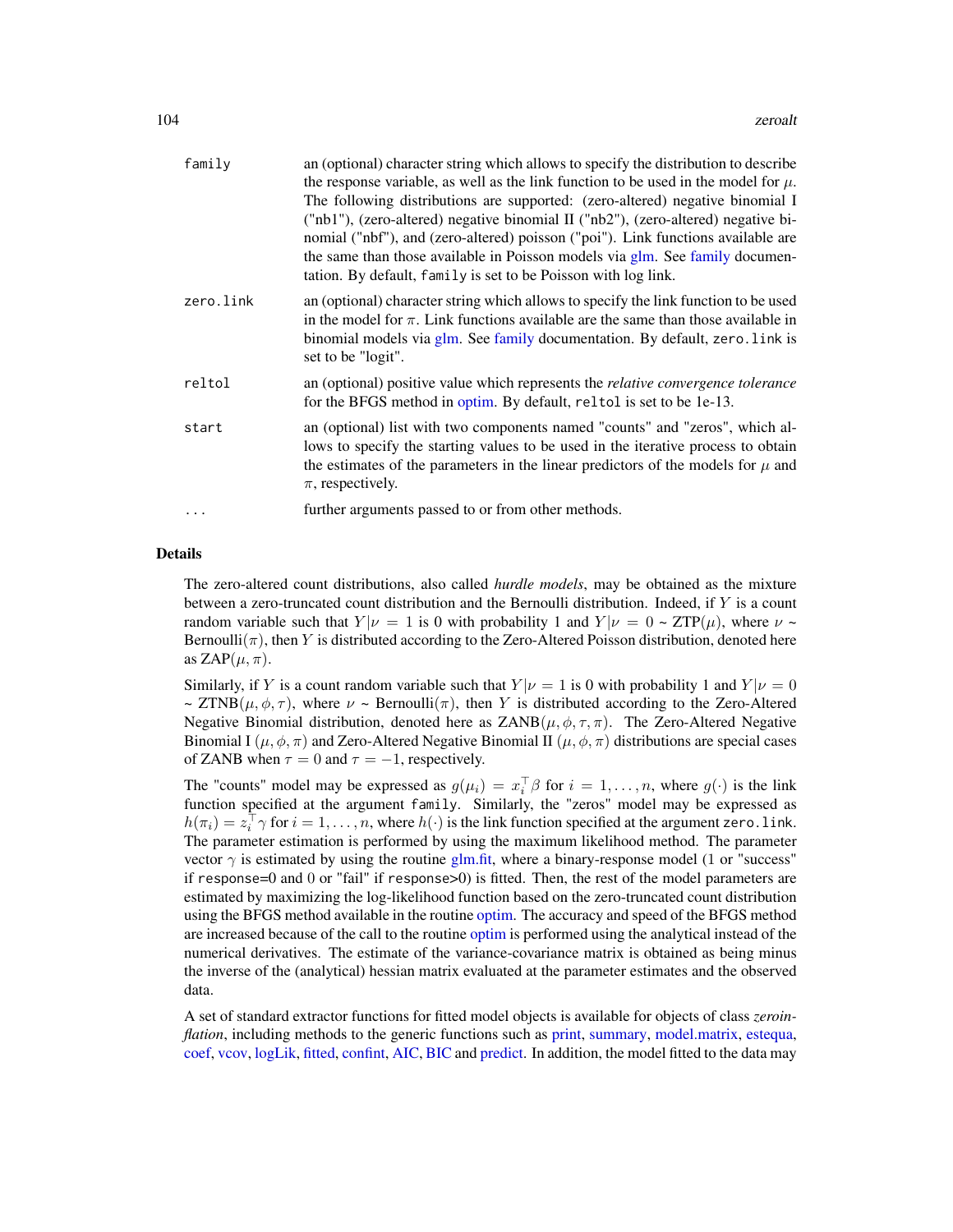### zeroalt to a state of the state of the state of the state of the state of the state of the state of the state of the state of the state of the state of the state of the state of the state of the state of the state of the s

be assessed using functions such as [anova.zeroinflation,](#page-7-0) [residuals.zeroinflation,](#page-75-0) [dfbeta.zeroinflation,](#page-26-0) [cooks.distance.zeroinflation](#page-20-0) and [envelope.zeroinflation.](#page-35-0)

# Value

An object of class *zeroinflation* in which the main results of the model fitted to the data are stored, i.e., a list with components including

| coefficients      | a list with elements "counts" and "zeros" containing the parameter estimates<br>from the respective models,                                                            |
|-------------------|------------------------------------------------------------------------------------------------------------------------------------------------------------------------|
| fitted.values     | a list with elements "counts" and "zeros" containing the estimates of $\mu_1, \ldots, \mu_n$<br>and $\pi_1, \ldots, \pi_n$ , respectively,                             |
| start             | a vector containing the starting values for all parameters in the model,                                                                                               |
| prior.weights     | a vector containing the case weights used,                                                                                                                             |
| offset            | a list with elements "counts" and "zeros" containing the offset vectors, if any,<br>from the respective models,                                                        |
| terms             | a list with elements "counts", "zeros" and "full" containing the terms objects for<br>the respective models,                                                           |
| loglik            | the value of the log-likelihood function avaliated at the parameter estimates and<br>the observed data,                                                                |
| estfun            | a list with elements "counts" and "zeros" containing the estimating functions<br>evaluated at the parameter estimates and the observed data for the respective models, |
| formula           | the formula,                                                                                                                                                           |
| levels            | the levels of the categorical regressors,                                                                                                                              |
| contrasts         | a list with elements "counts" and "zeros" containing the contrasts corresponding<br>to levels from the respective models,                                              |
| converged         | a logical indicating successful convergence,                                                                                                                           |
| model             | the full model frame,                                                                                                                                                  |
| У                 | the response count vector,                                                                                                                                             |
| family            | a list with elements "counts" and "zeros" containing the family objects used<br>in the respective models,                                                              |
| linear.predictors | a list with elements "counts" and "zeros" containing the estimates of<br>$g(\mu_1), \ldots, g(\mu_n)$ and $h(\pi_1), \ldots, h(\pi_n)$ , respectively,                 |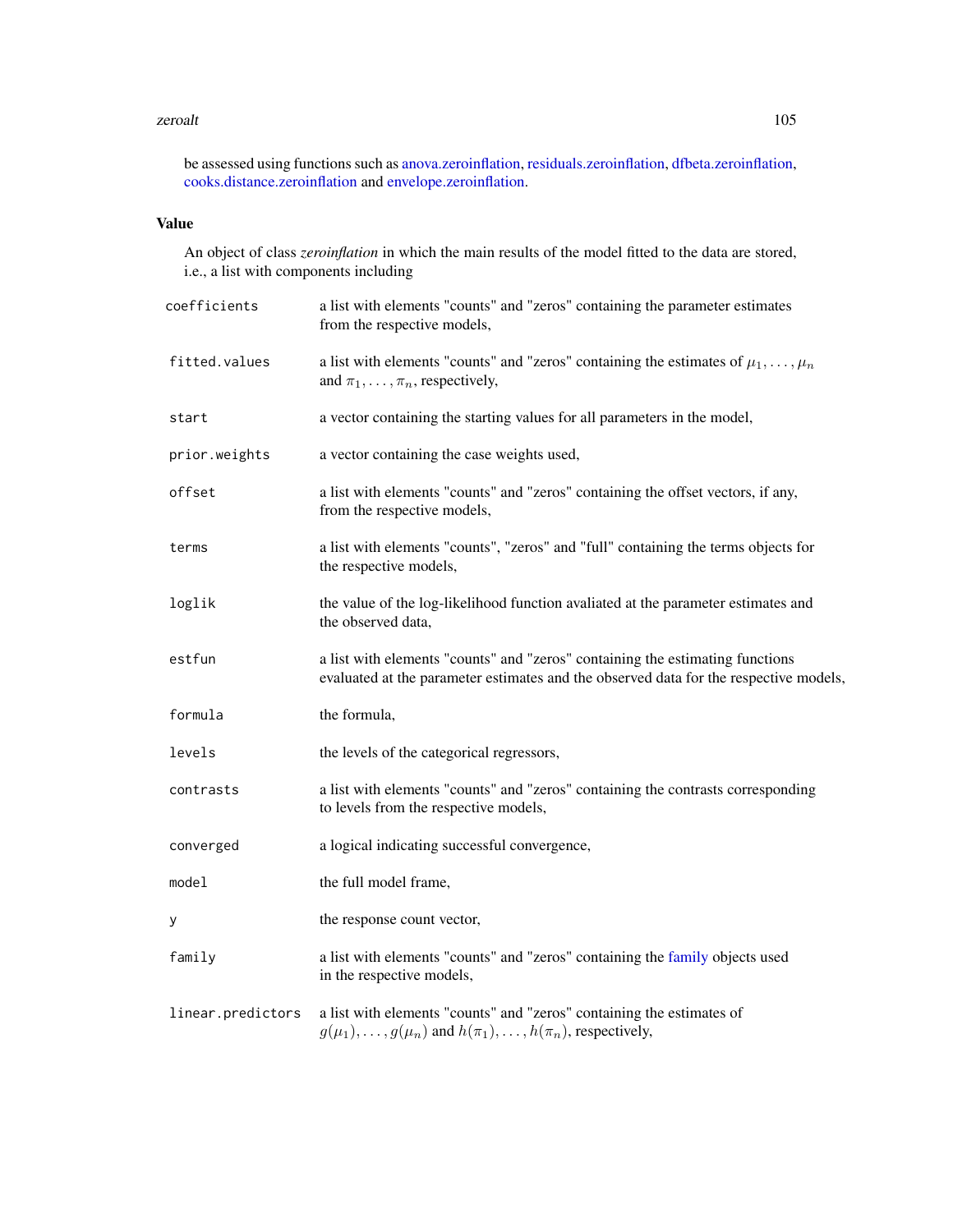106 zeroinf

| R    | a matrix with the Cholesky decomposition of the inverse of the variance-covariance<br>matrix of all parameters in the model, |
|------|------------------------------------------------------------------------------------------------------------------------------|
| call | the original function call,                                                                                                  |

## References

Cameron, A.C. and Trivedi, P.K. 1998. *Regression Analysis of Count Data*. New York: Cambridge University Press.

Mullahy, J. 1986. Specification and Testing of Some Modified Count Data Models. *Journal of Econometrics* 33, 341–365.

### See Also

[overglm,](#page-65-0) [zeroinf](#page-105-0)

## Examples

```
####### Example 1: Roots Produced by the Columnar Apple Cultivar Trajan
fit1 <- zeroalt(roots ~ photoperiod, family="nbf(log)", zero.link="logit", data=Trajan)
summary(fit1)
```

```
####### Example 2: Self diagnozed ear infections in swimmers
fit2 <- zeroalt(infections ~ frequency | location, family="nb1(log)", data=swimmers)
summary(fit2)
```

```
####### Example 3: Article production by graduate students in biochemistry PhD programs
bioChemists <- pscl::bioChemists
fit3 <- zeroalt(art ~ fem + kid5 + ment, family="nb1(log)", data = bioChemists)
summary(fit3)
```
<span id="page-105-0"></span>zeroinf *Zero-Inflated Regression Models to deal with Zero-Excess in Count Data*

### Description

Allows to fit a zero-inflated (Poisson or negative binomial) regression model to deal with zeroexcess in count data.

### Usage

zeroinf( formula, data, subset,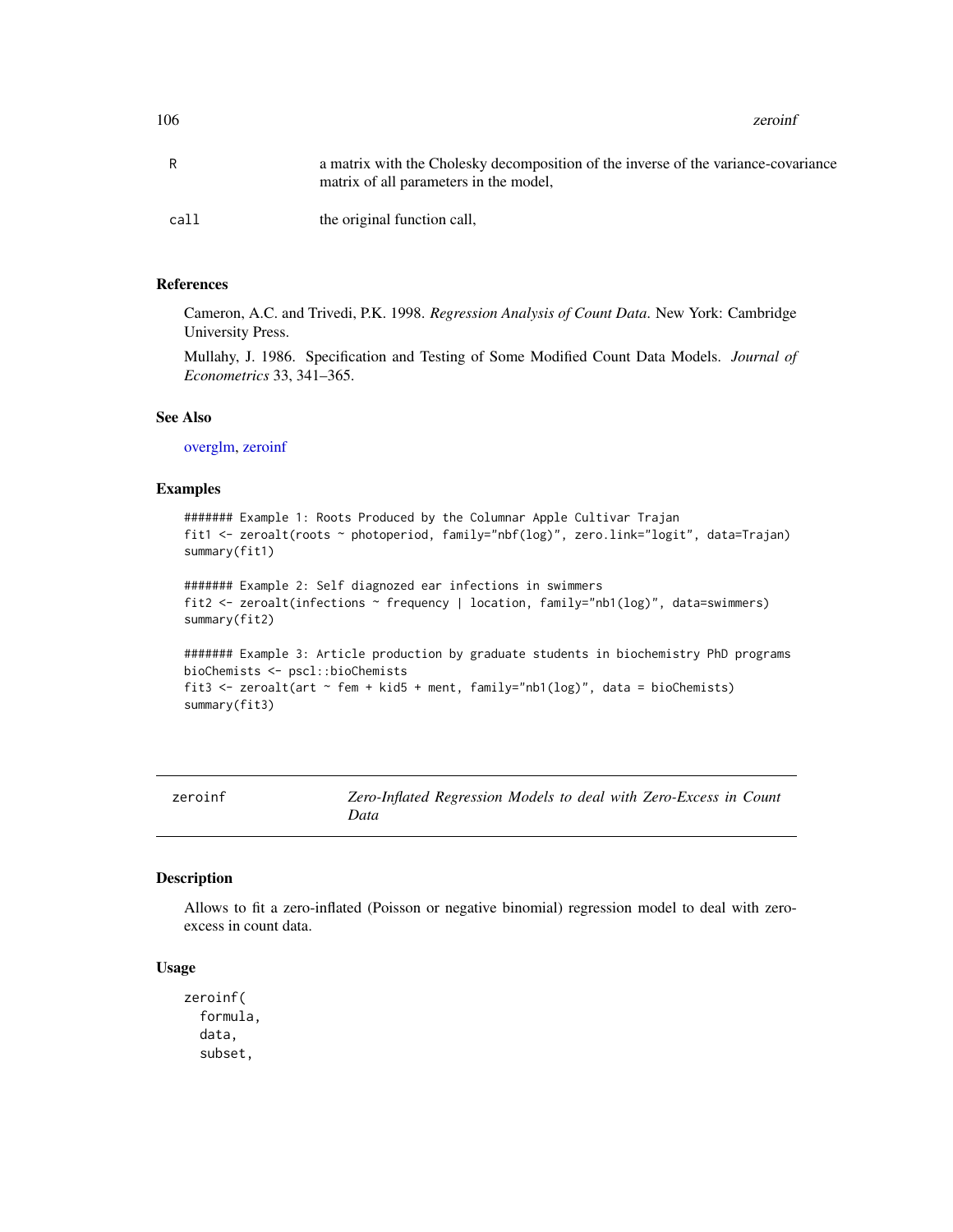## zeroinf and the set of the set of the set of the set of the set of the set of the set of the set of the set of the set of the set of the set of the set of the set of the set of the set of the set of the set of the set of t

```
na.action = na.omit(),weights,
 family = "poi(log)",
 zero.link = c("logit", "probit", "cloglog", "cauchit", "log"),
 reltol = 1e-13,start = list(counts = NULL, zeros = NULL),
 ...
\lambda
```
# Arguments

| formula   | a Formula expression of the form response $\sim x1 + x2 + $   z1 + z2 +<br>which is a symbolic description of the linear predictors of the models to be fitted<br>to $\mu$ and $\pi$ , respectively. See Formula documentation. If a formula of the form<br>response $\sim x1 + x2 + $ is supplied, then the same regressors are employed<br>in both components. This is equivalent to response $\sim x1 + x2 + $   $x1 + x2 + $                                                                                                                                                               |
|-----------|------------------------------------------------------------------------------------------------------------------------------------------------------------------------------------------------------------------------------------------------------------------------------------------------------------------------------------------------------------------------------------------------------------------------------------------------------------------------------------------------------------------------------------------------------------------------------------------------|
| data      | an (optional) data frame in which to look for variables involved in the formula<br>expression, as well as for variables specified in the arguments weights and<br>subset.                                                                                                                                                                                                                                                                                                                                                                                                                      |
| subset    | an (optional) vector specifying a subset of observations to be used in the fitting<br>process.                                                                                                                                                                                                                                                                                                                                                                                                                                                                                                 |
| na.action | a function which indicates what should happen when the data contain NAs. By<br>default $na$ . $action$ is set to be $na$ . $omit()$ .                                                                                                                                                                                                                                                                                                                                                                                                                                                          |
| weights   | an (optional) vector of positive "prior weights" to be used in the fitting process.<br>The length of weights should be the same as the number of observations. By<br>default, weights is set to be a vector of 1s.                                                                                                                                                                                                                                                                                                                                                                             |
| family    | an (optional) character string which allows to specify the distribution to describe<br>the response variable, as well as the link function to be used in the model for $\mu$ .<br>The following distributions are supported: (zero-inflated) negative binomial I<br>("nb1"), (zero-inflated) negative binomial II ("nb2"), (zero-inflated) negative bi-<br>nomial ("nbf"), and (zero-inflated) poisson ("poi"). Link functions available are<br>the same than those available in Poisson models via glm. See family documen-<br>tation. By default, family is set to be Poisson with log link. |
| zero.link | an (optional) character string which allows to specify the link function to be used<br>in the model for $\pi$ . Link functions available are the same than those available in<br>binomial models via glm. See family documentation. By default, zero. link is<br>set to be "logit".                                                                                                                                                                                                                                                                                                            |
| reltol    | an (optional) positive value which represents the <i>relative convergence tolerance</i><br>for the BFGS method in optim. By default, reltol is set to be 1e-13.                                                                                                                                                                                                                                                                                                                                                                                                                                |
| start     | an (optional) list with two components named "counts" and "zeros", which al-<br>lows to specify the starting values to be used in the iterative process to obtain<br>the estimates of the parameters in the linear predictors to the models for $\mu$ and<br>$\pi$ , respectively.                                                                                                                                                                                                                                                                                                             |
|           | further arguments passed to or from other methods.                                                                                                                                                                                                                                                                                                                                                                                                                                                                                                                                             |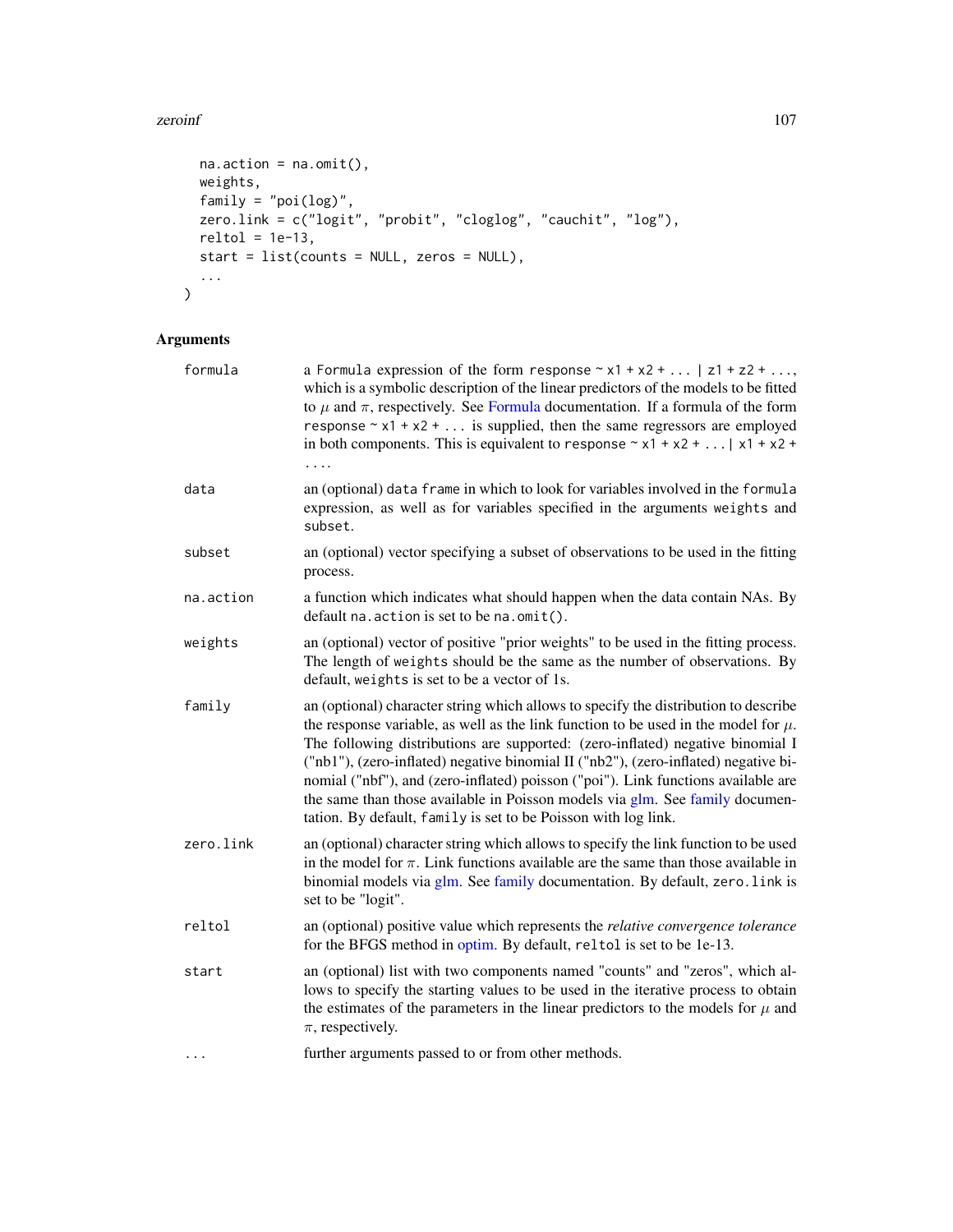### Details

The zero-inflated count distributions may be obtained as the mixture between a count distribution and the Bernoulli distribution. Indeed, if Y is a count random variable such that  $Y|\nu = 1$  is 0 with probability 1 and  $Y|\nu = 0$  ~ Poisson( $\mu$ ), where  $\nu$  ~ Bernoulli( $\pi$ ), then Y is distributed according to the Zero-Inflated Poisson distribution, denoted here as  $\text{ZIP}(\mu, \pi)$ .

Similarly, if Y is a count random variable such that  $Y|\nu = 1$  is 0 with probability 1 and  $Y|\nu = 0$  ~  $NB(\mu, \phi, \tau)$ , where  $\nu \sim \text{Bernoulli}(\tau)$ , then Y is distributed according to the Zero-Inflated Negative Binomial distribution, denoted here as  $ZINB(\mu, \phi, \tau, \pi)$ . The Zero-Inflated Negative Binomial I  $(\mu, \phi, \pi)$  and Zero-Inflated Negative Binomial II  $(\mu, \phi, \pi)$  distributions are special cases of ZINB when  $\tau = 0$  and  $\tau = -1$ , respectively.

The "counts" model may be expressed as  $g(\mu_i) = x_i^{\top} \beta$  for  $i = 1, ..., n$ , where  $g(\cdot)$  is the link function specified at the argument family. Similarly, the "zeros" model may be expressed as  $h(\pi_i) = z_i^\top \gamma$  for  $i = 1, \dots, n$ , where  $h(\cdot)$  is the link function specified at the argument zero. 1 ink. The parameter estimation is performed by using the maximum likelihood method. The model parameters are estimated by maximizing the log-likelihood function using the BFGS method available in the routine [optim.](#page-0-0) The accuracy and speed of the BFGS method are increased because of the analytical instead of the numerical derivatives are used. The estimate of the variance-covariance matrix is obtained as being minus the inverse of the (analytical) hessian matrix evaluated at the parameter estimates and the observed data.

A set of standard extractor functions for fitted model objects is available for objects of class *zeroinflation*, including methods to the generic functions such as [print,](#page-0-0) [summary,](#page-0-0) [model.matrix,](#page-0-0) [estequa,](#page-37-0) [coef,](#page-0-0) [vcov,](#page-0-0) [logLik,](#page-0-0) [fitted,](#page-0-0) [confint,](#page-0-0) [AIC,](#page-0-0) [BIC](#page-0-0) and [predict.](#page-0-0) In addition, the model fitted to the data may be assessed using functions such as [anova.zeroinflation,](#page-7-0) [residuals.zeroinflation,](#page-75-0) [dfbeta.zeroinflation,](#page-26-0) [cooks.distance.zeroinflation](#page-20-0) and [envelope.zeroinflation.](#page-35-0)

### Value

An object of class *zeroinflation* in which the main results of the model fitted to the data are stored, i.e., a list with components including

| coefficients  | a list with elements "counts" and "zeros" containing the parameter estimates<br>from the respective models,                                |
|---------------|--------------------------------------------------------------------------------------------------------------------------------------------|
| fitted.values | a list with elements "counts" and "zeros" containing the estimates of $\mu_1, \ldots, \mu_n$<br>and $\pi_1, \ldots, \pi_n$ , respectively, |
| start         | a vector containing the starting values for all parameters in the model,                                                                   |
| prior.weights | a vector containing the case weights used,                                                                                                 |
| offset        | a list with elements "counts" and "zeros" containing the offset vectors, if any,<br>from the respective models,                            |
| terms         | a list with elements "counts", "zeros" and "full" containing the terms objects for<br>the respective models,                               |
| loglik        | the value of the log-likelihood function avaliated at the parameter estimates and                                                          |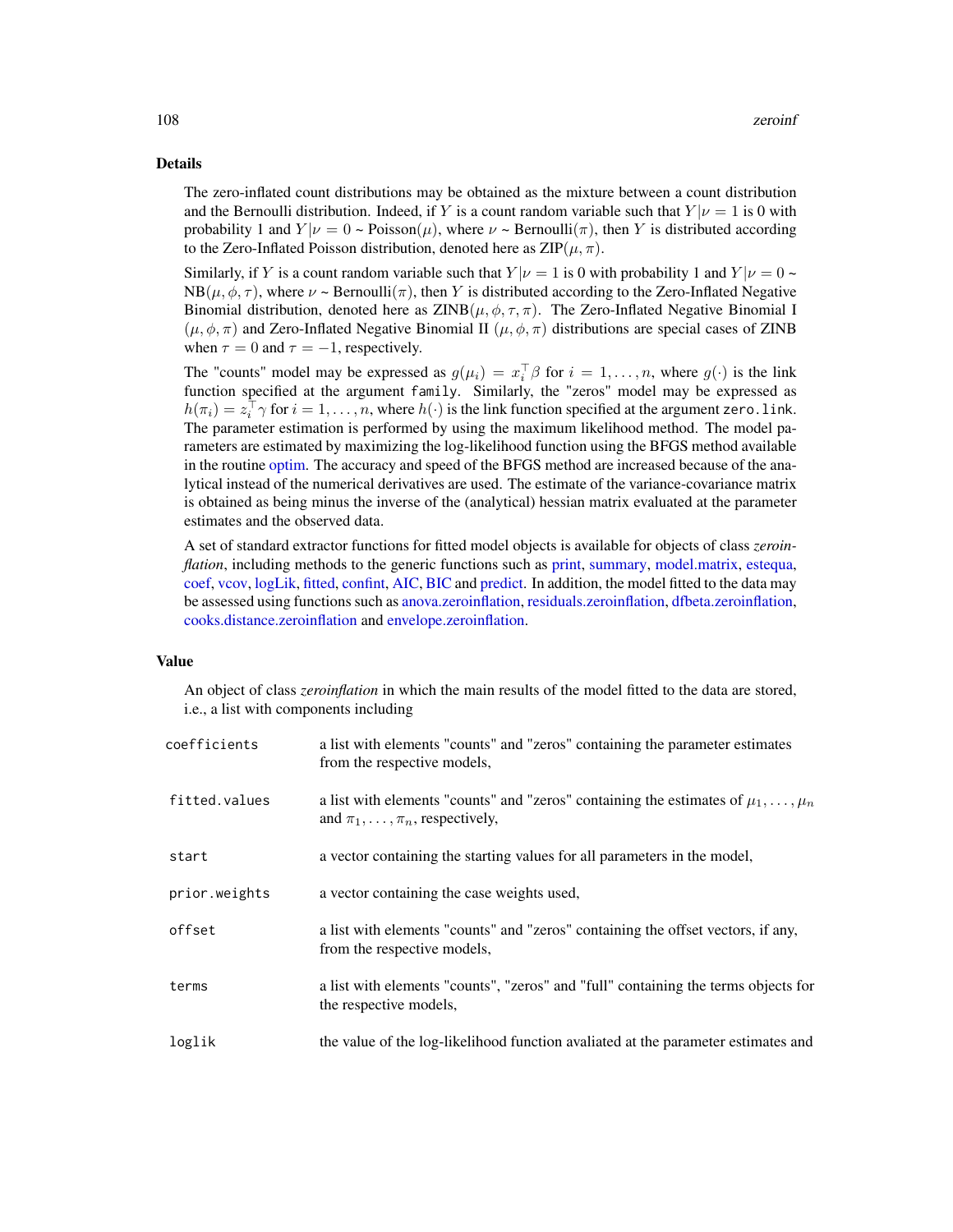#### <span id="page-108-0"></span>zeroinf and the set of the set of the set of the set of the set of the set of the set of the set of the set of the set of the set of the set of the set of the set of the set of the set of the set of the set of the set of t

|                   | the observed data,                                                                                                                                                     |
|-------------------|------------------------------------------------------------------------------------------------------------------------------------------------------------------------|
| estfun            | a list with elements "counts" and "zeros" containing the estimating functions<br>evaluated at the parameter estimates and the observed data for the respective models, |
| formula           | the formula,                                                                                                                                                           |
| levels            | the levels of the categorical regressors,                                                                                                                              |
| contrasts         | a list with elements "counts" and "zeros" containing the contrasts corresponding<br>to levels from the respective models,                                              |
| converged         | a logical indicating successful convergence,                                                                                                                           |
| model             | the full model frame,                                                                                                                                                  |
| У                 | the response count vector,                                                                                                                                             |
| family            | a list with elements "counts" and "zeros" containing the family objects used<br>in the respective models,                                                              |
| linear.predictors | a list with elements "counts" and "zeros" containing the estimates of<br>$g(\mu_1), \ldots, g(\mu_n)$ and $h(\pi_1), \ldots, h(\pi_n)$ , respectively,                 |
| R                 | a matrix with the Cholesky decomposition of the inverse of the variance-covariance<br>matrix of all parameters in the model,                                           |
| call              | the original function call,                                                                                                                                            |

# References

Cameron, A.C. and Trivedi, P.K. 1998. *Regression Analysis of Count Data*. New York: Cambridge University Press.

Lambert, D. 1992. Zero-Inflated Poisson Regression, with an Application to Defects in Manufacturing. *Technometrics* 34, 1-14.

Garay, A.M. and Hashimoto, E.M. and Ortega, E.M.M. and Lachos, V. 2011. On estimation and influence diagnostics for zero-inflated negative binomial regression models. *Computational Statistics & Data Analysis* 55, 1304-1318.

## See Also

[overglm,](#page-65-0) [zeroalt](#page-102-0)

# Examples

```
####### Example 1: Roots Produced by the Columnar Apple Cultivar Trajan
fit1 <- zeroinf(roots ~ photoperiod, family="nbf(log)", zero.link="logit", data=Trajan)
summary(fit1)
```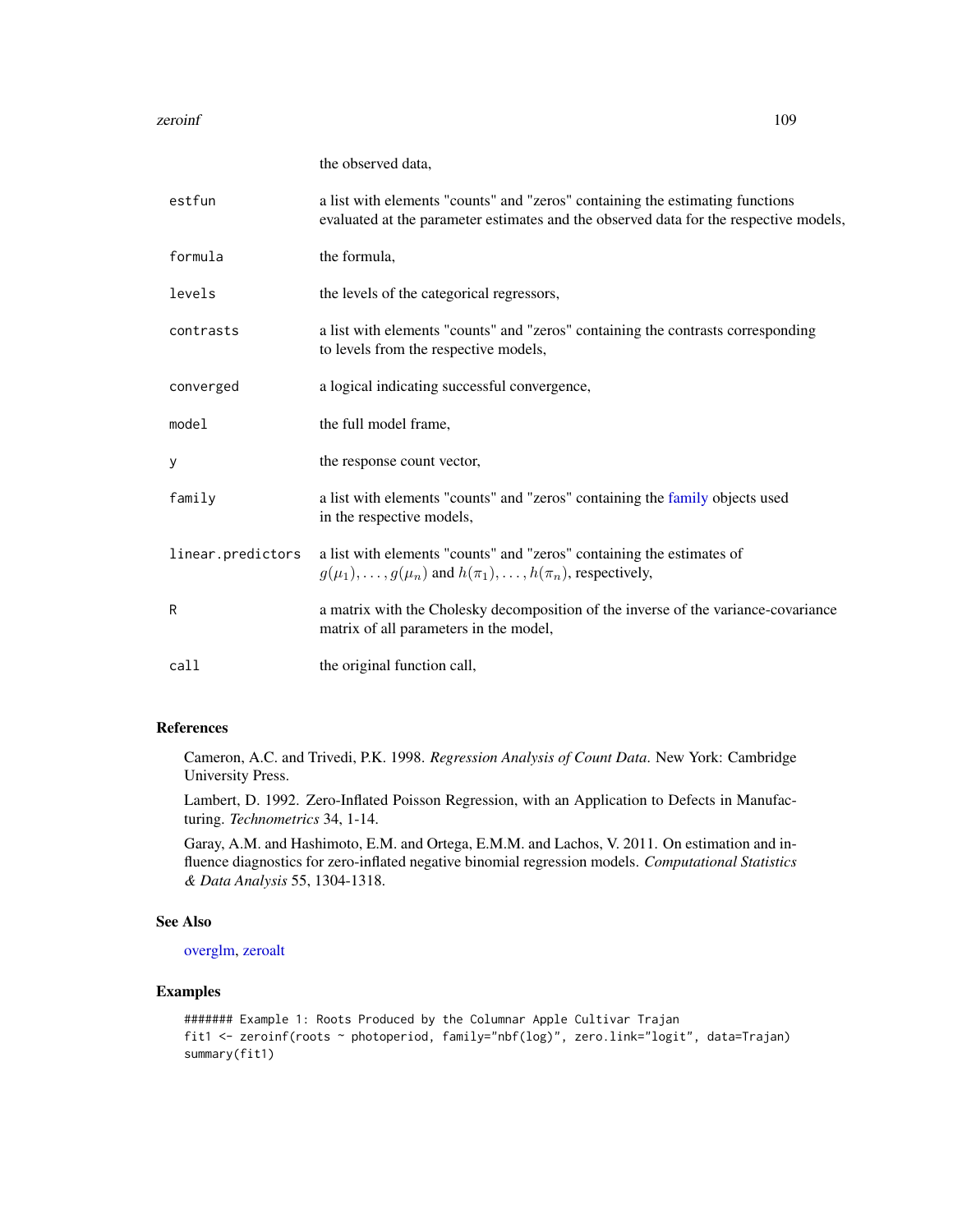```
####### Example 2: Self diagnozed ear infections in swimmers
fit2 <- zeroinf(infections ~ frequency | location, family="nb1(log)", data=swimmers)
summary(fit2)
```
####### Example 3: Article production by graduate students in biochemistry PhD programs bioChemists <- pscl::bioChemists fit3 <- zeroinf(art ~ fem + kid5 + ment | ment, family="nb1(log)", data = bioChemists) summary(fit3)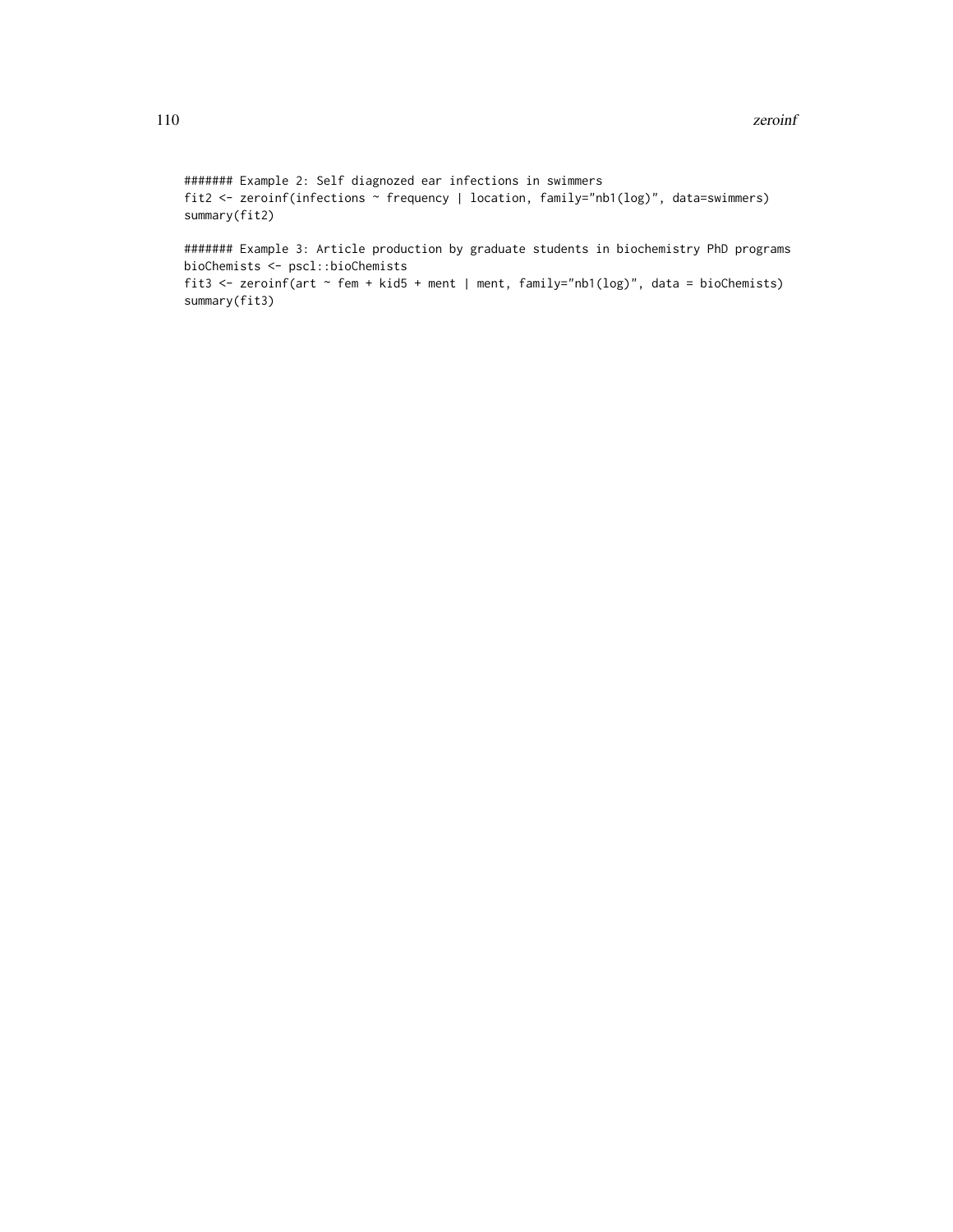# Index

∗ datasets aucuba, [11](#page-10-0) bladder, [11](#page-10-0) brains, [12](#page-11-0) cellular, [13](#page-12-0) cholecystectomy, [14](#page-13-0) depression, [23](#page-22-0) GUIDE, [49](#page-48-0) liver, [57](#page-56-0) mammary, [63](#page-62-0) orobanche, [64](#page-63-0) ossification, [65](#page-64-0) races, [72](#page-71-0) richness, [78](#page-77-0) rinse, [79](#page-78-0) skincancer, [84](#page-83-0) spruces, [85](#page-84-0) swimmers, [95](#page-94-0) Trajan, [96](#page-95-0) uti, [97](#page-96-0) AGPC, [3,](#page-2-0) *[15](#page-14-0)*, *[44](#page-43-0)*, *[72](#page-71-0)*, *[81](#page-80-0)*, *[83](#page-82-0)* AIC, *[104](#page-103-0)*, *[108](#page-107-0)* anova.glmgee, [5,](#page-4-0) *[46](#page-45-0)* anova.overglm, [6,](#page-5-0) *[68](#page-67-0)* anova.zeroinflation, [8,](#page-7-0) *[105](#page-104-0)*, *[108](#page-107-0)* anova2, [9](#page-8-0) aucuba, [11](#page-10-0) BIC, *[104](#page-103-0)*, *[108](#page-107-0)* bladder, [11,](#page-10-0) *[58](#page-57-0)* brains, [12](#page-11-0) cellular, [13](#page-12-0) cholecystectomy, [14](#page-13-0) CIC, *[4](#page-3-0)*, [15,](#page-14-0) *[44](#page-43-0)*, *[72](#page-71-0)*, *[81](#page-80-0)*, *[83](#page-82-0)*

coef, *[104](#page-103-0)*, *[108](#page-107-0)* confint, *[104](#page-103-0)*, *[108](#page-107-0)* confint2, [16](#page-15-0) cooks.distance.glmgee, [18,](#page-17-0) *[46](#page-45-0)* cooks.distance.overglm, [20,](#page-19-0) *[68](#page-67-0)* cooks.distance.zeroinflation, [21,](#page-20-0) *[105](#page-104-0)*, *[108](#page-107-0)*

depression, [23](#page-22-0) dfbeta.glmgee, *[19](#page-18-0)*, [24,](#page-23-0) *[46](#page-45-0)* dfbeta.overglm, *[20](#page-19-0)*, [26,](#page-25-0) *[68](#page-67-0)* dfbeta.zeroinflation, *[22](#page-21-0)*, [27,](#page-26-0) *[105](#page-104-0)*, *[108](#page-107-0)*

envelope, [29](#page-28-0) envelope.glm, [29,](#page-28-0) *[33](#page-32-0)*, *[35](#page-34-0)*, *[38](#page-37-0)* envelope.lm, *[31](#page-30-0)*, [32,](#page-31-0) *[35](#page-34-0)*, *[38](#page-37-0)* envelope.overglm, *[31](#page-30-0)*, *[33](#page-32-0)*, [34,](#page-33-0) *[38](#page-37-0)*, *[68](#page-67-0)* envelope.zeroinflation, *[35](#page-34-0)*, [36,](#page-35-0) *[105](#page-104-0)*, *[108](#page-107-0)* estequa, [38,](#page-37-0) *[104](#page-103-0)*, *[108](#page-107-0)* estequa.glm, [39](#page-38-0) estequa.glmgee, [40](#page-39-0) estequa.overglm, [41](#page-40-0) estequa.zeroinflation, [42](#page-41-0)

family, *[45](#page-44-0)*, *[47](#page-46-0)*, *[66](#page-65-1)*, *[68](#page-67-0)*, *[104,](#page-103-0) [105](#page-104-0)*, *[107](#page-106-0)*, *[109](#page-108-0)* fitted, *[104](#page-103-0)*, *[108](#page-107-0)* Formula, *[103](#page-102-1)*, *[107](#page-106-0)*

GHYC, *[4](#page-3-0)*, *[15](#page-14-0)*, [43,](#page-42-0) *[72](#page-71-0)*, *[81](#page-80-0)*, *[83](#page-82-0)* glm, *[45](#page-44-0)*, *[66](#page-65-1)*, *[104](#page-103-0)*, *[107](#page-106-0)* glm.fit, *[104](#page-103-0)* glmgee, [44](#page-43-0) GUIDE, [49](#page-48-0) gvif, [50](#page-49-0) gvif.glm, [50,](#page-49-0) *[52](#page-51-0)*, *[54](#page-53-0)* gvif.lm, *[51](#page-50-0)*, [51,](#page-50-0) *[54](#page-53-0)* gvif.overglm, [53,](#page-52-0) *[68](#page-67-0)*

hltest, [54](#page-53-0)

leverage, [55](#page-54-0) leverage.glmgee, [56](#page-55-0) liver, *[12](#page-11-0)*, [57](#page-56-0) localInfluence, [58](#page-57-0) localInfluence.glm, [58](#page-57-0)